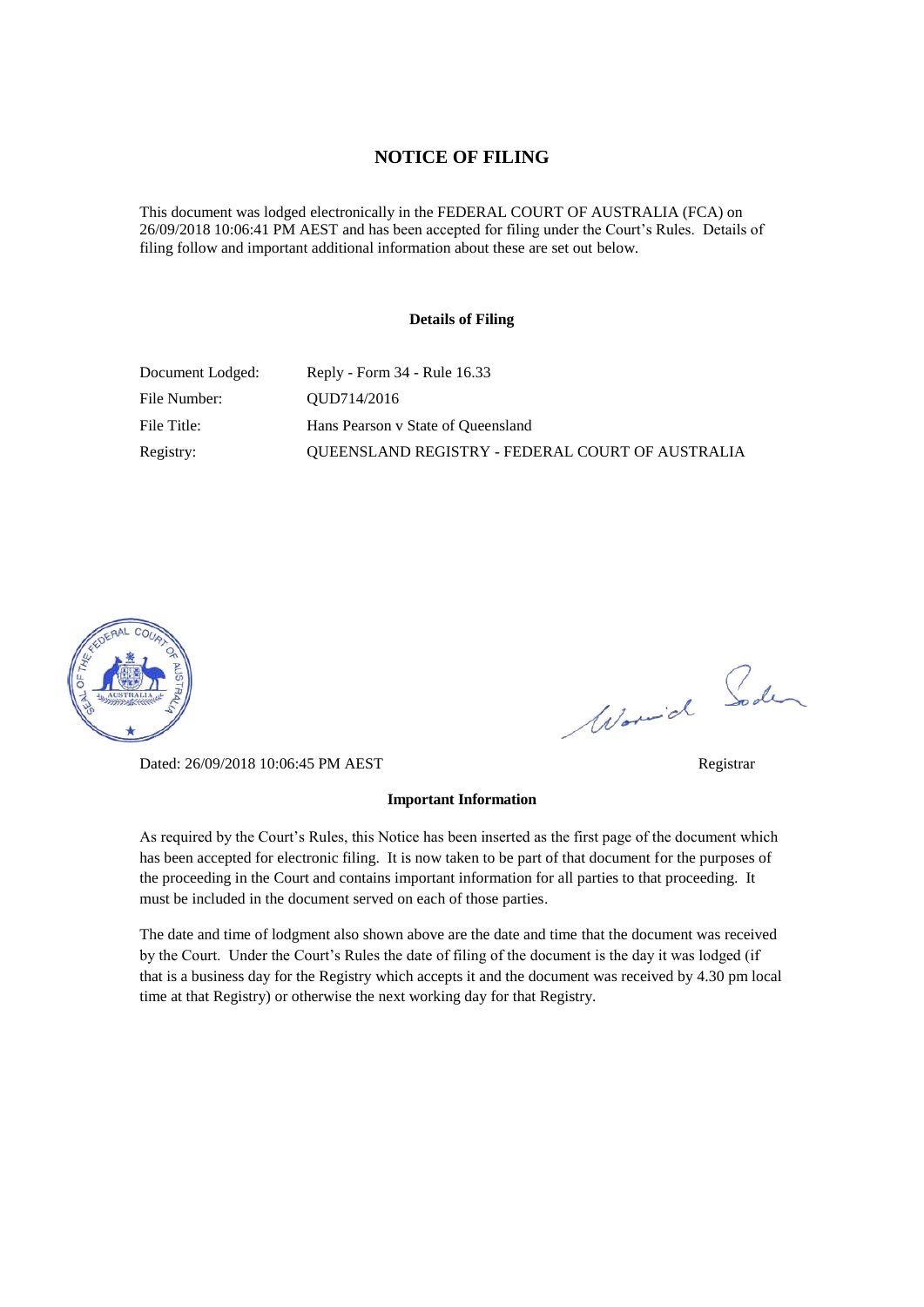Form 34 Rule 16.33



# **FURTHER AMENDED REPLY**

(Amended on 26 September 2018 pursuant to the order of Murphy J dated 24 September 2018)

No. QUD714 of 2016

Federal Court of Australia District Registry: Queensland Division: General

#### **HANS PEARSON**

Applicant

#### **STATE OF QUEENSLAND**

Respondent

#### **A. Introduction**

- 1. In this Further Amended Reply (**Reply**) the Applicant:
	- (a) adopts and refers to (without re-defining in this Reply) the terms defined in the Third Amended Statement of Claim (**3ASOC**); and
	- (b) utilises, where relevant, the content headings set out in the 3ASOC.
- 2. The Applicant:
	- (a) adopts the admissions made by the Respondent in its Further Amended Defence filed 24 August 2018 5 June 2017 (**the Defence**);
	- (b) joins issue with those matters which are either denied or not admitted in the Defence.
- 3. With regard to the paragraphs of the Defence (or those parts of a paragraph of the Defence) in which the Respondent does not plead to facts pleaded in the 3ASOC on the basis that the pleaded facts are not relevant to issues raised by the Applicant or that the facts are relevant only to some or all of the Group Members, the Applicant says that: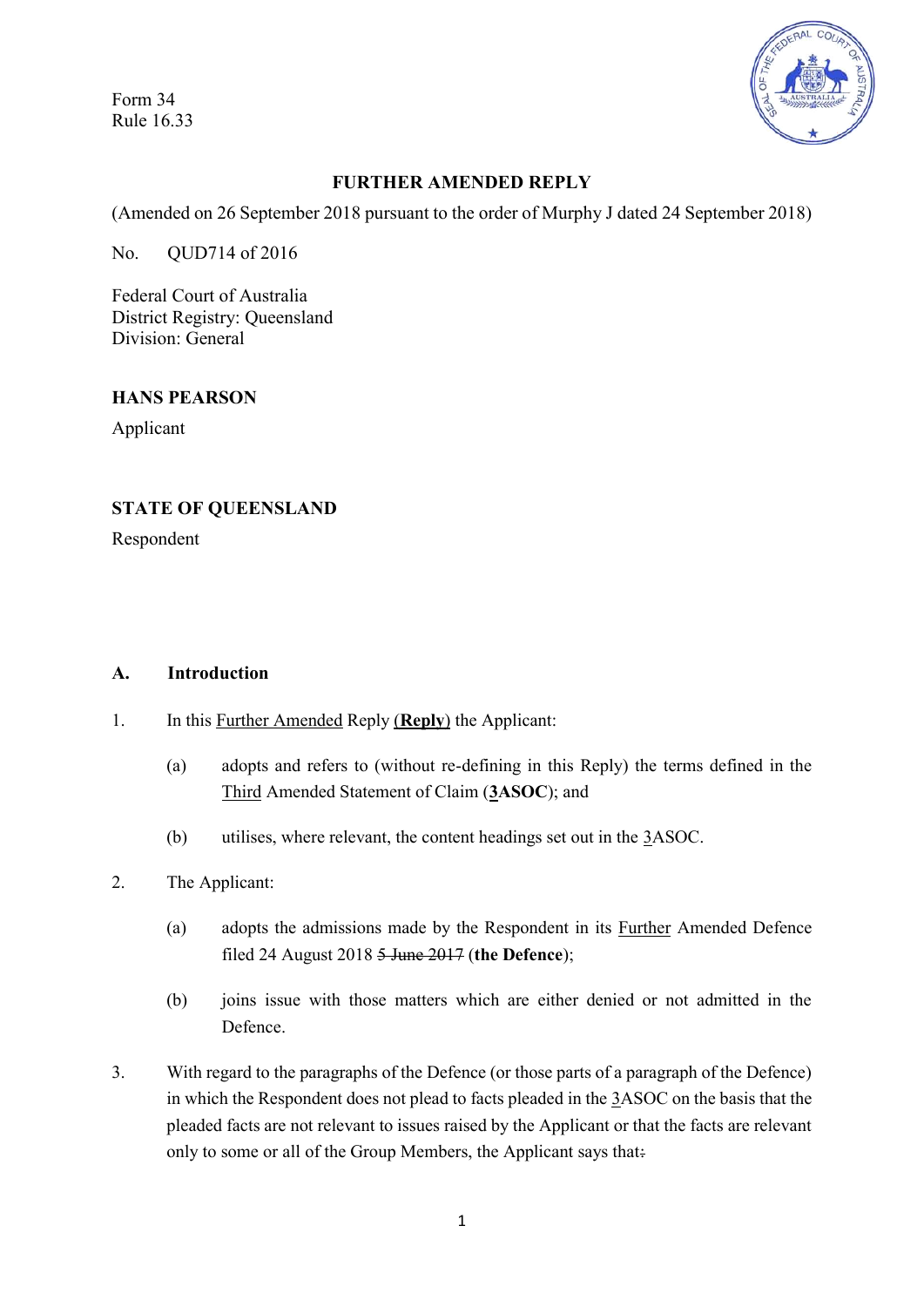(a) each paragraph (which is not pleaded to by the Respondent) raises facts which are relevant to a common issue to the proceedings;

(b) as those facts have not been specifically denied they are deemed to be admitted pursuant to r 16.07(2) of the *Federal Court Rules* 2011 (**Rules**).

- 3A. As to paragraph 1(a) of the Defence, the Applicant denies the allegations and refers to and repeats paragraphs 171 to 175 of this Reply.
- 4. As to paragraph 1(b) of the Defence, the Applicant:
	- (a) denies that the causes of action referred to therein for breach of trust and breach of fiduciary duty arose before 4 March 1992 and repeats and relies on paragraphs 265 to 271 of the 3ASOC;
	- (b) says that the Respondent as trustee was and remains under a continuing duty to account in equity when called upon to do so by the Applicant (or a Group Member) as beneficiary of that trust;
	- (c) refers to and relies upon paragraph  $141(c)$  of this pleading;
	- (d) repeats and relies upon paragraphs 256 and 257 of the 3ASOC.
- 4A. As to paragraph 2(b) of the Defence, the Applicant says that paragraph 2(j) of the 3ASOC is not inconsistent with the trust as pleaded because, as a matter of law, the Respondent as trustee was under a duty to get in trust property, including the wages earned by each Group Member that ought to have been paid by the Group Member's employer to or at the direction of a protector (including the protector of islanders), or superintendent (or district officer or manager, as the case may be).
- 5. As to paragraph 4 of the Defence, the Applicant:
	- (aa) in respect of paragraph  $4(c)(i)$ , the Applicant does not admit the allegation that the Applicant (as a Claimant) had entered into an employment agreement pursuant to the provisions of the 1939 Act and regulations because the Respondent is unable to produce any such agreement demonstrating that that was the case;
	- (a) in respect of paragraph  $4(c)(ii)$ , except to the extent the payment of any wages is expressly admitted in this pleading, does not admit the allegation as it is not within the Applicant's knowledge;
	- (b) in respect of paragraph  $4(c)(iv)$ , does not admit that money was withdrawn from the relevant accounts up to 18 January 1962 save as pleaded at paragraphs 235 to 241 of the 3ASOC as this is information within the knowledge of the Respondent and the Applicant cannot plead further until discovery has taken place;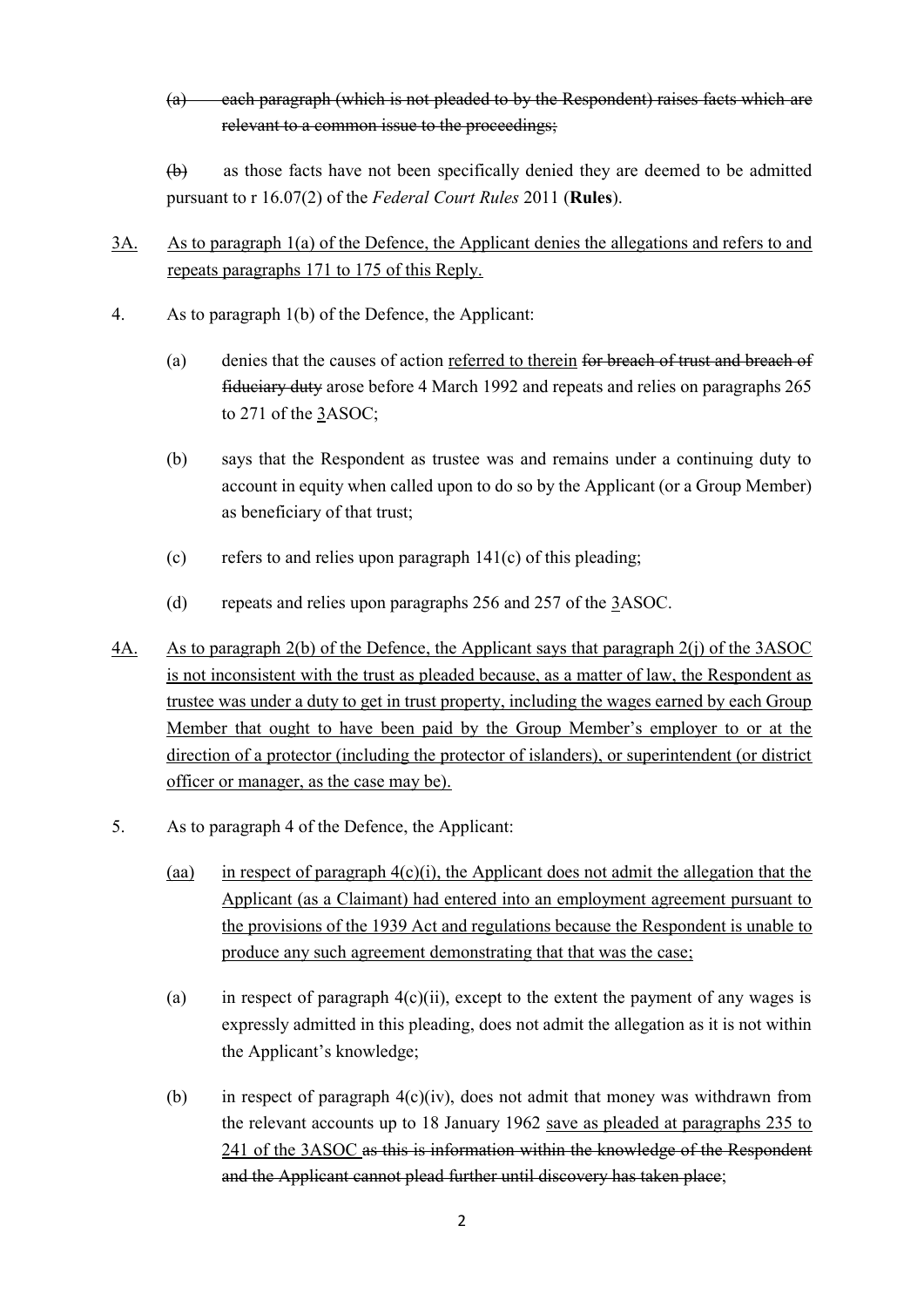- (c) in respect of paragraph  $4(c)(v)$ , :
	- (i) says that the Respondent's pleading constitutes a deemed admission pursuant to r 16.07(2) of the Rules as the Respondent's pleading is no answer to the Applicant's allegation and that allegation is not specifically denied;
	- (ii) insofar as the Respondent is alleging that deductions to the Welfare Fund (as defined in paragraph 61 of the ASOC) were required to occur in accordance with the terms of the 1939 Act and the 1945 Regulations, denies the allegation for the reasons pleaded in paragraphs 260 to 261C and 261E of the ASOC;
- (d) in respect of paragraph  $4(c)(vi)(1)$ :
	- (i) denies the allegation because the matters pleaded in paragraph  $237(a) (f)$ of the Defence do not lead to the conclusion that the Applicant was provided with any documentation or provided with any information showing the matters pleaded in paragraph  $4(f)(v)$  of the 3ASOC;
	- (ii) refers to and relies on the matters pleaded in paragraphs  $120(a) (f)$  of this Reply;
- (e) in respect of paragraph  $4(c)(vii)$ :
	- (i) says that if all of the Claimants (and like persons) had been paid the wages owing to them then there would have been no need for the Respondent to institute and keep on foot for a number of years, the reparation scheme;
	- (ii) says that in paragraph 2 of the 3ASOC the Applicant and Group Members are collectively defined as Claimants;
	- (iii) says that in paragraph  $5(a)$  of the Defence the Respondent pleads that it does not know the identity of any Group Member;
	- (iv) in the premises of (ii) and (iii), says that the Respondent's pleading is embarrassing and should be struck out by virtue of the Respondent's own pleading as there is no basis for the denial in paragraph  $4(c)(vi)$  of the Defence;
	- (v) joins issue with the denial therein and refers to and relies on the matters pleaded in paragraphs 120, 121, 122, 146, 147 and 149 of this pleading and repeats and relies on the matters pleaded in paragraph 4(g) of the 3ASOC;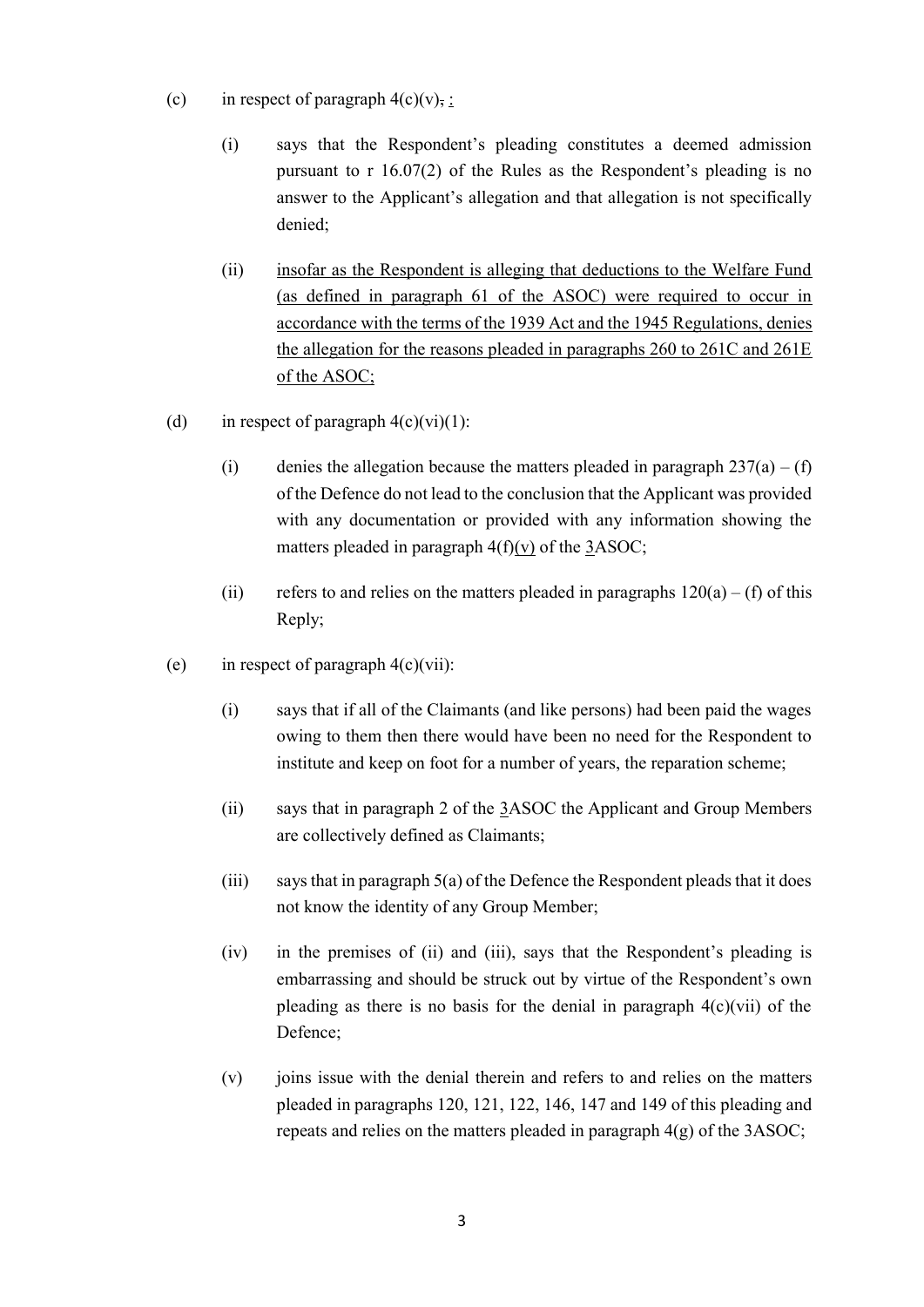(f) in respect of paragraph  $4(c)(viii)$ , joins issue with the denial therein and refers to and relies on the matters pleaded in paragraphs 118, 120, 121, 122, 133 and 146 to 149 of this pleading and repeats and relies on the matters pleaded in paragraph 4(h) of the 3ASOC.

### **C. The Director of Native Affairs**

- 6. The Applicant admits paragraph 7 of the Defence.
- 7. The Applicant admits paragraph 8 of the Defence.
- 8. The Applicant admits paragraph 9(b) of the Defence.
- 9. As to paragraph 10 of the Defence, the Applicant denies the allegations therein because the 1967 Amendment Act did not include any section numbered 10.
- 10. As to paragraph 15(b) of the Defence, the particular acts done for and on behalf of the Respondent are any of the acts pleaded in the 3ASOC as having been done by the Director and the protectors (including where relevant the protector of islanders) and superintendents for each of the Districts, reserves, islanders reserves and missions.

# **D. The Applicant**

- <span id="page-4-0"></span>11. As to paragraph 16 of the Defence, the Applicant:
	- (a) in respect of paragraph 16(d), says that part of the Applicant's money held on trust for him by the Respondent was not returned to him until 25 May 1964 with the consequence that the Respondent's financial affairs were compulsorily managed under the 1939 Act and regulations until at least that date, being a date after the Applicant was granted his exemption under the 1939 Act as pleaded at paragraphs 18 and 230 of the 3ASOC;

#### **Particulars**

- A. Letter from the protector of aboriginals at Innisfail to the superintendent of Palm Island aboriginal settlement dated 25 May 1964.
- (ab) in respect of paragraph 16(f), says that the Applicant visited his uncle on Palm Island in the week prior to Christmas 1958 or 1959 and shortly thereafter commenced working directly for the superintendent at Palm Island;
- (b) in respect of paragraph 16(h):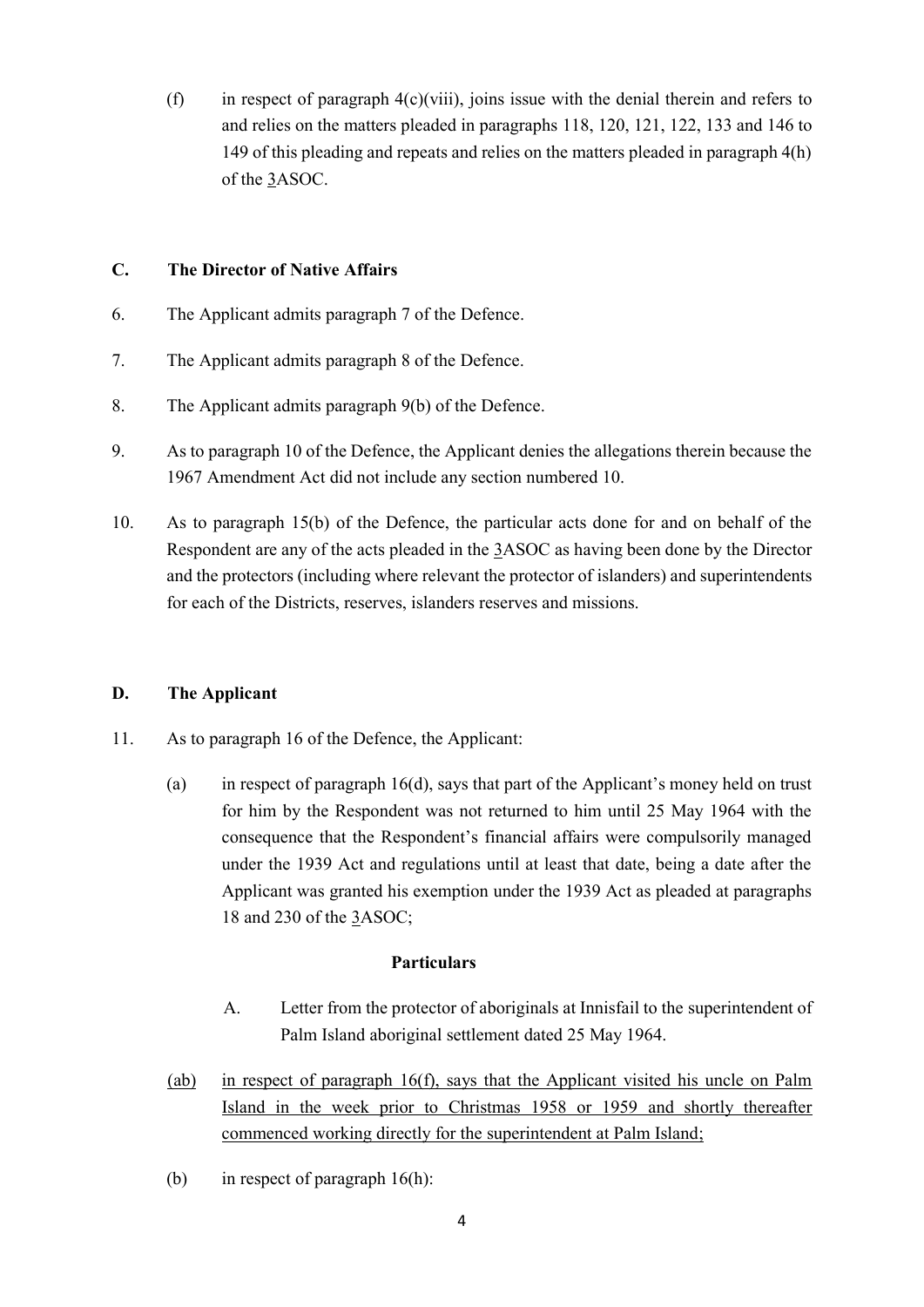- (i) admits paragraph  $16(h)(i)$ ;
- (ii) does not admit paragraphs  $16(h)(ii)$  to (iv) as these are matters are solely within the knowledge of the Respondent;
- (c) in respect paragraph 16(l), joins issue with the denial therein and repeats and relies on paragraph  $16(1)(1)$  of the  $3ASOC$ .
- 12. As to paragraph 18 of the Defence, the Applicant:
	- (a) admits paragraphs  $18(a)$ , (b) and (c);
	- (b) denies the allegations in paragraph 18–(d) because of the matters pleaded in paragraph [11\(a\)](#page-4-0) of this pleading.

# **E. Legislation**

#### *Applicable dates*

13. The Respondent admits the allegations in paragraph 19 of the Defence.

#### 13A. As to paragraph 20A of the Defence, the Applicant admits subparagraphs (a) and (e) to (h).

- 14. As to paragraph 21 of the Defence, the Applicant:
	- (a) subject to (c) below, admits paragraph  $21(a)$ ;
	- (b) admits paragraph 21(b);
	- (c) repeats and relies on paragraph 21 of the 3ASOC and says that the Islander Act was enacted for the preservation and protection of Torres Strait iIslanders in Queensland with Part IV of the 1939 Act (entitled "Preservation and Protection of Aboriginals") and the bulk of the provisions of that Part applying to Torres Strait Islanders on a *mutatis mutandis* basis by virtue of s 21 of the Islander Act.
- 14A. As to paragraph 22A of the Defence, the Applicant admits that the quotation set out in paragraph 22A forms part of the introductory words to section 6 of the Islander Act.
- 15. As to paragraph  $23(e)$  of the Defence:
	- (a) in respect of paragraph 23(b), the Applicant denies that the 1945 regulations were made pursuant to section 12 of the 1939 Act on the basis of the matters pleaded at paragraphs 261, 261B, 261C, 261D, 261E and 261K of the 3ASOC;
	- (b) in respect of paragraph  $23(c)$ :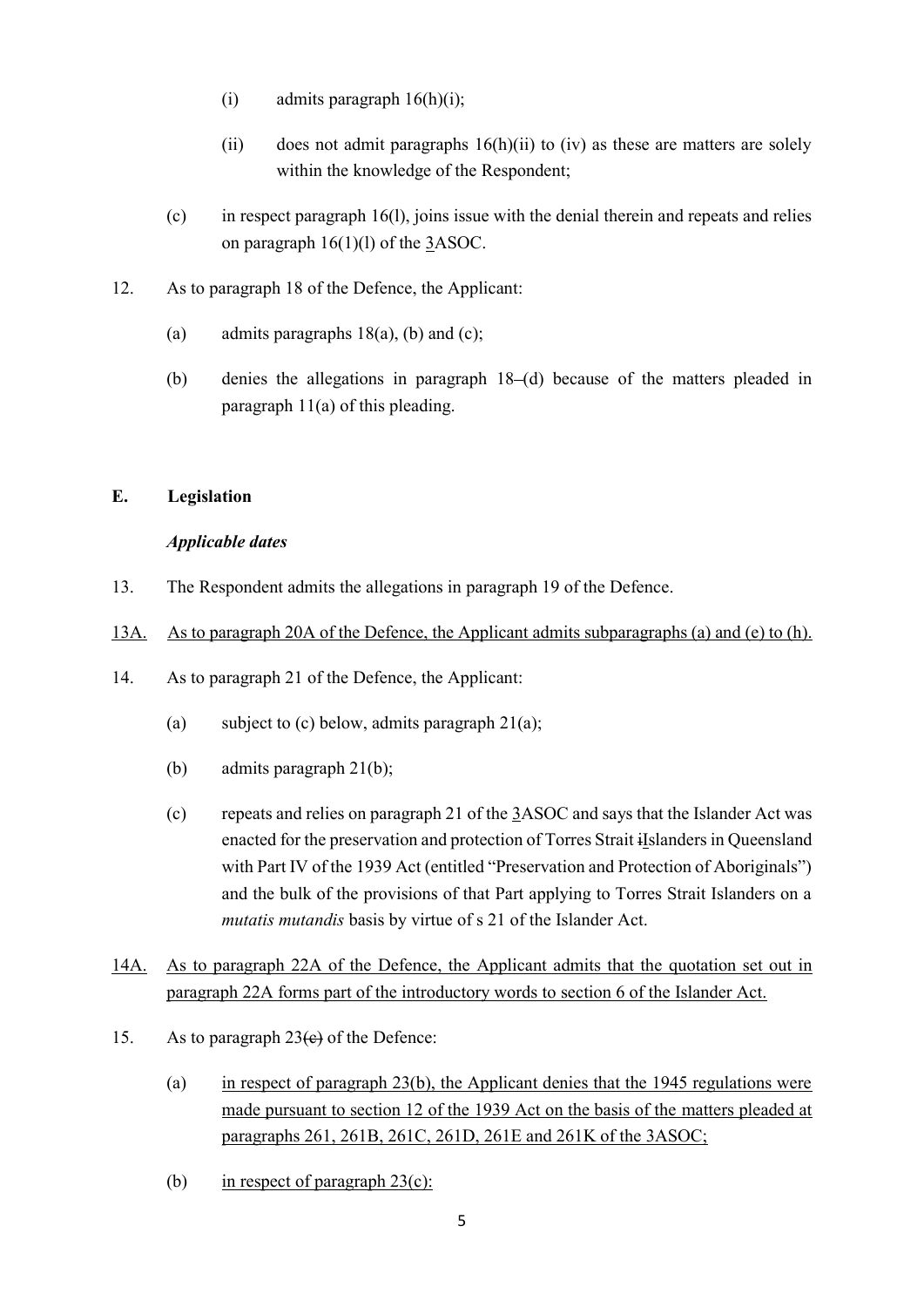- (i) the Applicant admits the allegations contained therein save that the amendment said to have taken place on 1 October 1964 took place on 3 October 1964 but with effect from 1 October 1964;
- (ii) says that the Applicant has defined the 1945 regulations in paragraph  $2(d)$ of the 3ASOC such that amendments to those regulations are incorporated into the definition thereof.;
- (c) in respect of paragraph  $23(d)$ , the Applicant says that sub-clause (5) to section 12 was inserted into the 1945 regulations by way of an amendment to the 1945 regulations made 13 September 1956 and gazetted on 15 September 1956.
- 15A. As to paragraph 24 of the Defence, the Applicant:
	- (a) admits that the Islander regulations were in force until 28 April 1966;
	- (b) does not admit that the Islander regulations were made pursuant to sections 6 of the Islander Act because a number of the amendments to the Islander regulations (including regulations replacing the Islander regulations from time to time) were also made pursuant to the 1939 Act.
- 16. As to paragraph 25(a) of the Defence, the Applicant admits the allegations contained therein.

#### *Protectors and superintendents*

- 17. As to paragraph 26 of the Defence, the Applicant:
	- (a) admits paragraphs  $26(a)$ , (c) and (e);
	- (b) denies the allegation in paragraph 26(b) because s 3(a) of the 1939 Act provided as follows: "All districts, reserves, settlements and institutions for aboriginals existing at the commencement of this Act and not situated upon a Torres Strait island within the meaning of 'The Torres Strait Islanders Act of 1939,' shall remain as such and be subject to this Act in all respects;";
	- (c) denies the allegations in paragraph 26(d) because s 8(1) of the 1939 Act provided as follows: "The Governor in Council may by Proclamation declare any portion or portions of the State to be a district or districts for the purposes of this Act, and may in like manner abolish or vary the boundaries of any district, or join any two or more districts together to form one district.";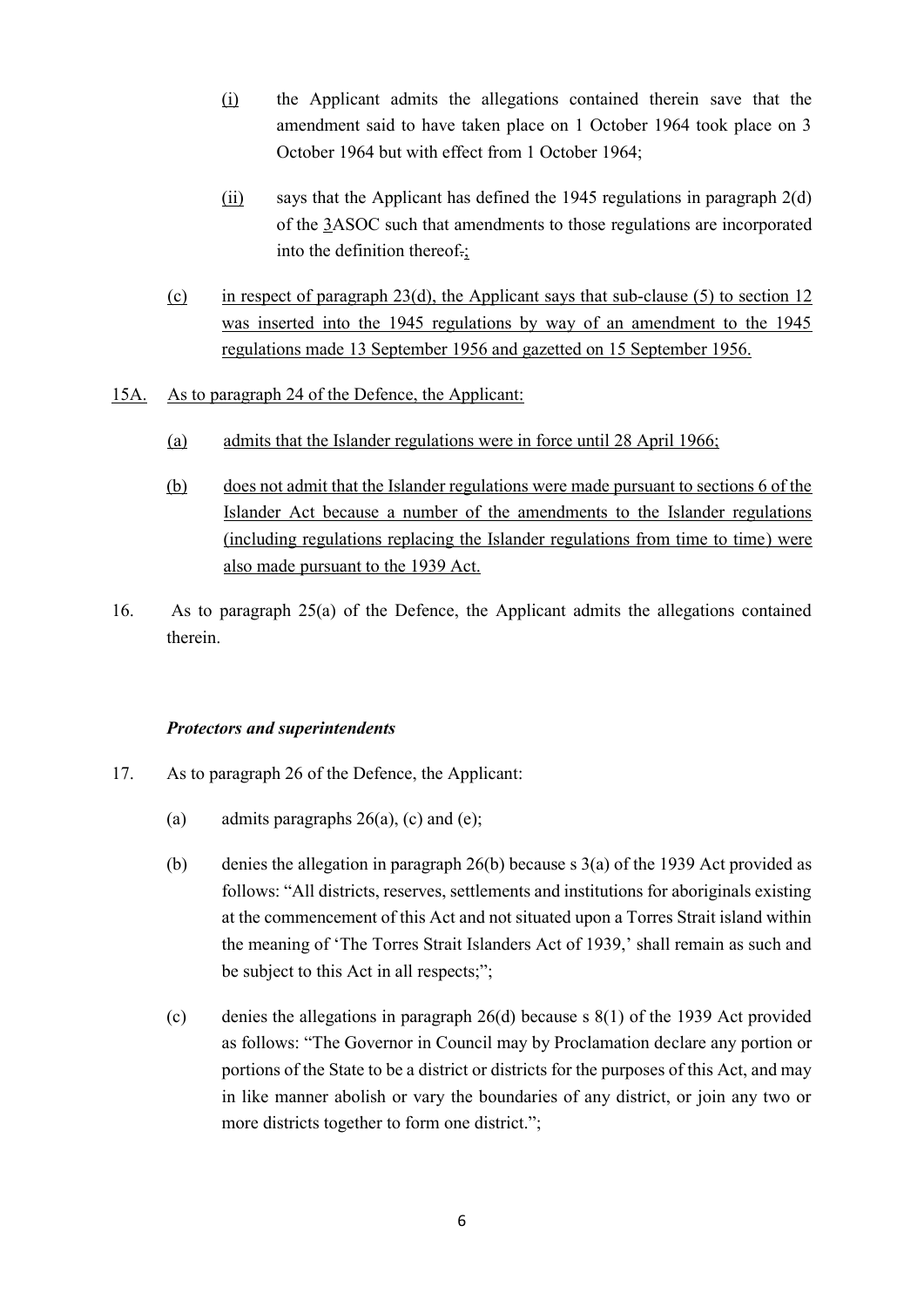- (d) says that the matters pleaded by the Respondent in paragraph 26 of the Defence do not operate so as to deny the allegation set out in paragraph 26 of 3ASOC.
- 18. As to paragraph 27 of the Defence, the Applicant:
	- (a) admits the allegations in paragraph  $27(a)$  and (c);
	- (b) denies the allegations in paragraph 27(b) because s 3(a) of the 1939 Act provided as follows: "All districts, reserves, settlements and institutions for aboriginals existing at the commencement of this Act and not situated upon a Torres Strait island within the meaning of '*The Torres Straight Islanders Act of* 1939,' shall remain as such and be subject to this Act in all respects;";
	- (c) says that the matters pleaded by the Respondent in paragraph 27 of the Defence do not operate so as to deny the allegation set out in paragraph 27 of the 3ASOC.
- 19. As to paragraph 28 of the Defence, the Applicant:
	- (a) denies the allegation because s 9(4) of the 1939 Act provided as follows: "The Governor in Council may establish on any reserve a settlement for the preservation and protection of aboriginals, and in addition to the superintendent may appoint such resident or visiting medical officers and such other officers as may be necessary.";
	- (b) says that the matters pleaded by the Respondent in paragraph 28 of the Defence do not operate so as to deny the allegation set out in paragraph 28 of the 3ASOC.
- 20. The Applicant admits the allegation in paragraph 29(b) of the Defence.
- <span id="page-7-0"></span>21. As to paragraph 30 of the Defence, the Applicant:
	- (a) as to paragraph 30(b):
		- (i) admits that s 8(2) of the 1939 Act provided in part that the protectors would be responsible to the Director for the administration of the 1939 Act in the districts to which they were assigned;
		- (ii) says that the matters pleaded in paragraph 30(b) of the Defence do not operate so as to deny the allegation in paragraph 30(b) of the 3ASOC;
	- (b) as to paragraph  $30(c)$ :
		- (i) repeats and relies upon paragraph  $21(a)(i)$  of this pleading;
		- (ii) says that the matters pleaded in paragraph 30(c) the Defence do not operate so as to deny the allegation in paragraph 30(c) of the 3ASOC;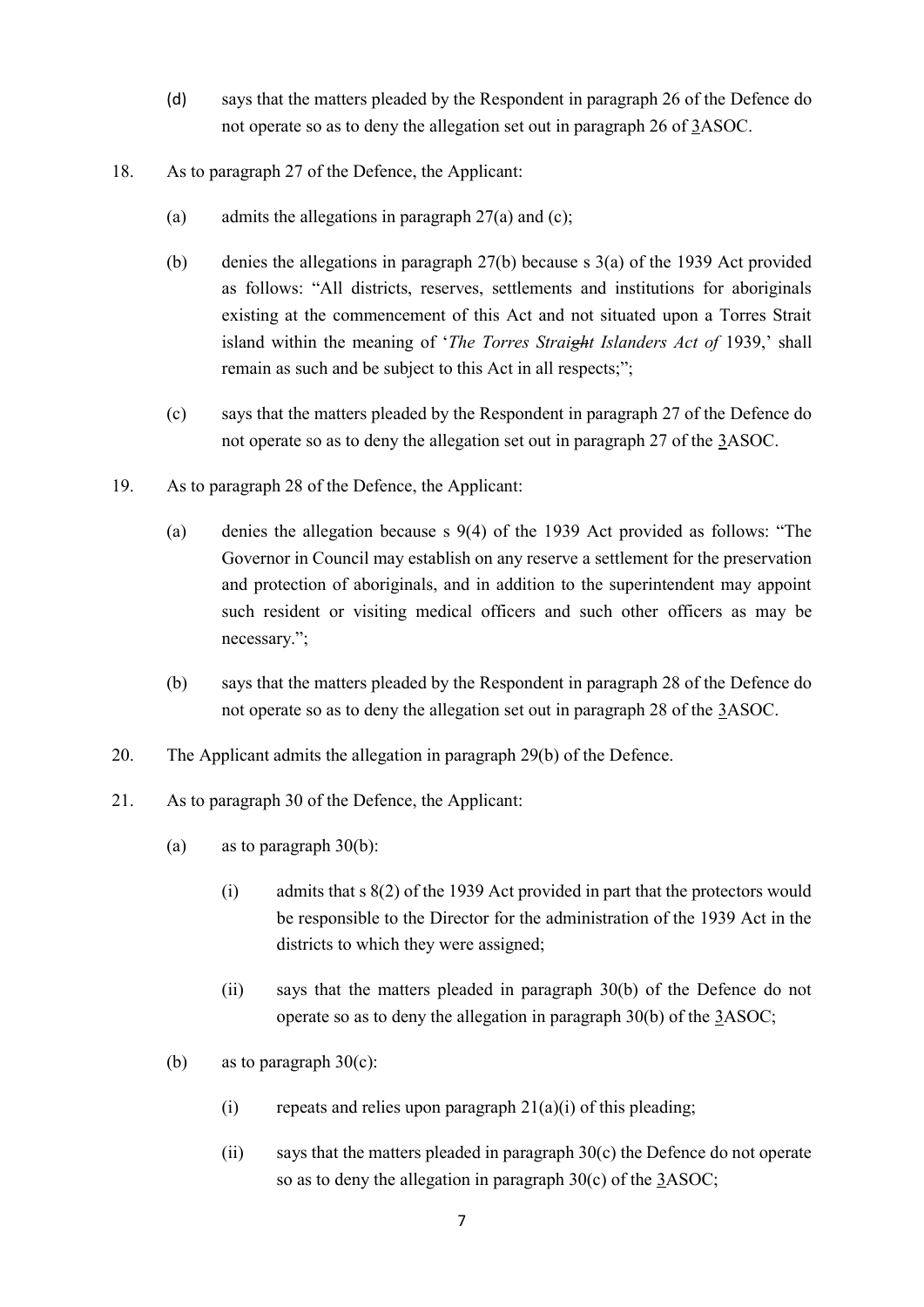- (c) admits the allegations in paragraph 30(d).
- 22. The Applicant admits the allegation in paragraph 32(b) of the Defence.
- 23. The Applicant does not admit paragraph 34 of the Defence as the allegation is not within the knowledge of Applicant and cannot plead further until discovery takes place and says further that the matters pleaded in paragraph 34 of the Defence do not operate so as to deny the allegations in paragraph 34 of the 3ASOC that Palm Island (whether as pleaded in paragraph 34 of the 3ASOC or paragraph 34 of the Defence) was classified as a 'settlement' on a reserve for the purposes of the 1939 Act and regulations, and as a 'community' for the purposes of the 1965 Act and regulations.
- 23A. The Applicant admits the allegations in paragraph 37 of the Defence.

#### *Defined terms*

<span id="page-8-0"></span>24. As to paragraph 38 of the Defence, the Applicant admits the additional wording identified by the Respondent in each of paragraphs 38(a)(ii), (iii), (iv) (save that there is no second instance of "aboriginal" in the provision referred to in paragraph 38(a)(iv) of the Defence, but there is a reference to "aboriginals") and (vi).

# *Employment of Aborigines and Islanders*

- 25. As to paragraph 40 of the Defence, the Applicant:
	- (a) admits the allegations in paragraphs  $40(b)$ , (d), (h) and (i);
	- (ab) for paragraph  $40(b)$ :
		- (i) joins issue with the denial pleaded therein;
		- (ii) repeats and relies on paragraph (c) below;
		- (iii) denies that the section 14(3) provided as set out at paragraph 40(b) of the Defence because section 14(3) did not so provide and instead provided as follows:

"Every person employing an aboriginal under the provisions of this Act shall forthwith upon permission being granted by a protector enter into a written agreement with such aboriginal in the presence of such protector, a person authorised by him, a justice of the peace, a member of the Police Force, or an officer of the Public Service. Every agreement relating to the employment of aboriginals under this Act shall be in the prescribed from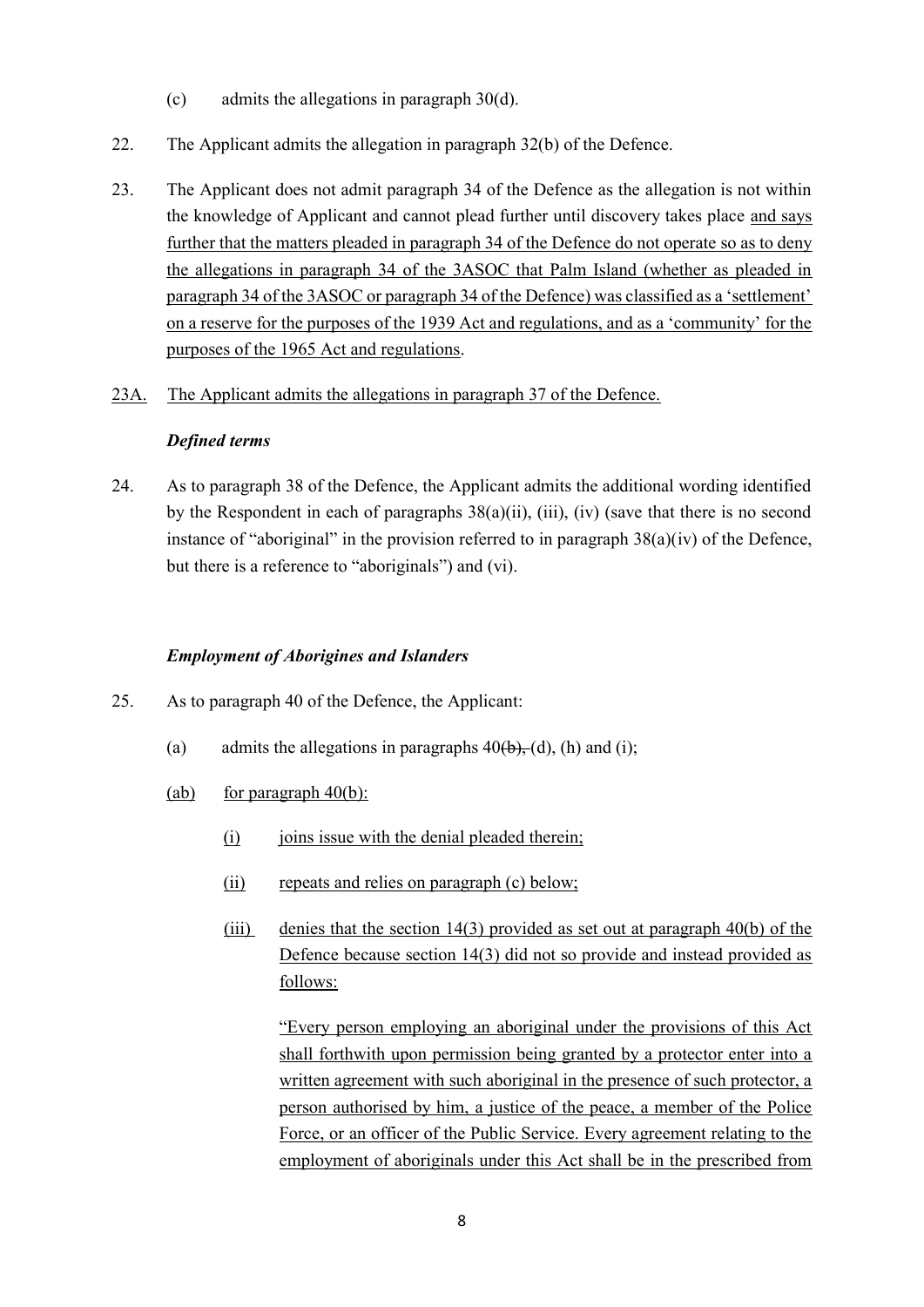and shall contain particulars of the names of the parties thereto, the nature of the service to be rendered by such aboriginal, the period during which such employment is to continue, the wages or other remuneration to be paid or given by the employer for such service, the nature of the food and accommodation to be provided for such aboriginal, and any other conditions which may be prescribed.

Every such agreement shall be attested by the protector or person authorised by him before whom it is entered into."

- (ac) for paragraph  $40(c)$ :
	- (i) joins issue with the denial pleaded therein;
	- (ii) says that prescribed Form 7 of the Schedule to the 1945 regulations required the signature and right thumbprint of the aboriginal intending to be employed under the 1939 Act in order to constitute an employment agreement for the purposes of s 14(3) of the 1939 Act;
	- (iii) says that s 15(4) of the 1939 Act required that an aboriginal was unable to be employed or carried on board a vessel trading in Queensland waters unless the employment agreement was signed by the aboriginal in the presence of the shipping master, after it was carefully explained to the aboriginal by the shipping master;
- (b) for paragraph  $40(\text{ed})$ :
	- (i) admits that s 14(3) of the 1939 Act also permitted the written employment agreement to be entered into in the presence of not only the protector but also a person authorised by the protector, a justice of the peace, a member of the police force, or an officer of the public service;
	- (ii) admits that s 14(3) of the 1939 Act also permitted an employment agreement to be attested by a person authorised by the protector before whom the employment agreement was entered into;
	- (iii) otherwise repeats and relies on the allegation in paragraph  $40(\text{ed})$  of the 3ASOC;
- (c) for paragraph  $40(e)$ :
	- (i) joins issue with the Respondent's denial and repeats and relies on paragraph 40(e) of the 3ASOC and further relies on paragraph 45(b) of this Reply;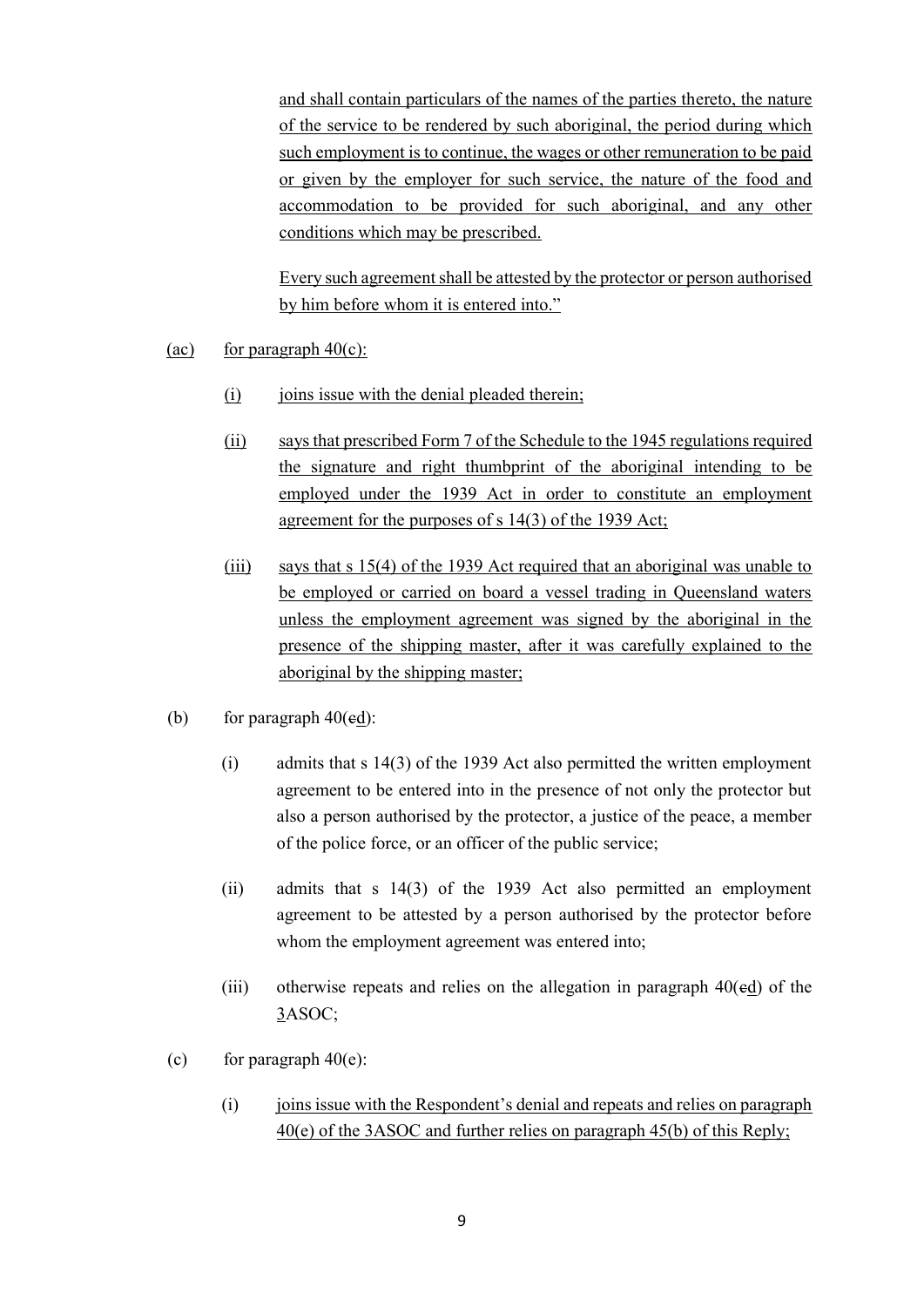- (ii) says that the operation of section 14(4) of the 1939 Act had a direct impact on the maximum period of employment of an aboriginal, which is reflected in the marginal notes to that provision, namely "maximum period of employment" admits that s 14(4) of the 1939 Act used the word "aboriginal" rather than "aborigine" but denies that the protector could fix the period for which a permit to employ an aboriginal could remain in force, other than in circumstances where the permit did not exceed 12 months;
- (d) for paragraph 40(f), denies the allegation therein because s  $14(5)$  of the 1939 Act provided as follows: "Unless otherwise approved by the Director, the wages payable to an aboriginal employed under this Act shall be not less than prescribed, nor shall the food, accommodation, and other necessaries be of lower standard than as prescribed.";
- (e) for paragraph  $40(g)$ , the Applicant denies the allegation therein and repeats and relies on the matters pleaded in subparagraph (d) above;
- 26. As to paragraph 41 of the Defence, the Applicant admits the allegation therein.
	- (a) admits that the reference to section 39 at paragraph 41(b) of the 3ASOC should instead be a reference to section 33 of the Islander Act;
	- (b) as to paragraph 41(a) of the Defence, denies that the reference to "Superintendent" was to mean the Island Council, because section 21 of the Islander Act provided that the term "Superintendent" in section 33 only of the 1939 Act was to mean the Island Council;
	- (c) as to paragraph  $41(b)$  of the Defence:
		- $(i)$  joins issue with the denial therein;
		- (ii) for  $(b)(i)$ :
			- 1. admits that the 1945 regulations were expressed to be made pursuant to the provisions of the 1939 Act;
			- 2. denies that the 1945 regulations did not apply to Islanders because section 21 of the Islander Act, properly construed, operated to apply to Islanders the provisions of the 1939 Act referred to therein, and in order to give effect to the words of section 21 that the 1939 Act "shall, subject as hereinafter provided, be read and construed with [the Islander Act] and shall, mutatis mutandis, apply and extend for the purposes of [the Islander Act]," it was necessary to apply some of the 1945 regulations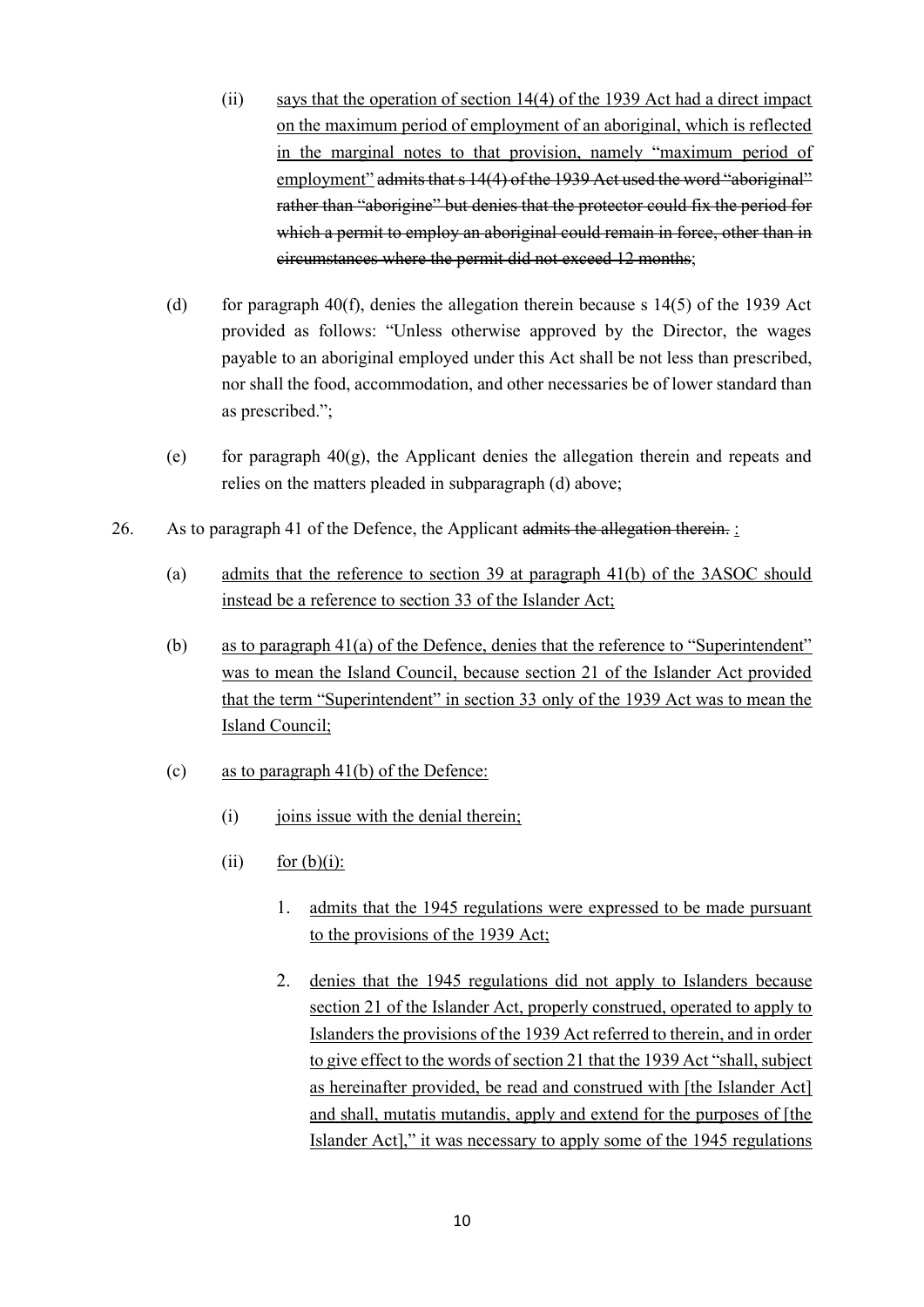pertaining to those sections of the 1939 Act referred to in section 21 of the Islander Act, to Islanders;

- 3. says that section 21 of the Islander Act also contained the following words: "For the purpose of so reading, construing, applying and extending any such enactment of [the 1939 Act], but without limiting the generality of this section…";
- 4. says that the Respondent's pleading is embarrassing because it is inconsistent with paragraph  $258(c)(iii)$  of the Defence which refers to "Group Members who were Islander workers under the 1939 Act and 1945 regulations as applied by the Islander Act and regulations…"
- (iii) for  $(b)(ii)$ , in the premises of the matters pleaded in paragraph (ii) above, denies that Forms 7 and 8 of the Schedule to the 1945 regulations did not apply to Islanders;
- $(iv)$  for (b)(iii), admits that the Islander regulations did not specifically use the phrase "pocket money," but otherwise denies the allegation because of the matters pleaded in paragraph (ii) above and because the 1945 regulations, including Form 7 thereof, referred to pocket money;
- (v) admits paragraph  $(b)(iv)$ ;
- (vi) for (b)(v), says that pursuant to section  $17$ (iv) of the Islander Act the council was empowered to make and levy a tax (therein referred to as the "island tax") on the basis set out therein, and that by section  $17(v)$  of the Islander Act: "The island tax shall be founded on the budget and shall be made and levied by the Council by resolution and shall be collected by the Council: Provided, however, that the protector shall, if required by the Council, as far as practicable collect the island tax by deductions from the earnings of Islanders.";
- $(vii)$  for  $(b)(vi)$ , admits that the Islander regulations contained no provision for contribution by Islanders to a welfare fund, but otherwise denies the allegations because of the matters pleaded in (ii) above;
- (viii) for (b)(vii), does not admit that Islanders did not contribute to the Welfare Fund during the Claim Period because it is not within the Applicant's knowledge;
- $(ix)$  for  $(b)(viii)$ , denies that the pleading is embarrassing and says that the Applicant cannot otherwise plead to the allegation because it is unclear to which part of the pleading the allegation refers;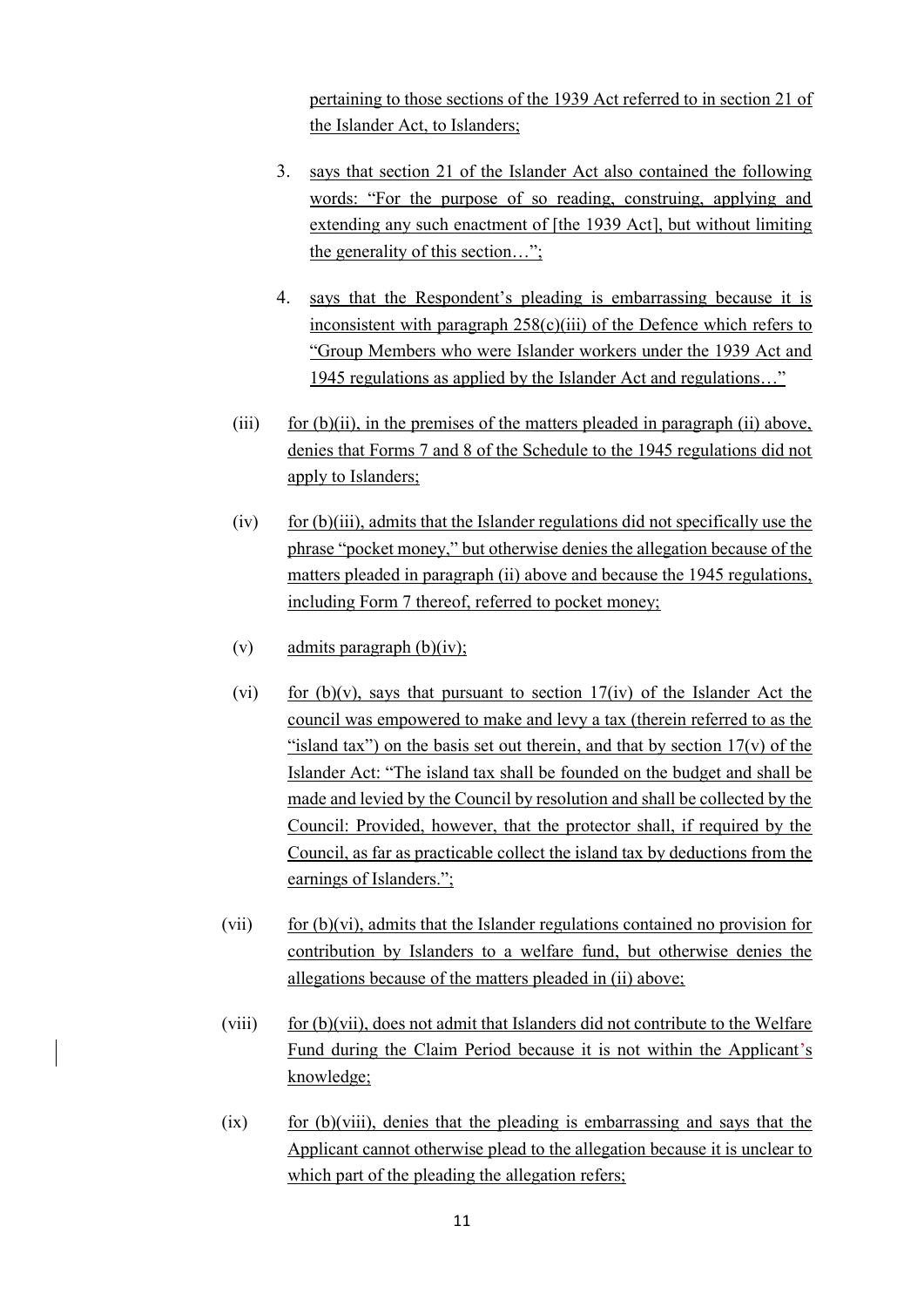- $(x)$  for (b)(ix), denies the allegation because section 83 of the 1966 regulations does refer to "pocket money";
- (xi) for  $(b)(x)$ , in the premises of paragraphs (ii) to (iv) and (vi) to (x), denies the allegation.
- 27. As to paragraph 42 of the Defence, the Applicant:
	- (a) admits the allegations in paragraphs  $42(a)$  and (b) therein.;
	- (b) denies the allegation in paragraph 42(c) and repeats and relies on paragraph 26(c) of this Reply;
- 28. As to paragraph 43 of the Defence, the Applicant;
	- (a) save as set out in (b), the Applicant admits the allegations therein save that for paragraph  $43(b)(v)$ , by virtue of the operation of s 13 of the 1939 Act, the Form 8 came into operation on 23 December 1961.;
	- (b) for paragraph  $43(c)$  of the Defence, denies the allegation for the reasons pleaded in paragraph 26(c) herein;
	- (c) save as set out in (b), otherwise says that the Respondent's pleading constitutes a deemed admission pursuant to r 16.07(2) of the Rules as the Respondent's pleading is no answer to the Applicant's allegation that the prescribed minimum level of wages was set out in Form 8 of the Schedule to the 1945 regulations and that allegation is not specifically denied.
- 28A. As to paragraph 44 of the Defence, the Applicant:
	- (a) as to paragraph  $44(c)(i)$ , says that the Islander regulations were made on 1 August 1946 but gazetted on 3 August 1946;
	- (b) as to paragraph  $44(c)(ii)(A)$ , says the paragraph  $3(d)$  of the Islander regulations provided as follows:
		- *"(d) The Director of Native Affairs will issue permits to recruit Aboriginals on the East Coast of the Peninsula north of Cooktown and on the West Coast of the Peninsula and where such Aboriginals are secured, the Director of Native Affairs may permit them to work for a period of 90 days before signing Articles at Thursday Island, conditional that the wages set out in paragraph (a) of this Regulation shall operate from the day that the Aboriginal joins the vessel.";*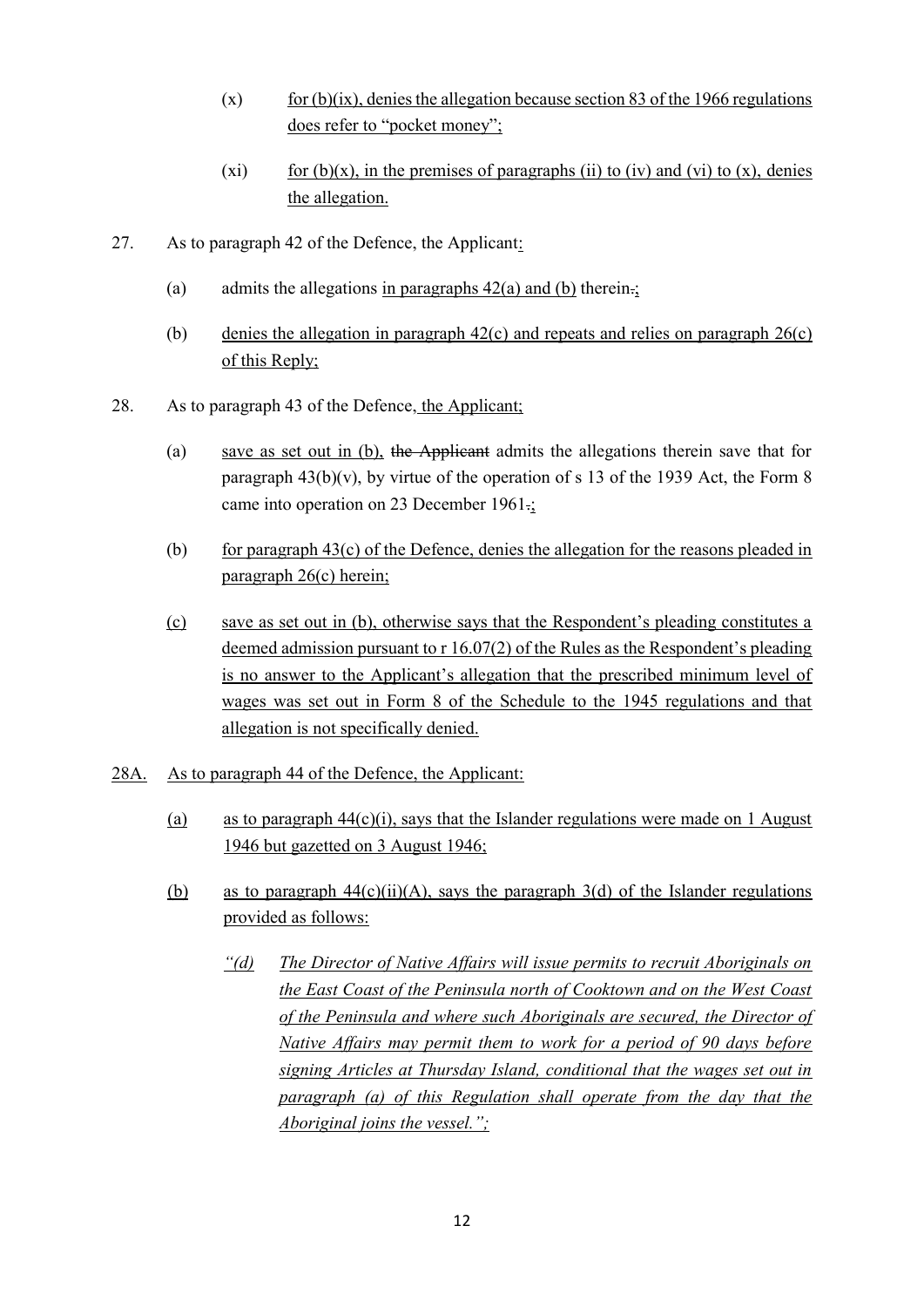- (c) as to paragraph  $44(c)(ii)(E)$ , denies the allegation because the requirement set out in paragraph 3(f) of the Islander regulations applied to employers and not to employees;
- (d) admits the allegations in paragraphs  $44(c)(iii)$  to  $(xi)$ .
- 29. As to paragraph 46 of the Defence, the Applicant admits paragraphs 46(b) and (c).
- 29A. As to paragraph 46A of the Defence, the Applicant:
	- (a) denies that the 1945 regulations did not apply to Islanders and repeats and relies paragraph 26(c) herein
	- (b) for paragraph  $46(c)$ , denies that the Form 7 only required the protector to sign it if the protector was giving the direction contemplated within the terms of that Form, because Form 7 required the signatures of the employer and employee to be witnessed by the protector or a person authorised by the protector, a justice of the peace, member of the police force, or officer of the public service;
	- (c) the paragraph  $46(d)(i)$ , denies the allegation because the wording of the Form 7 stated, immediately above the space for the signature of the employer and the witness to the signature of the employer, the words "In witness whereof *the parties* hereto have affixed their signatures this [blank] day of [blank], in the year [blank]" (emphasis added).\
- 29B. As to paragraph 46B of the Defence, the Applicant, denies that the 1945 regulations did not apply to Islanders and repeats and relies paragraph 26(c) herein
- 30. As to paragraph 47 of the Defence, the Applicant:
	- (a) admits paragraphs  $47(a)(i)$ , (iv) and (v);
	- (b) denies paragraph  $47(a)(ii)$  because s  $8(1)(b)$  of the 1965 Act provided as follows: "(b) an Aborigine, part-Aborigine or person having a strain of Aboriginal blood declared by the Director pursuant to this Act to be an assisted Aborigine and every child of such an Aborigine, part-Aborigine or person who, pursuant to section nineteen of this Act, is named in such declaration;";
	- (c) denies paragraph  $47(a)(iii)$  because s  $8(1)(c)$  of the 1965 Act provided as follows: "(c) an Aborigine, part-Aborigine or person having a strain of Aboriginal blood declared by a Magistrates Court pursuant to this Act to be in need of care under this Act and every child of such an Aborigine, part-Aborigine or person who, pursuant to section twenty of this Act, is named in such declaration;"
	- (d) admits paragraph  $47(b)(i)$ , (iv) and (v);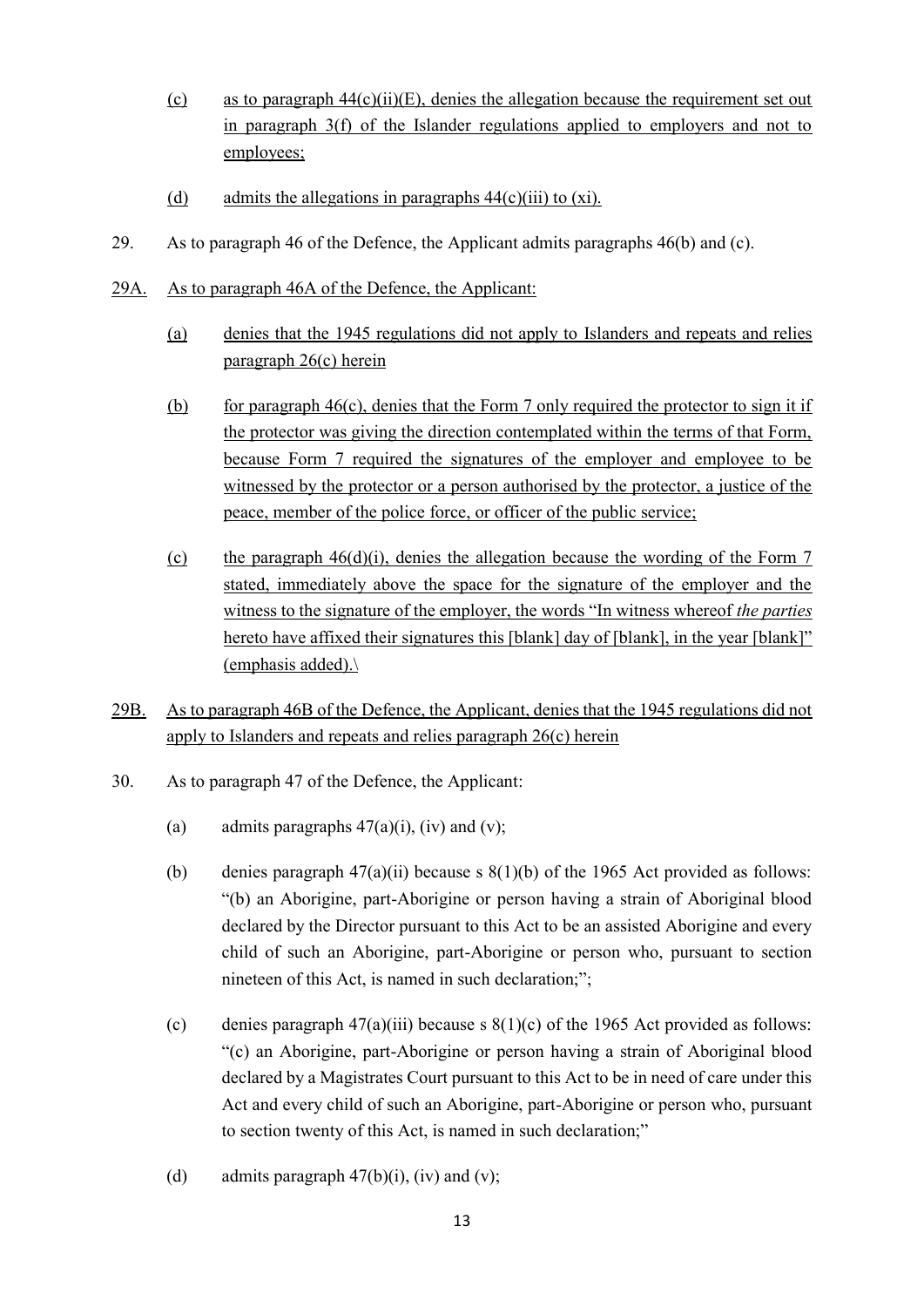- (e) denies paragraph 47(b)(ii) because s 8(2)(b) of the 1965 Act provided as follows: "(b) an Islander declared by the Director pursuant to this Act to be an assisted Islander and every child of such an Islander who, pursuant to section nineteen of this Act is named in such declaration;";
- (f) denies paragraph 47(b)(iii) because s  $8(2)(c)$  of the 1965 Act provided as follows: "(c) an Islander or person have a strain of Island blood declared by a Magistrates Court pursuant to this Act to be in need of care under this Act and every child of such an Islander or person who, pursuant to section twenty of this Act is named in such declaration;"
- (g) admits paragraphs  $47(c)$ , (d), (e), (f), (g);
- (h) denies paragraph 47(h) because s 97 of the 1966 regulations provided as follows: "97. Where the District Officer or Manager requires that the whole or any portion of the wages, allowances or other moneys due to any assisted person be paid to him by an employer, such request must be complied with and the official receipt of such District Officer or Manager shall be good and sufficient discharge to such employer in respect of such payment;";
- $(i)$  for paragraph 47 $(i)$ , does not admit the conclusions of law set out therein for the reasons pleaded above.

#### *Pocket money*

- <span id="page-14-0"></span>31. As to paragraph 48 of the Defence, the Applicant:
	- (a) for paragraph  $48(b)$ :
		- (i) denies that the 1966 regulations do not refer to "pocket money" because it is not the case and that term is used in s 83 of the 1966 regulations;
		- (ii) denies that Form 14 of the 1966 regulations does not refer to "pocket money" because it is not the case and Form 14 provides that the 1966 regulations shall so far as applicable be deemed to be incorporated into the Form 14 and shall be as binding upon the parties to the employment agreement as those regulations had been repeated in the Form 14 as part of that Form;
		- (iii) says that in any event the 1966 regulations referred to "wages, allowances or other moneys due to any assisted person" and that that phrase is sufficiently wide so as to countenance the payment of pocket money to the assisted person;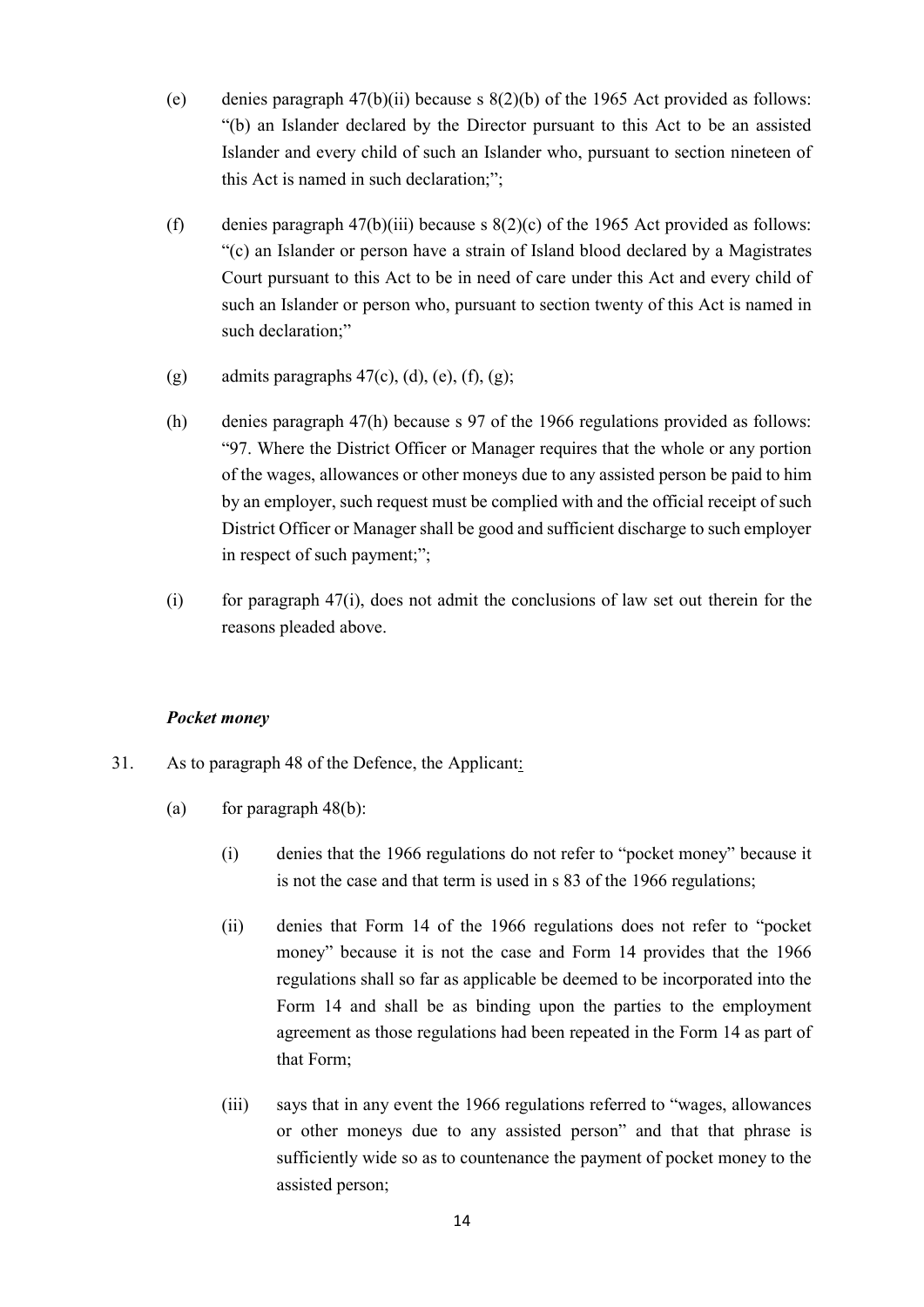- (b) for paragraph  $48(c)$ :
	- (i) denies that the 1945 regulations did not apply to the Applicant after 18 January 1962 because the Applicant's wages continued to be held on trust by the Respondent after that date;
	- (ii) admits that the 1966 Act and regulations did not apply the Applicant except to the extent that the Applicant's wages continued to be held on trust by the Respondent.
	- (iii) denies the allegations in paragraph 48(d) and repeats and relies on paragraph 26(c) of this Reply;
- 32. As to paragraph 49 of the Defence, the Applicant:
	- (a) for paragraph 49(b), repeats and relies on paragraph  $31(b)(i)$  of this pleading;
	- (b) admits paragraph 49(d);
	- (c) for paragraph 49(f), repeats and relies upon paragraph [31\(](#page-14-0)b)(ii) of this pleading.
	- (d) denies the allegations in paragraph  $49(g)$  and repeats and relies on paragraph  $26(c)$ of this Reply;
- 32A. As to paragraph 50(b) of the Defence, the Applicant:
	- (a) admits subparagraphs  $(b)(i)$  and  $(b)$   $(ii)$ ;
	- (b) further says that:
		- $(i)$  by section 14(6), a protector could direct employers or any employer to pay the whole or any portion of the wages of aboriginals to himself or some other person on his behalf, and any employer who failed to observe such direction was deemed to have not paid such wages;
		- (ii) by section  $16(1)(b)$  of the 1939 Act, the protector, subject to the approval of the Director, was empowered to, in his own name, sue for, recover, or receive any money or other property due or belonging to an aboriginal, or damages for any conversion of or injury to any such property;
- 32B. As to paragraph 50A of the Defence, the Applicant joins issue with the Respondent's denial.

# *Exemptions from statutory control*

33. As to paragraph 53 of the Defence, the Applicant: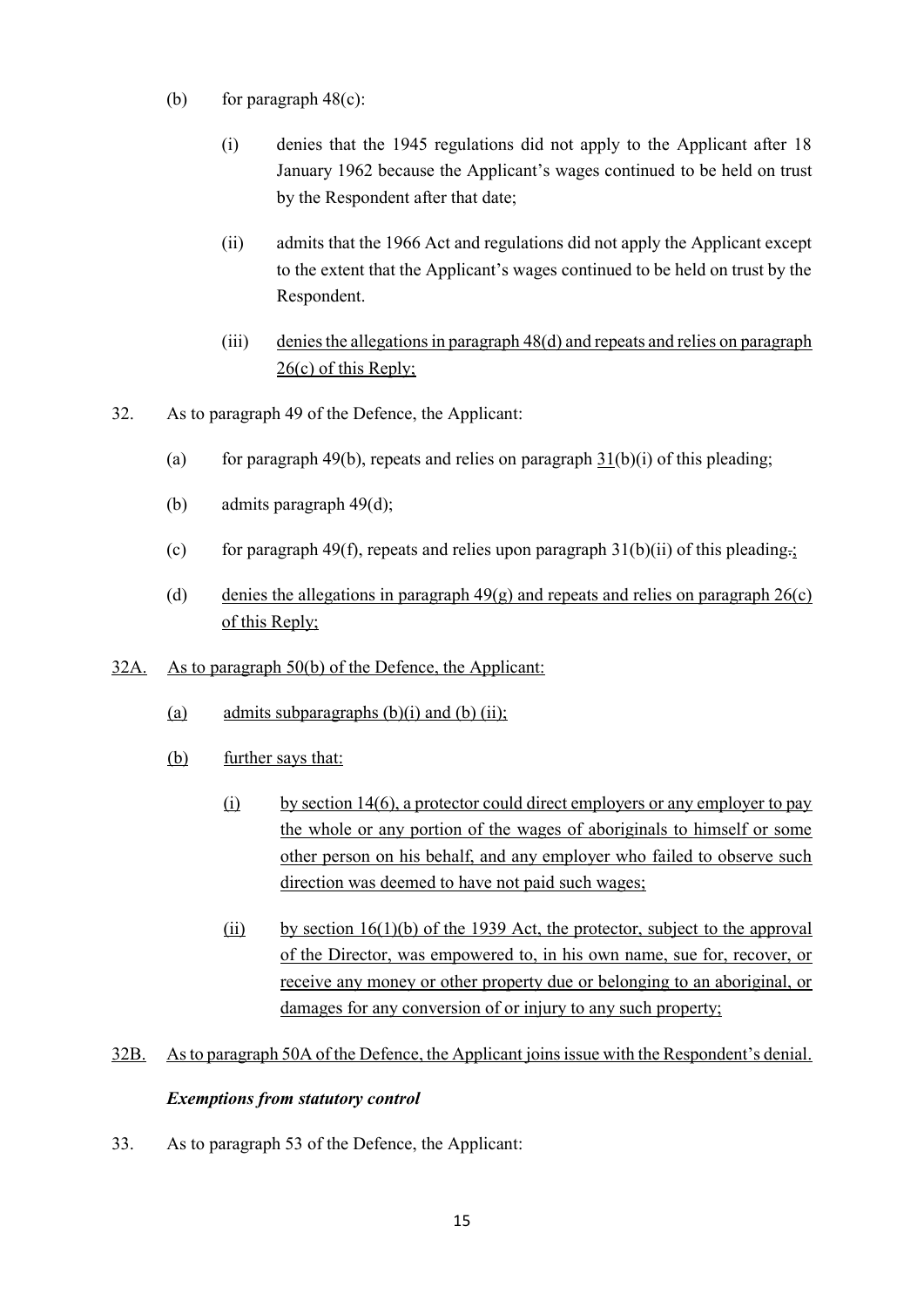- (a) repeats and relies upon paragraph  $31(b)(ii)$  of this pleading.;
- (b) says that by virtue of sections 24 and 29(2) of the 1965 Act, the 1965 Act provided a similar system with respect to the exemption of statutory control for an assisted aborigine or assisted islander to that system under the 1939 Act as pleaded in paragraphs 52 and 53 of the 3ASOC.

#### 33A. As to paragraph 53A of the Defence, the Applicant:

- (a) denies the allegations in paragraph  $53A(a)$  because the Islander Act did not provide as pleaded therein;
- (b) admits paragraph 53A(b);
- (c) does not admit paragraphs  $53A(c)$  to (g);

#### *Property*

- 34. As to paragraph 54 of the Defence, subject to the matters pleaded in paragraph [24](#page-8-0) of this pleading, the Applicant admits the allegations therein.
- 35. As to paragraph 56 of the Defence,:
	- (a) the Applicant repeats and relies upon paragraph  $31(b)(ii)$  of this pleading.;
	- (b) denies that the pleading is prejudicial and embarrassing because a similar system did operate under the 1965 Act, including by virtue of section 28 of that Act.
- 36. As to paragraph 57(b) of the Defence, the Applicant repeats and relies upon paragraph [31\(](#page-14-0)b)(ii) of this pleading.

# *Trust funds*

- 37. As to paragraph 58 of the Defence, the Applicant:
	- (a) says that the word used in s  $12(1)$  and (2) of the 1945 regulations is "aboriginals" and not "aboriginal";
	- (b) does not otherwise admits the allegation in (c).
- 38. As to paragraph 59 of the Defence, the Applicant: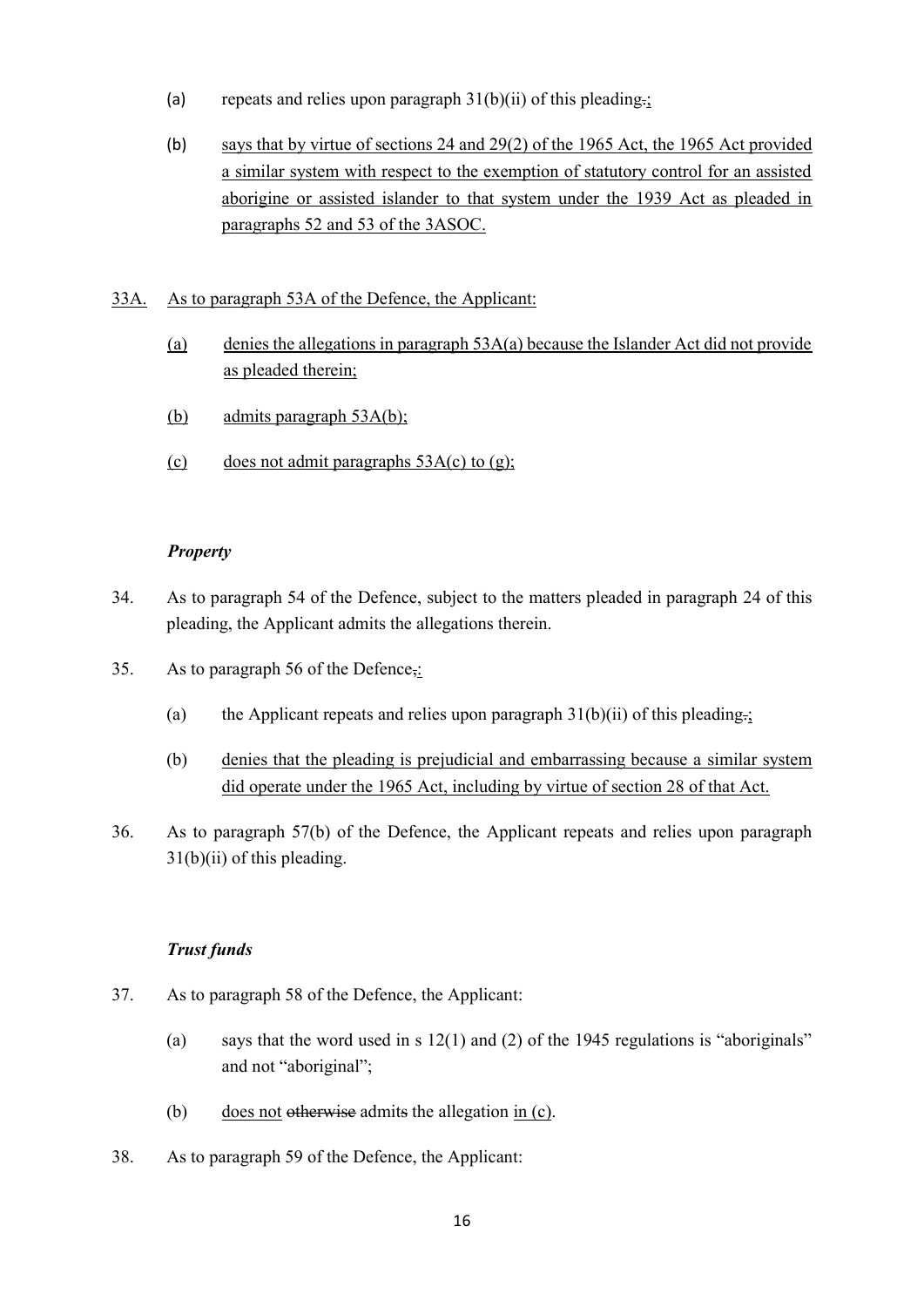- (a) for paragraph  $59(a)$ :
	- (i) subject to the matters pleaded in paragraph [24](#page-8-0) of this pleading, admits the allegation in paragraph 59(a)(i);
	- (ii) admits the allegation in paragraph  $59(a)(ii)$ ;
- (b) for paragraph 59(b):
	- (i) admits the allegations in paragraphs 59(b)(i) and (ii) to the extent that the matters pleaded therein are referable to the 1945 regulations as originally made;
	- $(ii)$  admits the allegation in paragraph 59(b)(iii);
	- (iii) admits the allegation in paragraph  $59(c)$ :
	- (iv) does not admit the allegation in 59(d).
- 39. As to paragraph 60 of the Defence, the Applicant:
	- (a) for paragraph  $60(a)$ :
		- (i) subject to the matters pleaded at paragraph [24](#page-8-0) herein, admits paragraph  $60(a)(i);$
		- (ii) admits paragraph  $60(a)(ii)$  but says that the reference in s 12(4) of the 1945 regulations to "such fund or funds" is a reference to the "trust fund or trust funds" referred to in s 12(1) of the 1945 regulations;
	- (b) for paragraph  $60(b)$ , admits the allegation therein but says that the reference in s 5(4) of the 1966 regulations to "such fund or funds" is a reference to the "trust fund or trust funds" referred to in s  $12(1)$  of the 1945 regulations;
	- (c) does not admit the allegation in paragraph  $60(c)$ .
- 39A. As to paragraph 60A of the Defence:
	- (a) the Applicant joins issue with the denial therein;
	- (b) so far as concerns the Islander regulations, does not admit the allegation.

#### *Welfare funds*

40. As to paragraph 61 of the Defence, the Applicant: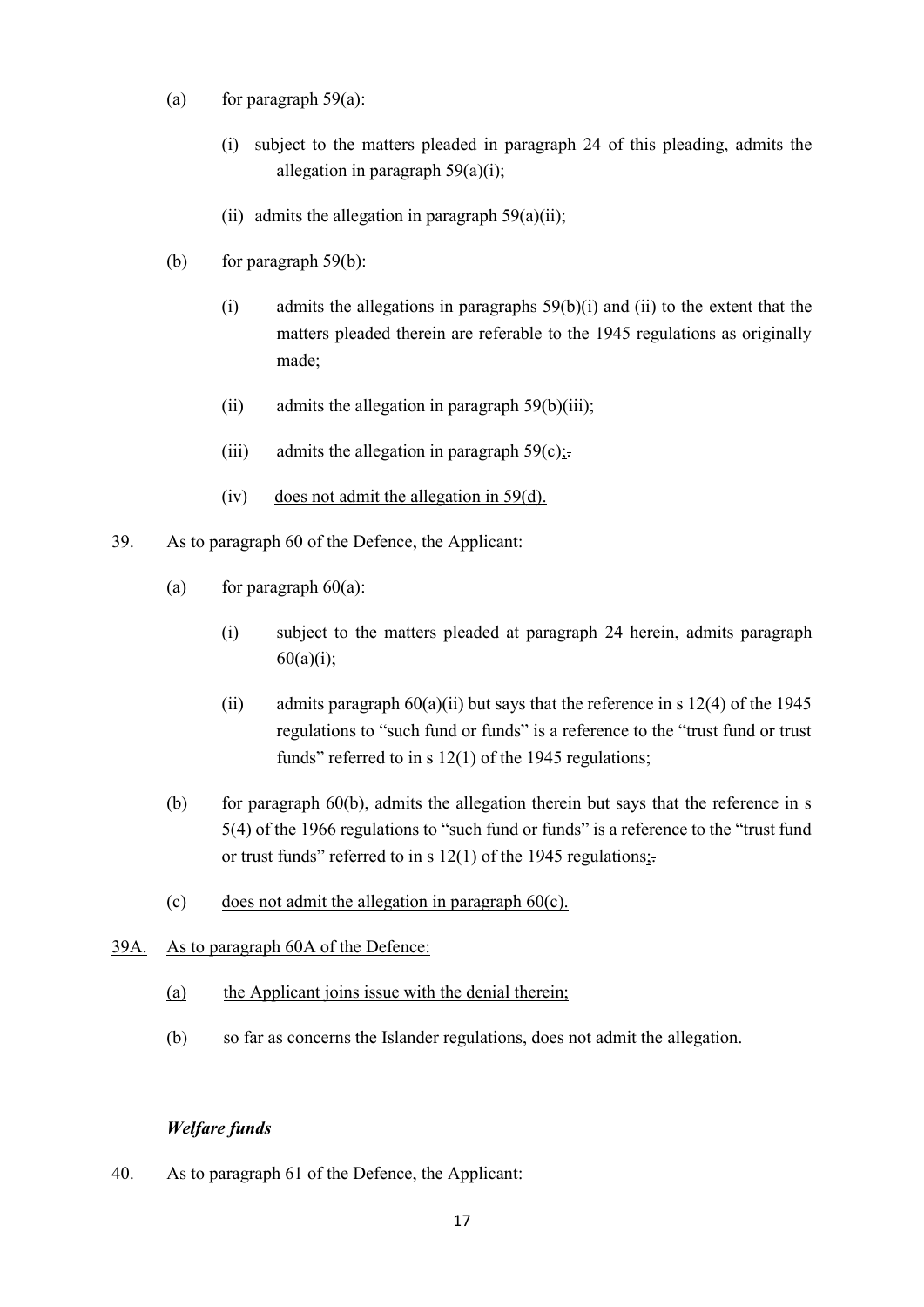- (a) denies the allegation in paragraph 61(a) because the word used in s 6 of 1945 regulations is "aboriginals" not "aboriginal";
- (b) admits the allegation in paragraph 61(b);
- (c) denies the allegation in paragraph 61(c) because:
	- (i) s 12 of the 1939 Act operated so as to prescribe and circumscribe the powers of the Governor in Council to make regulations for the matters set out therein;
	- (ii) s 12(1) of the 1939 Act gave power to the Governor in Council to, *inter alia*, make regulations for the "contributions by aboriginals as may from time to time be prescribed" to the Welfare Fund;
	- (iii) of the reasons pleaded in paragraphs 260 to 261C and 261E of the 3ASOC.
- 41. As to paragraph 62 of the Defence, the Applicant:
	- (a) denies that the word used in s 6 of the 1945 regulations was "aboriginal" because the word used was "aboriginals";
	- (b) subject to the matters pleaded in paragraphs [24](#page-8-0) and  $26(c)$  of this pleading, admits the balance of the allegations therein.
- 41A. As to paragraph 63 of the Defence, the Applicant:
	- (a) admits subparagraph (a) except that in section 7 of the 1945 regulations "Protector" was not capitalised and no comma was placed after the word "mission";
	- (b) otherwise does not admit allegations because they are not within the knowledge of the Applicant;
	- (c) says that the "Island Fund" was required to be established by the protector of Islanders pursuant to section 16 of the Islander Act;
	- (d) says that the objects of the Island Fund and the fund that the protector was required to establish pursuant to section 7 the 1945 regulations were different;
	- (e) says that section 7 of the 1945 regulations, which was made after the commencement of the Islander Act, made no reference to the Island Fund;
	- (f) in the premises, contributions deducted from wages pursuant to section 7 of the 1945 regulations should not have been paid to the Island Fund.
- 42. As to paragraph 64 of the Defence, the Applicant: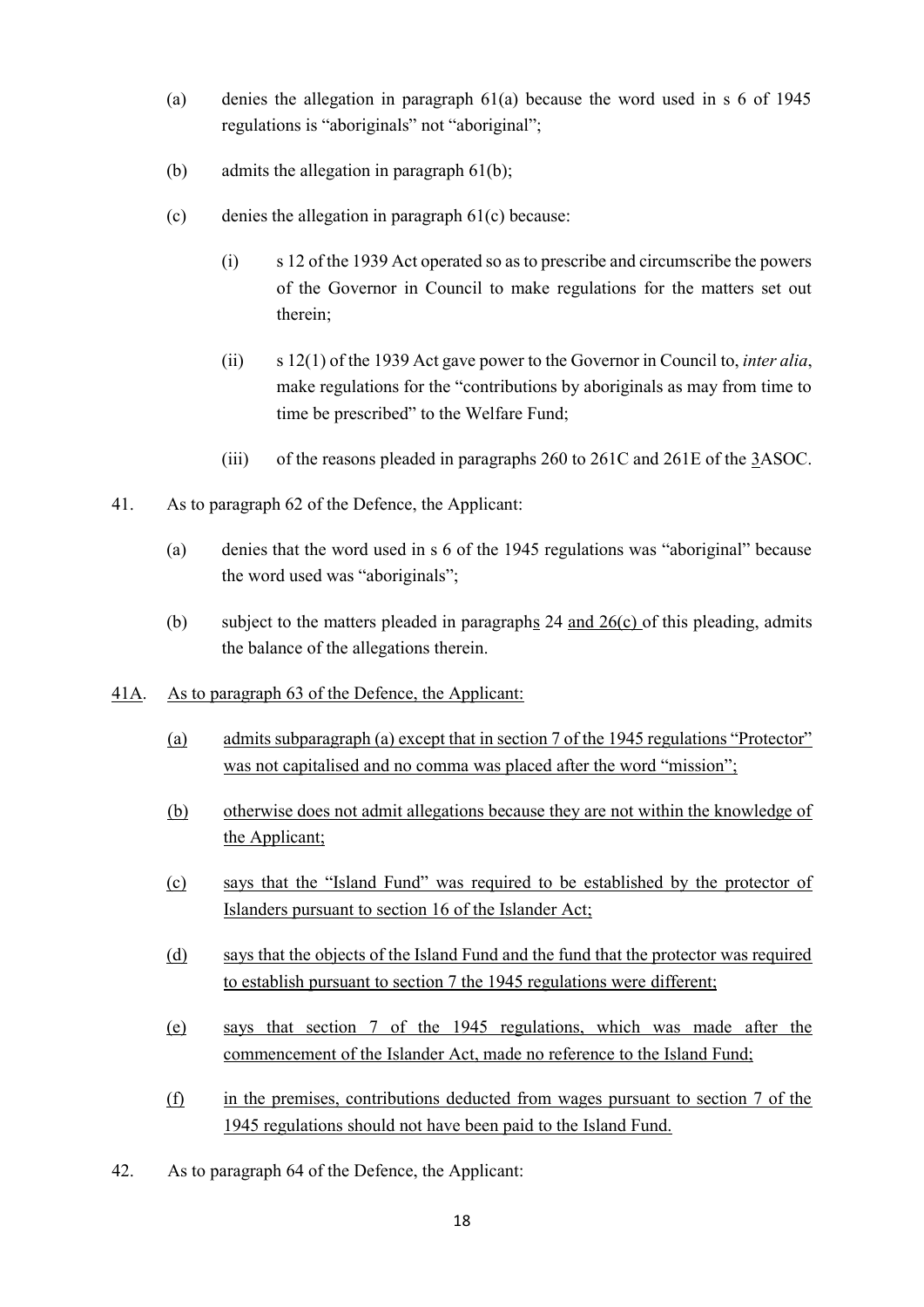- (a) denies that the word used in s 11 of the 1945 regulations was "aboriginal" because the word used "aboriginals";
- (b) subject to the matters pleaded in paragraph [24](#page-8-0) of this pleading, admits the balance of the allegations therein
- 43. As to paragraph 66 of the Defence, the Applicant admits the allegations therein.
- 44. [Blank] As to paragraph 67 of the Defence, the Applicant admits the allegations therein.

#### **F. The Applicant's employment history**

- 45. As to paragraph 68(a) of the Defence, the Applicant: joins issue with the Respondent's denial therein and repeats and relies on paragraph 68(a) of the ASOC.
	- (a) for paragraph  $68(c)$ , denies the allegation and says that all aboriginals who were employed were required to enter into a written agreement that complied with s 14(3) of the 1939 Act;
	- (b) for paragraph  $68(d)$ :
		- (i) admits that section 14(4) of the 1939 Act referred to a "permit to employ an aboriginal";
		- (ii) says that in light of the other provisions of section 14 of the 1939 Act, the proper construction to be given to section 14(4) is that a permit to employ an aboriginal was granted to current or prospective employers of an aboriginal and that the written agreement between the employer and employed aboriginal was a separate document required to meet the requirements of section 14(3);
		- (iii) the permit to employ an aboriginal that was utilised by the Respondent did not meet the requirements of section 14(3) because it was not in the prescribed form of memorandum of agreement, being the form of agreement set out in Form 7 of the Schedule to the 1945 regulations and did not otherwise contain all of the information required by section 14(3).
	- (c) for paragraph  $68(e)$ :
		- (i) as to paragraph  $68(e)(i)$ , admits that the Respondent utilised at least one 'permit' to employ the Applicant but otherwise does not admit the allegations because the Respondent has been unable to produce more than one such permit in respect of the Applicant;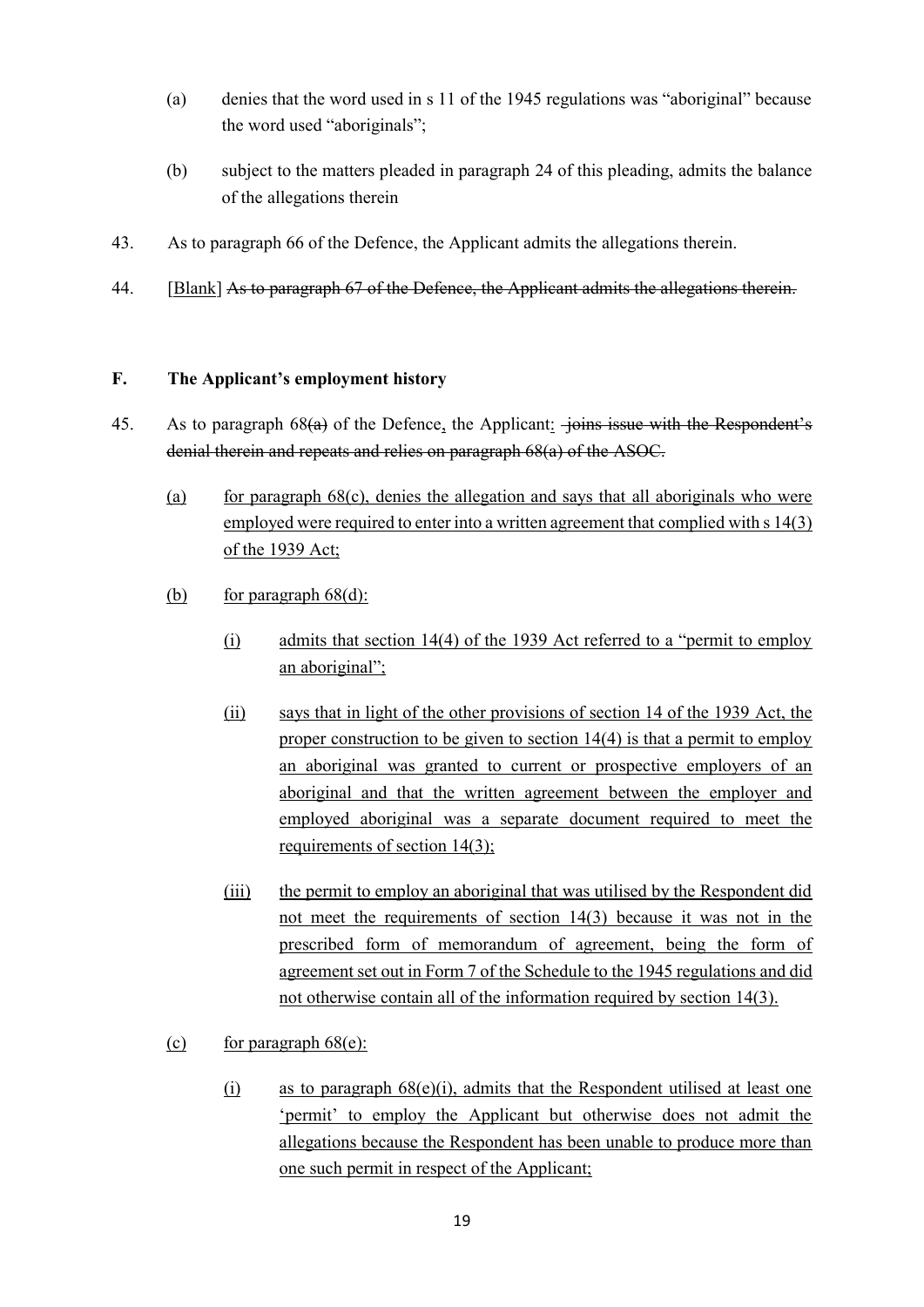- (ii) otherwise does not admit the allegation in paragraph  $68(e)(i)$  because it is not within the knowledge of the Applicant;
- (iii) does not admit the allegation in paragraph  $68(e)$ (ii) because it is not within the Applicant's knowledge;
- (iv) denies the allegation in paragraph  $68(e)$ (iii) and (iv) because any such permit was not in the form which section 14(3) of the 1939 Act mandated and repeats and relies on paragraph 68(b)(ii) of the 3ASOC;
- (d) for paragraph  $68(f)$  joins issue with the denial therein;
- (e) for paragraph  $68(h)$ , denies the allegations therein because the Respondent is unable to produce any employment agreements for the Applicant which complied with section 14(3) of the 1939 Act and repeats and relies on subparagraphs (a) to (d) herein.

# *Starcke Station (1)*

- 46. As to paragraph 69 of the Defence:, the Applicant denies the allegations therein and repeats and relies on his recollection of his employment history as set out in the particulars to paragraph 69 of the 3ASOC and further says that the Respondent is not entitled to rely on paragraphs of this Reply which have, since the previous version of this Reply, been deleted.
	- (a) the Applicant does not admit that the Applicant was employed by Starcke Graziers and cannot further plead as to whether that was the precise name of the Applicant's employer until discovery has taken place;
	- (b) admits that Starcke Graziers is listed in the Hopevale ledger cards for the Applicant as an employer of the Applicant.
- 47. As to paragraph 70 of the Defence: the Applicant denies the allegations therein and repeats and relies on paragraph 46 herein.
	- (a) the Applicant joins issue with the Respondent's denial therein and repeats and relies on paragraph 70 of the ASOC;
	- (b) says that the Respondent's denial in paragraph 70 of the Defence contains no allegation of a material fact which operates to deny the allegation in paragraph 70 of the ASOC that the Applicant worked as a stockman.
- 48. As to paragraph 71 of the Defence, the Applicant repeats and relies on paragraph 71 of the 3ASOC does not admit the allegations therein because the knowledge of the matters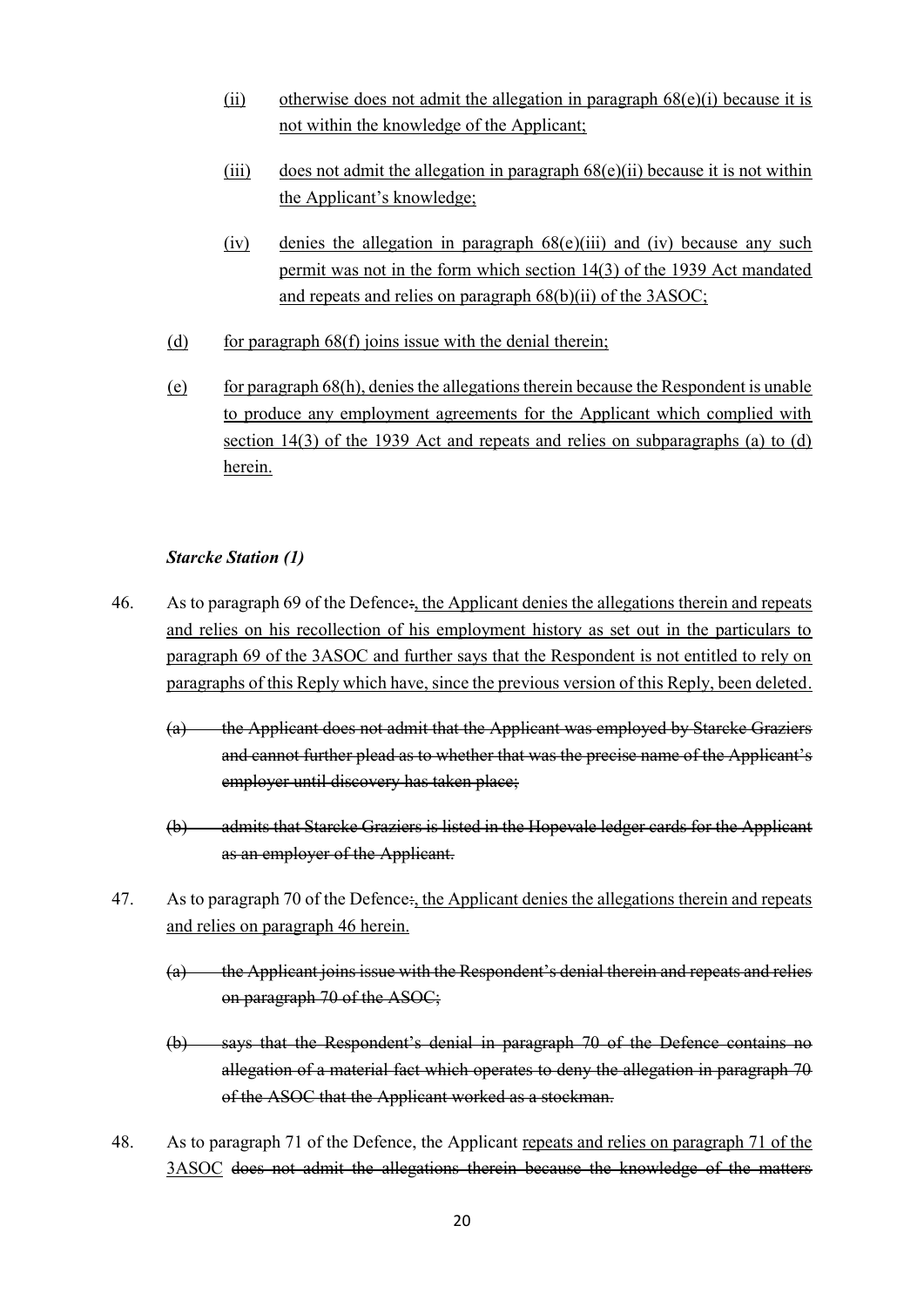pleaded therein is not within the knowledge of the Applicant and the Applicant cannot plead further to the allegation until discovery takes place.

- 49. As to paragraph 72 of the Defence, the Applicant:
	- (a) joins issue with the Respondent's denial;
	- (b) says that the Respondent has been unable to produce any employment agreement for the Applicant in the form required by section 14 of the 1939 Act does not admit the allegation pleaded and repeats and relies on paragraph 72 of the ASOC.
- 50. [Blank] The Applicant does not plead to paragraph 73 of the Defence because it is not an allegation of material fact.
- 51 [ Blank] As to paragraph 75(b) of the Defence, the Applicant repeats and relies on paragraph 49 of this pleading.
- 52. [Blank] As to paragraph 76 of the Defence, the Applicant:
	- $(a)$  for paragraph 76 $(a)$ :
		- (i) repeats and relies on paragraph 46 of this pleading;
		- (ii) admits that the relevant employment agreement number commenced with the numbers 275 and that the remaining numbers are indecipherable;
	- $(b)$  for paragraph 76 $(d)$ :
		- (i) says that under the employment agreement the gross wage was to be £4 per week with 10 shillings per week as pocket money;
		- (ii) says that the balance of  $£3/10/$  was to be paid to the Hopevale superintendent;
		- (iii) otherwise does not admit the allegation and cannot plead further until discovery has taken place;
	- (c) for paragraph 76(f), denies the allegation therein because by Queensland Government Gazette number 145 of 12 April 1952, regulation 74(1) of the 1945 regulations was repealed and replaced with the following: "Every employer shall pay all expenses of the employee's conveyance from the place of residence to the place of employment, and on completion of the period of agreement the cost of his return to his place of residence, together with an allowance for assistance at the rate of 12s. per day while *en route*. The allowance for assisting *en route* shall not apply to any employee travelling by steamer when board is provided for by the passage money."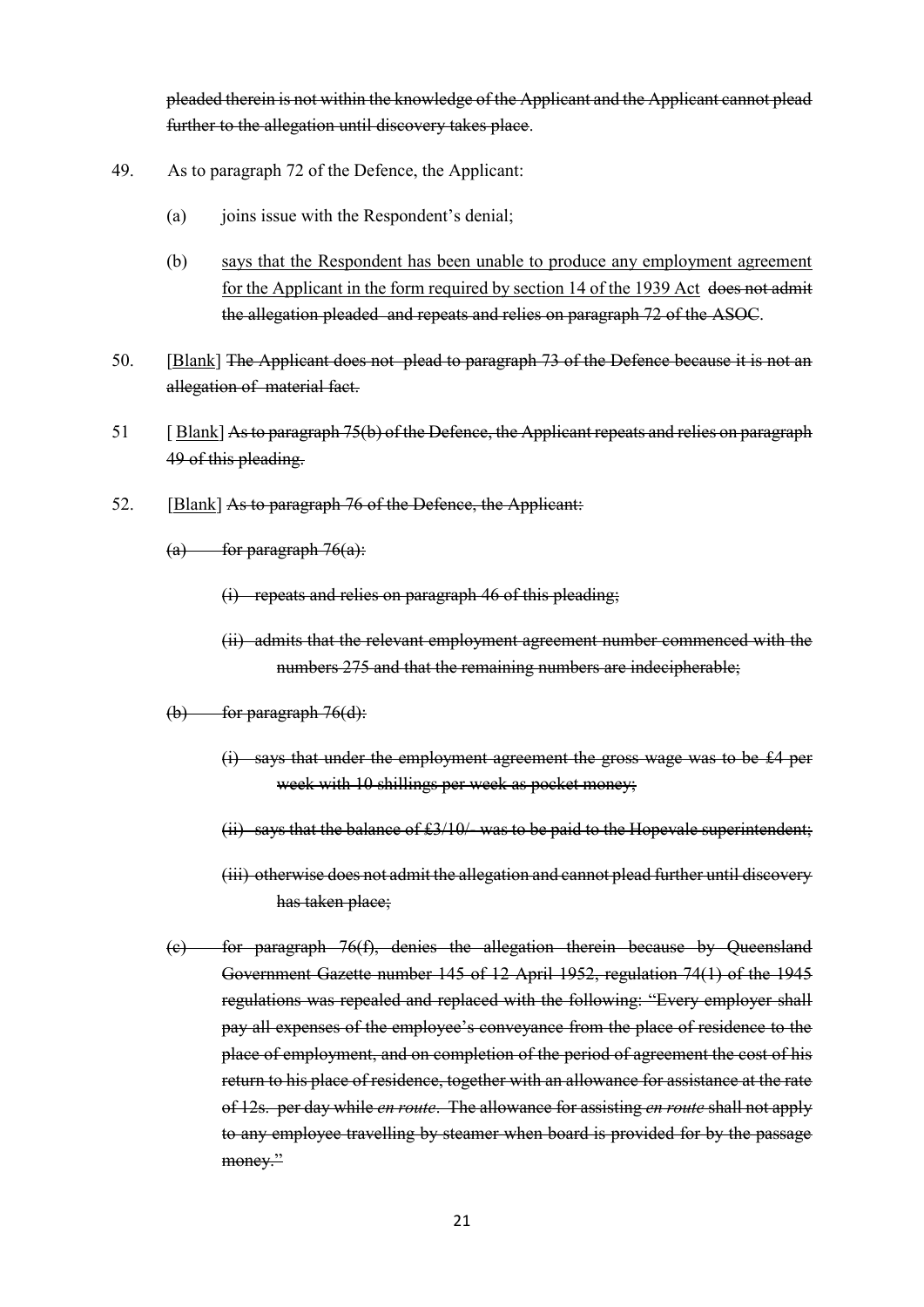- (d) for paragraph  $76(g)$ :
	- (i) joins issue with the Respondent's denial as to the period of employment and repeats and relies on paragraph 76(g) of the ASOC;
	- (ii) does not admit that the employer was Starcke Graziers for the reasons pleaded in paragraph 46 above;
	- (iii) admits that the Applicant's employment stated in the ledger card for the stated 26 day period from 1 October 1954 was pursuant to agreement number 20245;
	- (iv) repeats and relies on paragraph 52(b) of this pleading;
	- (v) repeats and relies on paragraph 76(g) of the ASOC.
- 52A. As to paragraph 77 of the Defence, the Applicant (assuming that the reference to "The Applicant" in the introductory words to paragraph 77 should instead be "The Respondent"):
	- $(a)$  joins issue with the Respondent's denials therein;
	- (b) for paragraph  $77(a)$ :
		- (i) says that he was provided with very basic rations such as flour and tea but no vegetables or meat were provided;
		- (ii) says that he had to grow his own vegetables and hunt for any meat;
		- (iii) says that he was not provided with any dental services whatsoever;
		- (iv) says that there was no doctor at the Hopevale mission, only a nursing sister who had rudimentary training;
		- (v) says that his home at Hopevale mission in which he grew up was built by his father, who was assisted by Rory Dick, using timber from trees around the mission;
		- (vi) says that some clothing could be purchased, but that the Applicant had no money to purchase any clothes, and instead obtained clothes from amongst second hand clothing given to the mission by a Lutheran charity;
		- (vii) otherwise denies the allegations;
	- (c) for paragraph  $77(c)$ , says that section 28(1) of the 1945 regulations contains no reference to an aboriginal "being supported by the superintendent" as a precondition to the use of the power set out in that section.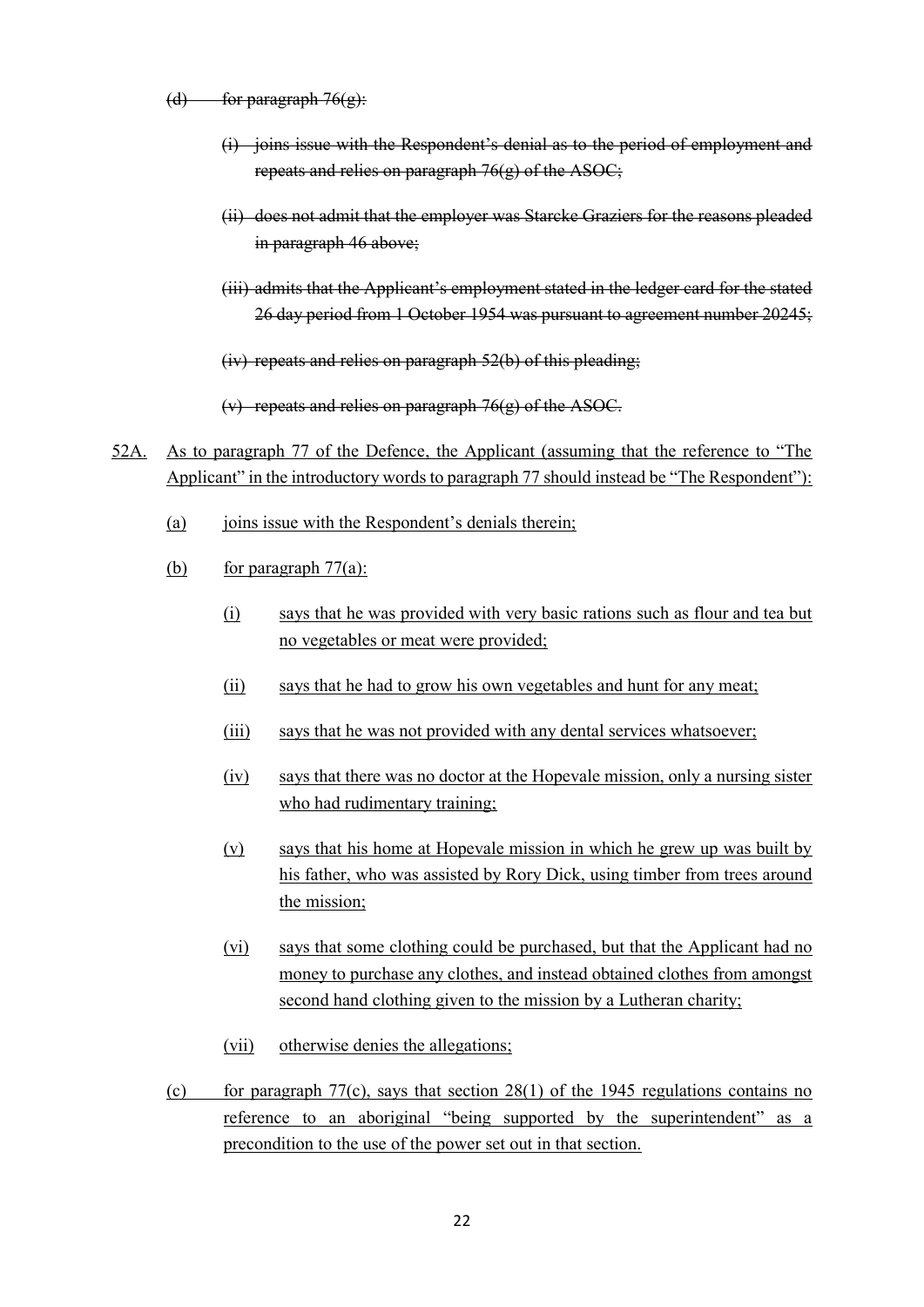- 53. As to paragraph 78 of the Defence, the Applicant: cannot further plead to the allegation until particulars are provided by the Respondent of the following words appearing in section 78 of the Defence: "…the arrangements between the parties under the 1939 Act in respect of such work by a person residing at Hopevale do not evince an intention to enter into legal relations under a contract of employment."
	- $(a)$  as to paragraph 78 $(a)$ :
		- (i) says that by s 14(5) of the 1939 Act, the default position was that the wages payable to an aboriginal employed under the 1939 Act were to be not less than prescribed and that that default position was different only where "otherwise approved by the Director";
		- (ii) says that the Director would have been unlikely to approve the wages of individual aborigines but cannot give further particulars until discovery has taken place;
		- (iii) says that the 1945 regulations contained detailed provisions and forms concerning aboriginal wages, including rates of pay and forms;
		- (iv) says that the Respondent in its pleading at paragraph 78 of the Defence has ignored the effect of the particulars provided to paragraph 78(a) of the ASOC;
	- (b) admits paragraph 78(b);
	- (c) as to paragraph 78(c) of the Defence:
		- (i) says that paragraph 78 of the ASOC commences with the words "Further as a matter of practice" and as such the allegations therein are concerned with the prevailing practice;
		- (ii) further says that the Respondent's pleading in paragraph 78 of the Defence ignores the effect of the particulars given for paragraph 78(b) of the ASOC, such particulars including words of the responsible Minister spoken to Parliament;

As to paragraph 83 of the Defence, the Applicant joins issue with the Respondent's denial therein and repeats and relies on paragraph 52(d) of this pleading.

- 55. As to paragraph 84 of the Defence, the Applicant:
	- $(a)$  joins issue with the Respondent's denial in paragraph 84(a) and repeats and relies on paragraph  $76(g)$  of the ASOC;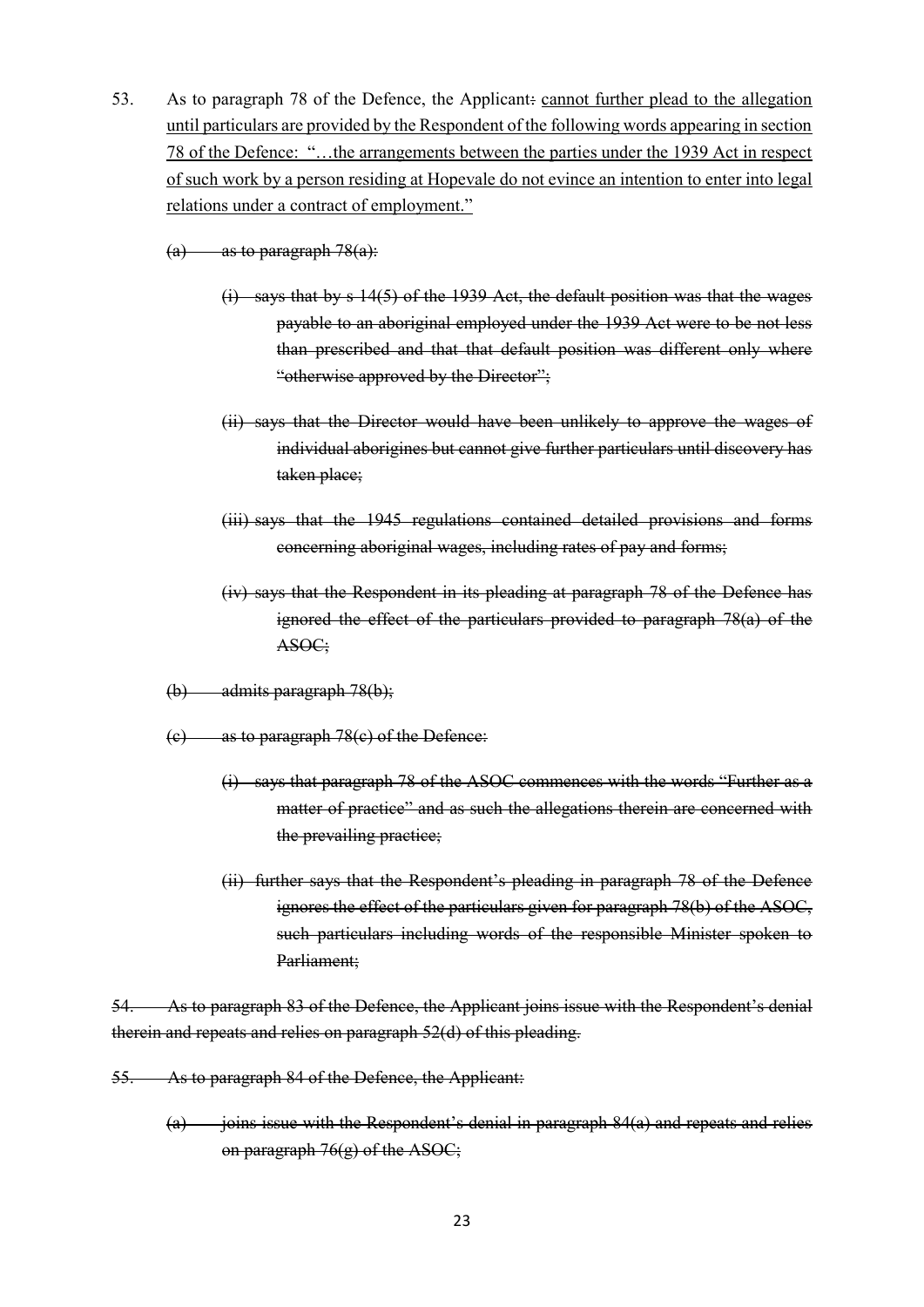- (b) for paragraph 84(b), repeats and relies on paragraph 76(i) of the ASOC;
- (c) for paragraph 84(c), admits that the ledger card numbered 391937 contains the remark "paid" against the employment agreement numbered 20245 but otherwise does not admit the allegation because it is not within the Applicant's knowledge;
- $(d)$  for paragraph  $84(d)$ :
	- (i) admits that the savings bank ledger card numbered 391937 appears to show that:
		- 1. an amount not wholly legible but which appears to be approximately £21 or £23 was deposited on 30 September 1954;
		- 2. an amount of £45/10/- was deposited on a date which is not wholly legible but which appears to be 30 November 1954;
		- 3. an amount of £15/3/4 was deposited on a date which appears to be 31 **March 1955**:
	- (ii) otherwise does not admit the allegations because there is no indication in the savings bank ledger card as to what the deposits are in respect of.
- 56. As to paragraph 86 of the Defence, the Applicant denies that the amounts due to the Applicant in respect of each period of employment in 1954 are recorded on the Applicants ledger card as having been paid and repeats and relies on paragraph 76(g) of the ASOC and paragraph 55(d) of this pleading.

#### *Laura Station*

57. The Applicant joins issue with the Respondent's denials contained in paragraphs 87 to 101 of the Defence and repeats and relies on paragraphs 87 to 101 of the ASOC.

#### *Kings Plains Station*

58. the Applicant joins issue with the Respondent's denials contained in paragraphs 102 to 116 of the Defence and repeats and relies on paragraphs 102 to 116 of the ASOC.

#### *Starcke Station (2)*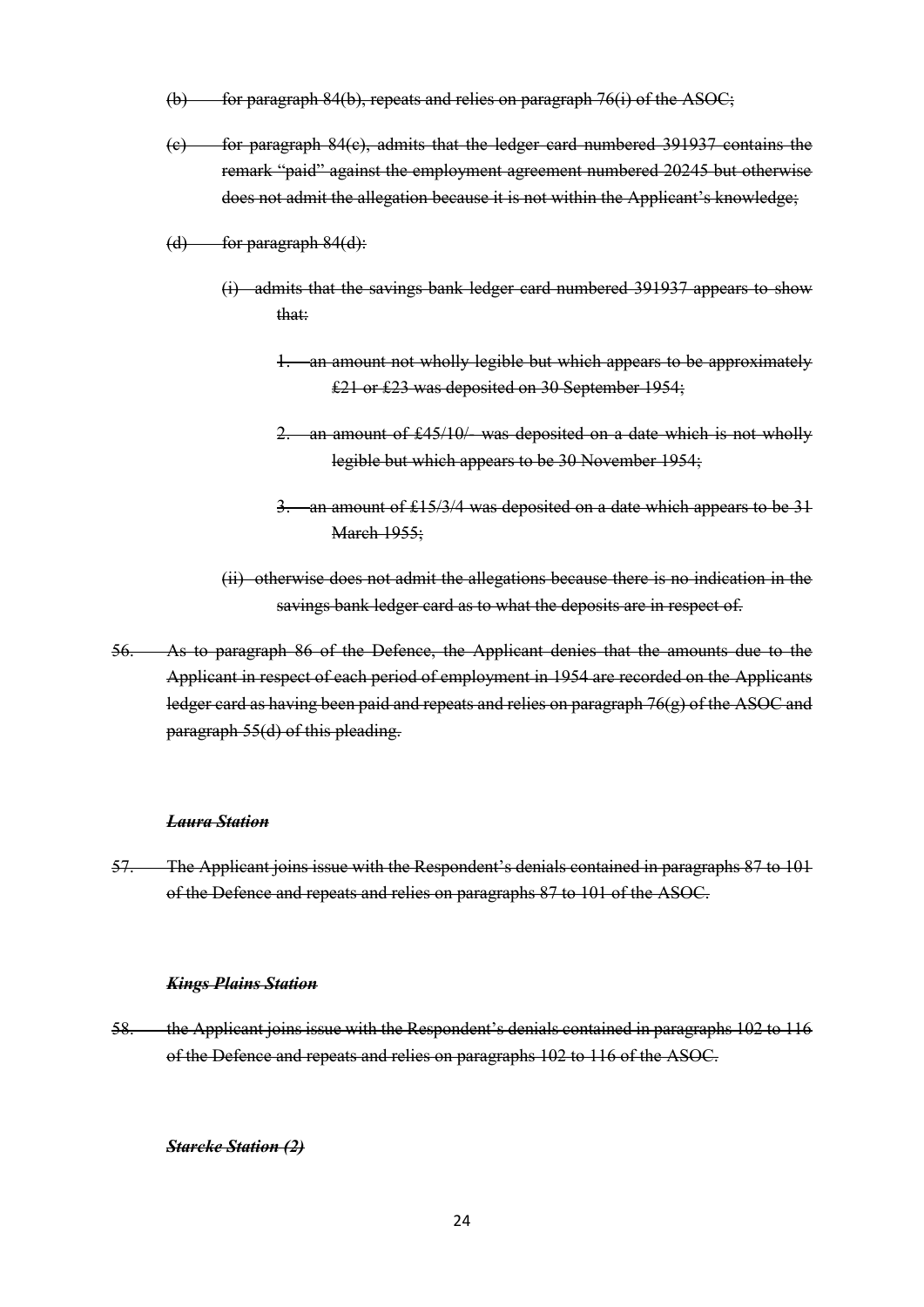- 59. As to paragraph 117 of the Defence, the Applicant:
	- (a) does not admit that the Applicant was employed by Starcke Graziers and cannot further plead as to whether that was the precise name of the Applicant's employer until discovery takes place, but says the Applicant worked at Starcke Station as pleaded at paragraph 117 of the ASOC;
	- (b) otherwise joins issue with the respondent's denial therein and repeats and relies on paragraph 117 of the ASOC;
- 60. As to paragraph 118 of the Defence, the Applicant does not admit the allegation therein because the knowledge of the matters pleaded therein is not within the knowledge of the Applicant and the Applicant cannot plead further to the allegations until discovery takes place.
- 61. As to paragraph 119 of the Defence, the Applicant:
	- (a) denies the allegation in paragraph 119(a) because not all of the agreement numbers in the Hopevale ledger cards commence with the letter "P";
	- (b) does not admit the allegation in paragraph 119(b) as the allegation is not within the knowledge of the Applicant and furthermore, the Applicant cannot further plead without particulars of the allegation being provided.
- 62. As to paragraph 120 of the Defence, the Applicant:
	- $(a)$  for paragraph 120(a), does not admit the allegation that the Applicant was employed by Starcke Graziers and cannot plead further to the allegations until discovery has taken place;
	- $(b)$  for paragraph  $120(d)$ :
		- (i) says that under the employment agreement the gross wage was to be £7 per week will with £1 per week as pocket money;
		- (ii) says that the balance of £6 per week was to be paid to the Hopevale superintendent;
		- (iii) otherwise does not admit the allegation and cannot plead further until discovery has taken place;
	- (c) for paragraph 120(f), denies the allegation therein because by Queensland Government Gazette number 145 of 12 April 1952, regulation 74(1) of the 1945 regulations was repealed and replaced with the following: "Every employer shall pay all expenses of the employee's conveyance from the place of residence to the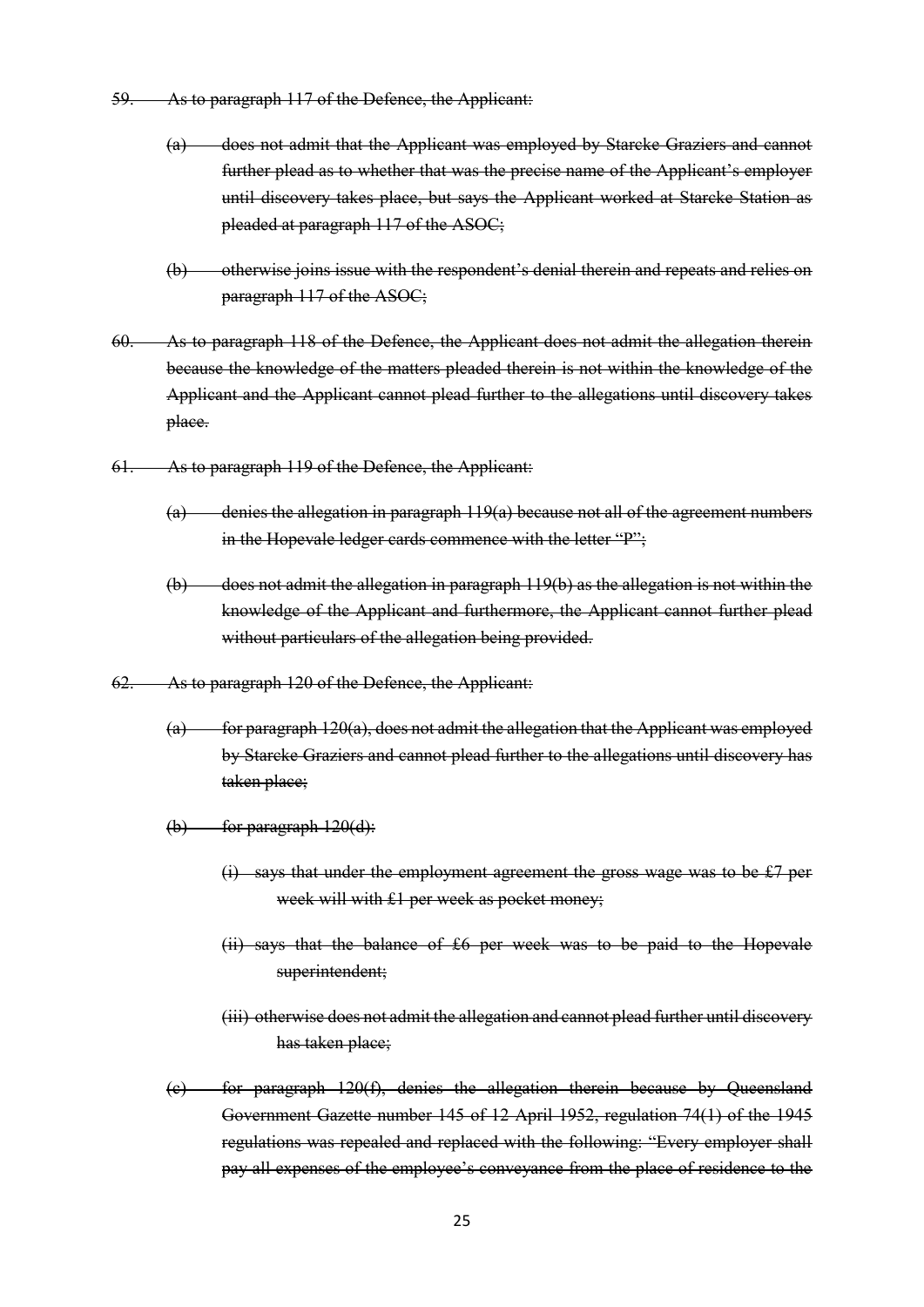place of employment, and on completion of the period of agreement the cost of his return to his place of residence, together with an allowance for assistance at the rate of 12s. per day while *en route*. The allowance for assisting *en route* shall not apply to any employee travelling by steamer when board is provided for by the passage money.";

- $(d)$  for paragraph  $120(g)$  joins issue with the Respondent's denial therein and repeats and relies on paragraphs  $120(g)$  and  $120(j)$  of the ASOC, ;
- $(e)$  for paragraph 120(h), the Applicant joins issue with the Respondent's denial therein and repeats and relies on paragraph 47 of this pleading;
- $(f)$  for paragraph 120(i), admits that not all of the Applicant's wages were to be paid to the superintendent because the Applicant was to be paid £ 1 pocket money per week as pleaded at paragraph 120(j) of the ASOC.
- 63. As to paragraph 127 of the Defence, the Applicant joins issue with the respondent's denial therein and repeats and relies on paragraph 127 of the ASOC and paragraph 62 of this pleading.
- 64. As to paragraph 128 of the Defence, the Applicant:
	- (a) joins issue with the Respondent's denial therein and repeats and relies on paragraph 128 of this pleading:
	- $(b)$  for paragraph  $128(a)$ , says that:
		- (i) the savings bank ledger card for the Applicant for the Hopevale Protectorate in respect of the years 1955 and 1956, being documents numbered 391937 and 391938 respectively, disclose the following employment agreements:
			- 1. Starcke Graziers under employment agreement 275 [indecipherable];
			- 2. Starcke Graziers under employment agreement 20245;
			- 3. Mr Len Elmes under employment agreement P20299;
			- 4. Starcke Graziers under employment agreement P21074;
			- 5. Starcke Graziers under employment agreement P21081;
			- 6. Starcke Graziers under employment agreement P21082;
			- 7. Starcke Graziers under employment agreement numbers P21027 and 21025;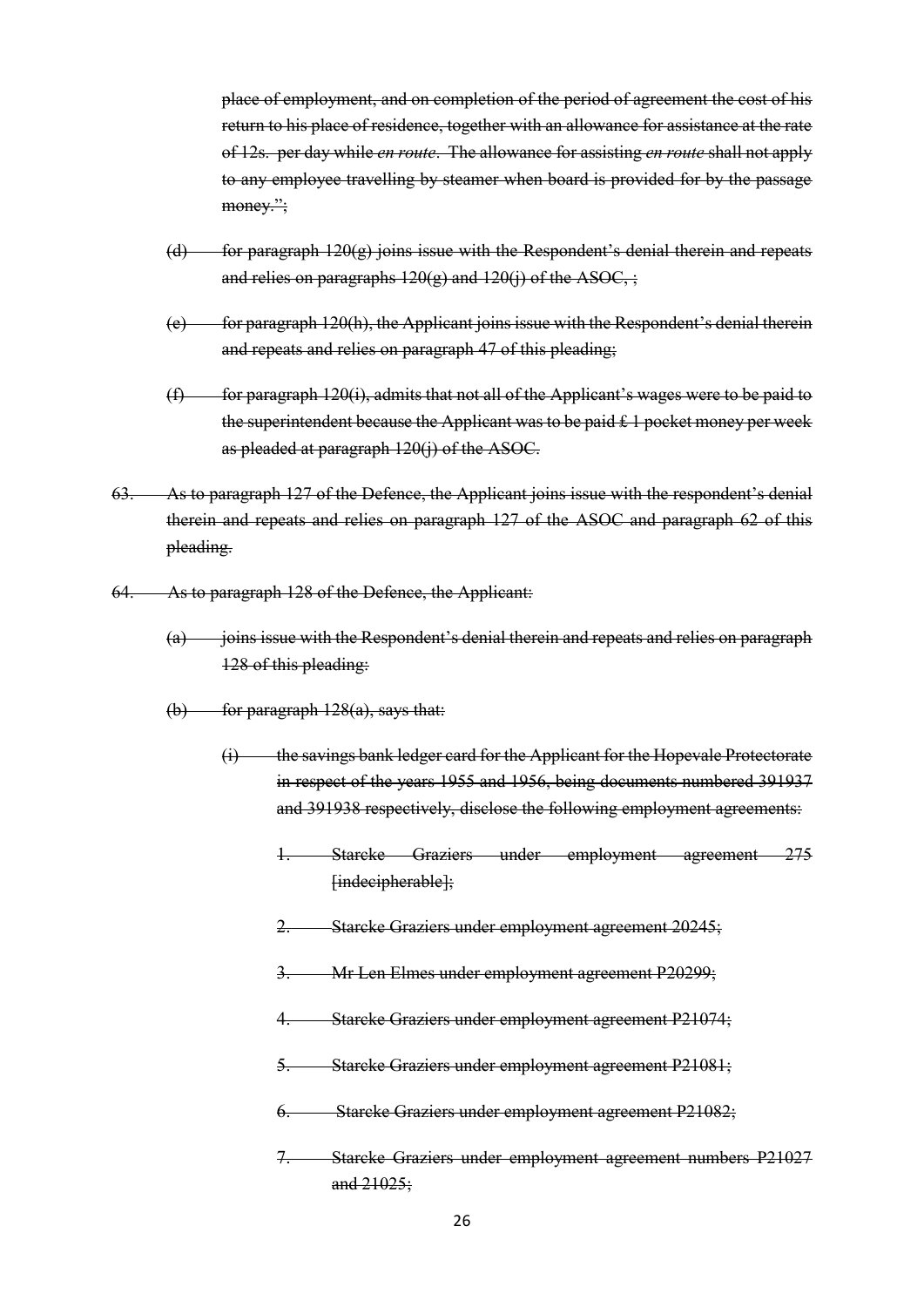- (ii) the Respondent advances no basis for implicitly asserting that a permit for casual employment did not fall to be regulated as, or was not required to take the form of, an employment agreement under the 1939 Act and regulations;
- (c) does not admit the allegation in paragraph on 128(b) because it is not within the Applicant's knowledge and the Applicant cannot plead further until discovery takes place;
- (d) denies the allegations in paragraph 128(c) because the period of employment was not 9 days but 92 days according to the savings bank ledger card document numbered 391937:
- (e) denies the allegations in paragraph 128(d) because the period of employment was from 21 May 1956 and not from 21 February 1956;
- (f) does not admit the allegation in paragraph 128(e) because the remarks contained in the ledger card stated "paid" but that does not entail the factual conclusion that the wages were so paid and the Applicant cannot plead further until discovery has taken place;
- $(g)$  for paragraph  $128(f)$ :
	- (i) in respect of 128(f)(i), says that the savings bank ledger card numbered 391937 records a notation "W2[unclear, but which appears to be a 5 or an 8]/12 to 31/12/55" and against that notation in the deposit column appears £4/-/-;
	- (ii) otherwise denies the allegation because the Applicant maintains that the work period actually commenced on 25 December 1955;
	- $(iii)$  in respect of paragraph  $128(f)(ii)$ :
		- 1. admits that the savings bank ledger card numbered 391937 records a notation "W 2/1 to 31/[unclear – it may be a 3 or 5]/56" and against that notation in the deposit column appears £44/10/-;
		- 2. otherwise denies the allegation on the basis that 44 days of work (being the combined total of the 9 and 35 day work periods referred to by the Respondent) at the rate of £6 per week payable to the protector does not equate to £44/10;
	- $(iv)$  in respect of  $128(f)(iii)$ :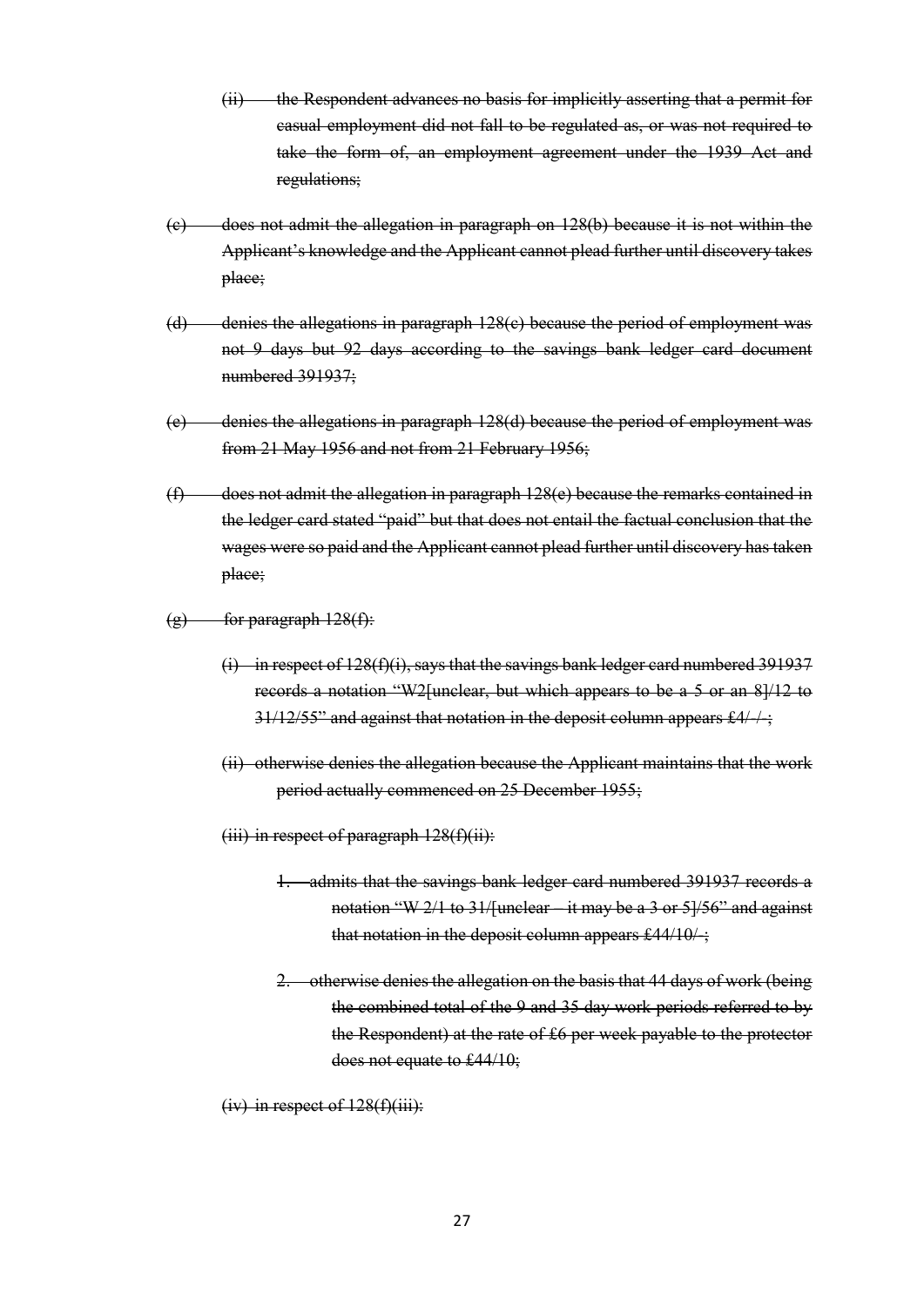- admits that the savings bank ledger card numbered 391937 records a notation for 31 October 1956 of "W 2/4 to" what appears to be " $23/5/56$ " and against which is recorded £45/ $+$ ;
- 2. otherwise denies the allegations on the basis that 45 days of work at the rate of £6 per week payable to the protector does not generate the figure of £45.
- 65. As to paragraph 129(c) of the Defence, the Applicant joins issue with the Respondent's denial therein and repeats and relies on paragraph 129 of the ASOC and paragraph 64 of this pleading.
- 66. As to paragraph 130(a) of the Defence, the Applicant admits that the ledger cards for 1955 and 1956 contain the remark "paid" against each of the employments listed therein but otherwise does not admit the allegation because of the matters set out in paragraphs 59 to 65 of this pleading.

#### *1957*

- 67. As to paragraph 131 of the Defence, the Applicant:
	- (a) joins issue with the Respondent's denials therein and repeats and relies on paragraph 131 of the ASOC;
	- $(b)$  for paragraph  $131(d)$ :
		- (i) repeats and relies on particular  $(C)$  to paragraph 138 of the ASOC;
		- (ii) repeats and relies on paragraph 131 of the ASOC.
- 68. As to paragraph 132 of the Defence, the Applicant:
	- (a) joins issue with the Respondent's denials therein and repeats and relies on paragraph 1320 to the ASOC;
	- (b) does not admit the allegation in paragraph 132(d) because it is not within the knowledge of the Applicant.
- 69. As to paragraph 133 of the Defence, the Applicant:
	- (a) joins issue with the Respondent's denials therein and repeats and relies on paragraph 133 the ASOC;
	- $(b)$  for paragraph  $133(d)$ :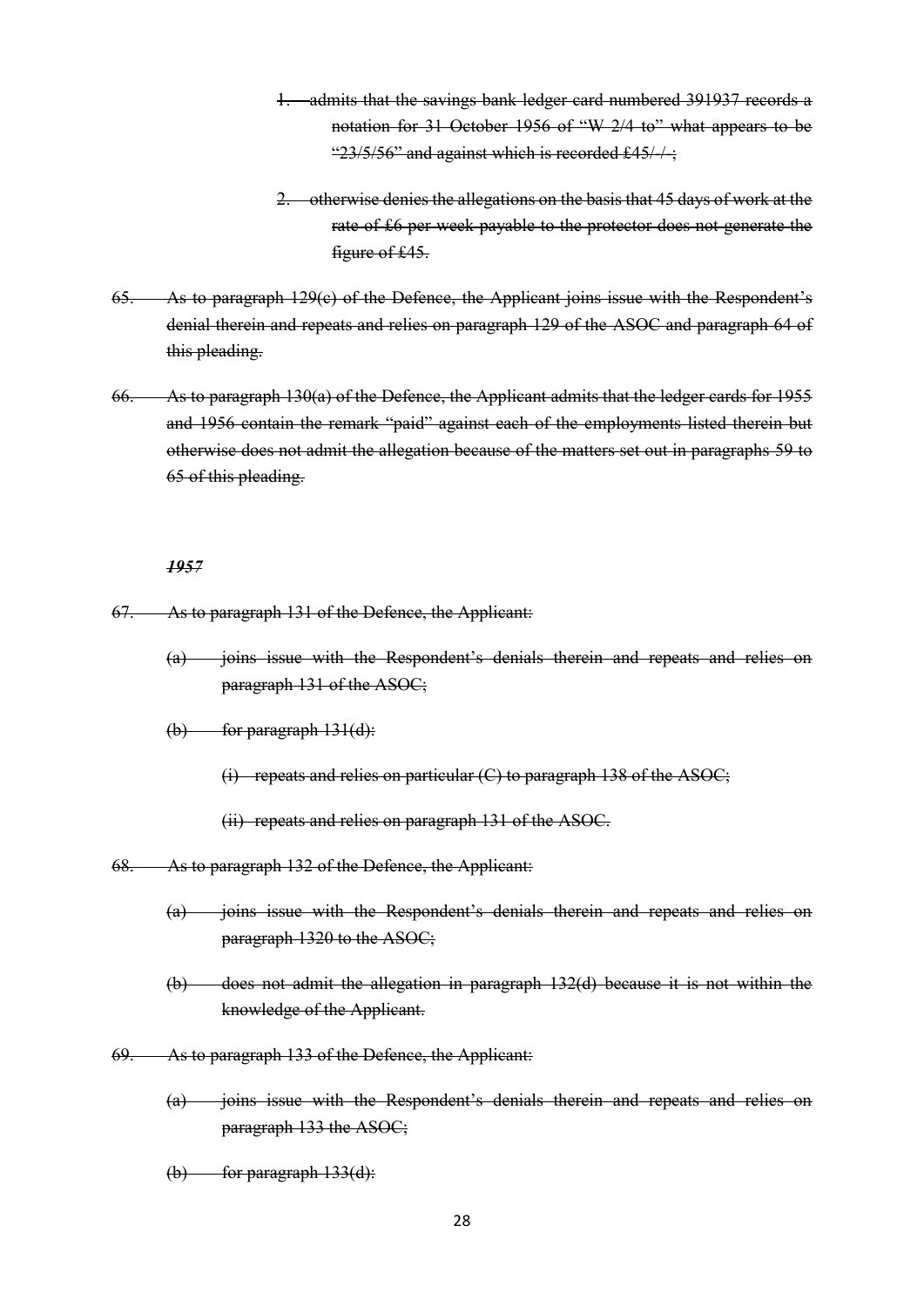- $(i)$  admits paragraph  $133(d)(i)$ ;
- (ii) does not admit paragraph 133(d)(ii) as it is not within the Applicant's knowledge;
- $(iii)$  in respect of 133(d) $(iii)$ , repeats and relies on particular  $(C)$  to paragraph 138 of the ASOC.
- 70. As to paragraph 134 of the Defence, the Applicant joins issue with the denials therein and says as follows in respects of the sub-paragraphs to paragraph 134 of the Defence:
	- $(a)$  for paragraph 134(a), the Applicant repeats and relies on particular  $(C)$  to paragraph 138 of the ASOC;
	- (b) admits the allegations in paragraph  $134(d)$ ,  $(f)$ ,  $(g)$ .  $(h)$ ,  $(i)$ ,  $(k)$ ,  $(m)$ , and  $(n)$ ;
	- $(e)$  for paragraphs 134(i), (1) and (o), admits that the relevant ledger card provided that the gross wage was £5 per week, with £1 per week as pocket money, but says the balance after pocket money was payable to the protector or superintendent;
	- (d) for paragraph 134(p), says that the matters pleaded in paragraph 70 of the Defence relate to the work descriptions set out in Form 8 of the 1945 regulations and is an issue separate from the work that the Applicant actually performed;
	- (e) for paragraph 134(q), in respect of his employment at Laura Station, the Applicant pleads in paragraph 134(i) of the ASOC that pocket money was payable;
	- $(f)$  for paragraph 134(r), the Applicant joins issue with the Respondent's denial therein and repeats and relies on paragraph 134(j) of the ASOC;
- 71. As to paragraph 135 of the Defence, the Applicant joins issue with the Respondent's denials therein and repeats and relies on paragraph 135 of the ASOC and paragraph 70 of this pleading.
- 72. As to paragraph 136 of the Defence, the Applicant joins issue with the Respondent's denials therein and repeats and relies on paragraph 136 of the ASOC.
- 73. As to paragraph 137 of the Defence, the Applicant joins issue with the Respondent's denials therein and repeats and relies on paragraph 137 of the ASOC and paragraph 69(b) of this pleading.
- 74. As to paragraph 140 of the Defence, the Applicant joins issue with the Respondent's denials therein and repeats and relies on paragraph 140 of the ASOC.
- 75. As to paragraph 141 of the Defence,: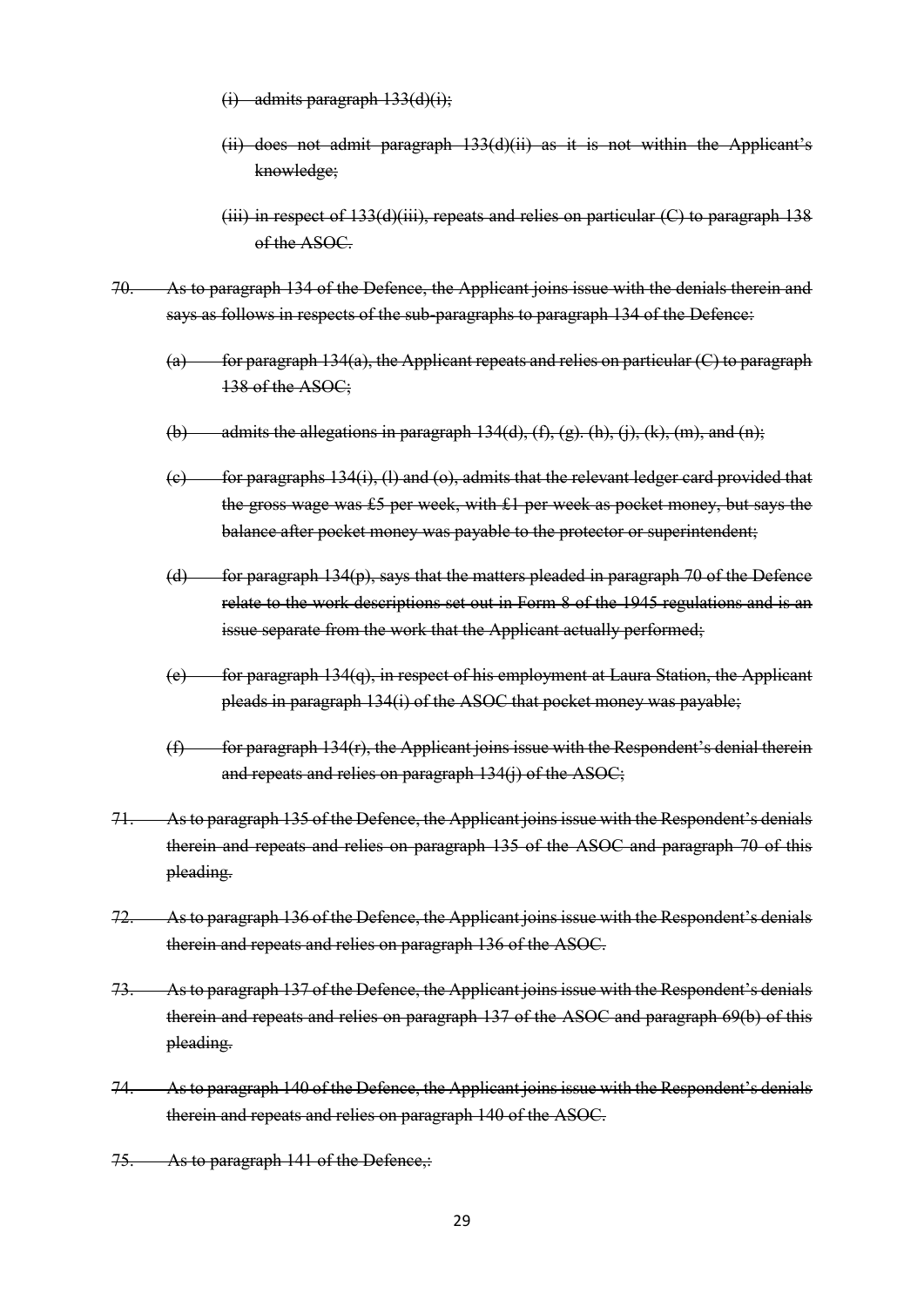- (a) the Applicant joins issue with the Respondent's denials therein and repeats and relies on paragraph 141 of the ASOC.;
- (b) for paragraph 141(d) of the Defence, repeats and relies on particular (B) to paragraph 87 of the ASOC and particular (C) to paragraph 138 of the ASOC.
- 76. As to paragraph 143 of the Defence, the Applicant:
	- $(a)$  for paragraph 143 $(a)$ , joins issue with the Respondent's denials therein and repeats and relies on paragraph 143 of the ASOC;
	- (b) for paragraph 143(b), repeats and relies on particular (B) to paragraph 87 of the ASOC and particular (C) to paragraph 138 of the ASOC and further:
		- (i) in respect of paragraph 143(b)(i), admits that ledger card number 391938 contains the remark "paid" in respect of employment of the Applicant by Mossman Butchering Co. commencing 4 April 1957 for a period of 23 days but otherwise does not admit the allegation because of paragraph (ii)(2) below;
		- (ii) in respect of paragraph 143(b)(ii):
			- 1. admits the allegation therein;
			- 2. says that the period from 4 April to 30 April recorded in mission receipt number 91235 is a greater period of time than that recorded in the ledger card (23 days) and, if the mission receipt is accurate in content, then the ledger card is inaccurate;
		- (iii) in respect of paragraph 143(b)(iii), admits that ledger card number 391938 contains the remark "paid" in respect of the employment by the Applicant by Mossman Butchering Co. commencing 1 May 1957 for a period of 27 days but otherwise does not admit the allegation because there are multiple amounts to which the remark "paid" could apply;
		- (iv) admits the allegation in paragraph  $143(b)(iv)$ ;
		- (v) does not admit the allegation in paragraph 143(b)(v) because the ledger card merely states "paid" without indicating which amount if any was paid;
		- (vi) denies the allegation in paragraph 143(b)(vi) because the receipt mentioned therein records payment for the period 1 June 1957 to 26 June 1957;
		- (vii) denies that the amounts pleaded in paragraph 143(b)(vii) are recorded as banked in respect of the Applicant's employment with Mossman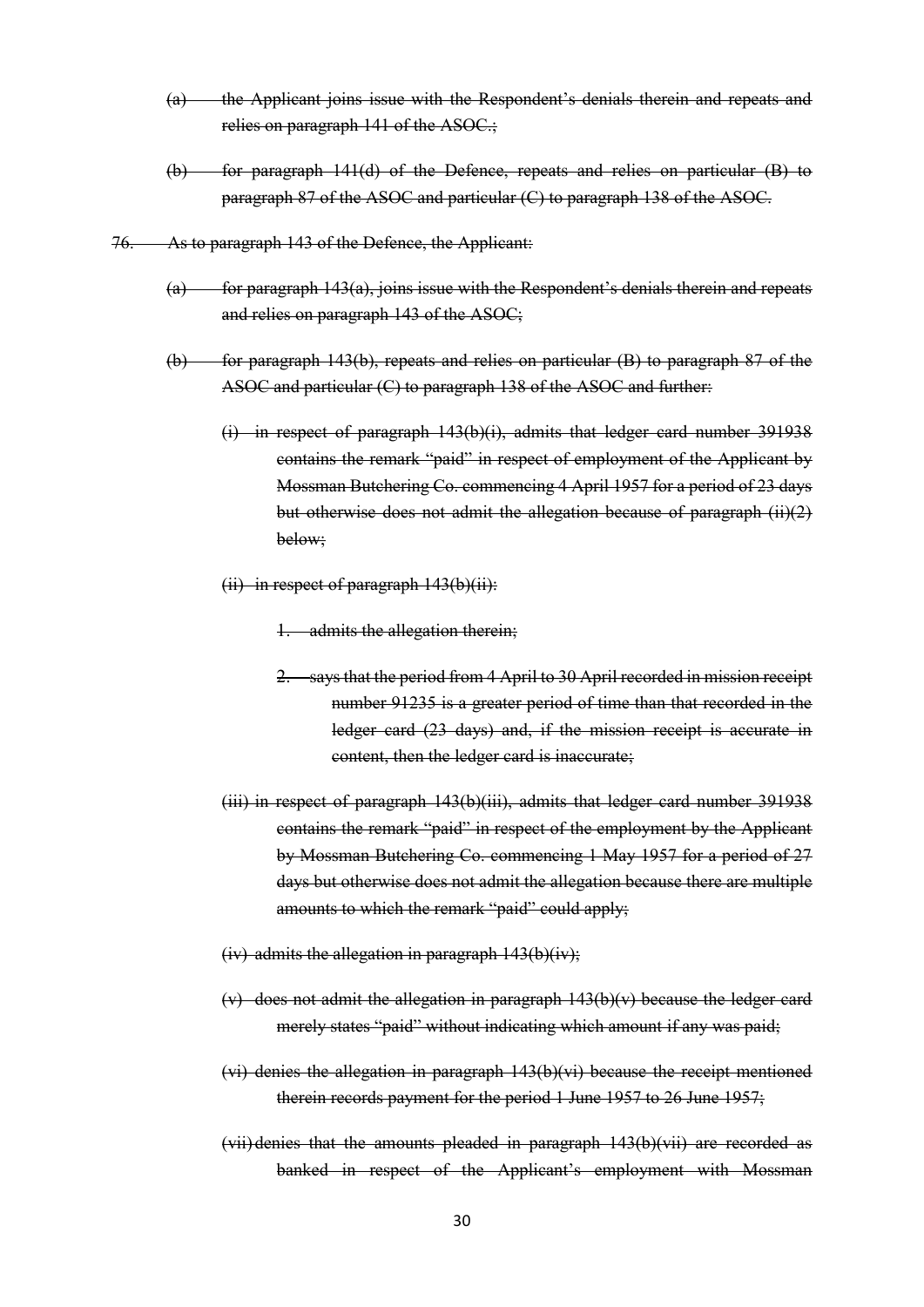Butchering Company because those entries do not refer to the Mossman Butchering Company;

(viii) does not admit the allegation in paragraph 143(b)(viii) because the allegation contains no subject.

*Starcke Station (3)*

- 77. As to paragraph 144 of the Defence, the Applicant:
	- (a) does not admit that the Applicant's employer was Starcke Graziers because the specific name of the Applicant's employer is not within the Applicant's knowledge and repeats and relies on paragraph 144 of the ASOC;
	- (b) admits that the permit for casual employment number 22439 provides that the nature of the employment was to be "stock work" and further says that "stock work" was the work done by a stockman;
- 78. As to paragraph 145 of the Defence, the Applicant:
	- (a) admits that Pastor Kernich signed the Permit for Casual Employment No. 22439 dated 27 February 1957;
	- (b) otherwise joins issue with the Respondent's denial and repeats and relies on paragraph 145 of the ASOC.
- 79. As to paragraph 146 of the Defence, the Applicant:
	- $(a)$  for paragraph  $146(a)$ :
		- (i) admits that Pastor Kernich signed the Permit for Casual Employment No. 22439 dated 27 February 1957
		- (ii) otherwise does not admit the allegation;
	- (b) does not admit the allegation in paragraph 146(b) because the wording on the ledger cards is not clear;
	- $(e)$  for paragraph  $146(e)$ :
		- (i) admits that some of the Hopevale ledger cards refer to agreement numbers commencing with the letter "P";
		- (ii) otherwise denies the allegation because not all of the agreement numbers in the Hopevale ledger cards commence with the letter "P";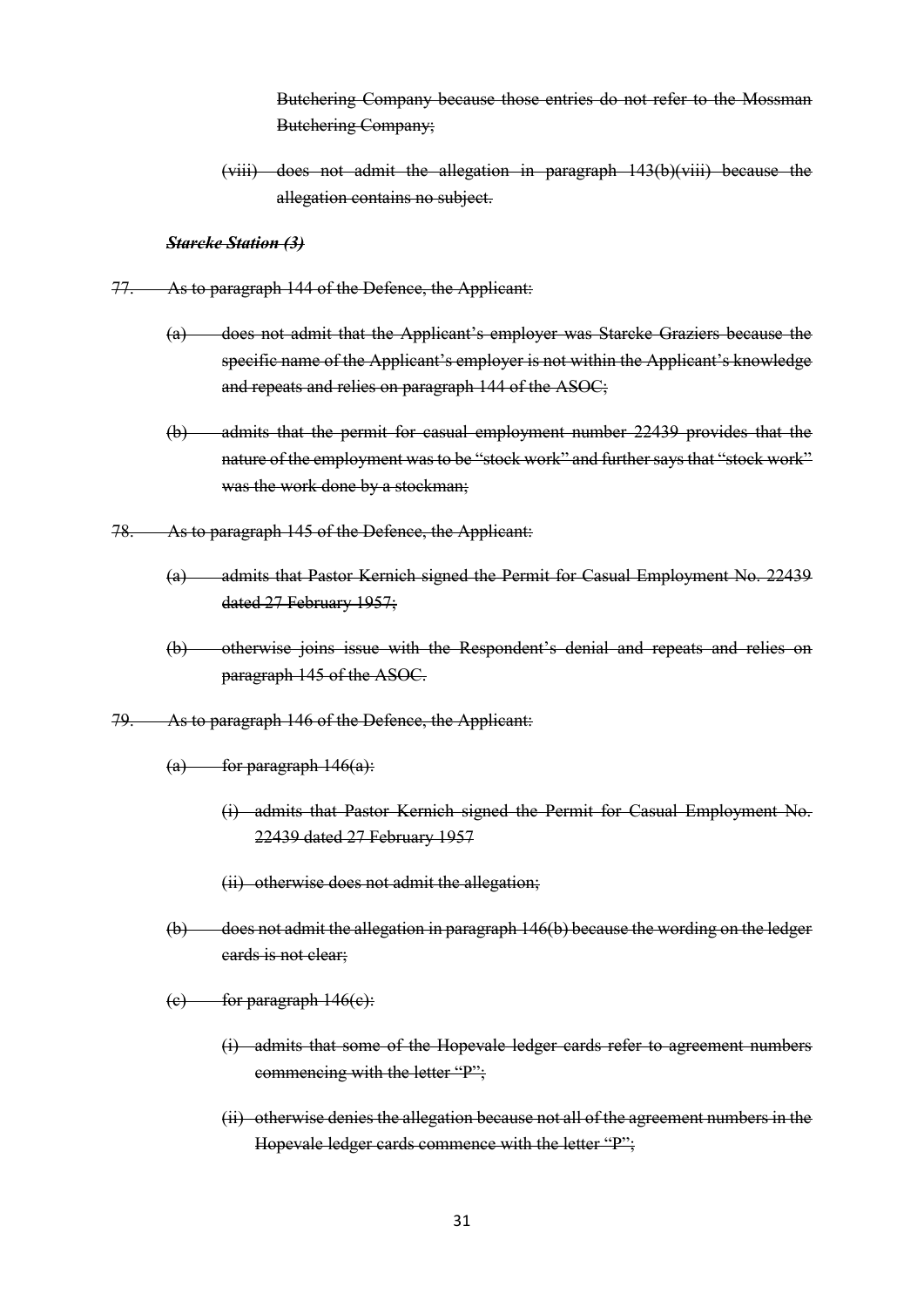- (d) the Applicant does not admit the allegation in paragraph 146(d) because it is not within the Applicant's knowledge;
- 80. As to paragraph 147 of the Defence, the Applicant:
	- $(a)$  does not admit the allegation in paragraph  $147(a)$  because of the matters pleaded in paragraph 77(a) of this pleading;
	- (b) admits the allegations in paragraph 147(d) but only in respect of the 7 day employment period commencing 24 December 1957 and otherwise denies the allegation and repeats and relies on paragraph 147(d) of the ASOC;
	- $(c)$  admits the allegation in paragraph  $147(f)$ .
	- $(d)$  for paragraph 147(g), joins issue with the Respondent's denials therein and repeats and relies on paragraph 147(g) of the ASOC and says further:
		- (i) admits that the period of employment specified in the permit for casual employment numbered 22439 was for 7 days from 24 December 1957:
		- (ii) admits that the ledger card numbered 391938 specifies that Starcke Graziers was, or was to be, the employer of the Applicant under agreement number P22535 for a period of 14 days from 27 December 1957 and that the gross wages for that employment was, or was to be, £8/10/- per week with £1 per week as pocket money with the balance paid, or to be paid, to the protector;
		- (iii) says that there is an evident overlap between the employment agreement numbered P22437 commencing 24 December 1957 for 7 days and the employment agreement numbered P22535 commencing 27 December 1957 for 14 days and that the Respondent does not deal with this overlap in the Defence;
		- (iv) admits paragraphs  $147(g)(iv)$ , (v) and (vi) save that, for  $(g)(vi)$ , the "credit" was the amount to be paid to the protector.
- 81. As to paragraph 148 of the Defence, the Applicant:

 $(a)$  for paragraph  $148(a)$ :

(i) denies the allegations therein because the 1939 Act and the 1945 regulations applied to any employment of an aborigine who fell within the 1939 Act notwithstanding that the employment was described as being casual employment;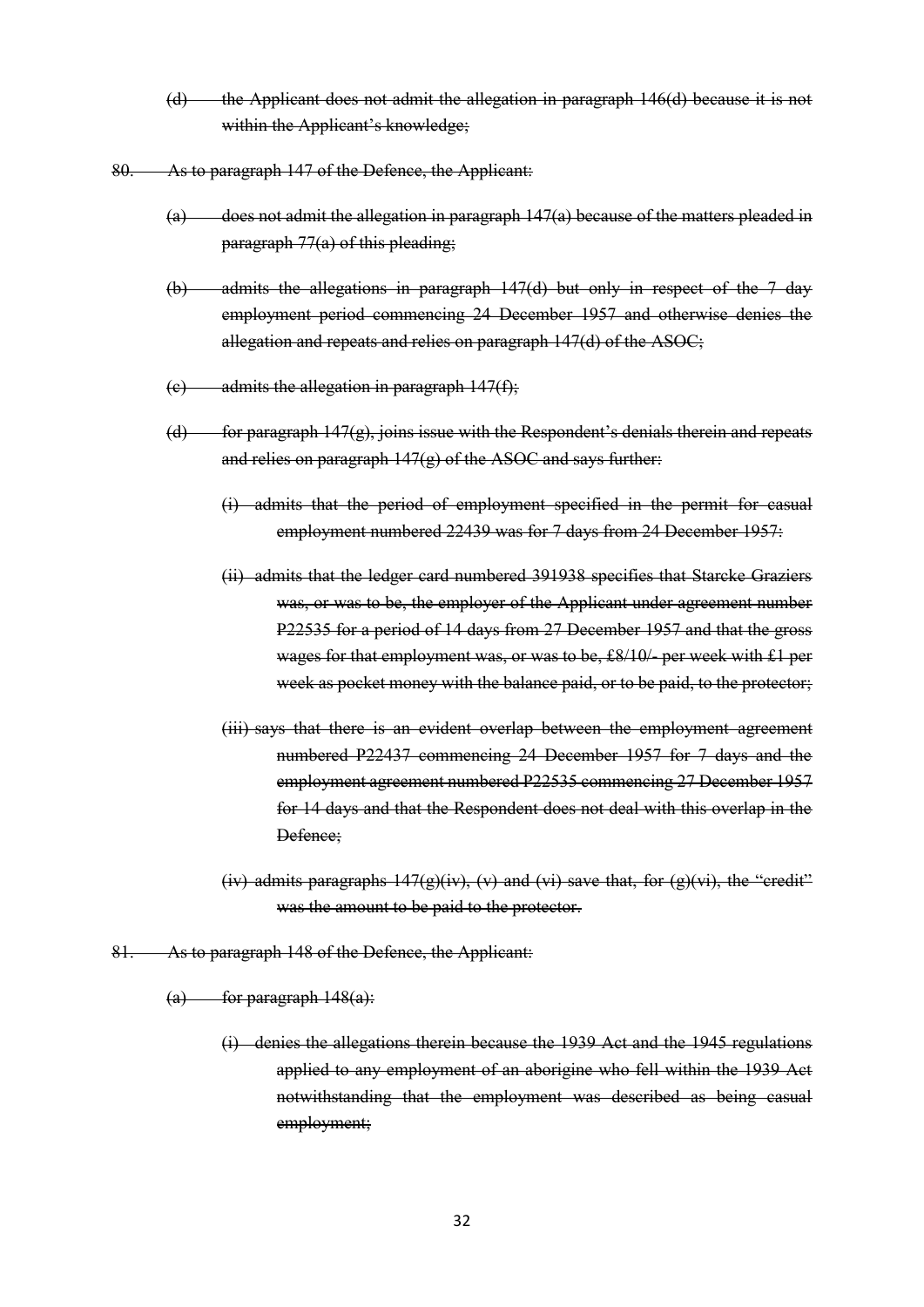- (ii) says that the Respondent does not plead any statutory basis as to why the employment agreement in the form of the permit failed to comply with the requirements of the 1939 Act and regulations;
- (b) for paragraph 148(b), repeats and relies on paragraph 148 of the ASOC and paragraph 79 of this pleading.
- 82. As to paragraph 149 of the Defence, the Applicant joins issue with the Respondent's denial therein and repeats and relies on paragraph 149 of the ASOC.
- 83. As to paragraph 150 of the Defence, the Applicant does not admit the allegation because in the absence of further particulars from the Respondent the Applicant cannot be sure as to the terms, length and number of pages of the permit.
- 84. As to paragraph 155 of the Defence, the Applicant joins issue with the Respondent's denial therein and repeats and relies upon paragraph 155 of the ASOC and paragraph 80(d) of this pleading.
- 85. As to paragraph 156 of the Defence, the Applicant:
	- $(a)$  for paragraph  $156(a)$ :
		- (i) admits that the ledger card numbered 391938 contains a remark that the amounts in the column headed "Rate of Wages" for employment with Starcke Graziers during the period of 7 days commencing on 24 December 1957 were "paid";
		- (ii) admits the ledger card numbered 391938 records the sum of £7 deposited in the month of May 1957 in respect of "W 24/12 – 31.12.57";
		- (iii) otherwise does not admit the allegation as it is not within the Applicant's knowledge;
	- $(b)$  admits the allegation in paragraph 156(b);
	- (c) denies the allegation in paragraph 156(c) because the ledger card numbered 391938 for 1956, 1957 and 1958 records that wages paid or to be paid to the Applicant from Starcke Graziers under agreement number P22535 to employ the Applicant for 14 days from 27 December were paid;
	- $(d)$  admits the allegation in paragraph 156(d);
	- (e) denies the allegation in paragraph 156(e) because the ledger card numbered 391938 for 1956, 1957 and 1958 records that wages paid or to be paid to the Applicant from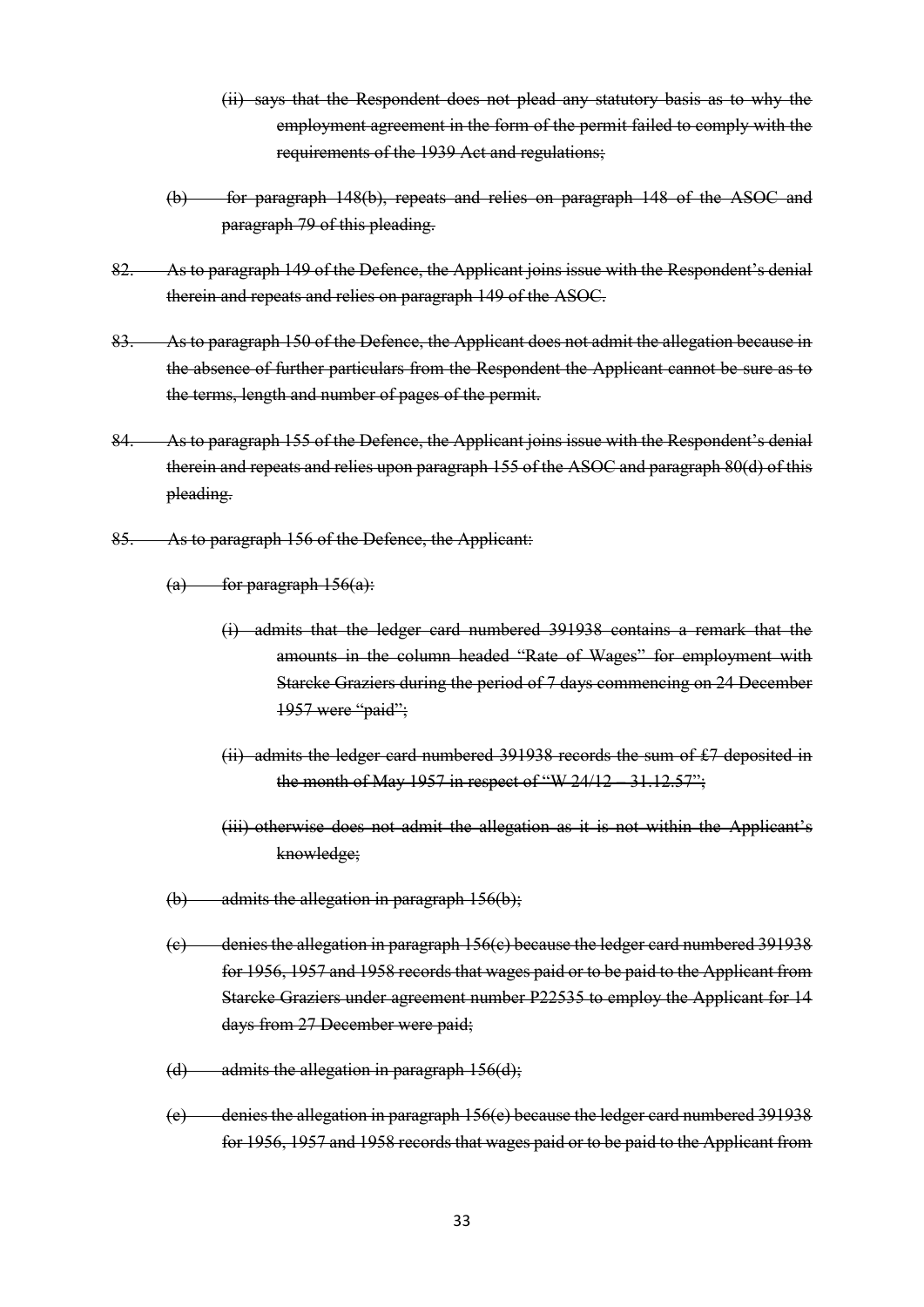Starcke Graziers under agreement number P22537 to employ the Applicant for 6 days from 22 March 1958 were paid;

- $(f)$  admits the allegation in paragraph 156(f);
- $(g)$  for paragraph  $156(g)$ :
	- (i) denies the allegation therein because the aggregate of the sums mentioned therein total £31/10/- and not £22/-/- as pleaded by the Respondent:
	- (ii) says that the ledger card numbered 391938 records the following as having been deposited:
		- 1. £7/-/- on 31 May 1958 in respect of "W 24/12 31/12/57";
		- 2. £17/10/- on 31 July 1958 in respect of "W 27/12/57 11/1/58";
		- 3. £7/10/- on 31 July 1958 in respect of "W 31/1 28/3/58";
	- (iii) says that there is an unexplained overlap between the wages referred to in  $(g)(ii)(1)$  and  $(2)$  above.

#### *Laura Station*

- 86. As to paragraph 158A of the Defence, the Applicant:
	- $(a)$  joins issue with the denial therein and repeats and relies on paragraph 158A of the ASOC:
	- (b) other than that the ledger card numbered 391939 recorded that the employer under agreement number P22483 was "Mossman Butc Co.", admits the allegation in paragraph 158A(a);
	- (c) other than that the ledger card numbered 391939 records that the employer under agreement number P22484 was "Mossman Butc Co.", admits the allegation in paragraph 158A(b);
	- (d) other than that the ledger card numbered 391939 recorded that the employer under agreement number P22485 was "Mossman Butc Co.", admits the allegation in paragraph 158A(c);
- 87. As to paragraph 158B of the Defence, the Applicant:

 $(a)$  for paragraph  $158B(a)$ :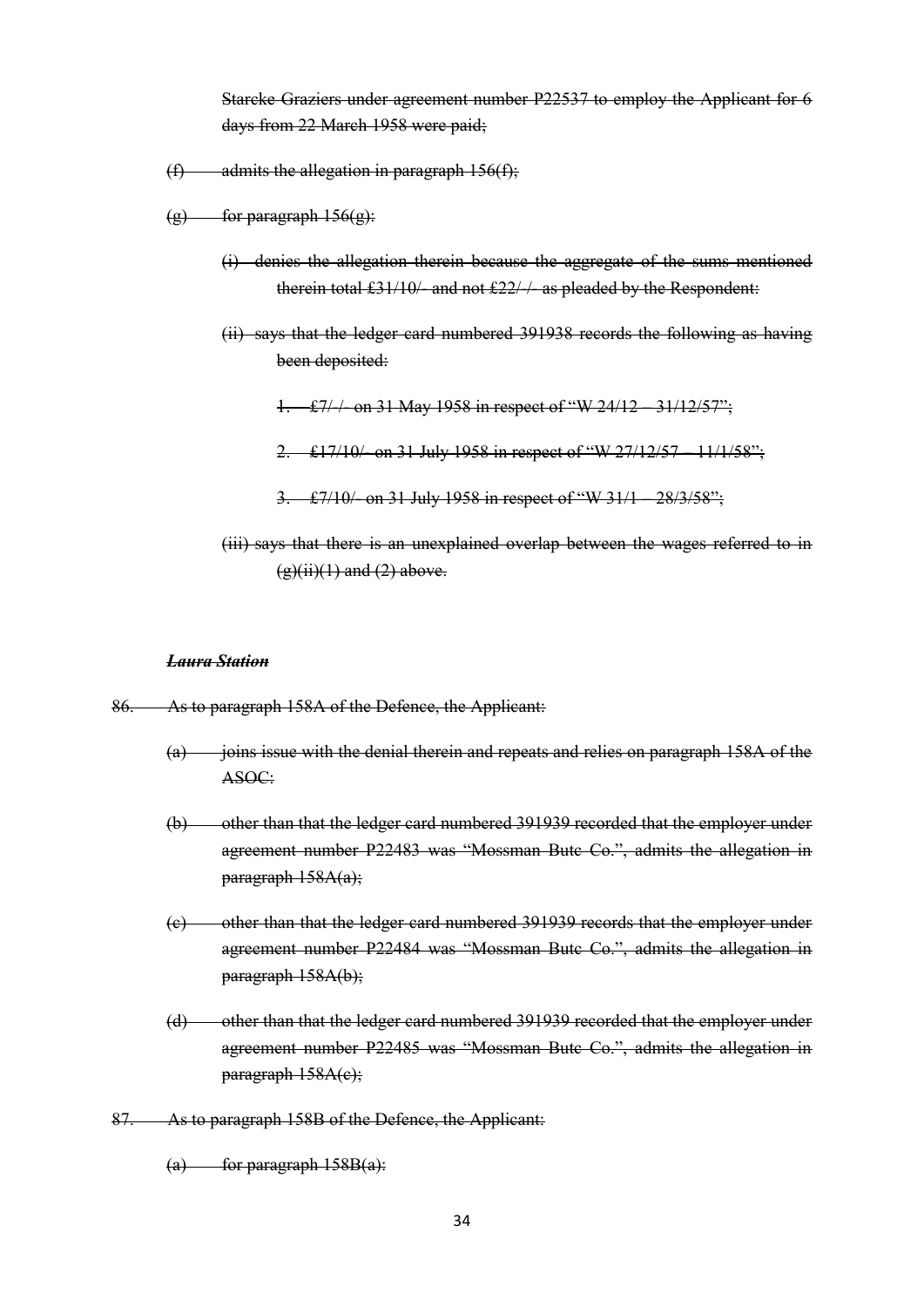- (i) does not admit the allegation therein as it is not within the knowledge of the Applicant;
- (ii) repeats and relies on paragraph 158B of the ASOC;
- $(b)$  for paragraph  $158B(b)(ii)$ :
	- (i) does not admit the allegation in paragraph 158B(b)(ii)(1) because not all of the agreements numbers start with "P";
	- (ii) does not admit paragraph 158B(b)(ii)(2) because it is not within the Applicant's knowledge;
- $(e)$  for paragraph  $158B(e)$ :
	- (i) admits the allegation in paragraph  $158(e)(v)$ ;
	- (ii) in respect of paragraph  $158B(c)(vi)$ , says that the work of a stockman is stock work.
- 88. As to paragraph 158B(c) of the Defence, the Applicant repeats and relies on paragraph 158C(d) of the ASOC.
- 89. As to paragraph 158F of the Defence, the Applicant:
	- (a) admits the allegations in paragraphs  $158F(a)$ , (b), (c), (d) and (e);
	- (b) denies the allegation in paragraph 158F(f) because Hopevale Mission receipt number 91290 dated 5 November 1958 records of payment of £22/10/- in respect of the Applicant for the period from 1 August 1958 to 21 August 1958;
	- $(e)$  for paragraph  $158F(g)$ :
		- (i) admits that ledger card number 391939 records an amount of £6/5/- deposited on 31 December 1958 in respect of "W 25/6 – 30/6/58";
		- (ii) admits that the ledger card number 391939 records an amount of £33/15/ deposited on 31 December 1958 in respect of "W 1/7 – 31/7/58";
		- (iii) denies the allegation in paragraph 158F(g)(iii) because ledger card number 391939 records an amount of £22/10/- deposited on 31 December 1958 in respect of "W 1/8 – 21/8/58";

(iv) admits that the sum of the figures in (i) to (iii) above is  $\text{\pounds}62/10/-$ .

*Palm Island*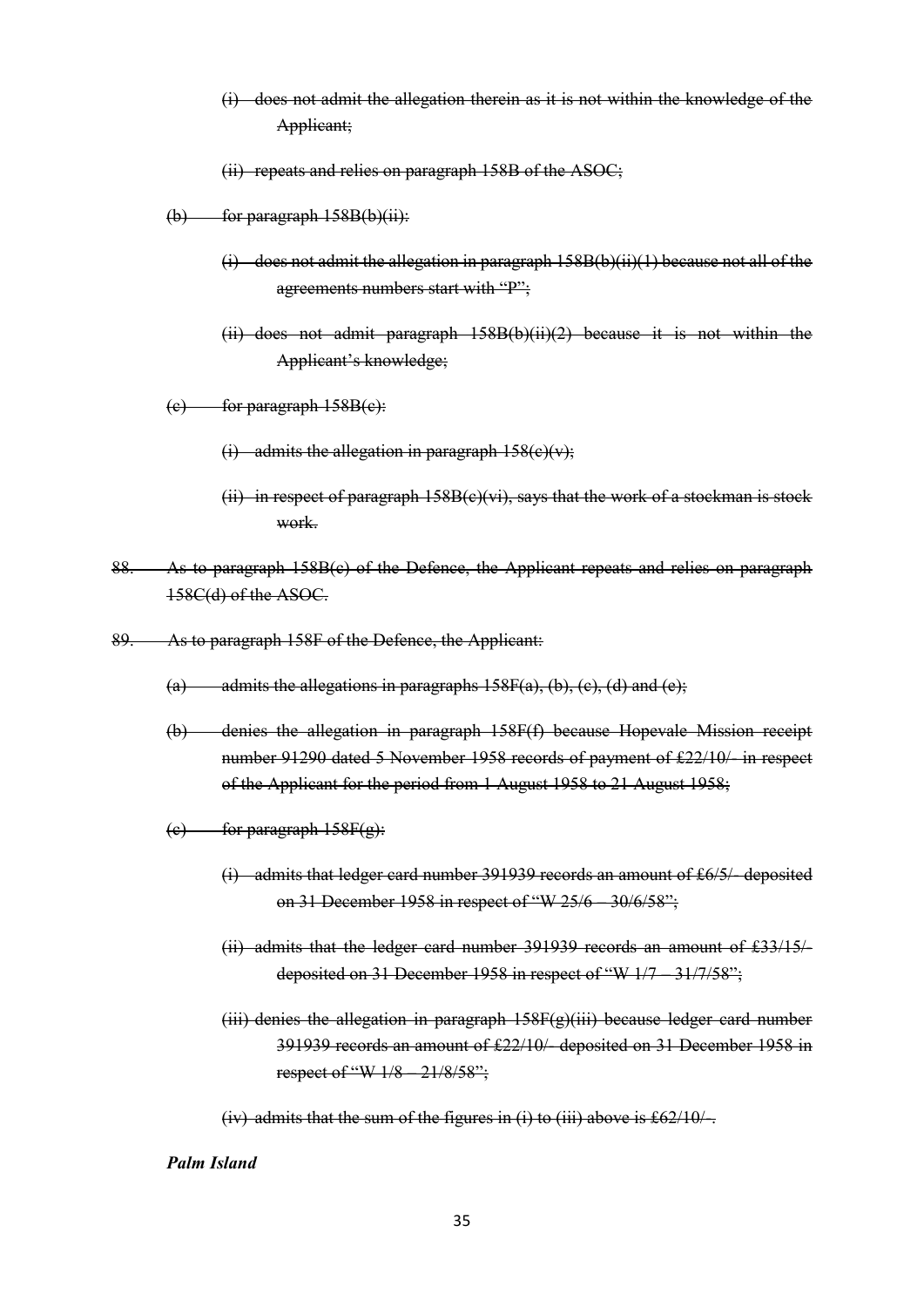- 89A. As to paragraph 159 of the Defence, the Applicant repeats and relies on paragraph 11(ab) herein.
- 89B. As to paragraph 163 of the Defence, the Applicant repeats and relies on paragraph 11(ab) herein.
- 90. As to paragraph 164 of the Defence the Applicant:
	- (a) does not admits the allegations in paragraphs  $164(b)$  (a) and (c);
	- (b) for paragraph 164(d), repeats and relies on paragraph 53 herein does not admit the allegation in paragraph 164(c).
- 91. As to paragraph 165 of the Defence, the Applicant admits that the Application for Permission to Marry dated 22 July 1960 lists the Applicant's wage as £1 per fortnight.
- 92. As to paragraph 166 of the Defence, the Applicant:
	- (a) does not admit the allegation in paragraph 166(a) as the Applicant's taxation record card for 1959-1960 is unclear;
	- (b) says that the Application for Permission to Marry was dated 22 July 1960 but otherwise admits the allegation in paragraph 166(b);
	- (c) says that the Application for Permission to Marry was dated 22 July 1960 but otherwise admits the allegation in paragraph 166(c);
	- (d) denies the allegation in paragraph 166(d) because:
		- (i) the Applicant was not recorded as a "visiting native" but says the Applicant's name did appear in a list from "Reconciliation Visiting Natives" for Palm Island;
		- (ii) the Applicant appeared in the list referred to in (i) on the following dates: 31 December 1959, 31 January 1960, 29 February 1960, 30 April 1960 and 30 May 1960.

#### *Dunraven Station*

- 93. As to paragraph 167 of the Defence, the Applicant:
	- $(a)$  for paragraph  $167(a)$ :
		- (i) admits that a name which appears to be, or be similar to, NV & AR Rose is listed on the Applicant's taxation record for what appears to be the 1959 – 1960 taxation year;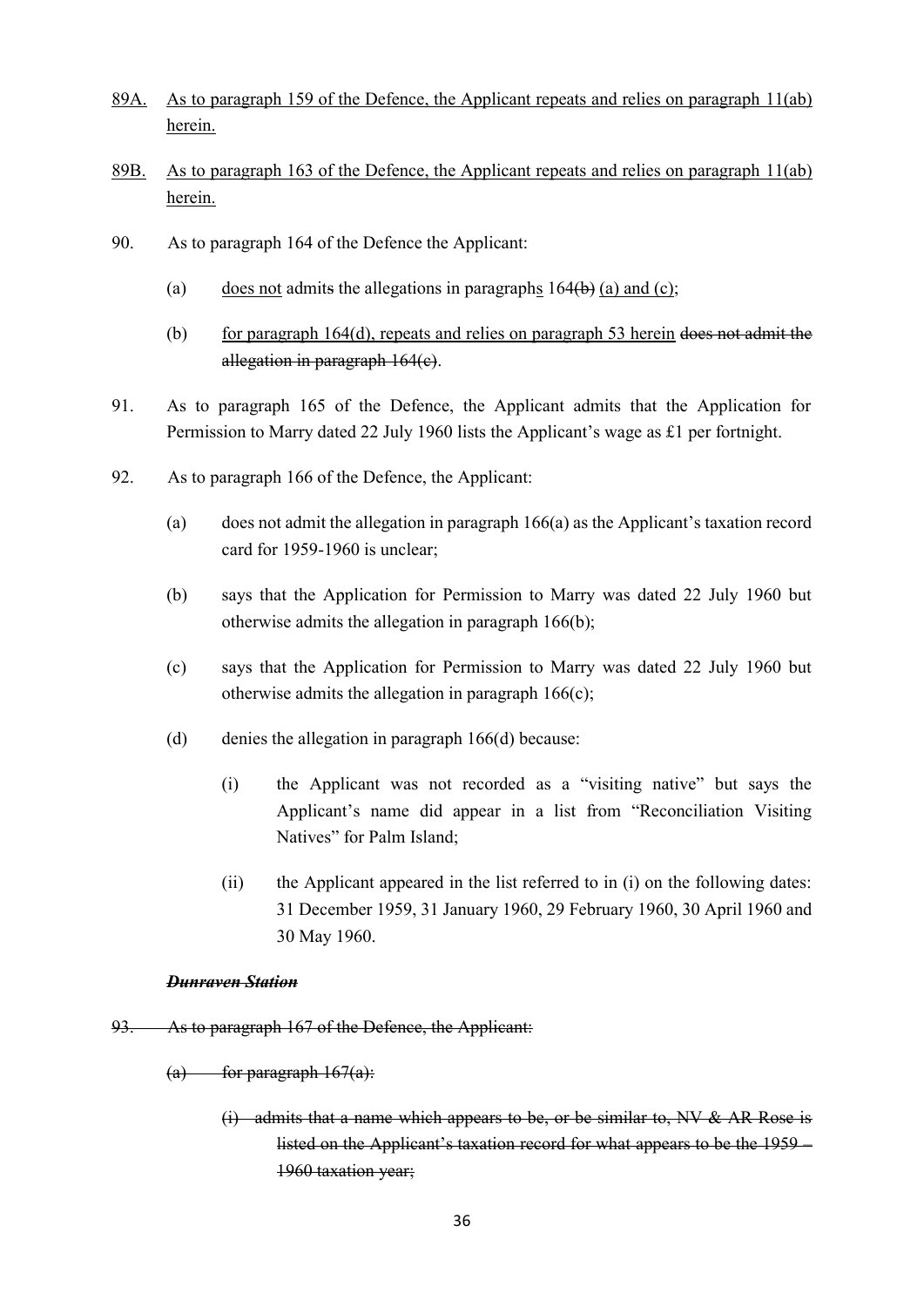- (ii) admits that that £65 is listed in the "Employers" column of the table but not in the gross earnings column;
- (iii) denies that NV and AR Rose paid "gross earnings" because that is not the correct characterisation to be given to any payments that may have been made by NV and AR Rose;
- (iv) says that the Applicant's taxation record for what appears to be the 1959 1960 taxation year also records a deduction of (what appears to be) pocket money of £3 in respect of the employment by NV and AR Rose;
- (b) does not admit the allegation in paragraph 167(b) because it is not within the Applicant's knowledge;

#### *Rokeby Station (2)*

- 94. As to paragraph 181 of the Defence, the Applicant does not admit the allegation because it is not within the Applicant's knowledge.
- 95. As to paragraph 184 of the Defence, the Applicant does not admit the allegation because it is not within the Applicant's knowledge.
- 96. As to paragraph 185 of the Defence, the Applicant repeats and relies on paragraph 185 of the ASOC.
- 97. As to paragraph 186 of the Defence, the Applicant:
	- (a) does not admit the allegation in paragraph 186(a) because it is not within the Applicant's knowledge;
	- $(b)$  admits the allegation in paragraph  $186(d)$ ;
	- $(e)$  admits the allegation in paragraph  $186(f)$ ;
	- (d) for paragraph 186  $(g)$ , joins issue with the Respondent's denial therein and repeats and relies on paragraph 186(g) of the ASOC.
- 98. As to paragraph 194 of the Defence, the Applicant:
	- $(a)$  joins issue with the Respondent's denial in paragraph 194 $(a)$  and repeats and relies on paragraph 194 of the ASOC;
	- (b) does not admit the allegation in paragraph 194(b) because it is not within the
	- $(e)$  admits the allegation in paragraph  $194(e)$ ;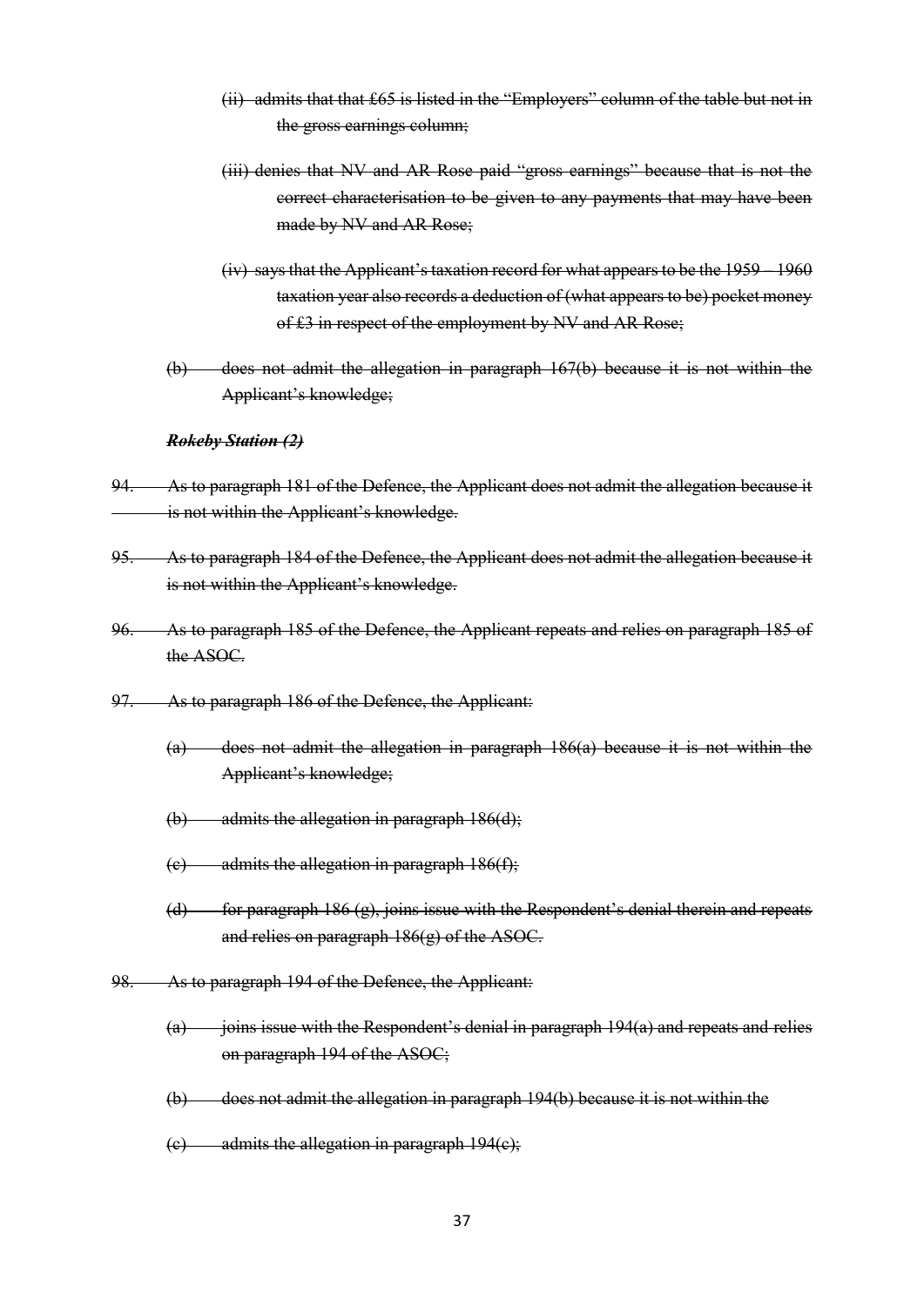- $(d)$  for paragraph  $194(d)$ :
	- (i) does not admit that on or about 9 July 1962 the sum of £68/-/- was paid by the Rokeby Cattle Co. Coen because it is not within the Applicant's knowledge;
	- (ii) says that the sum paid referred to in (i) was stated to be in respect of the Applicant for the period 1 October 1961 to 18 December 1961;
	- (iii) says that there is a gap between the date the Applicant commenced employment on 5 September 1961 (as pleaded at paragraph 181 of the Defence) and the period in respect of which the sum of £68/-/- was paid which is unaccounted for-

#### *Kalinga Station*

99. As to paragraph 195 of the Defence, the Applicant admits that on 16 February 1962 he was working on Kalinga Station.

#### *Droving*

- 100. As to paragraph 207 of the Defence, the Applicant repeats and relies on paragraph 207 of the ASOC.
- 101. As to paragraph 208 of the Defence, the Applicant repeats and relies on paragraph 208 of the ASOC and the preceding paragraph of this pleading.
- 102. As to paragraph 209 of the Defence, the Applicant:
	- (a) for paragraph 209(a) and 209(c), refers to and repeats the matters set out in paragraph 111 of this pleading;
	- (b) for paragraph 209(b), accepts the deemed admission made therein;
	- (c) for paragraph 209(d), denies the allegations therein and repeat and relies on paragraph 209(e) of the ASOC.
- 103. As to paragraphs 210 and 211 of the Defence, the Applicant refers to and repeats the matters set out in paragraphs 100, 101 and 102 of this pleading.
- 104. As to paragraph 212 of the Defence, the Applicant:
	- $(a)$  for paragraph 212(a), accepts the deemed admission contained therein;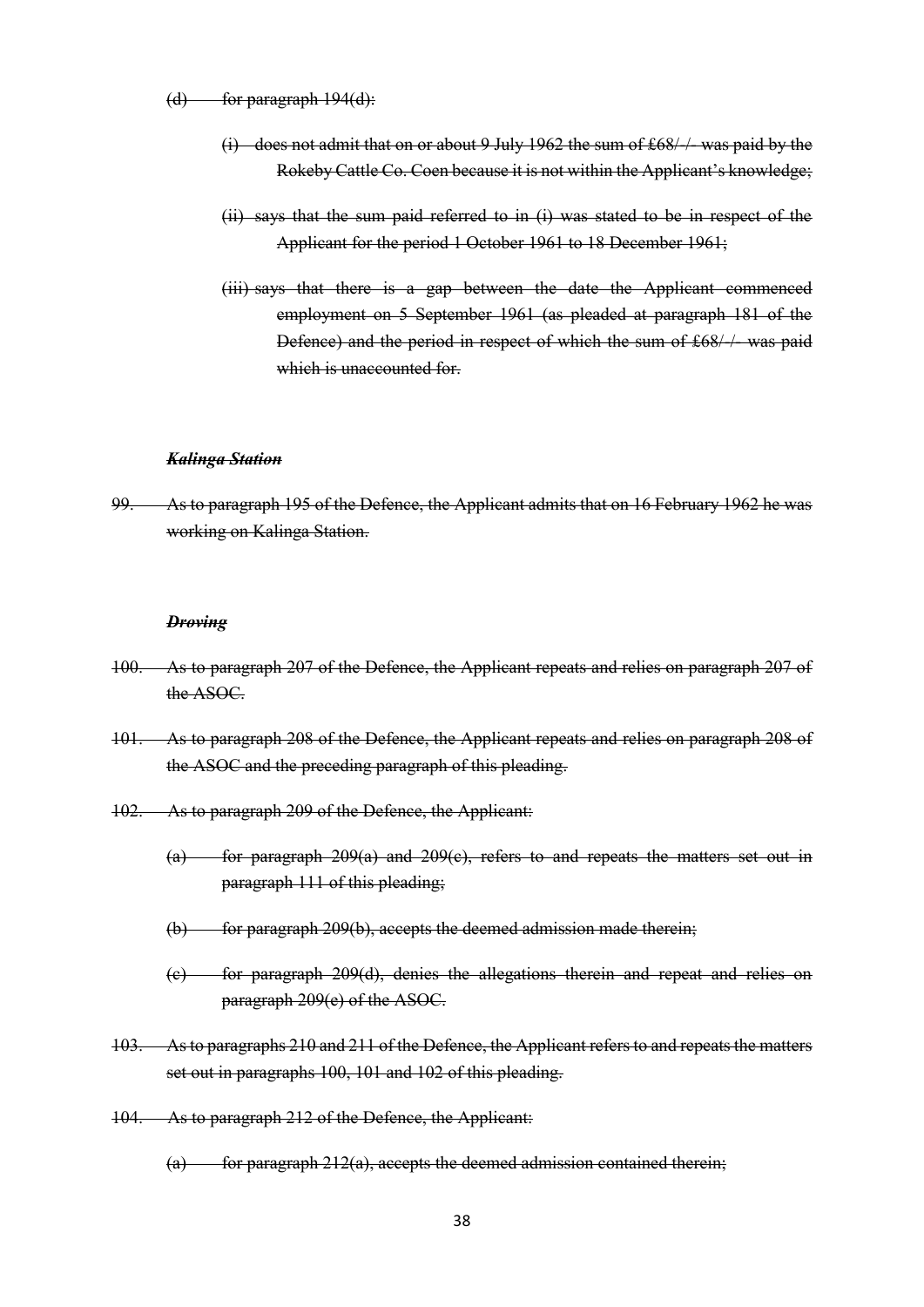- (b) for paragraph 212(b), refers to and repeats paragraph  $102(d)$  of this pleading.
- 105. As to paragraph 213 of the Defence, the Applicant joins issue with the Respondent's denial therein and refers to and repeats paragraph 213 of the ASOC and paragraph 104 of this pleading.
- 106. As to paragraph 214 of the Defence, the Applicant:
	- $(a)$  for paragraph 214(a), refers to and relies upon paragraph 111 of this pleading;
	- (b) for paragraph 214(b), does not admit the allegation that the periods of employment set out in paragraph 225A of the Defence were permitted by the then superintendent at either Hopevale or Palm Island;
	- $(c)$  for paragraph 214(c), refers to and repeats the matters pleaded in paragraph 100 of this pleading.
- 107. As to paragraph 215 of the Defence, the Applicant:
	- (a) for paragraph  $215(a)$ , refers to and repeats the matters pleaded in paragraphs  $111(a)$ , (d) and (e) of this pleading;
	- (b) for paragraph 215(d), refers to and repeats the matters pleaded in paragraph  $111(a)$ , (b), (c) and (h) of this pleading;
	- $(e)$  for paragraph 215(e), refers to and repeats the matters pleaded in paragraph 111(a)  $-(f)$  of this pleading;
	- (d) for paragraph 215(f), refers to and repeats the matters pleaded in paragraph  $111(g)$ of this pleading.
- 108. As to paragraph 216 of the Defence, the Applicant:
	- (a) for paragraph 216(a), admits that the Hope Vale ledger cards refer to some agreement numbers which start with "P" but says that not all agreement numbers start with that letter and otherwise does not admit the allegation;
	- $(b)$  for paragraph 216(b), does not admit the allegations therein because it is outside the Applicant's knowledge;
	- (c) says that there is no statutory basis for any type of employment permit which does not comply with the terms of the 1939 Act and regulations and the Respondent does not plead any such basis.
- 109. As to paragraph 217 of the Defence, the Applicant joins issue with the Respondent's denials therein and: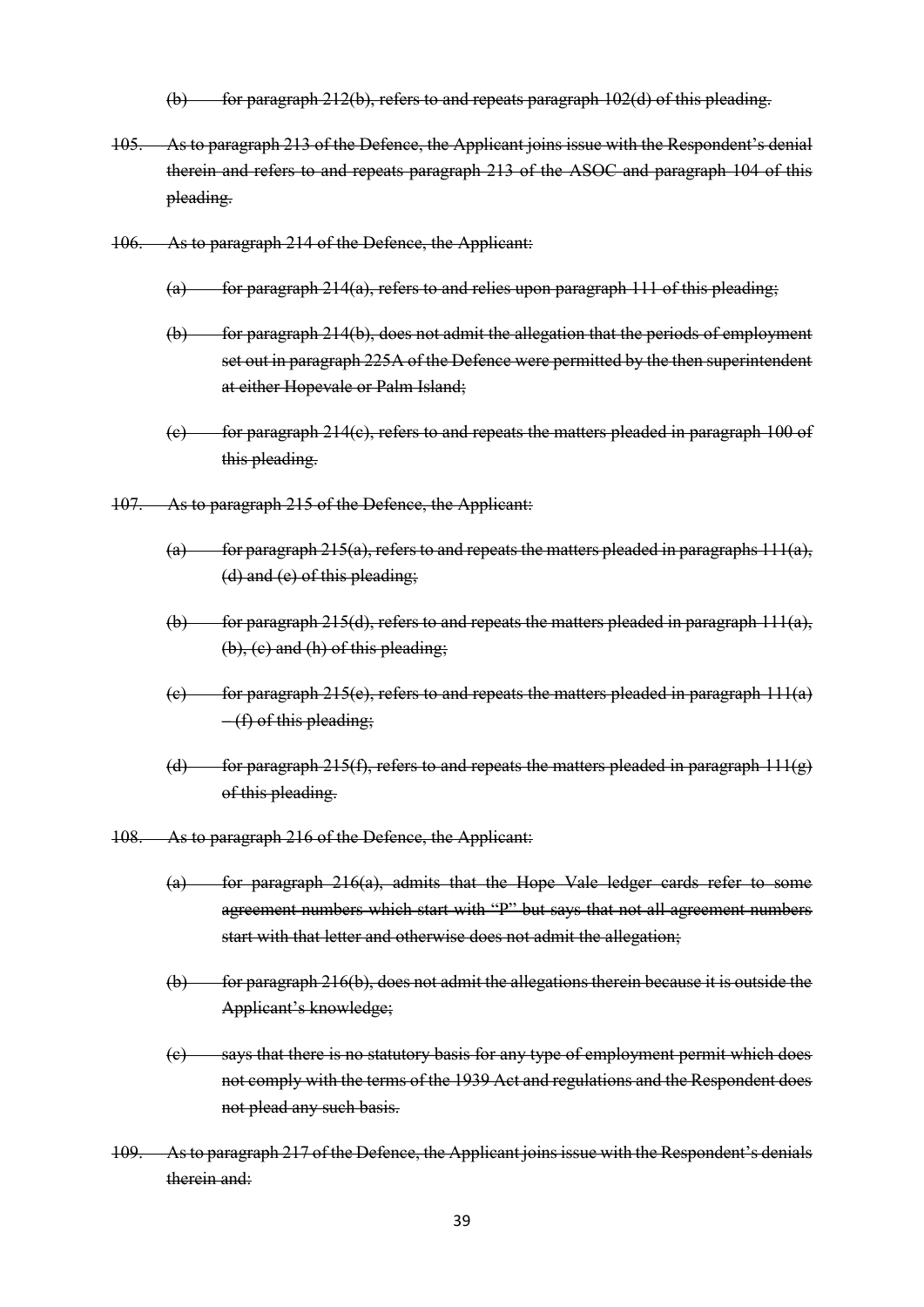- $(a)$  refers to and repeats paragraph 217 of the ASOC;
- (b) refers to and relies upon the matters pleaded in paragraph 111 of this pleading.
- 110. As to paragraph 218 of the Defence, the Applicant:
	- (a) refers to and repeats paragraph 108 of this pleading:
	- (b) refers to and repeats paragraph 218 of the ASOC.
- 111. As to paragraph 225A of the Defence, the Applicant:
	- $(a)$  for paragraph 225A(a):
		- $(i)$  admits the allegations in paragraph  $225A(a)(ii)$ ;
		- (ii) denies the allegations in paragraph  $225A(a)(iii)$  because not all of the wages payable in respect of the employment were recorded on the ledger card numbered 391937 as having been paid;
		- (iii) in respect of  $225A(a)(iv)$ :
			- 1. admits that ledger card number 391937 records a payment dated on or about 31 October 1955 in respect of the particulars "W 2[unclear]/6/55 to 18/18/55" for which a deposit of £35/ / is noted;
			- 2. says that the period from 28 June 1955 to 15 August 1955 is a period of 49 days and not a period of 42 days;
			- says that consequently the total amount of wages payable to the Applicant were not paid for performing the work referred to therein and that the ledger card incorrectly records wages as having been paid in circumstances when they had not been so paid;

 $(b)$  for paragraph 225A(b):

- $(i)$  in respect of paragraph 225A(b)(i):
	- 1. admits that ledger card number 391936 records Mr Wallace as being the employer of the Applicant pursuant to agreement number P225214 for a period of 17 days commencing on 31 January 1958 (that is, until 16 February 1958);
	- 2. admits that Hopevale receipt number 91271 records the Applicant having worked for Mr Wallace during the period 13 January 1958 to 31 January 1958;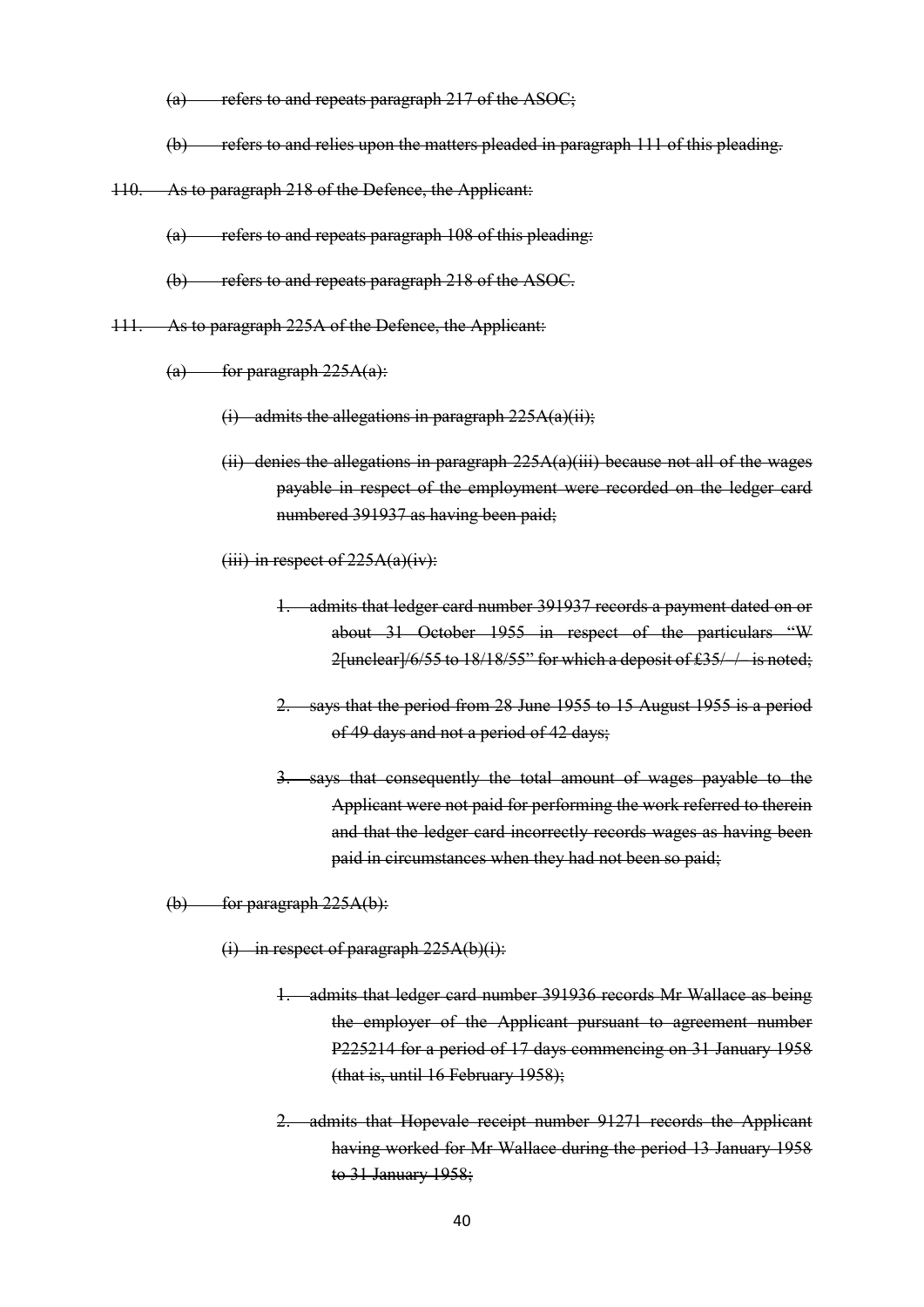- 3. otherwise does not admit the allegation because there is a discrepancy between the ledger card and the above-mentioned receipt number 91271;
- (ii) for paragraph 225A(b)(ii), admits that the ledger card numbered 391936 listed the wages specified in that paragraph;
- (iii) for paragraph 225A(b)(iii), does not admit that Mr Wallace paid the wages payable to the superintendent in paragraph 225A(b)(i) because:
	- 1. the Hopevale receipt numbered 91271 records wages being received for a different period of time;
	- 2. the Hopevale ledger card numbered 391938 records a deposit on or about 31 July 1958 in respect of "W 31/1 – 28/2/58" in the sum of  $£51/5/$
	- 3. there is an evident overlap between the employment agreements listed in the ledger card number 391936 and the ledger card has been incorrectly completed in one or more respects;
- (iv) for paragraph 225A(b)(iv):
	- 1. admits that Hopevale ledger card number 391936 records Mr Wallace as being the employer of the Applicant under agreement number P22522 from 1 February 1958 for a period of 24 days;
	- 2. says that the 24 day period from 1 February 1958 was up to and including 24 February 1958;
	- 3. admits that the Hopevale receipt number 91272 dated 30 June 1958 records the receipt of money from Mr Wallace on account of the Applicant having worked from the period 1 February 1958 to 28 February 1958;
	- 4. says that there is a discrepancy between the period of the employment as set out in the ledger card and the period of time set out in the receipt for payment;
- (v) in respect of paragraph  $225A(b)(v)$ :
	- 1. admits that ledger card number 391936 records the wages payable to the Applicant as being £8/10/– gross with pocket money of £1 per week payable to the Applicant and £7/10/– payable superintendent;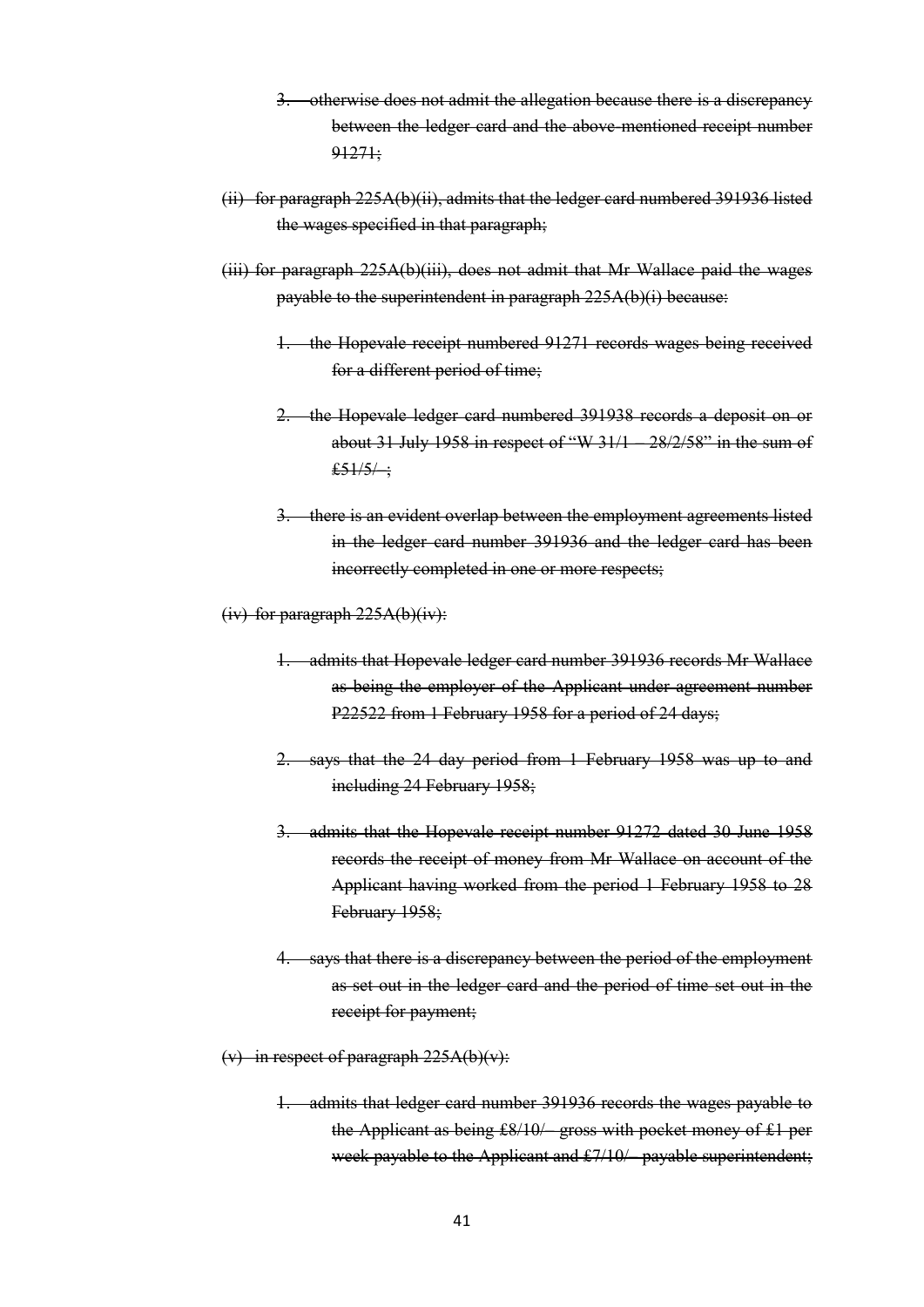- 2. otherwise does not admit the allegation because in so far as the two employment agreements referred to in ledger card 391936 overlap as to the period of time worked, it is unclear what "that agreement" is a reference to as pleaded by the Respondent;
- (vi) the Applicant cannot plead to the allegation in paragraph 225A(b)(vi) because it is unclear whether the words "that employment" is a reference to the employment period referred to in the ledger card or the employment period specified in the receipt, those employment periods being different;
- (vii)in respect paragraph 225A(b)(vii):
	- 1. admits that the Hopevale ledger card numbered 391938 records a deposit on or about 31 July 1958 in respect of "W 31/1 – 28/2/58" in the sum of  $£51/5/$ ;
	- 2. admits that the amounts recorded in respect of the Applicant as having been received from Mr Wallace in receipt numbers 91271 and 91272 total sum of £51/5/ :
	- 3. otherwise does not admit the allegations because there is a clear discrepancy between the periods of work in ledger card number 391936 and the periods of employment in respect of the Applicant set out in Hopevale receipts number 91271 and 91272;
	- 4. further says that if the aforementioned Hopevale receipts are accurate then the ledger card number 391936 is inaccurate;

#### $(e)$  for paragraph  $225A(e)$ :

- (i) says that the 24 day period commencing on 30 January 1959 expired on 22 February 1959;
- (ii) in respect of paragraph  $225A(e)(ii)$ , admits that the ledger card names Mr Wallace as the employer but otherwise does not admit the allegation pending the completion of discovery;
- $(iii)$  does not admit the allegation in paragraph  $225A(e)(iii)$  because of the matters pleaded in the following subparagraph;
- (iv) in respect of paragraph  $225A(e)(iv)$ :
	- 1. admits that the Hopevale ledger card numbered 391939 records the sum of £30/–/– having been deposited on or about 31 May 1959 in respect of the description "W 30/1/59 – 24 days";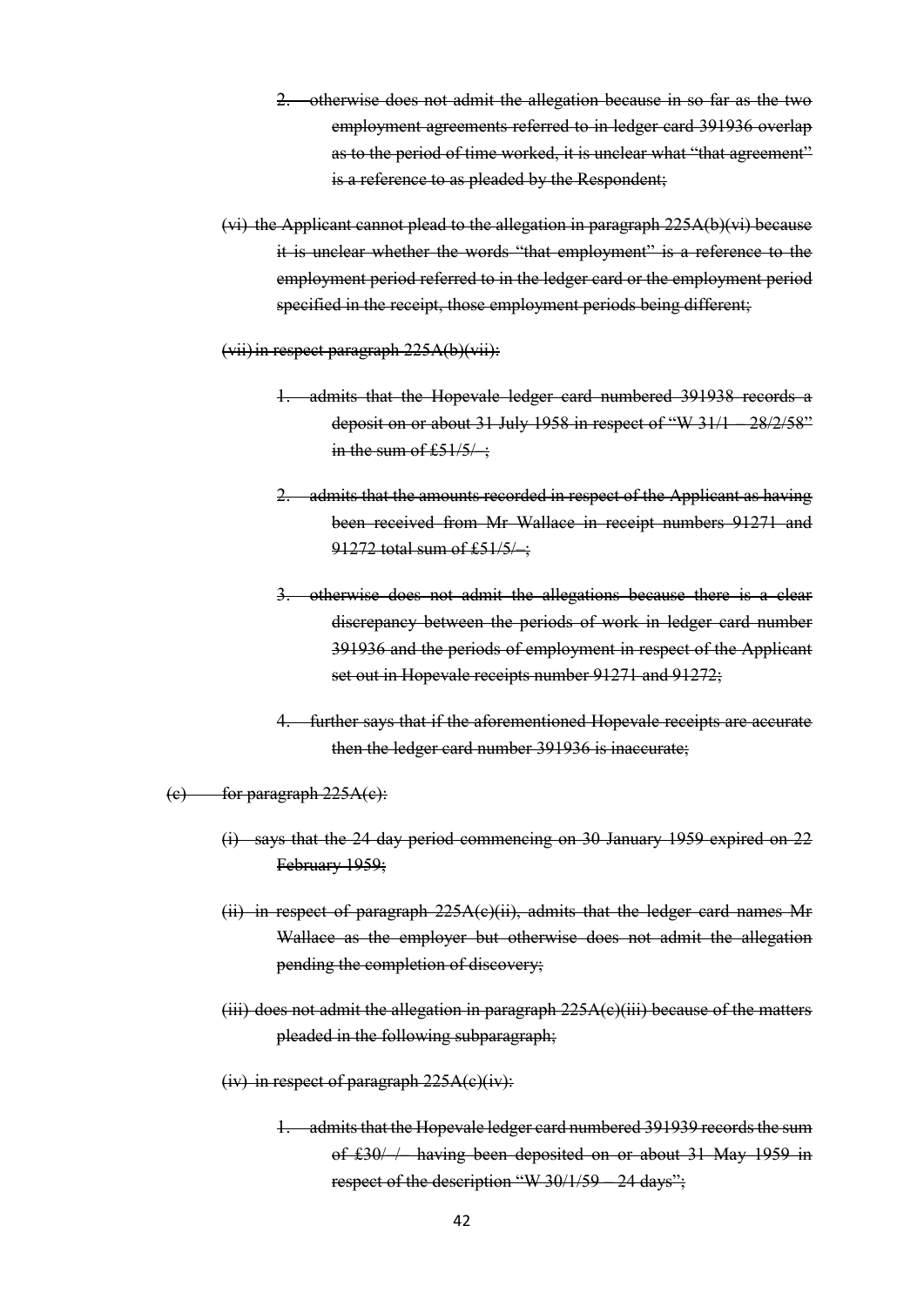2. otherwise does not admit the allegation because the sum of £30 is equal to or greater than the sum payable for the period of time worked, including pocket money that the ledger card stated was payable to the Applicant;

(d) for paragraph  $225A(d)$ :

- (i) in respect of paragraph  $225A(d)(i)$ , says that the period of 20 days from 8 April 1959 expired on 27 April 1959;
- (ii) for paragraph  $225A(d)(ii)$ , admits that the ledger card recorded Mr Elmes as the employer but otherwise does not admit the allegation pending discovery taking place;
- $(iii)$  does not admit the allegation in paragraph  $225A(d)(iii)$  because of the matters pleaded in paragraph (e)(iv) below;

 $(e)$  for paragraph  $225A(e)$ :

- (i) admits the allegations paragraph  $225A(e)(i)$  and says that the period of 17 days on and from 1 May 1959 expired on 17 May 1959;
- (ii) for paragraph  $225A(e)(ii)$ , admits that the ledger card recorded Mr Elmes as the employer but otherwise does not admit the allegation pending discovery taking place;
- (iii) in respect of paragraph 225A(e)(iii), refers to the matters pleaded in the following subparagraph (iv);
- (iv) in respect of paragraph 225A(e)(iv):
	- 1. admits that Hopevale ledger card number 391940 records the sum of £52/8/4 as being deposited on or about 30 September 1959 in respect of "W 8/4 – 20/5/59";
	- 2. otherwise does not admit the allegation because the Respondent is unable to produce a receipt for the payment;

 $(f)$  for paragraph  $225A(f)$ :

(i) does not admit the allegation in paragraph  $225A(f)(i)(1)$  because Starcke Graziers is also listed in the relevant "address" column of ledger card 391940;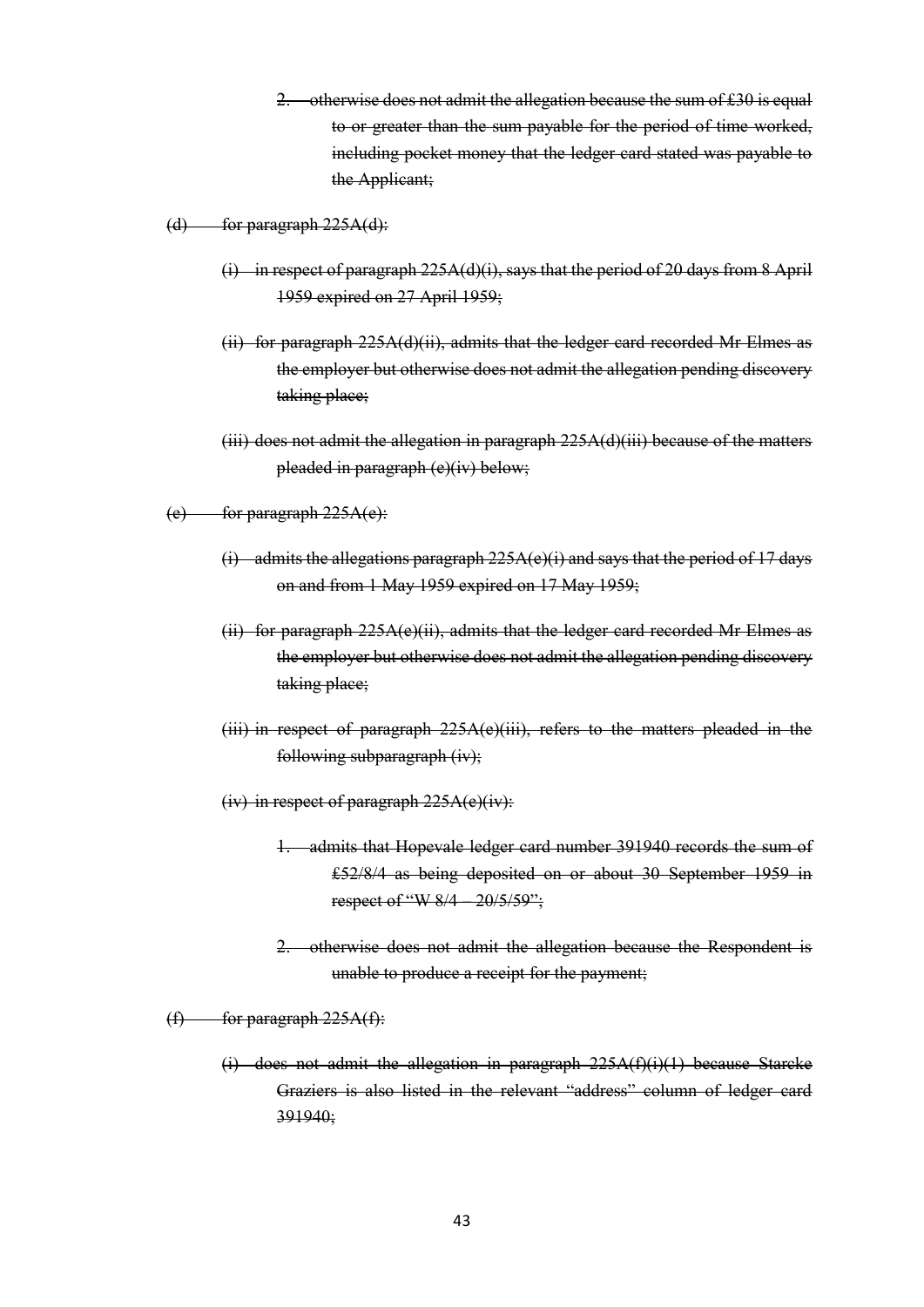- (ii) admits the allegation in paragraph  $225A(f)(i)(2)$  but says that the 10 day period expired on 10 July 1959 as pleaded in paragraph 225A(f) of the ASOC;
- (iii) in respect of paragraph 225A(f)(ii), admits that ledger card number 391940 identified the amounts required to be paid in respect of the employment as paid but otherwise does not admit the allegation because of the matter pleaded in paragraph (f)(i) above;
- (iv) in respect of paragraph  $225A(f)(iv)$ :
	- 1. admits that ledger card number 391940 records the sum of £12/10/– as being deposited on or about 30 November 1959 in respect of "W1/7  $-11/7/59$ ";
	- 2. says that there is a discrepancy between the period of the work identified in the top part of the ledger card number 391940 and the period of work listed in the "particulars" column of that same ledger card in respect of the employment;
	- 3. further says that in the premises of  $(iv)(1)$  and  $(2)$  above, the ledger card is inaccurate;
- $(g)$  for paragraph  $225A(g)$ :
	- (i) admits the allegation in paragraph  $225A(g)(i)$  but says that the 15 day period expired on 18 November 1959 as pleaded in paragraph 225A(g) of the ASOC;
	- (ii) admits that the ledger card recorded the matters set out in the allegation in paragraph 225A(g)(ii) but otherwise does not admit the allegation pending discovery taking place;
	- (iii) does not admit the allegation in (iii) because the work was droving work;
	- (iv) in respect of paragraph  $225A(g)(iv)$ , admits that ledger card number 391940 identifies the amounts required to be paid in respect of the employment as paid but otherwise does not admit the allegation because of the matter pleaded in paragraph (g)i(v) below;
	- (v) in respect of paragraph  $225A(g)(v)$ :
		- 1. admits that ledger card number 391940 records the sum of £18/15/– as being deposited in or about January 1960 in respect of "W4/11-20/11/59";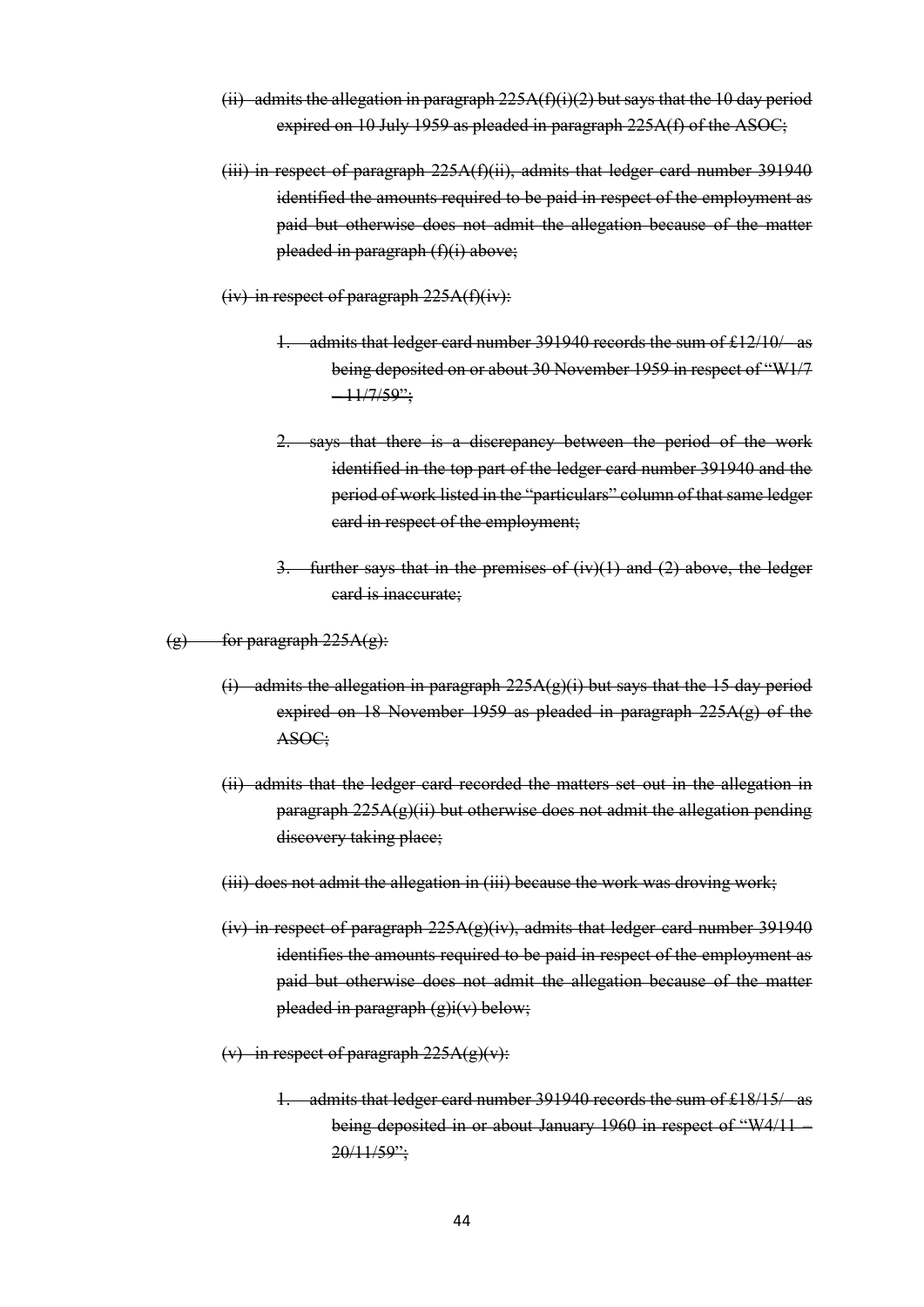- says that there is a discrepancy between the period of the work identified in the top part of the ledger card number 391940 in the period of work listed in the particulars column of that same ledger card in respect of the employment;
- 3. further says that in the premises of  $(iv)(1)$  and  $(2)$  above, the ledger card is inaccurate;

 $(h)$  for paragraph  $225A(h)$ :

 $(i)$  in respect of paragraph 225A(h)(i):

- 1. admits that in ledger card number 391939 Mr Wallace is shown as the employer of the Applicant pursuant to agreement number 225754 for a period of 13 days commencing on 2 May 1959;
- 2. admits that the body of the ledger card number 391939 records the deposit of the sum of £16/5/– on or about 31 August 1959 in respect of "W 21/5  $-4/6/59$ ";
- 3. otherwise does not admit the allegation because there is a conflict between the 13 day working period commencing on 2 May 1959 under alleged agreement number P22575 and the Applicant's employment by Len Elmes during the period 1 May 1959 to 17 May 1959 under employment agreement number P22574, the latter found in ledger card number 391940;
- 4. says that in the premises of subparagraph (3) above, ledger card number 391939 is inaccurate and/or ledger card number 391940 is inaccurate:
- (ii) in respect of paragraph 225A(h)(ii), admits that ledger card number 391939 records that under employment agreement number P22575 Mr Wallace was to pay the gross wage of £9/10/– per week with pocket money payable to the Applicant of £2 per week with the balance payable to the superintendent but otherwise does not admit the allegation because of the matters pleaded in paragraph (h)(i) above;
- (iii) does not admit the allegation in paragraph 225A(h)(iii) because of the matters pleaded in paragraph (h)(i) above;
- (iv) in respect of paragraph 225Aad(h)(iv) admits that the body of the ledger card number 391939 records the deposit of the sum of £16/5/– on or about 31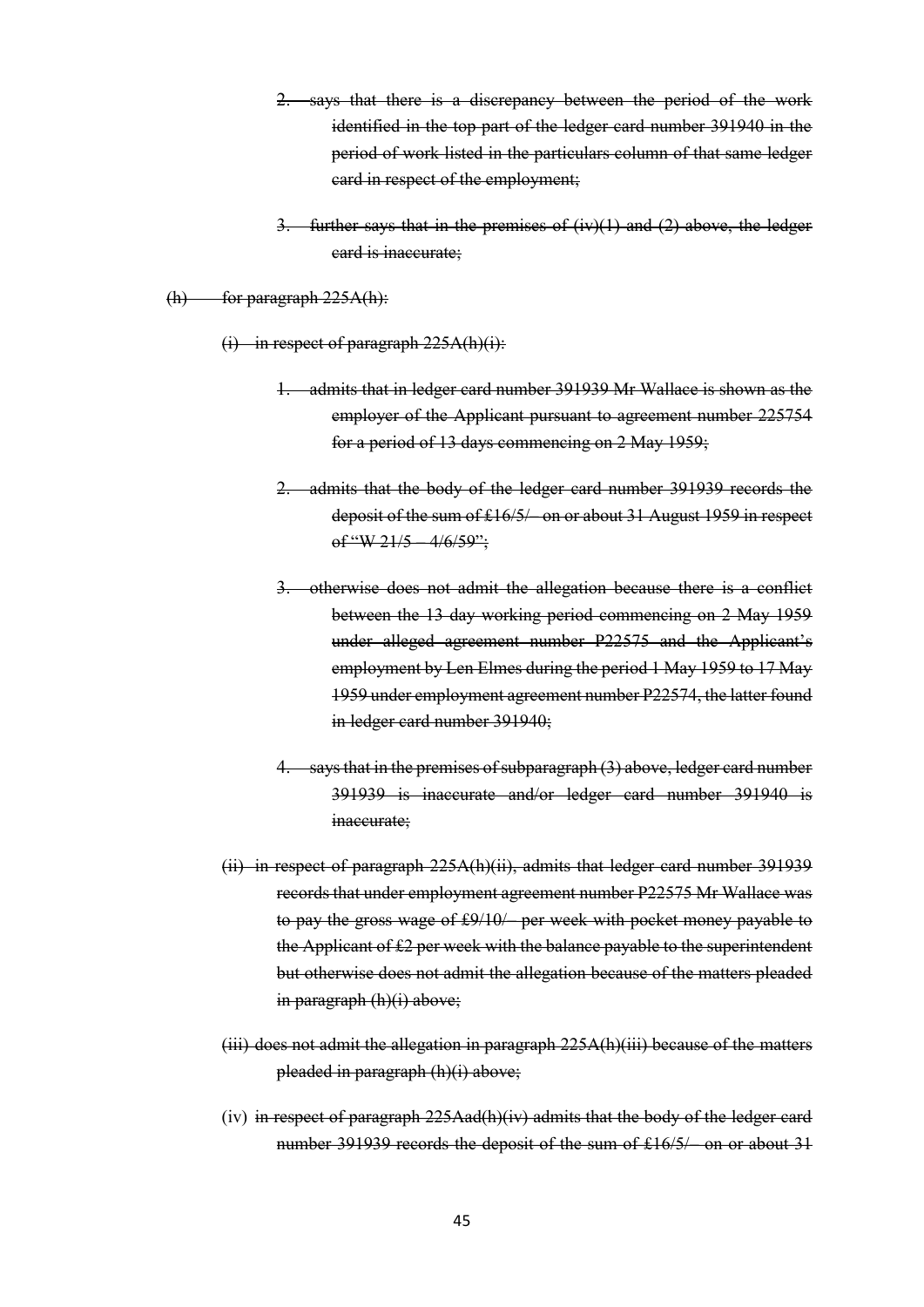### **G. Move to Innisfail**

- 112. As to paragraphs 226 to 228 of the Defence, the Applicant:
	- (a) admits that the Applicant's certificate of exemption number 2/62 was dated 18 January 1962;
	- (b) says that the Applicant's wages nevertheless continued to be managed by the Respondent, its employees or agents after 18 January 1962.

### **H. Exemption under the 1939 Act**

- 113. As to paragraph 229 of the Defence, the Applicant:
	- (a) admits that the document entitled "Report on application by aboriginal or half caste for exemption from the provisions of the Act" stamped with the date 18 December 1961 specifies that the Applicant had  $\pounds$ 17/-/- as credit in the Palm Island savings bank;
	- (b) otherwise denies the allegation because of the matters pleaded in paragraphs 233 and 234 of the 3ASOC;
- 114. As to paragraph 230 of the Defence, the Applicant admits that there were no conditions specified as being applicable to the Applicant's exemption from the terms of the 1939 Act.
- 115. As to paragraphs 231 of the Defence, the Applicant joins issue with the Respondent's denial therein and refers to and repeats paragraph 231 of the ASOC and paragraph 99 of this pleading.
- 116. As to paragraphs 232 of the Defence, the Applicant joins issue with the Respondent's denial therein and refers to and repeats paragraph 115 herein 232 of the ASOC and paragraph 99 of this pleading.

## **I. Wages paid**

117. As to paragraph 233 of the Defence, the Applicant: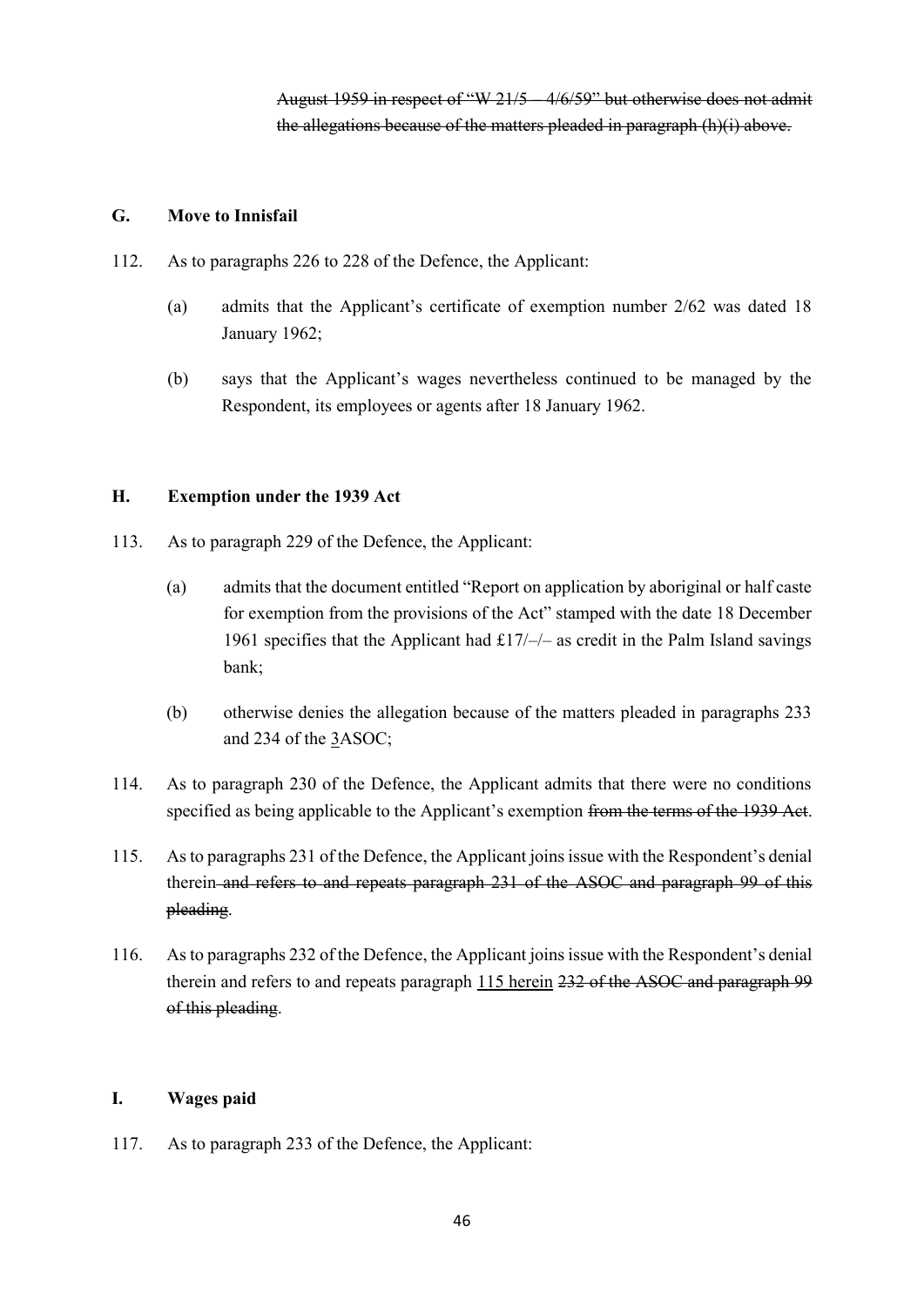- (a) for paragraph  $233(a)$ , except where an allegation is expressly admitted herein, joins issue with the Respondent's denials therein and repeats and relies on the table at particular AA to paragraph  $233(a)$  of the 3ASOC;
- (b) for paragraph  $233(b)$ :
	- (i) does not admit the allegation in paragraph  $233(b)(i)$  because it is not within the Applicant's knowledge;
	- (ii) does not admit the allegation in paragraph  $233(b)(ii)$  because the words of the taxation record for the tax year 1959/1960 are unclear;
	- (iii) in respect of paragraph  $233(b)(iii)$ :
		- 1. admits that the Applicant's name does not appear in correspondence from the superintendent of Palm Island to the Director of Native Affairs listing income tax returns for Palm Island for the years ending 30 June 1961 and 30 June 1962;
		- 2. says that the matters referred to in subparagraph (1) have no bearing on earlier years in which the Applicant was employed and was subject to the 1939 Act;
	- (iv) in respect paragraph  $233(b)(iv)$ , does not admit the allegation because it is not within the Applicant's knowledge;
	- (v) denies the allegation in paragraph  $233(b)(v)$  because:
		- 1. the inference pleaded by the Respondent is not available on the facts pleaded by the Respondent in paragraph 233(b) of the Defence;
		- 2. the Respondent has not produced or is unable to produce correspondence from Palm Island or Hopevale from earlier years listing the tax returns prepared in respect of settlement or reserve inmates or workers;
		- 3. on the basis of the matters pleaded by the Respondent in paragraph 233(a) of the Defence the amount of wages paid to the superintendent in respect of work undertaken by the Applicant in the 1958 calendar year amounted to (on the Respondent's calculation, which is denied)  $f121/5/$
- 118. As to paragraph 233A of the Defence: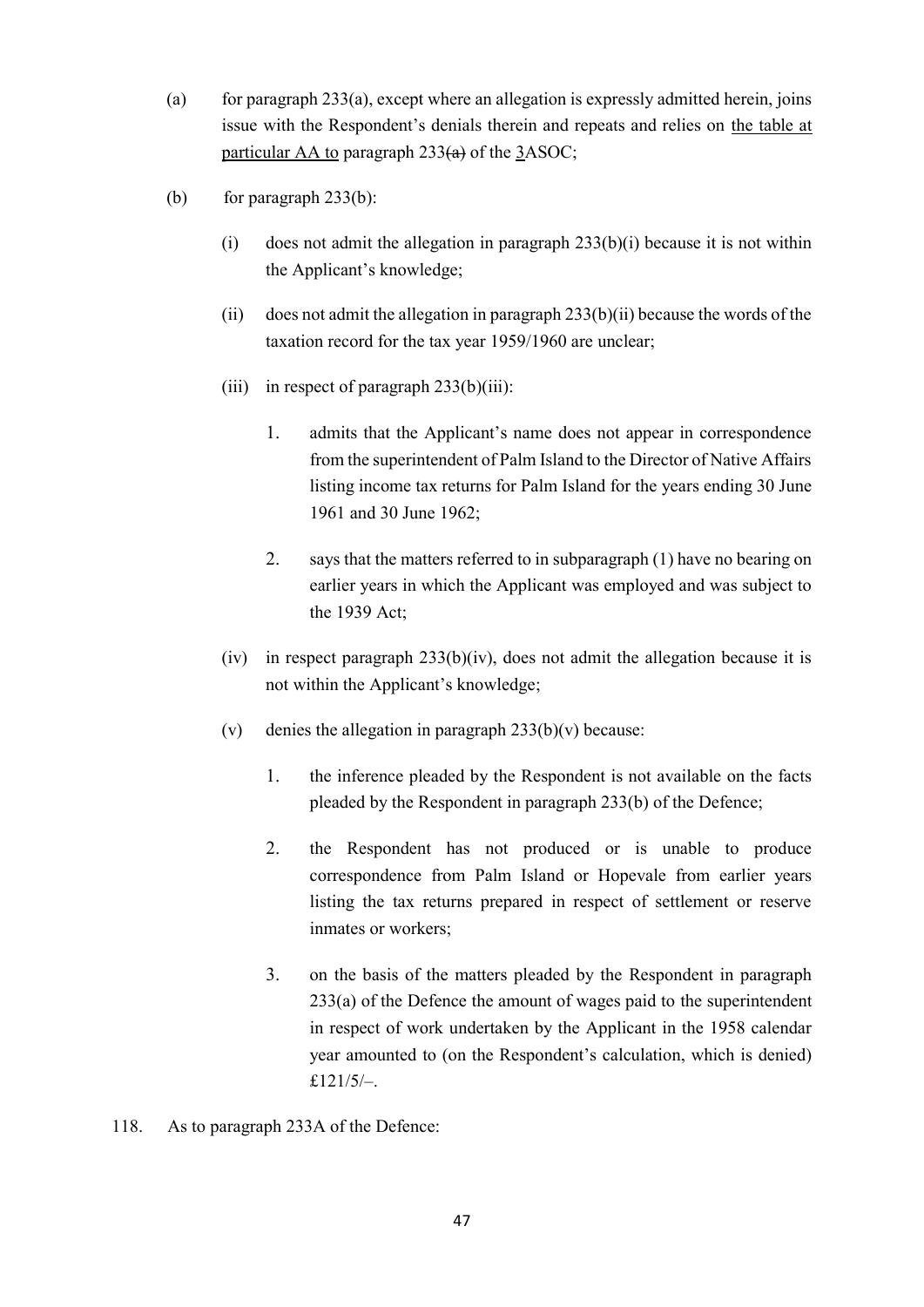- (a) admits that the amount of  $\frac{£0}{10}{7}$  is listed in ledger card number 391937 as having been deposited on 31 July 1955 but does not admit the balance of the allegation because no legible description of the deposit is provided in the ledger card;
- (b) admits that the amount of £0/4/6 is listed in ledger card number 391937 as having been deposited on 31 July 1956 but does not admit the balance of the allegation because no description in respect of the deposit is provided in the ledger card;
- (c) admits that the amount of £0/2/9 is listed in ledger card number 391938 as having been deposited on a date which appears to be 31 July 1957 but does not admit the balance of the allegation because no legible description in respect of the deposit is provided in the ledger card;
- (d) admits that the amount of £0/2/9 is listed in ledger card number 391939 as having been deposited on an unspecified date in July 1959, but does not admit the balance of the allegation because no description in respect of the deposit is provided in the ledger card;
- (e) admits that the amount of £0/12/0 is listed in ledger card number 391940 as having been deposited on what appears to be 31 July 1960, but does not admit the balance of the allegation because no description in respect of the deposit is provided in the ledger card.
- 119. As to paragraph 234 of the Defence, the Applicant:
	- (a) joins issue with the Respondent's denial in paragraph  $234(a)$  and repeats and relies on paragraphs 233 and 234 of the 3ASOC;
	- (b) for paragraph 234(b), does not admit the allegation and says that the multiplying factor will be the subject of expert opinion evidence is under review by the expert accountant appointed by the Applicant.

## **J. Withdrawal of money by the Applicant**

- 120. As to paragraph 237 of the Defence, the Applicant:
	- (a) does not admit the allegation in paragraph 237(a) because it is not within the Applicant's knowledge;
	- (b) for paragraph  $237(b)$ :
		- (i) admits the date, sheet number and amount of withdrawal in paragraphs  $237(b)(i) - (vi)$  and (viii) to (x) but does not admit that the Applicant signed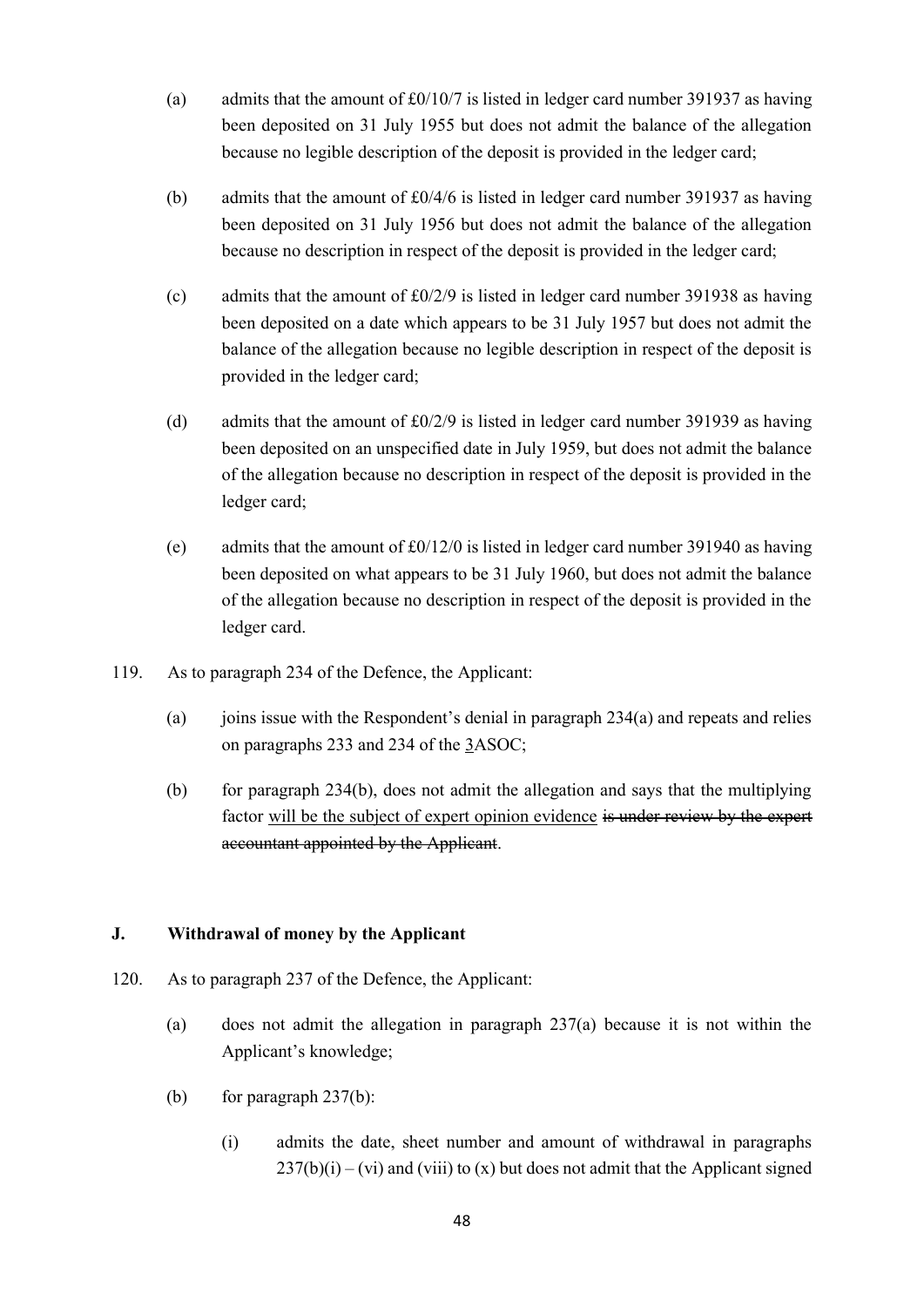for those withdrawals and the Applicant cannot further plead until discovery has taken place;

- (ii) admits the allegation in paragraph  $237(b)(vii)$  except to the extent that no year is specified at the top of the withdrawal sheet and further, the Applicant does not admit that the Applicant signed for those withdrawals nor that he received the amount of any such withdrawal pending discovery taking place;
- (c) for paragraph  $237(c)$ :
	- (i) denies the allegations therein because the alleged withdrawals for each of the sums referred to in paragraph 237(b) of the Defence are listed in a column of the ledger card which refers to the "A.P.F", being a reference to the "Aboriginal Protection Fund" or "Aboriginal Provident Fund";
	- (ii) says that the withdrawal of  $£10/-$  which the Respondent alleges was made for the month ended 31 January 1957 (sheet number 3) did not coincide with the entry for "Sh 3" made on ledger card 391938 because the entry on the ledger card was made 28 February 1957;
	- (iii) says that the withdrawal of  $\pounds 2$ /-/- which the Respondent alleges was made for the month ended 31 January 1957 (sheet number 7) did not coincide with the entry for "7" made on ledger card 391938 because the entry on the ledger card was made 28 February 1957;
	- (iv) says that the withdrawal of  $\frac{\text{f2}}{10}$  which the Respondent alleges was made for the month ended 30 June 1957 (sheet number 45) did not coincide with the entry for "Sh 45" made on ledger card 391938 because the entry on the ledger card was made 31 July 1957;
	- (v) says that the withdrawal of  $£10/–/-$  which the Respondent alleges was made for the month ended 31 July 1957 (sheet number 49) did not coincide with the entry for "Sh 49" made on ledger card number 391938 because the entry on the ledger card was made 31 August 1957;
	- (vi) says that the withdrawal of  $\frac{f2}{-}$  which the Respondent alleges was made for the month ended 31 July 1957 (sheet number 40) did not coincide with the entry for "50" made on ledger card number 391938 because the entry on the ledger card was made 31 August 1957;
	- (vii) says that the withdrawal of  $f_5$ /-/- which the Respondent alleges was made for the month ended 31 August 1957 (sheet number 55) did not coincide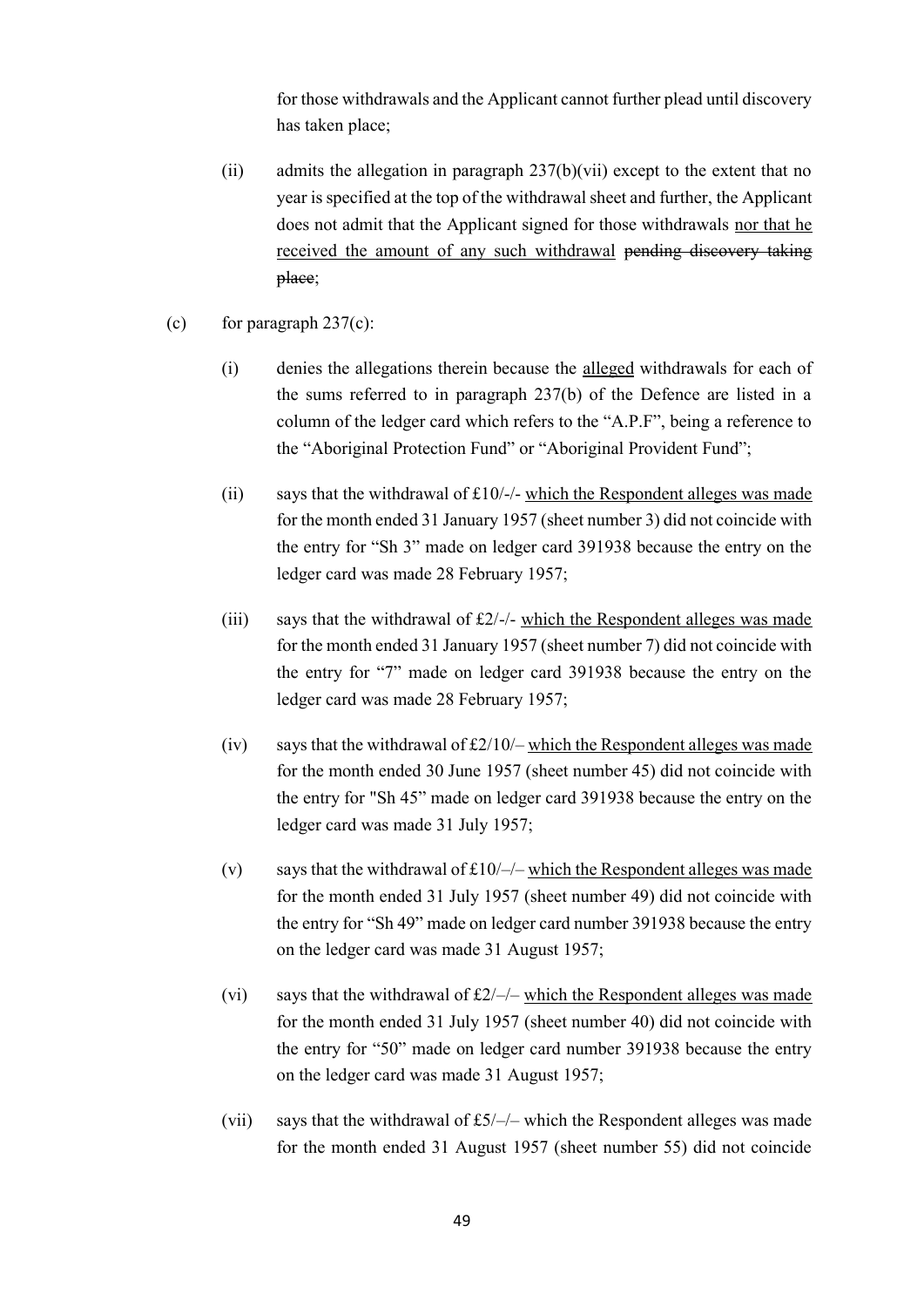with the entry for "Sh 55" made on ledger card number 391938 because the entry on the ledger card was made 30 September 1957;

- (viii) says that the withdrawal of £4/–/– which the Respondent alleges was made for the month ended 30 September 1957 (sheet number 64) did not coincide with the entry for "Sh 64" made on ledger card number 391938 because the entry on the ledger card was made 30 November 1957;
- (ix) says that the withdrawal of  $\text{\pounds}4/-/-$  which the Respondent alleges was made for the month ended 31 October 1957 (sheet number 70) did not coincide with the entry for "Sh 70" made on ledger card number 391938 because the entry in the ledger card was made 31 December 1957;
- (x) says that the withdrawal of  $\pounds 1$ /-/- which the Respondent alleges was made for the month ended 31 October 1957 (sheet number 81) did not coincide with the entry for "Sh 81 (C.E)" made on ledger card number 391938 because the entry in the ledger card was made 31 December 1957;
- (d) for paragraph  $237(d)$ :
	- (i) admits that there is listed on withdrawal sheet number 57 (for withdrawals for the month ended 31 August 1957) a withdrawal in the Applicant's named dated 3 July 1957 for the sum of £3/4/7 for which the Applicant (nor any other person) has not provided his mark or signature on withdrawal sheet 57 but which instead states "As per order form":
	- (ii) admits that ledger card number 391938 contains an entry for a withdrawal in the sum of £3/4/7 on 30 September 1957 for which the description provided is "[quotation mark] 57";
	- (iii) otherwise denies the allegation because the withdrawal recorded in the withdrawal sheet is recorded as having taken place on 3 July 1957 and is therefore different to the withdrawal recorded on the ledger card which is dated 30 September 1957;
	- (iv) cannot further plead to the allegation because it is unclear as no particulars as to the practice alleged to have taken place are provided nor any details as to the nature of what the alleged orders were;
- (e) for paragraph  $237(e)$ :
	- (i) admits the allegations in paragraphs  $237(e)(i)$ , (ii) and (iv);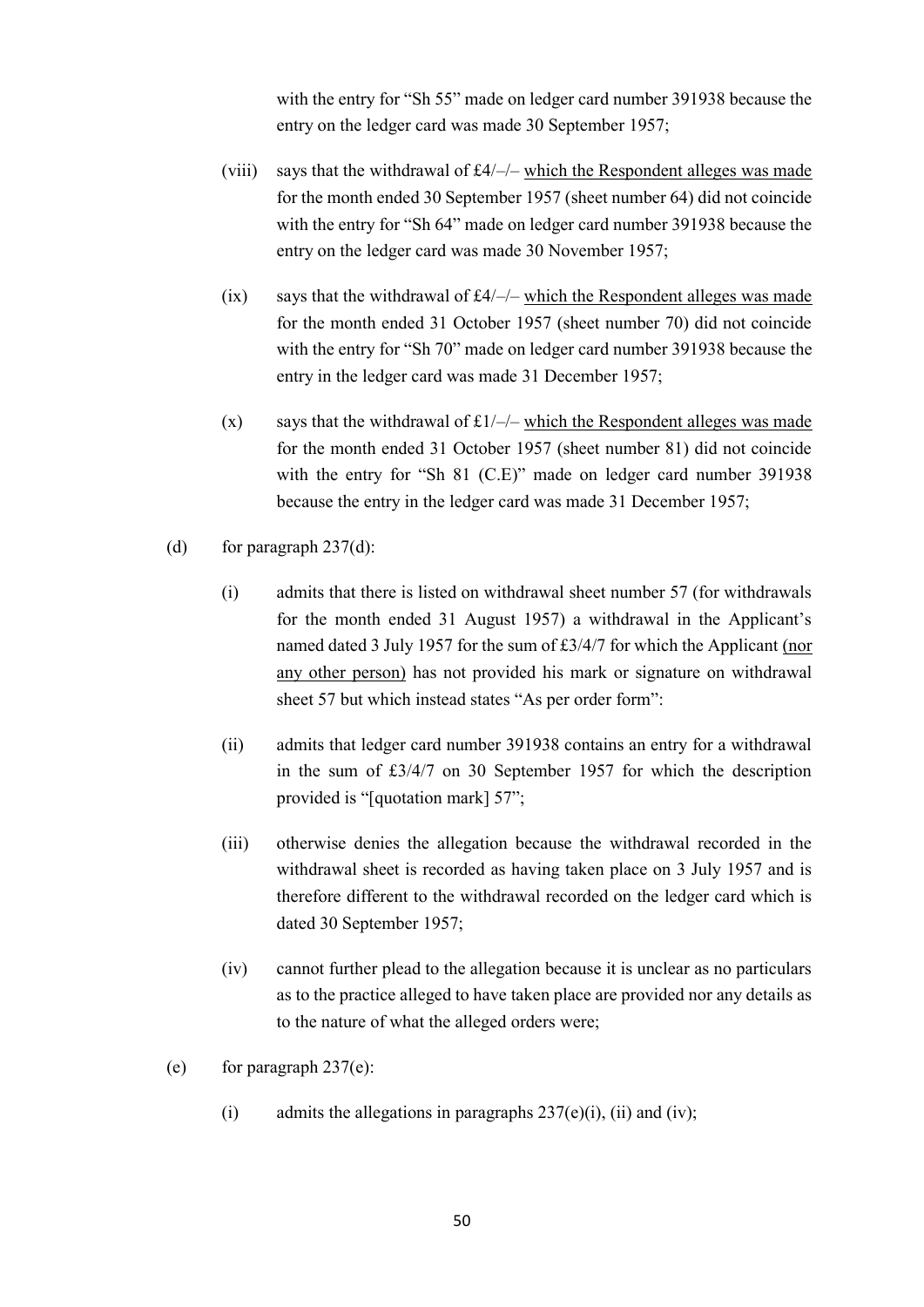- (ii) does not admit the allegations in paragraphs  $237(3)(iii)$ , (v) and (vi) because it is unclear how the Respondent arrived at the figures set out in those paragraphs in light of the content of the ledger cards;
- (f) for paragraph  $237(f)$ :
	- (i) denies the allegations therein because:
		- 1. there the material facts pleaded by the Respondent do not support the inference pleaded;
		- 2. of the matters pleaded in paragraph (c) and (d) above;
		- 3. the Respondent has provided no particulars as to the factual basis of the practice alleged in paragraph 237(c) and (d) of the Defence;
- (g) admits the allegation in paragraphs  $237(g)$  and (h);
- (h) does not admit the allegation in paragraph 237(i) because it is not within the knowledge of the Applicant;
- (i) for paragraph  $237(i)$ :
	- (i) admits that the Hopevale ledger cards specify the withdrawals listed in the table in paragraph 237(j) save that:
		- 1. the sheet number for the withdrawal listed for 31 October 1956 is unclear and may instead refer to sheet 36;
		- 2. the withdrawal listed for 31 January 1959 was is listed in the ledger card as having been made on 31 May 1959;
		- 3. the withdrawal listed for 31 January 1960 does not state as such in the ledger card, for which only January 1960 is listed;
		- (ii) otherwise denies the allegations because there is no indication in the ledger card that the withdrawals are in respect of the Applicant;
- $(i)$  for paragraph 237 $(k)$ , denies the allegations therein because none of the deductions listed therein are noted in the ledger cards as having been made for the benefit of the Applicant.
- 121. As to paragraph 238 of the Defence, the Applicant:
	- (a) for paragraph 238(b), does not admit the allegation because the Applicant can only plead in accordance with his own experience;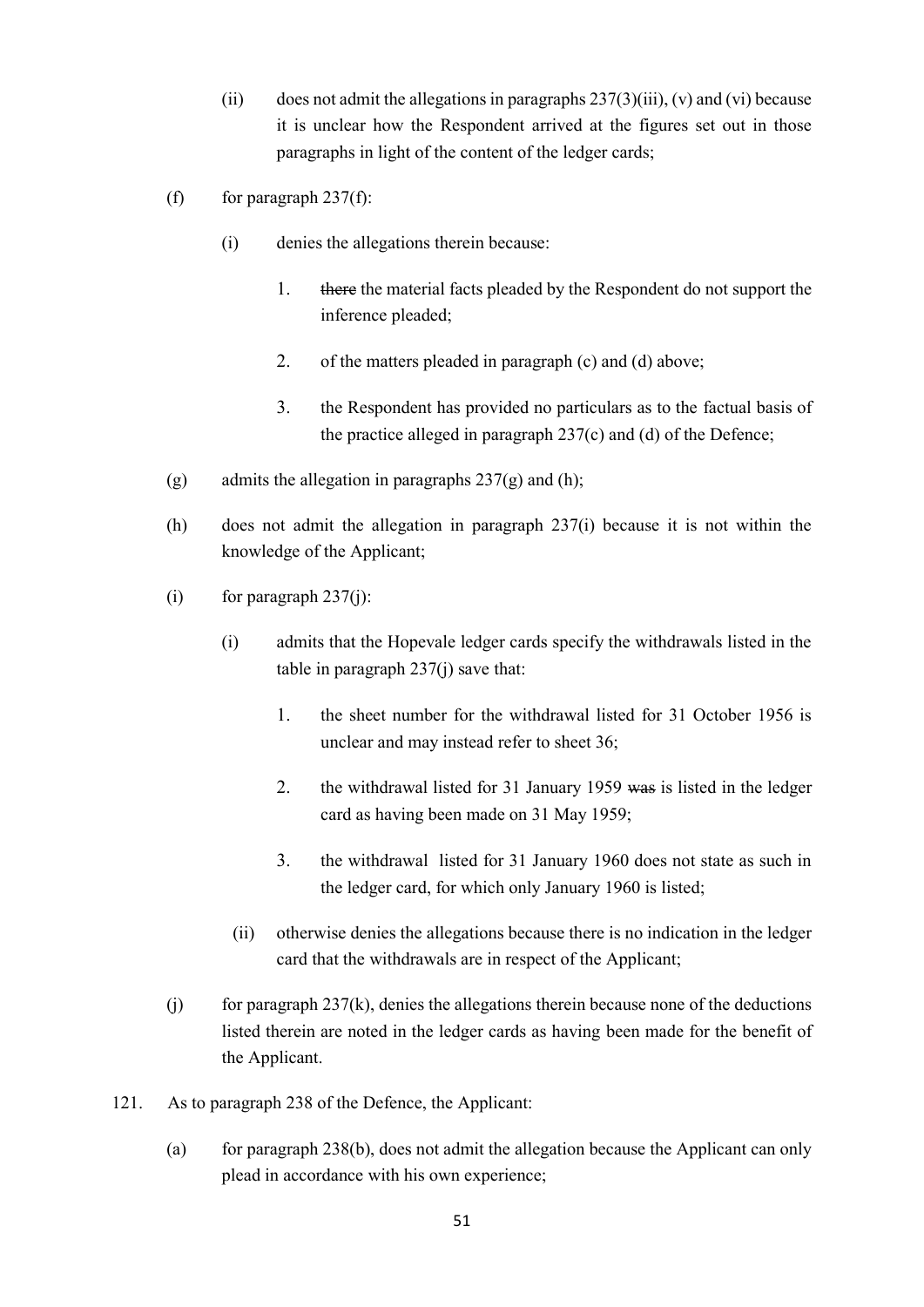- (b) denies the allegation in paragraph 238(c) because there is no such entry in the ledger card for 1956 but says there is such an entry for 31 May 1957;
- (c) admits the allegation in paragraph 238(d);
- (d) denies the allegation in paragraph 238(e) because the Applicant was working for Mossman Butchering Company at Laura for only part of August 1958 and then only until 18 August 1958;
- (e) denies the allegation in paragraph 238(f) because:
	- (i) the Applicant was not working for Mossman Butchering Company at Laura on 31 August 1958;
	- (ii) says that there is no basis for the inference pleaded by the Respondent.
- 122. As to paragraph 241 of the Defence, the Applicant:
	- (a) for paragraph  $241(a)$ ;
		- (i) repeats and relies on paragraph  $120(e)$  of this pleading;
		- (ii) otherwise joins issue with the Respondent's denial and repeats and relies on paragraph 241 of the 3ASOC;
	- (b) for paragraph 241(b), repeats and relies on the matters pleaded in paragraphs  $121(b)$ and (c) of this pleading and otherwise denies the allegation because the ledger cards do not state that the withdrawals were made by the Applicant in the District of Laura;
	- (c) for paragraph  $241(c)$ :
		- (i) admits that the Hopevale ledger card for the Applicant numbered 391940 contains the amounts specified in paragraph 241(c) of the dDefence;
		- (ii) otherwise does not admit the allegations therein because:
			- 1. in respect of some of the amounts referred to in (i), the ledger cards contain notations that are not legible;
			- 2. the ledger cards do not specify that the Applicant himself made any withdrawal in relation to the amounts referred to in (i);
			- 3. the Applicant cannot plead further until discovery has taken place.
	- (d) for paragraph  $241(d)$ :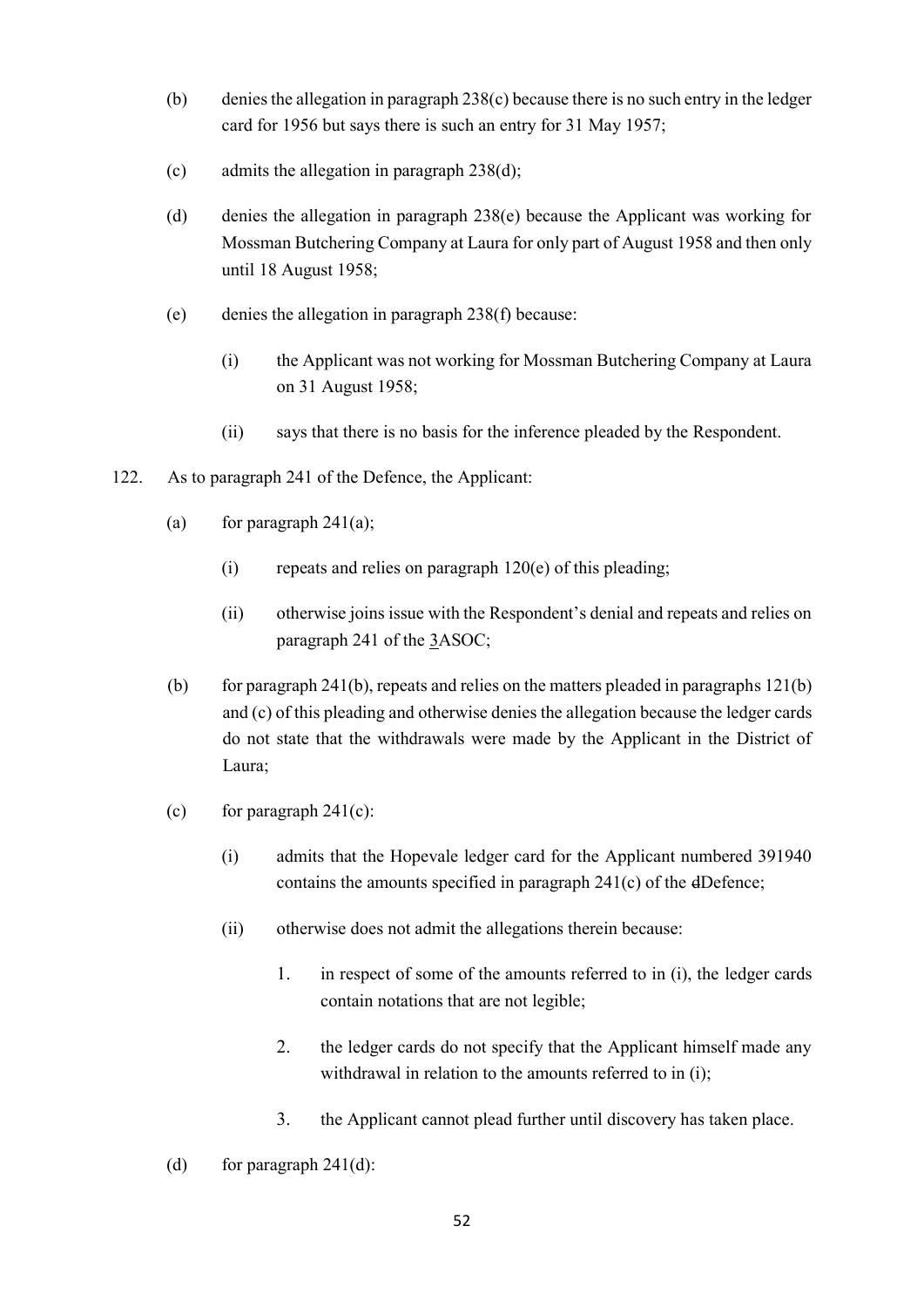- $(i)$  repeats and relies on paragraph 120 $(i)$  of this pleading;
- (ii) admits that the amounts set out in paragraph 237(j) of the dDefence total £31/3/8;
- (iii) otherwise does not admit the allegation because whether the deductions were made in accordance with the requirements of the 1945 regulations is not within the Applicant's knowledge;
- (iv) cannot plead further until discovery takes place;
- (e) for paragraph  $241(e)$ :
	- $(i)$  repeats and relies on paragraph  $120(i)$  of this pleading:
	- (ii) admits that the amounts specified in paragraph 237(k) of the Defence total £36/2/-.
- 123. As to paragraph 241A of the Defence, the Applicant does not admit the allegations therein because they are not within the Applicant's knowledge.
- 124. As to paragraph 241B of the Defence, the Applicant does not admit the allegations therein because they are not within the Applicant's knowledge and cannot further plead until discovery has taken place but:
	- (a) says that the Respondent as trustee under both the general law and (or in the alternative) pursuant to the requirements of the 1939 Act was required to keep and maintain documents and records concerning the trust, the account and the Applicant's employment and wages as pleaded at paragraph 265(a) of the 3ASOC;
	- (b) says that the Respondent as fiduciary was required to keep and maintain documents and records concerning the trust, the account and the Applicant's employment and wages as pleaded at paragraph 270(a) of the 3ASOC;
	- (c) repeats and relies on paragraph 57 of the 3ASOC.

#### **K. Establishment of the Trust**

- 124A. As to paragraph 242 of the Defence, the Applicant does not admit the allegations therein because they are matters within the knowledge of the Respondent.
- 125. The Applicant does not admit the allegation in paragraph 243(b) as it is not within the Applicant's knowledge and cannot further plead until discovery has taken place.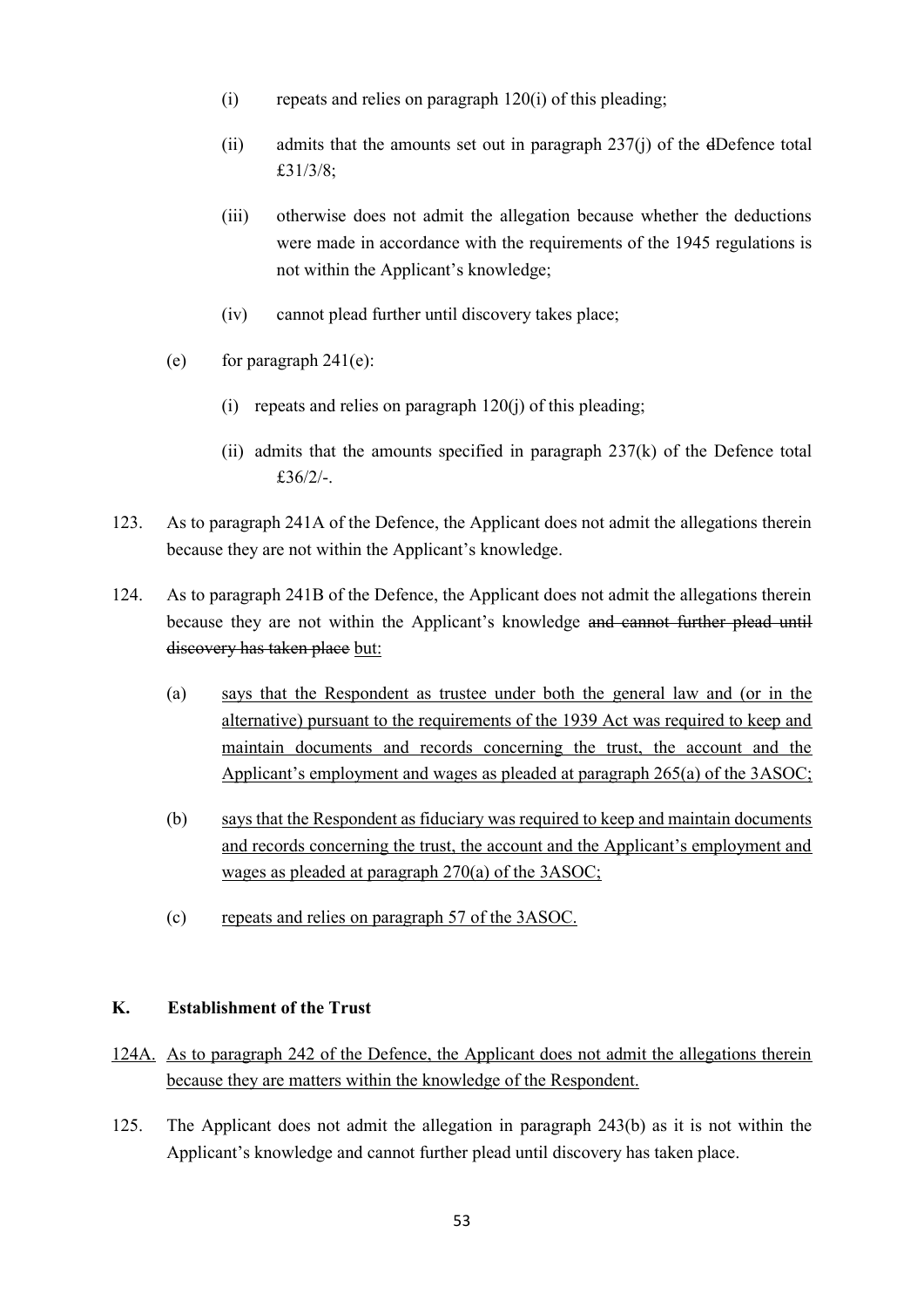- 125A. As to paragraph 244 of the Defence, the Applicant does not admit that account S2127 was not used for payments for Aboriginals domiciled in the Somerset district, Thursday Island, other than as set out in paragraph 245A of the Defence, because it is not within the knowledge of the Applicant.
- 125B. As to paragraphs 245 and 245A(b) of the Defence, the Applicant does not admit the allegations therein because they are not within the knowledge of the Applicant.
- 126. As to paragraph 248 of the Defence, the Applicant does not admit the allegations therein because they are not within the Applicant's knowledge and cannot further plead until discovery has taken place.
- 127. As to paragraph 250(b) of the Defence, the Applicant joins issue with the Respondent's denial therein and refers to and repeats paragraph 250 of the 3ASOC and paragraph 129 of this pleading.
- 127A. As to paragraph 249 of the Defence, the Applicant:
	- (a) for paragraph 249(b), does not admit the allegations therein because they are not within the knowledge of the Applicant;
	- (b) does not plead to paragraph 249(c) because it does not contain any allegation of a material fact.
- 127B. As to paragraph 249A of the Defence, the Applicant:
	- (a) denies the allegation in paragraph  $249A(a)(i)$  because section  $11(1)$  of the Islander Act provides as follows:

*"11(1). Every island reserve shall be governed by a council comprised of such number of members (not exceeding five, including the chairman) as the protector shall fix from time to time.*

*The members of the council should be called 'councillors.'"*

- (b) admits the matters pleaded in paragraph  $249A(a)(ii)$ ;
- (c) admits that the matters pleaded at paragraph 249A(a)(iii) contain a broad summary of the provisions of section 17 of the Islander Act but otherwise denies the allegation because the full import of section 17 is not conveyed in that summary;
- (d) does not admit the allegations in paragraphs  $249A(a)(iv)$  to (ix) because they are not matters within the Applicant's knowledge.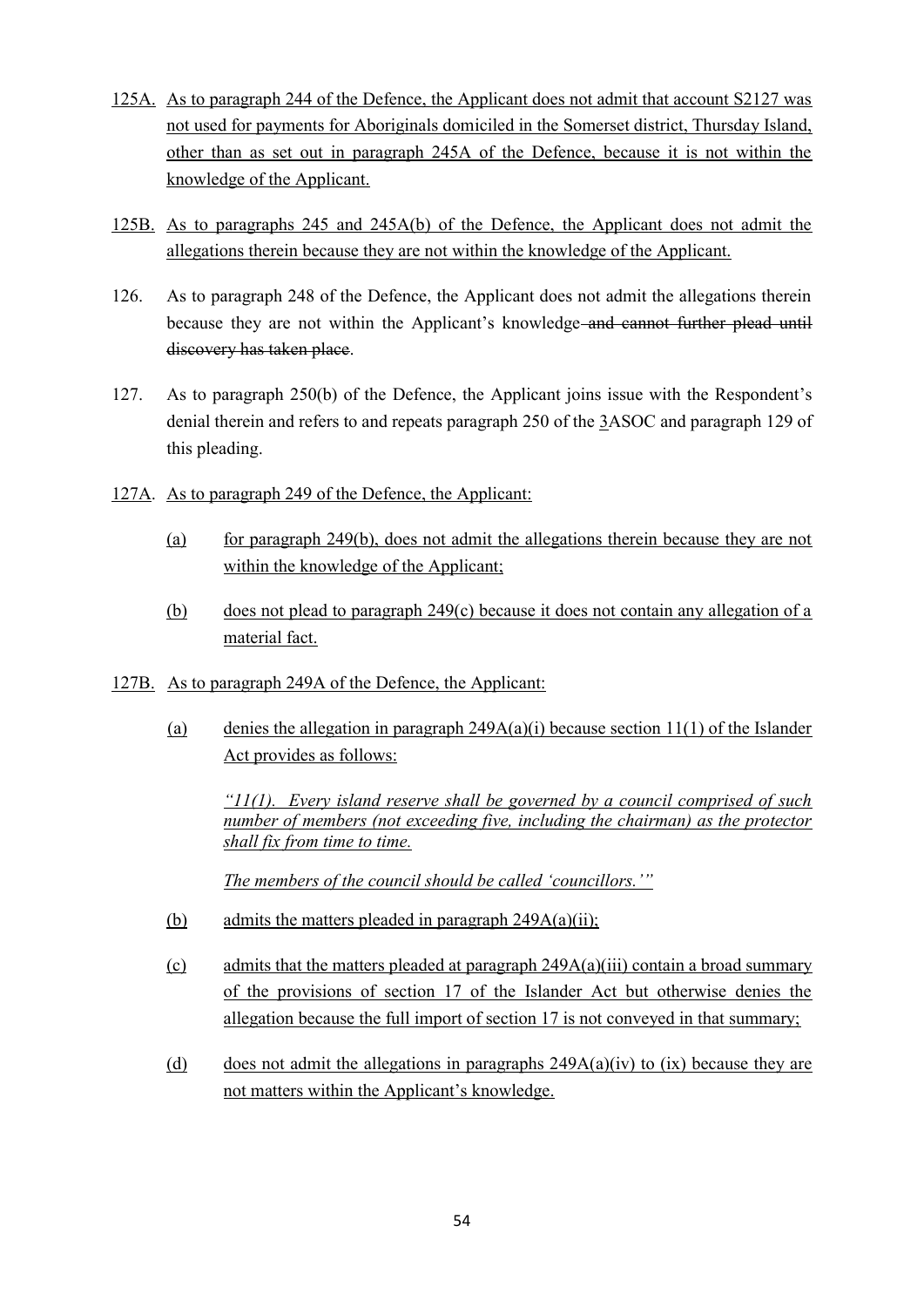- 128. [Blank] As to paragraph 251(b) and (d) of the Defence, the Applicant joins issue with the Respondent's denial therein and refers to and repeats paragraph 251 of the ASOC and paragraph 129 of this pleading.
- <span id="page-55-0"></span>129. As to paragraph 252 of the Defence, the Applicant joins issue with the denial and further:
	- (a) denies the allegations in paragraphs  $252(a)(i)(D)$ ,  $252(a)(ii)(B2)$ , paragraph 252(c)(i), 252(d)(iv), 252(e)(iv), 252(f)(i), 252(g)(v), paragraph 252(h)(i),  $252(i)(iv)$ ,  $252(ia)(iii)$ ,  $252(k)(i)$ , and paragraph  $252(m)(ii)$  and  $252(n)(iv)$ :
		- (i) because the legislation referred to therein 1945 regulations did not make any reference to, nor was the Respondent's conduct (including the conduct of its servants and agents) pursuant to that legislation, provide for the administration of that part of the property of aborigines in the exercise of the Respondent's "governmental functions" for the purposes of private law principles so far as concerns the determination of whether a private or "true" trust existed or was created;
		- (ii) the Applicant repeats and relies on paragraphs 250 and 252 of the 3ASOC;
	- (ab) as to paragraph  $252(a)$ :
		- (i) for  $(i)(A)$ , denies the allegations and repeats and relies on paragraphs  $112$ and 133(a) of this Reply and paragraphs 265 and 270 of the 3ASOC;
		- $(iii)$  for  $(i)(B)$ , denies the allegation because (and to the extent that) the Respondent failed to repay to Group Members monies owing to them prior to 28 April 1966;
		- (iii) for  $(ii)(C)$ :
			- 1. admits that the 1945 regulations did not apply to assisted Aboriginals or assisted Islanders under the 1965 Act;
			- 2. denies the allegation and repeats and relies on paragraph 26(c) of this Reply;
	- (ac) as to paragraph 252(b)(ii), says that section 21 of the Islander further said that the provisions referred to were to be read and construed with the Islander Act and shall, *mutatis mutandis*, apply and extend for the purposes of the Islander Act and that "For the purpose of so reading, construing, applying, and extending any such enactment of [the 1939 Act], but without limiting the generality of this section..."
	- (ad) as to paragraph  $252(c)$ :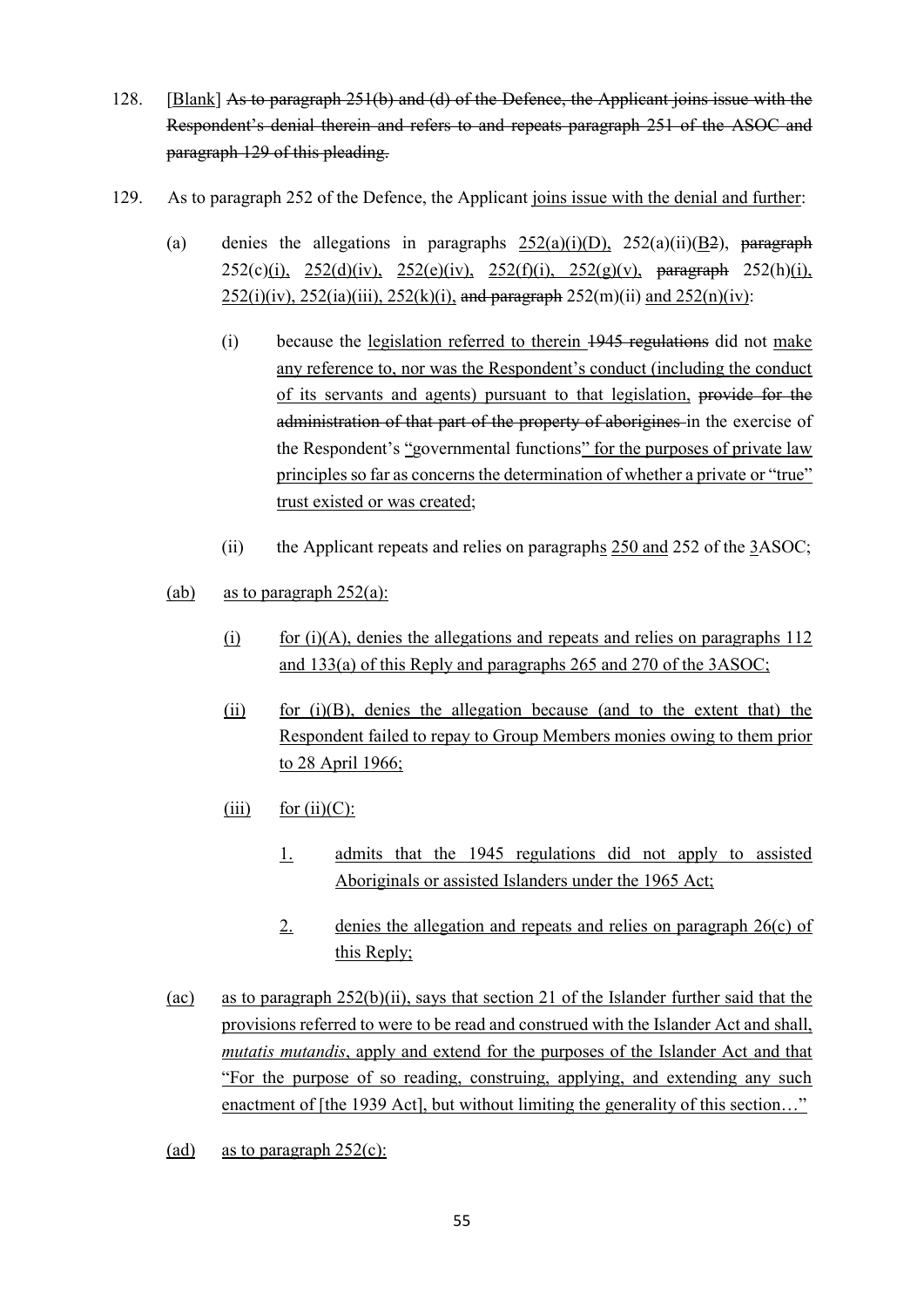- $(i)$  for  $(c)(ii)$ :
	- 1. denies the allegations and repeats and relies on paragraph 26(c) of this Reply;
	- 2. says that section 5(2) of the 1939 Act stipulated that an Islander would not be deemed to be an Aboriginal within the meaning of the 1939 Act unless the Islander resided on a reserve;
- $(ii)$  for  $(c)(iii)$ :
	- 1. says that other paragraphs of paragraph 252 of the 3ASOC contain allegations which relate to Group Members under the 1965 Act (including to Group Members whose wages and employment were previously controlled pursuant to the 1939 Act and regulations or the Islander Act and regulations);
	- 2. says that the 1945 regulations were repealed upon the commencement of the 1966 regulations;
	- 3. says that the 1939 Act was repeated (subject to the savings set out in section 4(2) of the 1965 Act) upon the 1965 Act commencing;
- (ae) as to paragraph 252(d):
	- (i) for  $(d)(i)$ , repeats and relies on paragraph  $(ab)(i)$  herein;
	- (ii) for  $(d)(ii)$ , denies the allegation and repeats and relies on paragraph  $(ab)(ii)$ herein;
- (af) as to paragraph  $252(e)$ :
	- (i) for (e)(i), repeats and relies on paragraph (ab)(i) herein;
	- (ii) for  $(e)(ii)$ , repeats and relies on paragraph  $(ab)(ii)$  herein;
- (b) as to paragraph  $252(f)$ :
	- (i) except with respect to the meaning of "aboriginal" pleaded by the Respondent in paragraphs  $252(f)(i)$  and  $(k)$ , denies the allegations therein because of the matters pleaded in paragraph (a) above;
	- (i) for  $(f)(ii)$ , repeats and relies on paragraph  $(ad)(i)$  herein;
	- (ii) for f(iii), repeats and relies on paragraph  $(ab)(ii)$  and  $(ad)(ii)$  herein;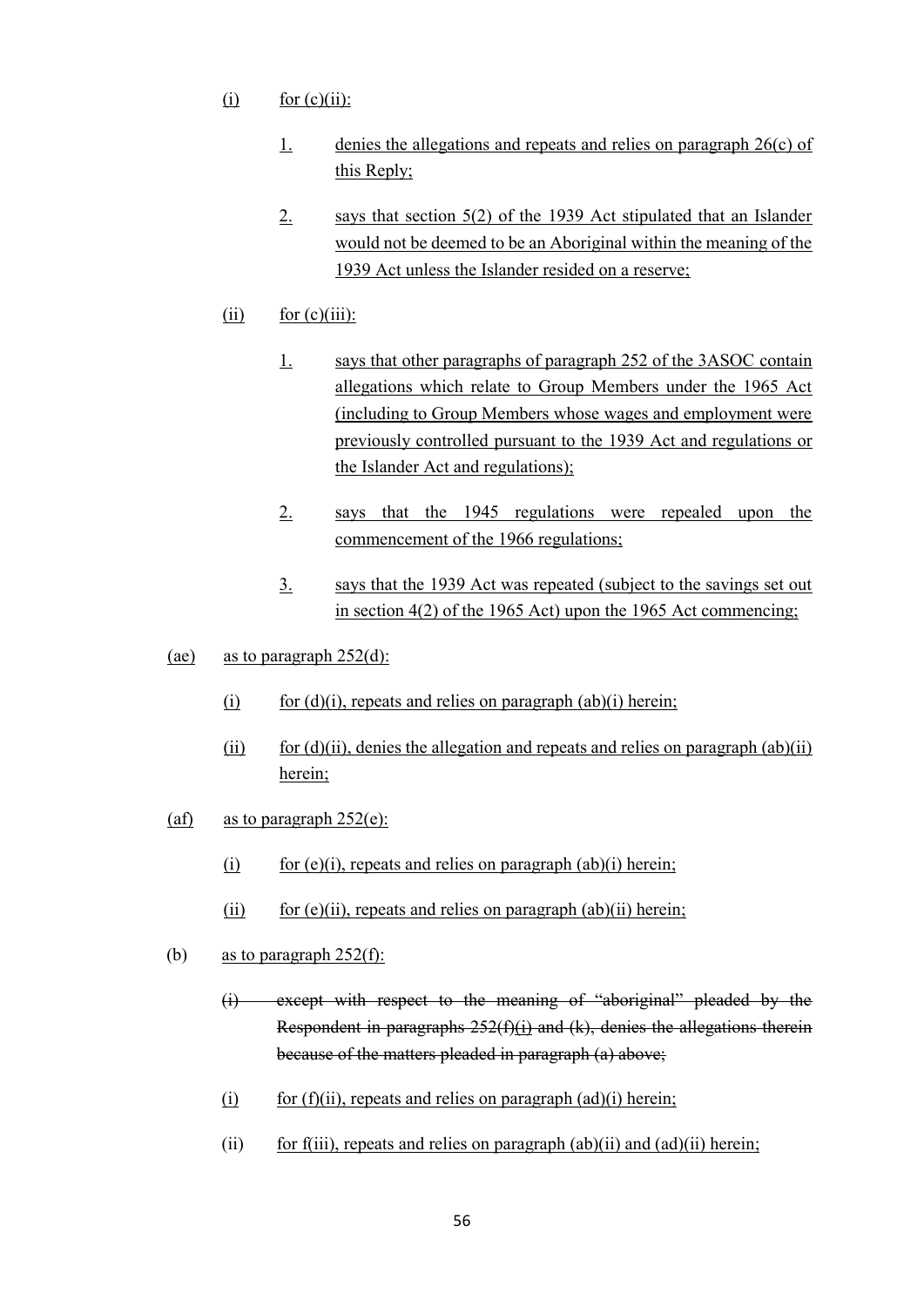#### (ba) as to paragraph  $252(g)$ :

- (i) for  $(g)(ii)$ , denies the allegation because by virtue of sub-paragraph (c) of the definition of "Islander" in the Islander Act, a Group Member who otherwise fell under the 1939 Act may be deemed to have been an "Islander" by virtue of having lived on a "Reserve" (as defined in the Islander Act) within the contemplation of that sub-paragraph (c) and furthermore, says that the Islander regulations also applied to certain categories of Aboriginals from at least 5 April 1951;
- (ii) for  $(g)(iii)$ , admits that the Islander Act was repealed (subject to the savings provisions set out in section 4(2) of the 1965 Act) upon the 1965 Act commencing, but otherwise denies the allegation and repeats and relies on paragraph (ab)(ii) herein;
- (iii) for  $(g)(iv)$ , admits that section 23(1) of the Islander Act provided as pleaded;
- (c) as to for paragraph  $252(h)$ ;
	- (i) for paragraph  $(h)(ii)$ , repeats and relies on paragraph  $(ad)(i)$  herein denies the allegations therein because of the matters pleaded in paragraph (a) above;
	- (ii) for h(iii), repeats and relies on paragraphs (ab)(ii) and (ad)(ii) herein;
- (d) as to paragraph  $252(i)$ :
	- (i) for (i)(i), repeats and relies on paragraph (ab)(i) herein;
	- (ii) for (i)(ii), repeats and relies on paragraph (ab)(ii) herein;
- (e) for paragraph  $252(i)$ :
	- (i) for (j)(i):
		- 1. denies the allegation therein because Part III, Division 1, Subdivision 6 of the 1945 regulations is entitled "general care and protection";
		- 2. says that the s 12(7) of the 1939 Act referred to, inter alia, the "care" of aboriginals;
		- 3. says that Part IV of the 1939 Act is entitled "Preservation and Protection of Aboriginals";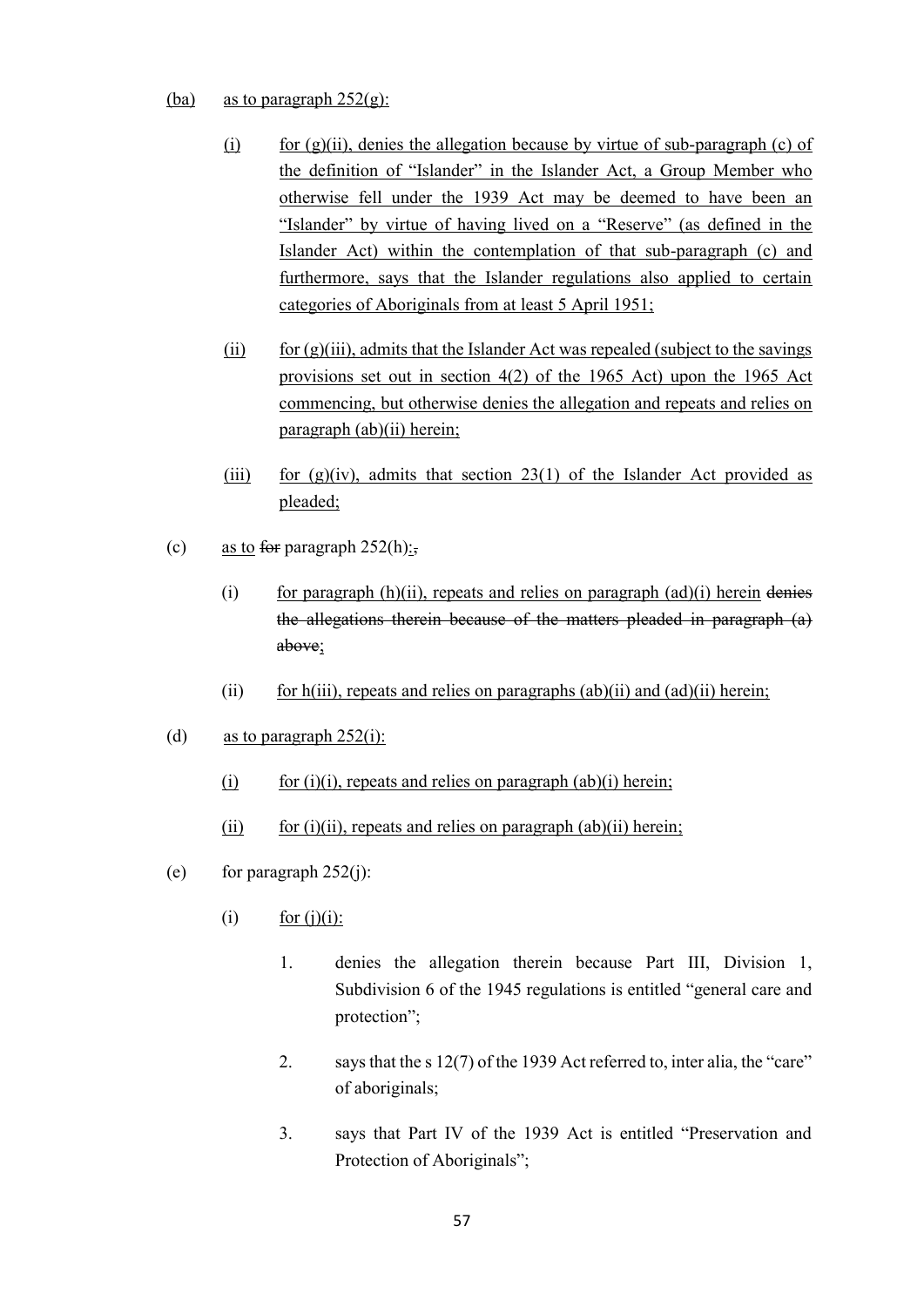- 4. says that s 16(1) required the protectorion to undertake the protection and management of the property of all aboriginals in the district assigned to the protector;
- 5. says that the purpose of the 1939 Act as set out in s 5(1) of that Act was the "preservation and protection" of aboriginals in the State of Queensland;
- (ii) for (j)(ii) and (ia)(i), repeats and relies on paragraph (ad)(i) herein;
- (iii) for (j)(iii), (ia)(ii) and (k)(ii), repeats and relies on paragraph (ab)(ii) and (ad)(ii) herein;
- (f) for paragraph  $252(1)$ :
	- (i) for  $(l)(ii)$ , says that the 1939 Act and regulations make no provision for any permit for casual employment to be the form of agreement between an employer and employed Aboriginal and the Applicant repeats and relies on paragraph 45(b) of this Reply;
	- (ii) for (l)(ii), says that sections 3(c), (d) and (e) of *The Islanders' Regulations, 1951* provided as follows:

"(*c) All crews shall be signed on before the Shipping Master at Thursday Island and, irrespective of the location of recruitment of crews, they shall be discharged at Thursday Island, unless otherwise agreed to by the Director of Native Affairs.*

*(d) The Director of Native Affairs will issue permits to recruit Aboriginals on the East Coast of the Peninsula north of Cooktown and on the West Coast of the Peninsula and where such Aboriginals are secured, the Director of Native Affairs may permit them to work for a period of 90 days before signing Articles at Thursday Island, conditional that the wages set out in paragraph (a) of this Regulation shall operate from the day that the Aboriginal joins the vessel.*

*(e) Aboriginals recruited at Cooktown shall be discharged at Cooktown and wages paid to the Protector of Aboriginals, Cooktown. Aboriginals discharged in Cairns shall be paid wages in the presence of the Protector of Aboriginals, Cairns, or his accredited representative. Aboriginals discharged at ports south of Cairns shall be paid off in the presence of the Protector of Aboriginals in that town or his accredited representative.*"

(g) for paragraph  $252(n)(ii)$ :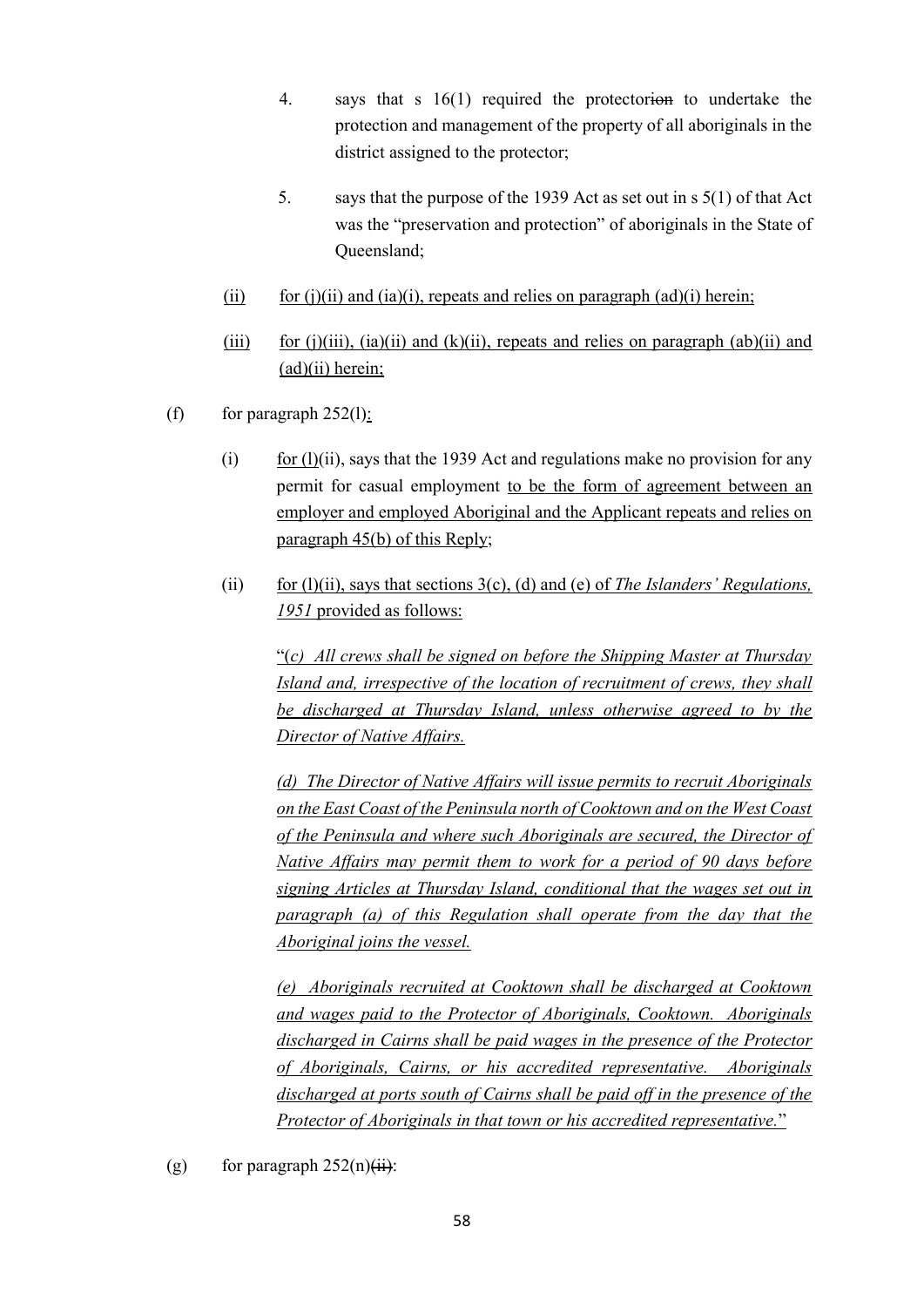- $(i)$  for  $(n)(ii)$ :
	- 1. admits that the 1939 Act had as its purpose the preservation and protection of aboriginals in the State of Queensland;
	- 2. otherwise denies the allegations therein because of the matters pleaded in subparagraph (a) above;
- (ii) for  $(n)(iii)$ :
	- (1) says that the full title of the Islander Act was "An Act to make provision for the government of the native inhabitants of the Islands of the Torres Strait and their descendants, and for other purposes";
	- (2) otherwise denies the allegation because of the matters set out in paragraph (a);
	- (3) says that the allegation Islander embarrassing because the premises of the allegation do not give rise to the conclusion, signified by the use of the words "and consequently the Respondent..." in paragraph  $252(n)(iii)$  of the Defence;
- (iii) for  $(n)(iv)$ , joins issue with the Respondent's denials therein;
- (h) for paragraph  $252<sub>0</sub>$ :
	- (i) in respect of paragraph  $252(0)(i)$ , admits that the 1939 Act had as its purpose the preservation and protection of aboriginals in the State of Queensland but denies that that Act referred to any "scheme" as pleaded by the Respondent;
	- (ii) in respect paragraph  $252(o)(ii)$  denies the allegations therein because s 12(3) of the 1945 regulations provided that the Director in his capacity as trustee for any aboriginal on whose behalf money was held could withdraw from such fund or funds sums as were required by the said aboriginal or were necessary for payment of his just debts, payment of which had been duly authorised by the Director or a protector;
	- (iii) in respect of paragraph  $252(0)(iii)$ , denies the allegations therein because subsection (5) of s 12 of the 1945 regulations provided, from 15 September 1956, as follows: "The Director is empowered to withdraw from the trust fund or trust funds so deposited for the purpose of the investment of the same by the Treasurer on his behalf in such manner as the Treasurer shall think fit, whether by loan to the Crown, any Crown instrumentality, any local body within the meaning of 'The Local Bodies' Loans Guarantee Acts, 1923 to 1936,' or otherwise.";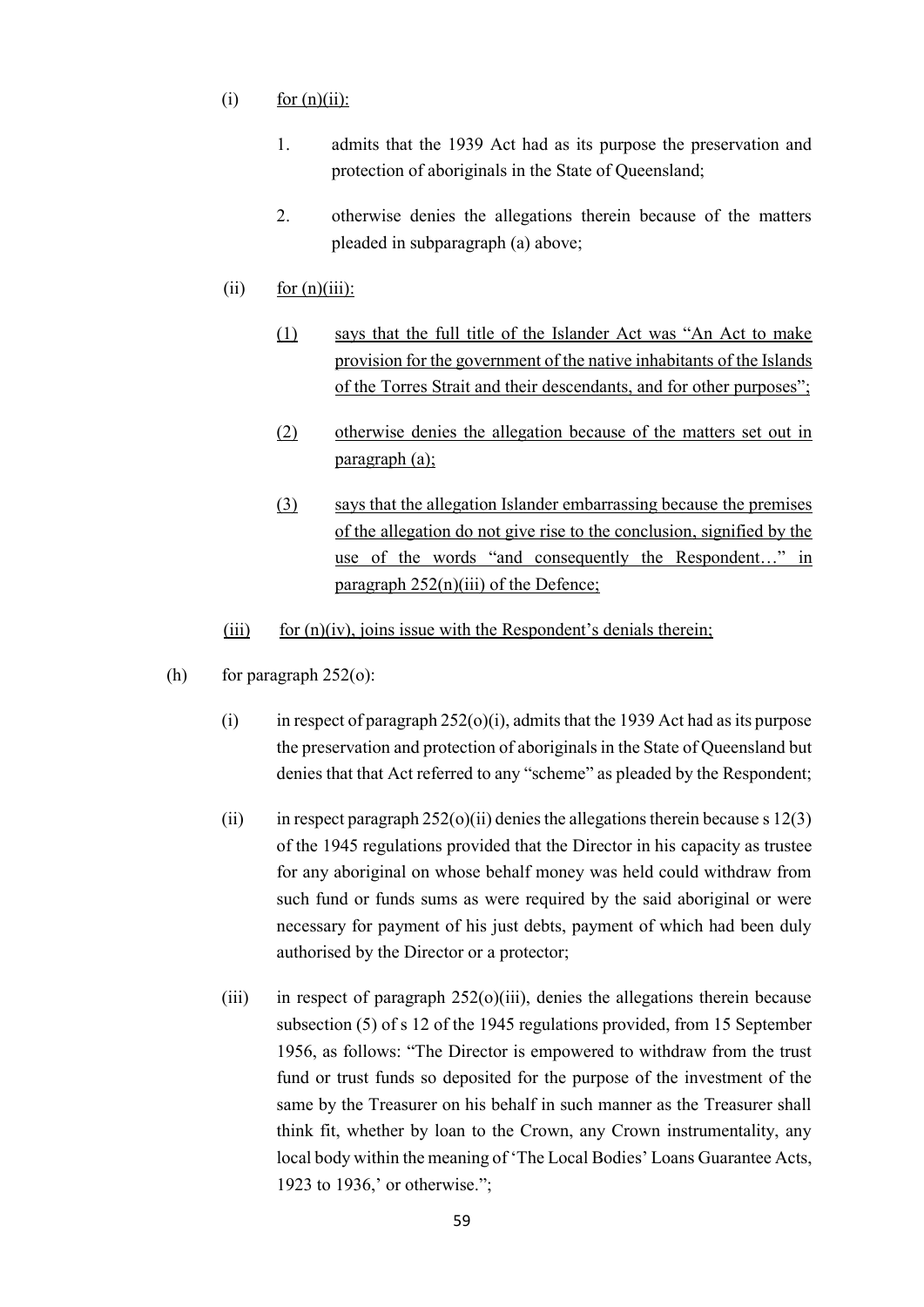- (iv) in respect paragraph  $252(0)(iv)$  to (x), joins issue with the Respondent's deniales therein and says that none of the matters pleaded by the Respondent in those paragraphs answers the allegation pleaded at paragraph 252(o) of the 3ASOCthe allegation therein because of the matters pleaded in paragraph (a) above.
- 130. As to paragraph 253 of the Defence, the Applicant joins issue with the Respondent's denial therein and refers to and repeats paragraph 253 of the 3ASOC and paragraph [0](#page-55-0) of this pleading and further says that the pleading contained in paragraph 253 is not inconsistent with paragraph 250 because wages earned by an employee which are not receipted to the trust by virtue of the Respondent's breach of duty as trustee properly form part of the subject matter of the trust.
- 131. As to paragraph 254 of the Defence, the Applicant joins issue with the Respondent's denial therein.:
	- (a) for paragraph  $254(b)(i)$ , refers to and repeats paragraph  $254$  of the ASOC and paragraph 129 of this pleading;
	- (b) does not admit the allegations in paragraph 254(b)(ii) because it is not within the Applicant's knowledge and cannot plead further until discovery has taken place.
- 132. [Blank] As to paragraph 255 of the Defence, the Applicant:
	- $(a)$  does not admit the allegations in paragraph 255(b)(ii) because they are not within the Applicant's knowledge;
	- (b) denies the allegation in paragraph 255(b)(ii) because of the matters pleaded in subparagraph (a) hereof.

#### **L. Trustee's duties**

- 133. As to paragraph 256 of the Defence, the Applicant:
	- (aa) joins issue with the Respondent's denial in paragraph 256(a) of the Defence and repeats and relies on paragraphs 250, 252 to 254 and 256 of 3ASOC and, save as qualified below, says that the duties set out in paragraph 256 of the 3ASOC are duties of the Respondent as trustee:
		- (i) necessary for the proper and responsible administration of the trust and accounts; and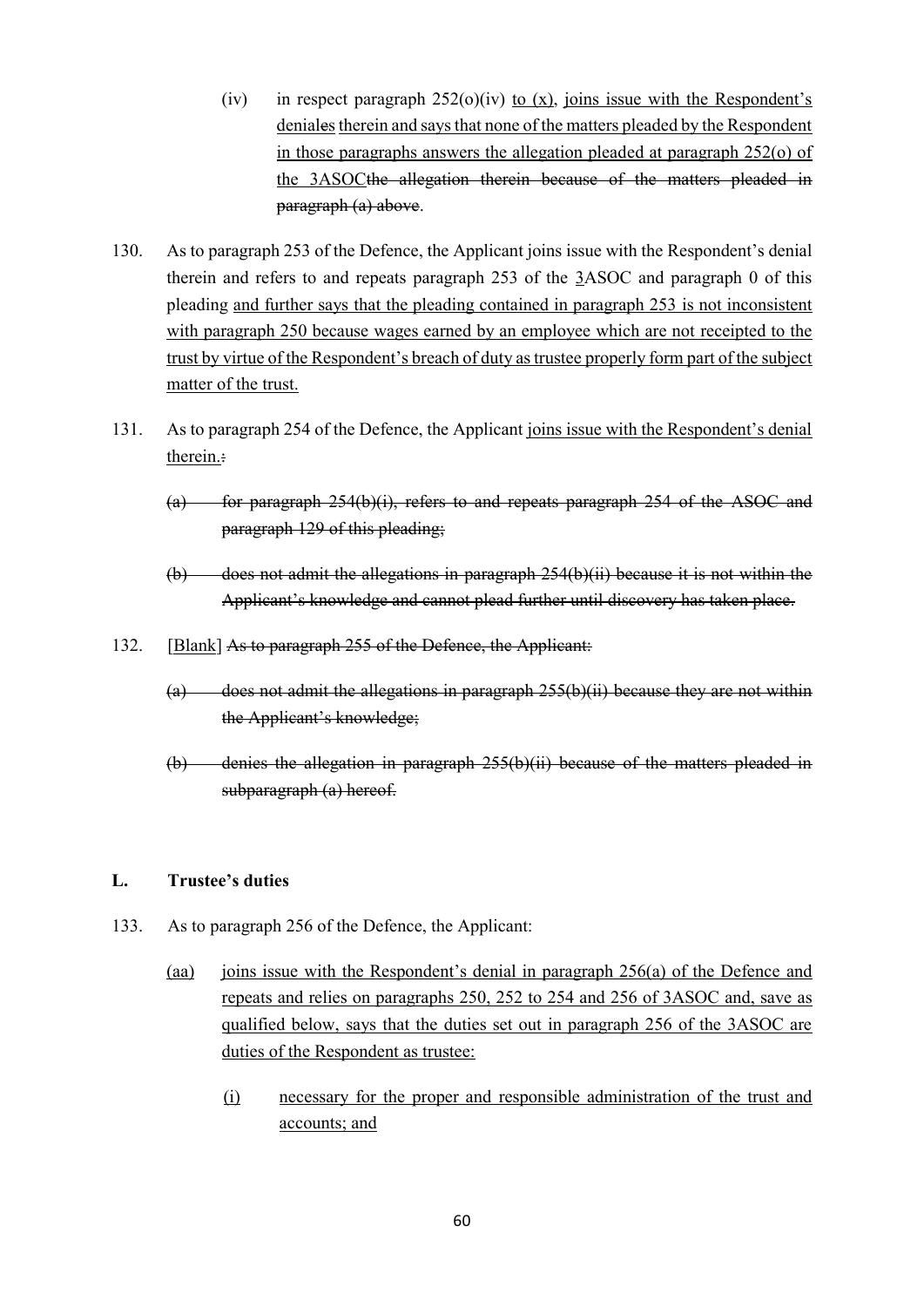- (ii) which arise expressly or as a necessary result of the proper construction and in order to give effect to the requirements of the 1939 Act, the Islander Act or the 1965 Act;
- (a) for paragraph 256(b), denies the allegations therein and says that the Respondent's duties as a trustee persisted in respect of the trust property retained by the Respondent in respect of a Claimant after the point in time at which the Claimant an aborigine was no longer controlled under the 1939 Act, the Islander Act or  $\overline{z}$ including the Applicant, obtained their exemption under the 1939 Act or the 1965 Act;
- (b) as to paragraphs  $256(c)$ :
	- (i) joins issue with the Respondent's denials therein and repeats and relies on paragraph 256 of the 3ASOC.;
	- (ii) for (ii) and (iii), denies the allegations therein and repeats and relies on paragraph 26(c) of this Reply;
- (c) as to paragraph 256(ca):
	- $(i)$  for  $(i)$ :
		- 1. joins issue with the denials therein;
		- 2. denies the allegation in  $(ca)(i)(B)$  because section 13 of the 1945 regulations provided as pleaded from 23 April 1945 to 11 June 1955 and not "onwards" as the Respondent pleads;
		- 3. says that properly construed, section 13 of the 1945 regulations, as amended, required the Respondent to ensure that that provision was complied with;
	- (ii) for (ii), joins issue with the denial therein and repeats and relies on paragraph 26(c) of this Reply;
	- (iii) for (iii), does not admit the allegation;
- (d) as to paragraph 256(cb):
	- $(i)$  for  $(i)$ :
		- 1. joins issue with the denials therein;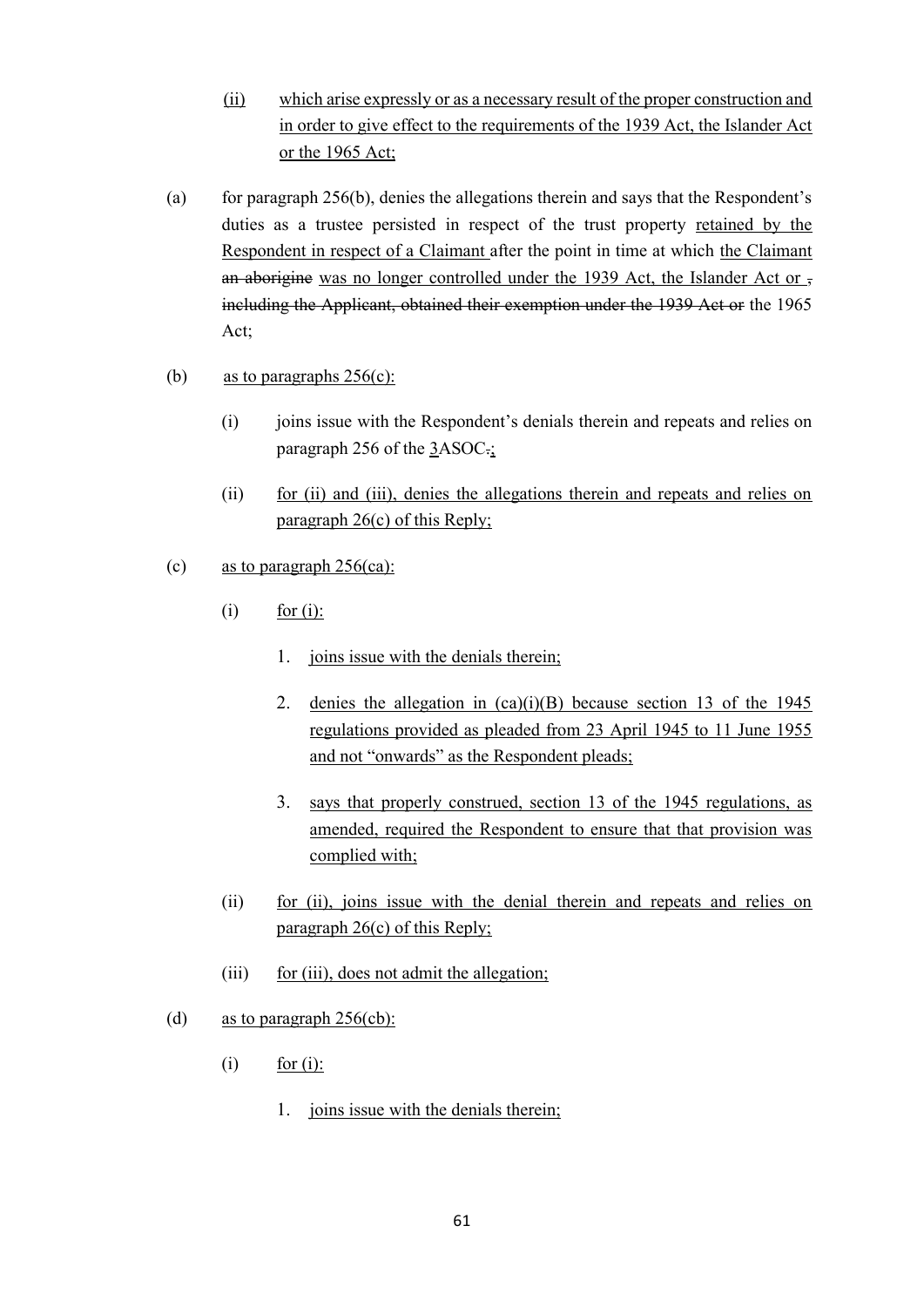- 2. says that section 13 of the 1945 regulations was amended by a regulation made 9 June 1955 and gazetted 11 June 1955 and that such amendment was as described in  $(cb)(i)(B)$  of the Defence;
- 3. says that properly construed, section 13 of the 1945 regulations, as amended, required the Respondent to ensure that that provision was complied with;
- 4. says that properly construed, section 13 of the 1945 regulations, as amended, required the Respondent to ensure that that provision was complied with;
- (ii) for (ii), joins issue with the Respondent's denial and repeats and relies on paragraph 26(c) of this Reply;
- (iii) for (iii), does not admit the allegation;
- (e) as to paragraph  $256$ (cc):
	- (i) joins issue with the Respondent's denial;
	- (ii) repeats and relies on paragraph 250 and 252 to 254 and 256 of the 3ASOC;
- (f) as to paragraph  $256\text{(cd)}$ :
	- (i) for (i), joins issue with the Respondent's denial and repeats and relies on paragraph 26(c) of this Reply;
	- (ii) for  $(2)$  and  $(2A)$ , joins issue with the Respondent's denial and repeats and relies on paragraphs 250 and 252 to 254 and 256 of the 3ASOC;
- (g) as to paragraphs  $256(e)$ , (f), (g), (h), (i), (j), (k), (l), (m), (n), (o) and (p), joins issue with the Respondent's denial therein.

## **M. Fiduciary duty**

- 134. As to paragraphs 257(b) and (c) of the Defence, the Applicant joins issue with the Respondent's denials therein and refers to and repeats paragraph 257 of the 3ASOC.
- 135. As to paragraph 258 of the Defence, the Applicant:
	- (a) joins issue with the Respondent's denials therein and refers to an repeats paragraph 258 of the 3ASOC;.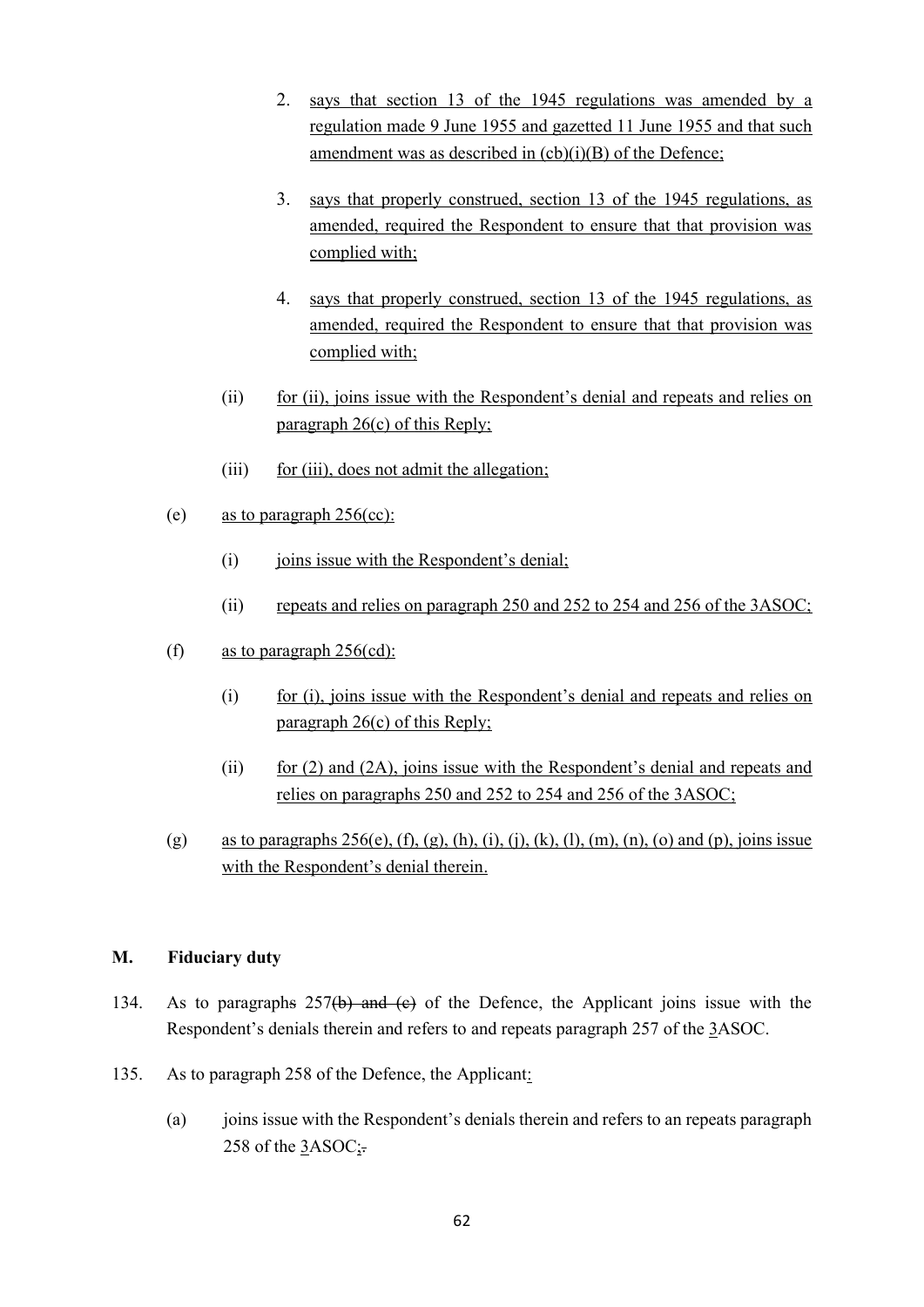- (b) says that any alleged purpose of the 1939 Act, the Islander Act or the 1965 Act (which is not admitted) is not inconsistent with fiduciary duties being owed by the Respondent to the Applicant and Group Members in the terms pleaded in paragraph 258 of the 3ASOC;
- (c) refers to and relies on paragraph 135AA of this Reply;
- (d) says that the Respondent's pleading at paragraph 258(c)(iii), that "Group Members who were Islander workers under the 1939 Act and 1945 regulations as applied by the Islander Act and regulations…" is embarrassing because it is inconsistent with the matters pleaded at paragraphs  $41(b)(i)$  and  $(ii)$ ,  $42(c)$ ,  $43(c)$ ,  $46(a)$ ,  $46A$ ,  $46B(a)$ ,  $252(a)(ii)(C)$ , (c)(ii), (f)(ii), (g)(ii), (h)(ii), (j)(ii),  $256(c)(ii)$  and (iii), (ca)(ii)(C) and  $(cb)(ii)(C)$  of the Defence.

## 135AA. As to paragraph 259 of the Defence, the Applicant:

- (a) in respect of paragraph (a), says that section  $5(1)$  of the 1939 Act provided as follows: "5(1) The purposes of this Act shall be the preservation and protection of aboriginals in the State of Queensland.";
- (b) in respect of paragraph (aa), denies the allegation and says that the long title of the Islander Act was "An Act to Make Provision for the Government of the Native Inhabitants of the Islands of Torres Strait and their Descendants, and for other purposes";
- (c) in respect of paragraph (ab), denies the allegation and says that the long title of the 1965 Act was as follows: "An Act to Promote the Well-being and Progressive Development of the Aboriginal Inhabitants of the State and of the Torres Strait Islanders";
- (d) in respect of paragraph (b), denies the allegation and repeats and relies on sub-paragraphs (a) to (c) above.

## **N Validity of payments to the Welfare fund**

- 135A. As to paragraph 260 of the Defence, the Applicant:
	- (a) joins issue with the Respondent's denial in paragraph  $260(a)$  of the Defence;
	- (b) for paragraph  $260(b)$  of the Defence: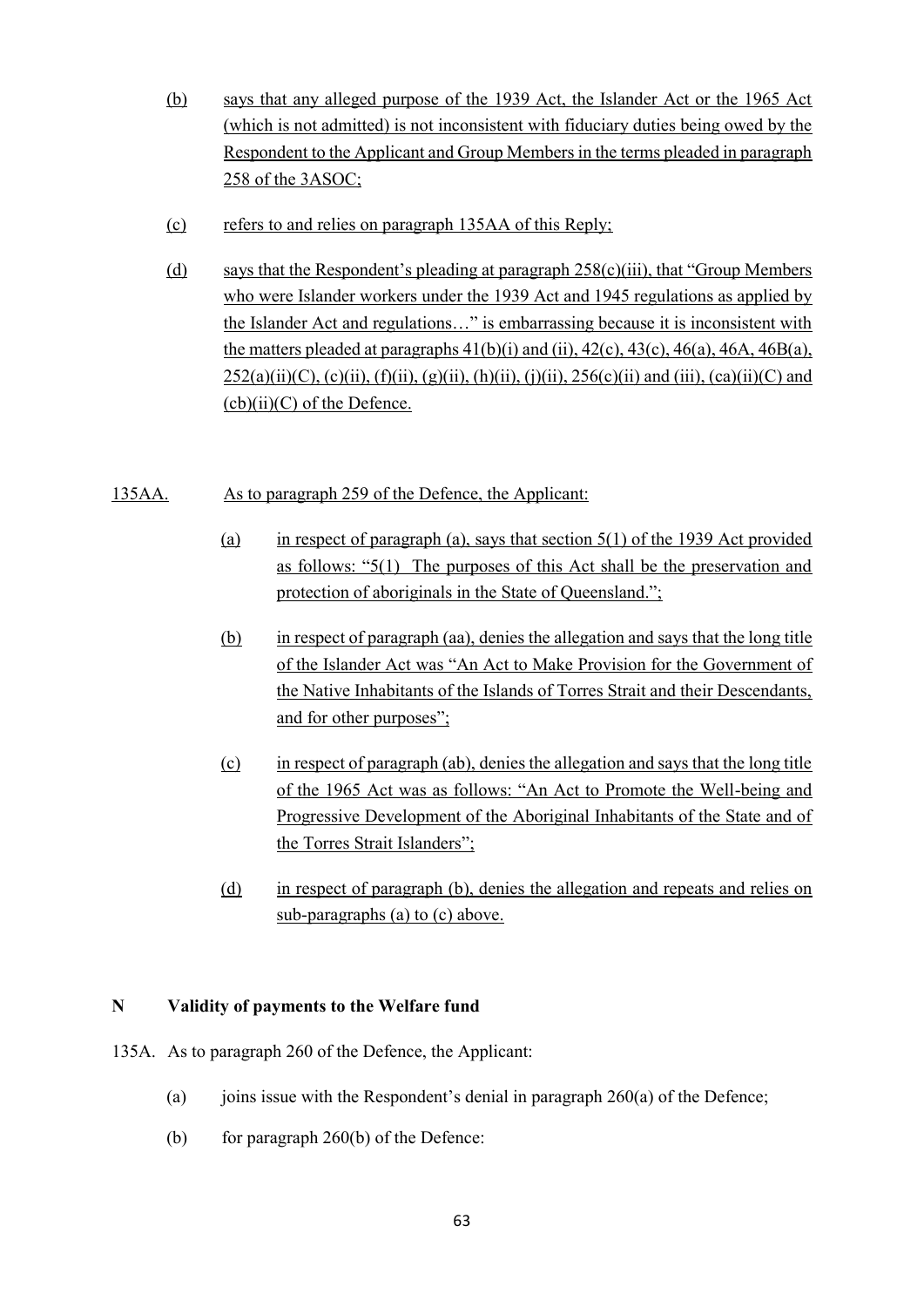- (i) denies the allegation therein because by section 8 of the 1945 Regulations an aboriginal was not required to contribute to more than one welfare fund;
- (ii) repeats and relies upon paragraph 61 of the 3ASOC.
- 136. As to paragraph 261 of the Defence the Applicant:
	- (a) says that:
		- (i) any payment requiring the Claimants to make a payment to the Welfare Fund under the 1945 Regulations amounted to a tax because they were not a payment for services rendered but rather a compulsory extraction of money for public purposes;
		- (ii) the 1945 regulations could not require or otherwise impose a tax on its own but rather such imposition of a tax had to be authorised by Act of Parliament;
		- (iii) despite the fact that some payments to the Welfare fund are set out in the 1945 Regulations, the requirement to make such payments are not authorised by parliament and to the extent that the regulations seek to do so those parts of the 1945 regulations are unauthorised and invalid.
	- (b) deny that recovery of payments made pursuant to invalid legislation is statute barred by reason of s.10A or 10(1)(d) of the *Limitation of Actions Act* 1974 (Qld) (**LAA**).
- 137. [Blank] As to paragraph 261A of the Defence, the Applicant:
	- (a) joins issue with the Respondent's denial;
	- (b) says that, on their proper construction, neither section 14 nor section 16 of the 1939 Act permitted nor contemplated any payment of money from the gross wages of the Applicant or Group Members to the Welfare Fund or otherwise from the accounts to the Welfare Fund;
	- (c) denies that section 10A or section 10(1)(d) of the LAA has any application to the claim.
- 137A. As to paragraph 261B of the Defence, the Applicant:
	- (a) joins issue with the Respondent's denial and repeats and relies on paragraph  $137(c)$ of this Reply;
	- (b) repeats and relies on paragraph 137(c) of this Reply.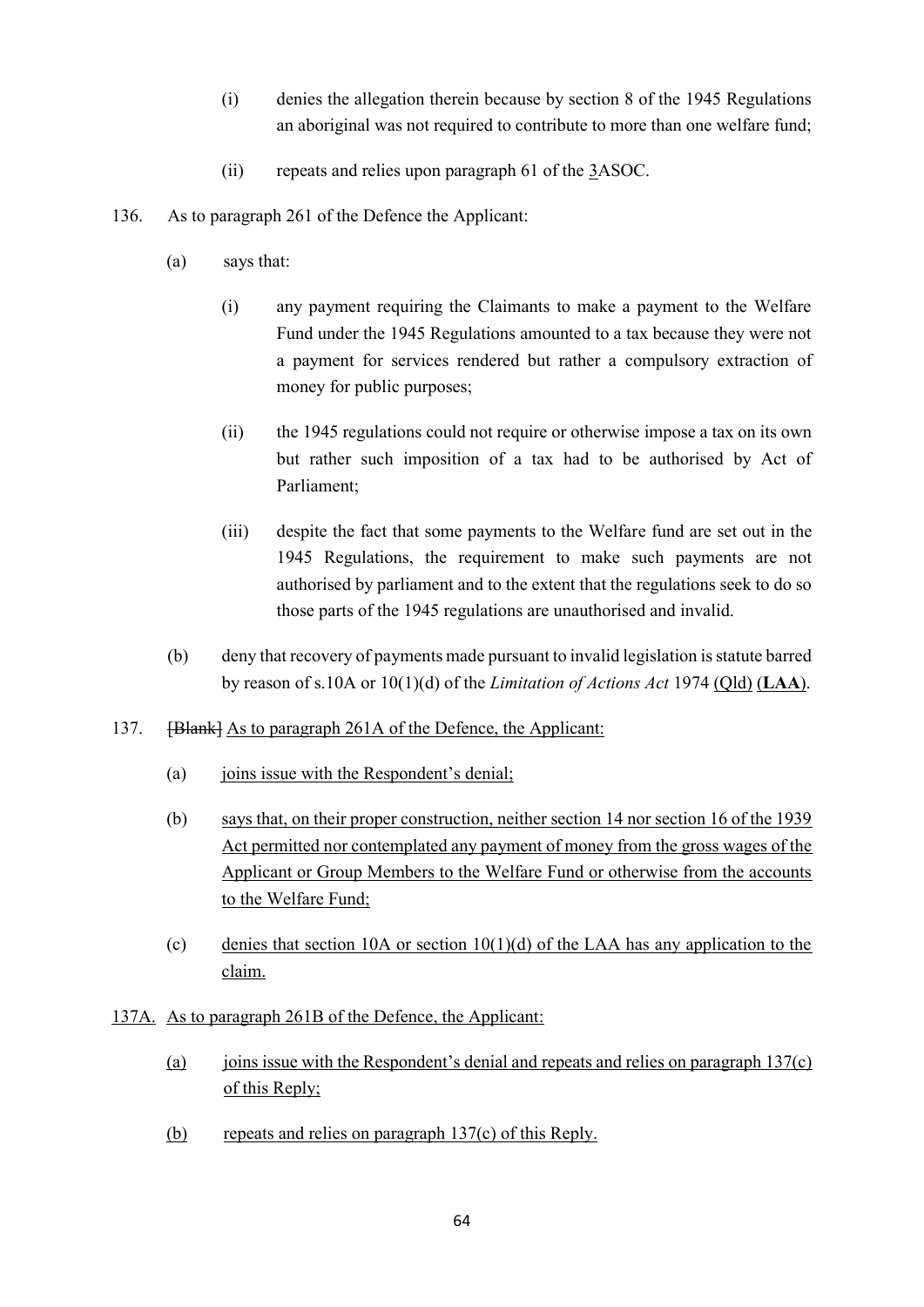- 137B. As to paragraph 261C of the Defence, the Applicant joins issue with the Respondent's denial and repeats and relies on paragraph 136(b) of this Reply.
- 137C. As to paragraph 261D of the Defence, the Applicant joins issue with the denial and repeats and relies on paragraphs 136(b) and 137B of this Reply.

## **NA. Improper purpose and unlawful conduct**

- 137D. As to paragraph 261E of the Defence, the Applicant joins issue with the denial and repeats and relies on paragraphs 137, 137B and 136(b) of this Reply.
- 137E. As to paragraph 261F of the Defence, the Applicant:
	- (a) joins issue with the Respondent's denial and repeats and relies on paragraphs 137, 137B and 136(b) of this Reply;
	- (b) cannot plead to the allegation in (b) because it is uncertain what the words "do not contain any entries for such purposes" mean in circumstances where the particulars to paragraph 261F of the 3ASOC are expressed to be non-exclusive.
- 137F. As to paragraph 261FA of the Defence, the Applicant repeats and relies on paragraph 137(c) of this Reply.

## **NB. Slavery Abolition Act**

- 137G. As to paragraph 261H of the Defence, the Applicant:
	- (a) joins issue with the Respondent's denial;
	- (b) admits that the Slavery Act took effect after 1828 but otherwise does not admit the allegations in (a) and (b);
	- (c) denies the allegation in (c) because the Slavery Act was an Act of paramount force which was expressed to apply, relevantly, "throughout the British Colonies" and remained in force in Queensland during the Claim Period.
- 137H. As to paragraph 261I of the Defence, the Applicant joins issue with the Respondent's denial.

### **O. Trust Fund - Applicant**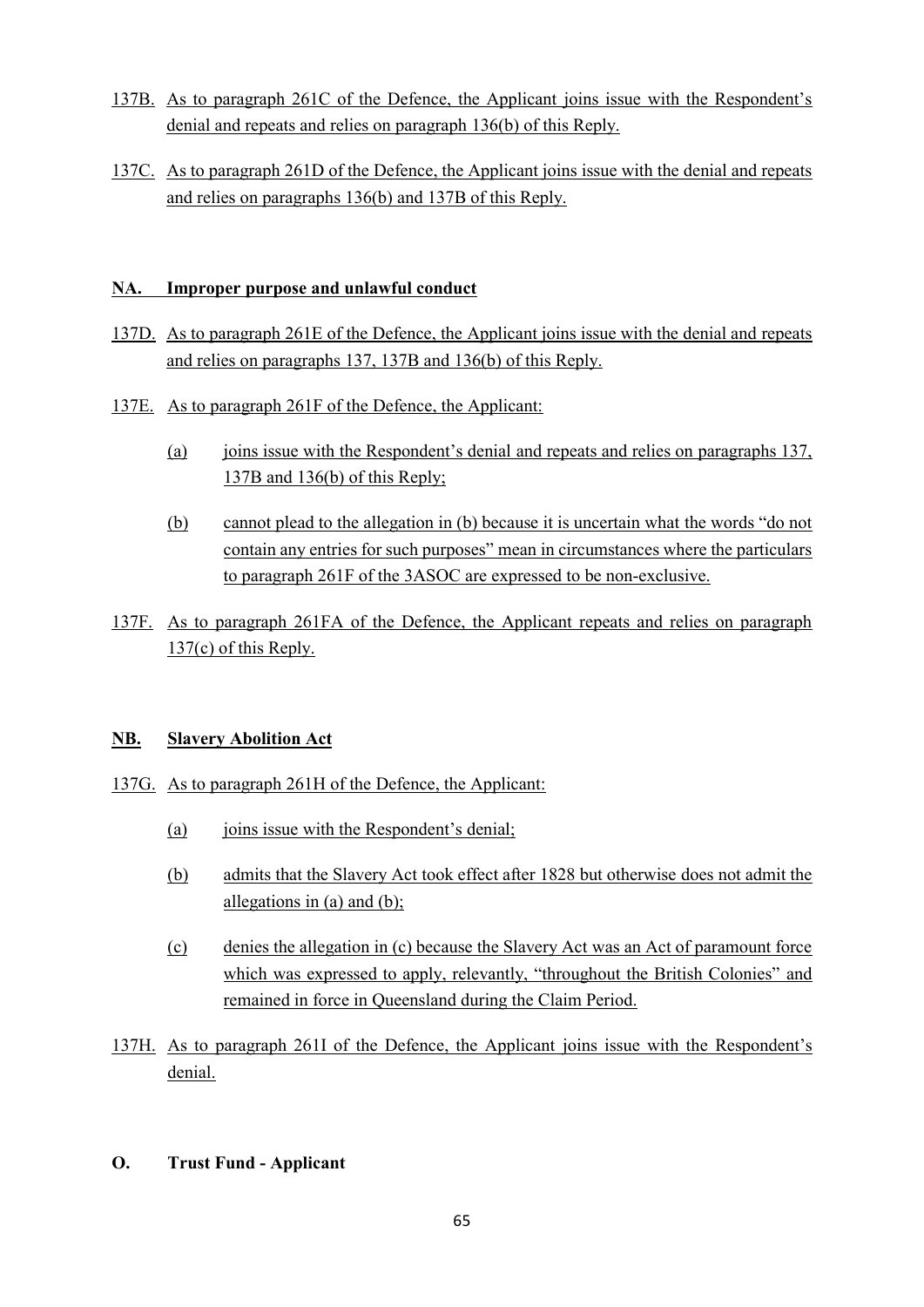- 138. [Blank] As to paragraph 263 of the Defence:
	- (a) the Applicant refers to and repeats paragraph 126 of this pleading;
	- (b) otherwise joins issue with the Respondent's denials therein and repeats and relies on paragraph 263 of the ASOC.

#### **P.** Breach of trust – the Applicant

- 139. As to paragraph 265 of the Defence, the Applicant:
	- (aa) in respect of paragraph (aa):
		- (i) denies the Applicant was employed as pleaded as "Applicant's Employment" in paragraph 69 of the Defence to the extent those matters are inconsistent with or contradictory to the particulars to paragraph 69 of the 3ASOC;
		- (ii) for paragraph (i), denies that each instance of the Applicant's employment was permitted because the Respondent cannot produce any employment agreements for the Applicant, including any employment agreement which complied with the requirements of the 1939 Act;
		- $(iii)$  for paragraph  $(ii)$ , denies the allegation because of the matters stated in  $(ii)$ herein;
		- (iii) for paragraph (iii), denies the allegation and repeats and relies on the particulars to paragraph 69 of the 3ASOC and paragraph (i) above;
		- $(iv)$  for paragraph (iv):
			- 1. as to  $(A)$ , denies the allegation and says that, as a matter of law, the Respondent as trustee was under a duty to get in trust property, including the wages earned by the Applicant that ought to have been paid to the protector or superintendent by the Applicant's employer;
			- 2. as to  $(B)$ , repeats and relies on paragraph  $(aa)(i)$  above and paragraphs 69, 72, 74, 75, 233 and 275 of the 3ASOC;
		- $(v)$  for paragraph  $(v)$ :
			- 1. as to  $(A)$ , denies the allegation and says that, as a matter of law, the Respondent as trustee was under a duty to get in trust property,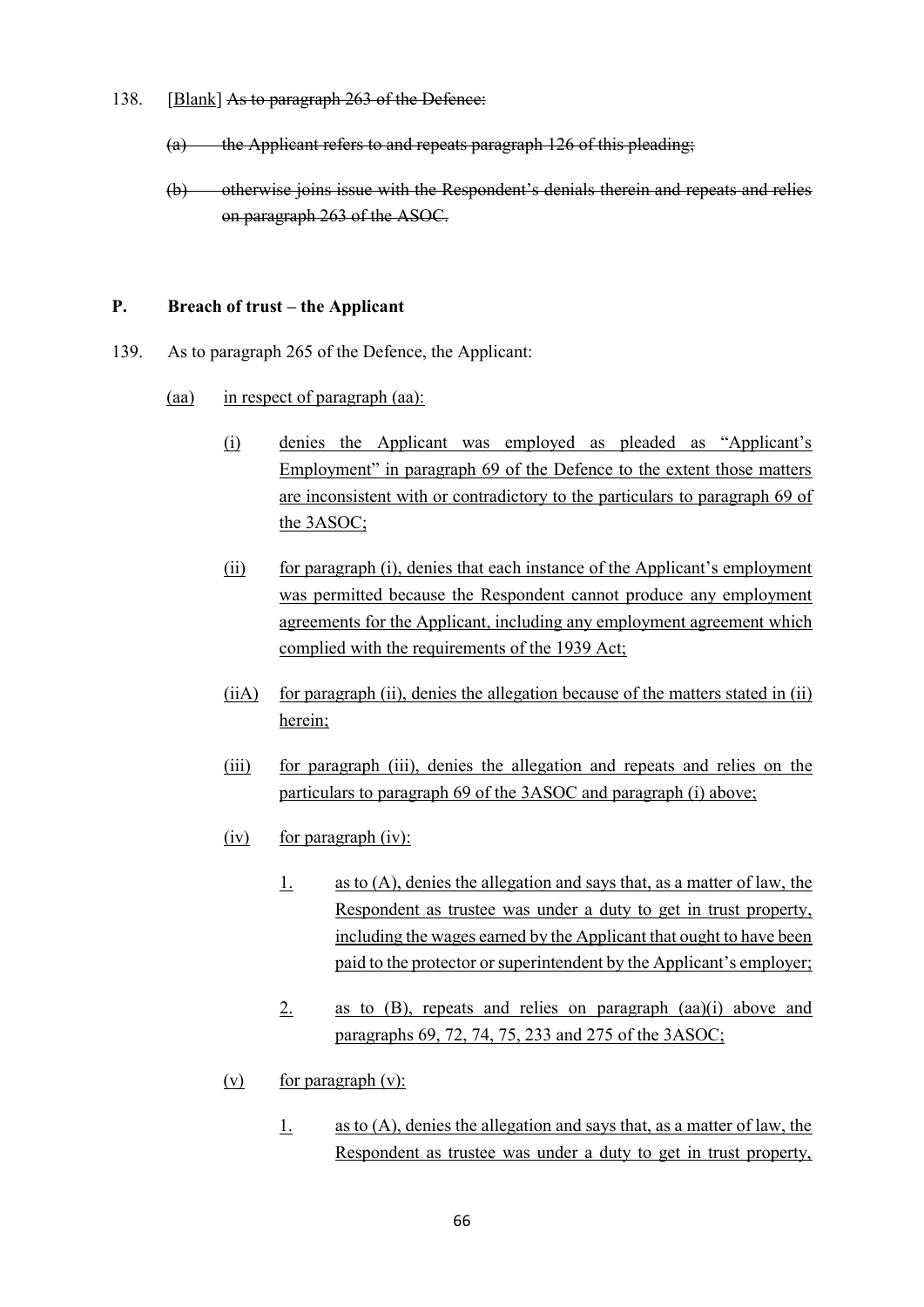including the wages earned by the Applicant that ought to have been paid to the protector or superintendent by the Applicant's employer;

- 2. as to (B), repeats and relies on paragraph (aa)(i) above and paragraphs 69, 72, 74, 75, 233 and 275 of the 3ASOC;
- $(vi)$  for paragraph  $(vi)$ :
	- 1. as to  $(A)$ , denies the allegation and says that, as a matter of law, the Respondent as trustee was under a duty to get in trust property, including the wages earned by the Applicant that ought to have been paid to the protector or superintendent by the Applicant's employer;
	- 2. as to  $(B)$ , repeats and relies on paragraph  $(aa)(i)$  above and paragraphs 69, 72, 74, 75, 230 to 233 and 275 of the 3ASOC;
	- 3. as to (C), repeats and relies on paragraphs 230 to 232 of the 3ASOC;
- (vii) for paragraph (vii):
	- 1. as to (A), denies the allegation and says that, as a matter of law, the Respondent as trustee was under a duty to get in trust property, including the wages earned by the Applicant that ought to have been paid to the protector or superintendent by the Applicant's employer;
	- 2. as to  $(B)$ :
		- (A) says that the permit number recorded on the Hopevale protectorate ledger card for the Applicant's employment by W.H. Wallace for the period 1 February 1958 for a period of 24 days was 22522;
		- (B) says that any employment of the Applicant under a "permit" did not comply with section 14 of the 1939 Act and repeats and relies on paragraph 25 of this Reply;
	- 3. as to (C), does not admit the allegation and says that any wages that may have been deposited on 31 July 1958 (which is not admitted) for work carried out by the Applicant between 13 January and 28 February 1958 was for a different period of time than that specified on the face of the permit numbered 22522;
- (aab) in respect of paragraph (a)(ia), repeats and relies on paragraph 124 of this Reply and paragraph 57 of the 3ASOC;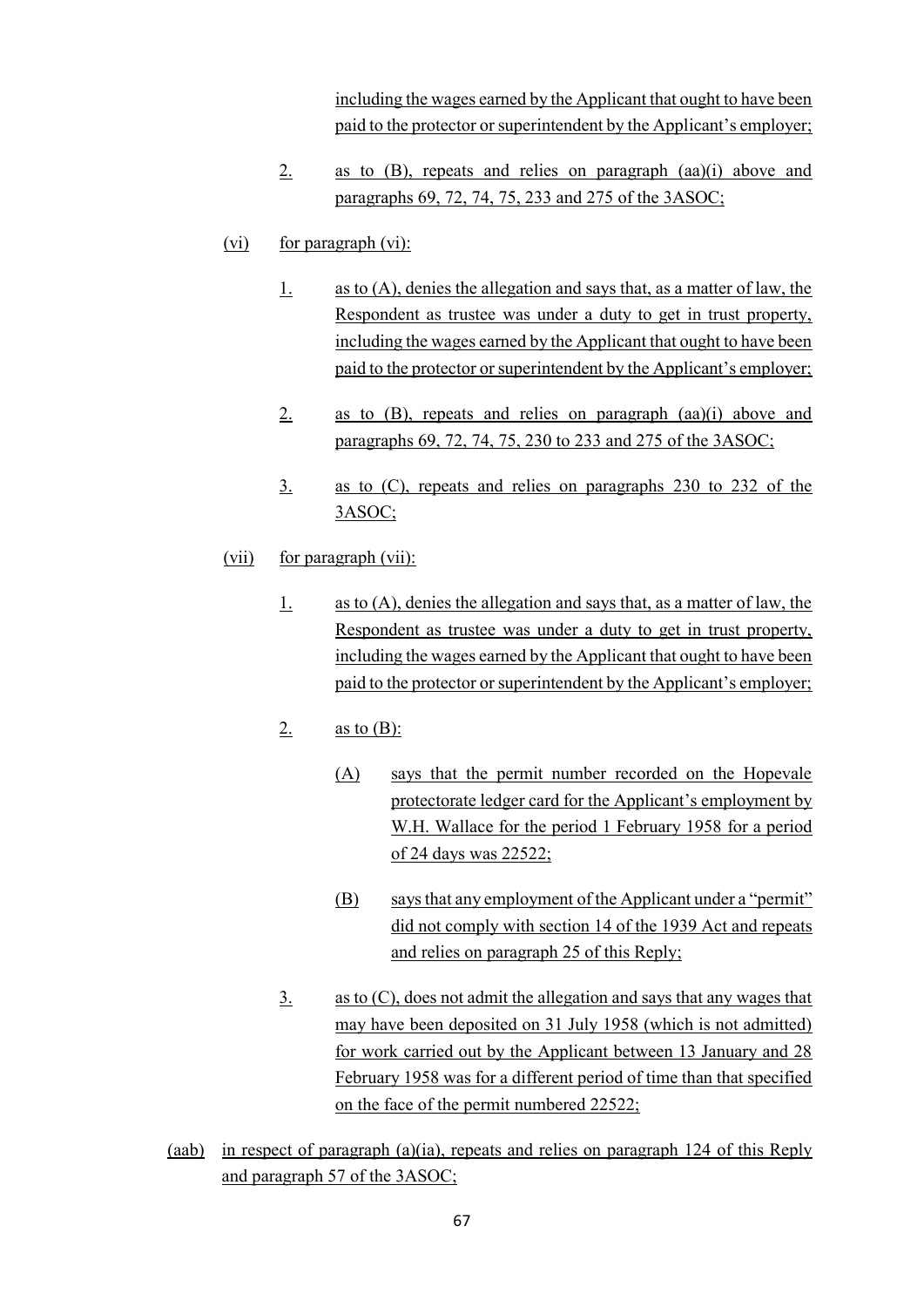- (a) otherwise, for paragraph 265(a), says that notwithstanding that the documentation referred to in subparagraphs (i) to (xiii) therein recorded some details of the matters pleaded in paragraph  $265(a)(i)$  to (xiii) of the 3ASOC, those records are not complete, contained errors or omissions in respect of the Applicant's employment, and do not record or otherwise deal with all of the Applicant's employment as pleaded in the 3ASOC;
- (b) for paragraphs 265(d), (e), (f), (g), (h), (i), (j), and (k) and (l), joins issue with the Respondent's denials therein and repeats and relies upon paragraph 265(d) to (kl) of the 3ASOC;.
- (c) in respect of paragraph (l):
	- (i) joins issue with the Respondent's denial;
	- (ii) for paragraph (iii), says that if the Respondent had in place a system by which discrepancies and withdrawals were monitored and superintendents and protectors were notified of discrepancies in withdrawals, that system was improper, insufficient and inadequate and failed to avert or check any fraudulent withdrawal of money from the accounts;
	- (iii) for paragraph (iv), denies the allegation and says that:
		- 1. the 1945 regulations as amended and which were further amended on 9 June 1955 provided that, relevantly, "The reason for any withdrawal exceeding the sum of £10 must be stated when reporting the transaction to Head Office";
		- 2. the Respondent does not plead that the relevant sheets of the Hopevale mission ledger of withdrawals referred to in particular C to paragraph 265(l) of the 3ASOC were to be, or were, used for the purpose of reporting the transactions therein to "Head Office";
		- 3. says that (and as is pleaded at paragraph 265(l) of the 3ASOC) it was nevertheless the case that no reason was stated on the withdrawal sheets referred to in (2) as to the reason for the withdrawal;
	- $(iv)$  for paragraph (vii), says that if the balance of the Applicant's account as at 31 May 1964 was £26/15/02 (which is denied), being the amount of the cheque provided to the Applicant as pleaded at paragraph 273 of the 3ASOC, then in the premises of the matters pleaded in paragraphs 69, 72, 74, 75, 233 and 275 of the 3ASOC, it can be inferred that the Respondent did not have in place proper or adequate control systems;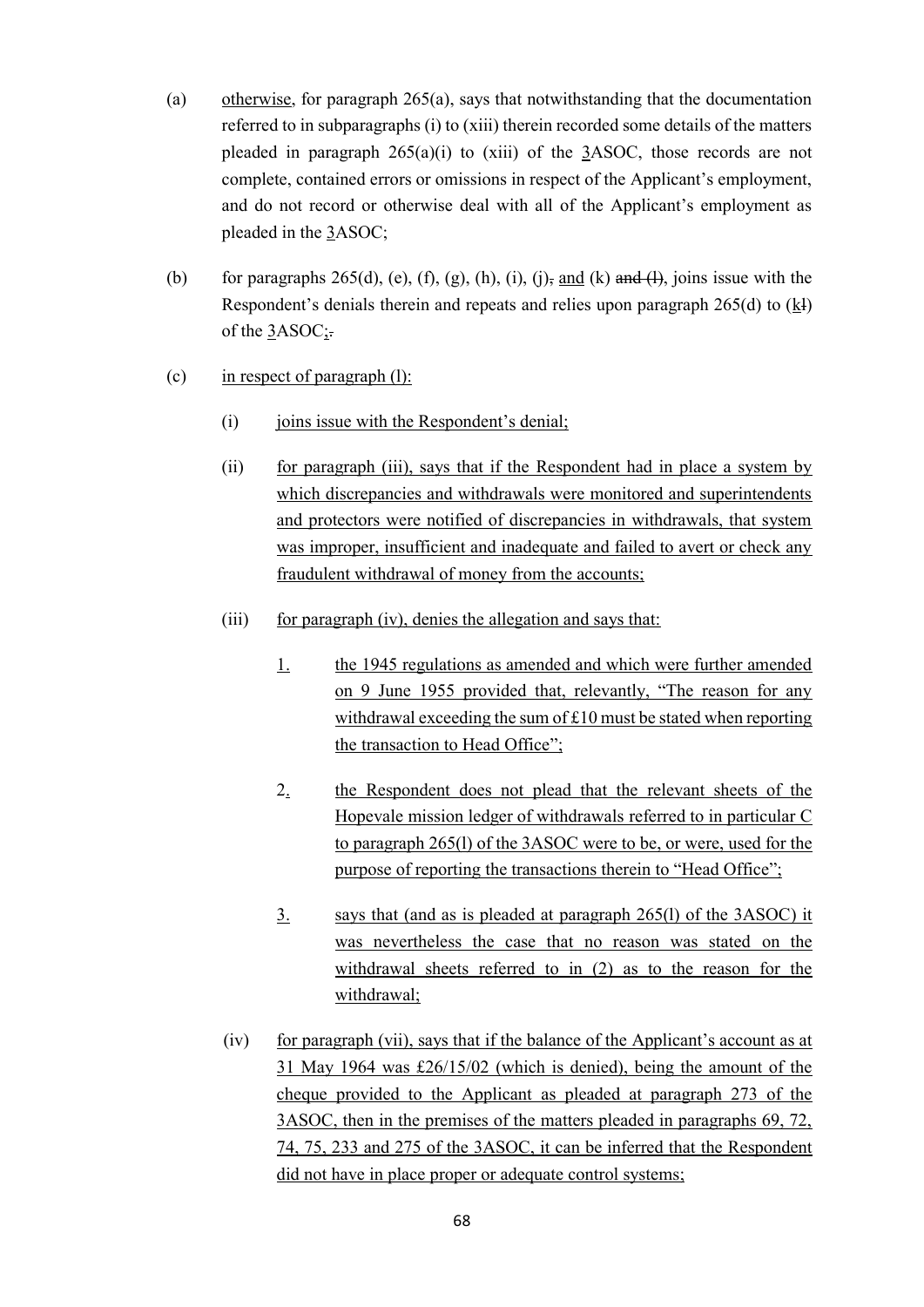- (d) in respect of paragraph (na):
	- (i) admits that the Auditor General for the State of Queensland conducted audits on the books and accounts of the Director of Native Affairs, but does not admit that those audits were regular or were conducted on each protectorate, reserve, mission reserve and settlement as the Applicant does not know the truth or otherwise of those allegations in such matters are wholly within the knowledge of the Respondent;
	- (ii) admits that the Auditor General's reports on the books and accounts of the Director of Native Affairs considered from time to time the Respondent's compliance with legislative requirements and says further that the Respondent was regularly found not to have complied with the legislative requirements;
	- (iii) denies that the Director responded to and addressed the issues raised in the Auditor General's reports as the Respondent was regularly found to have not complied with the legislative requirements.
- 140. [Blank] As to paragraph 269(b)(i) of the Defence, the Applicant:
	- (a) admits that pursuant to an RTI application he has received ledger cards in respect of Hopevale for the years 1954 to 1959;
	- (b) denies that those ledger cards contain a full record of the Applicant's employment during the years 1954 to 1959.
- 141. As to paragraph 269A of the Defence, the Applicant denies the allegations therein because:
	- (a) the Applicant has pleaded at paragraph 267 of the ASOC that the Respondent's acts and omissions particularised below and which fall within the Respondent's conduct pleaded in paragraph 265 of the 3ASOC amounted to engaged in conduct in which the Respondent was morally complicit (by virtue of the particulars of knowledge particularised below), or alternatively amounted to conduct which was unconscionable (particularised below), and in the premises whereof which constituted equitable fraud and as such the exception set out in s 27(1)(a) of the LAA *Limitation of Actions Act* 1974 (or any predecessor provision) is enlivened in respect of the Applicant's claim for breach of trust, wilful default and for an account;

#### **Particulars of acts and omissions**

A. Not paying all money received from employers as wages for the Applicant into the savings account or any other account in which the trust fund was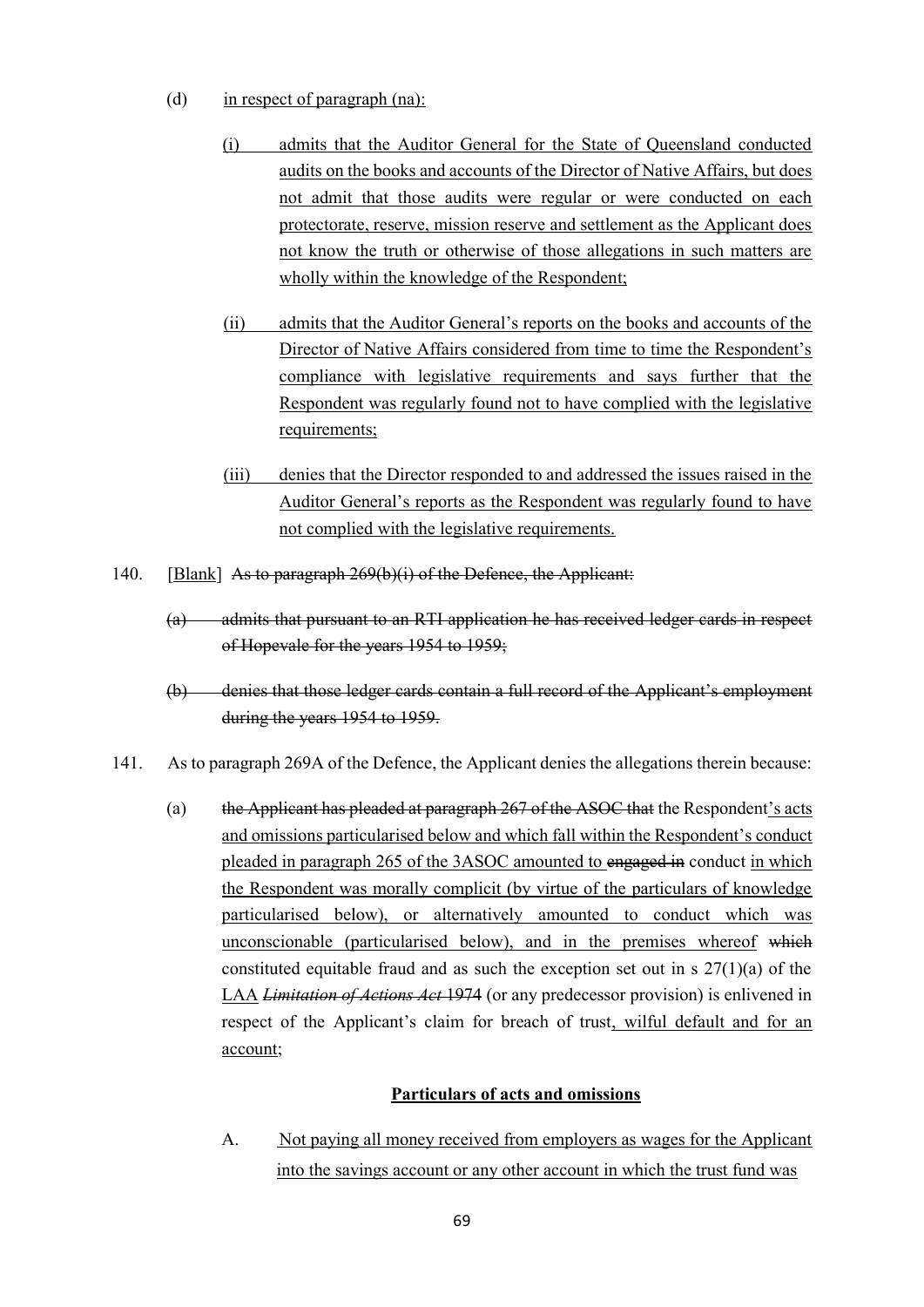kept and using that money for purposes unrelated to the Applicant (subparagraphs  $265(b)$ , (d)(i), (d)(iii), (d)(v), (d)(vii) and (j) of the 3ASOC);

- B. Paying money from the trust fund to the Welfare Fund (paragraph  $265(d)(i)$  of the 3ASOC);
- C. Paying money from the trust fund for the maintenance of aboriginal families, settlements and communities (paragraph 265(d)(iii) of the 3ASOC);
- D. Not having in place a control system or systems which prevented the fraudulent withdrawal of money from the trust fund in circumstances where the Audit Reports for the years 1954 to 1972 drew this fact to the Respondent's attention (paragraph 265(d)(iv) of the 3ASOC);
- E. Withdrawing money from the trust fund in order to make up a shortfall in government revenue (paragraph  $265(d)(v)$  of the  $3ASOC$ );
- F. Not paying or otherwise crediting the trust fund with interest which had accrued on the savings accounts or on trust fund investments (paragraph  $265(d)(vi)$  of the 3ASOC);
- G. Permitting money held in the trust fund to be intermingled with the Welfare Fund (paragraph 265(d)(ii) of the 3ASOC);
- H. Permitting loans to be made from the savings accounts for the building of hospitals in Queensland in circumstances where the interest on those loans was not paid to the trust fund (paragraph 265(d)(vii) of the 3ASOC), (together, "**the actions**").

# **Particulars of matters which the Respondent knew or of which it ought to have been aware**

- A. Payments in and out of the savings account were the subject of annual audit prepared by the Auditor General for the Respondent and the relevant Minister. The audit reports disclosed the way in which the trust fund was being operated by the Respondent's servants or agents.
- B. Payments in and out of the Welfare Fund were the subject of annual audit prepared by the Auditor General for the Respondent and the relevant Minister. The audit reports disclosed that trust money was being transferred from the trust fund into the Welfare Fund.
- C. The payments, loans, forgiveness of loans or otherwise failures of the Respondent referred to in paragraphs  $265(d)(i)$ ,  $(d)(ii)$ ,  $(d)(iii)$ ,  $(d)(v)$ ,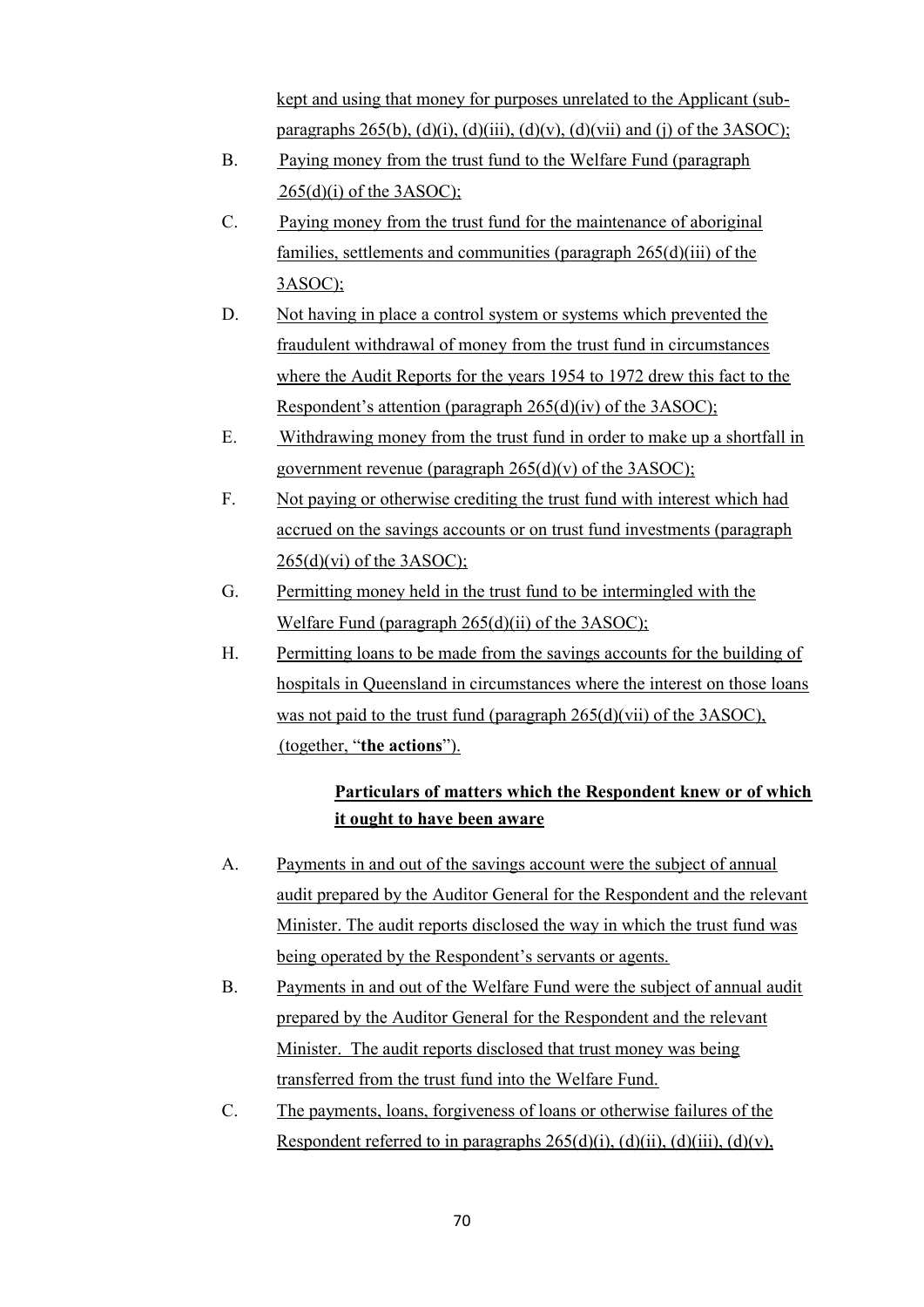$(d)(vii)$ ,  $(d)(viii)$ ,  $(h)$ ,  $(i)$ ,  $(i)$  and  $(k)$  of the 3ASOC were for the benefit of the Respondent.

- D. The fact that the day to day control of the savings accounts and the Welfare fund was with the Respondent or its servants or agents.
- E. The Respondent had access to all bank records and other financial documents with regard to how the trust fund was being operated.
- F. The Respondent was aware that there were complaints about the fact that the payouts from the trust fund were insufficient. In this regard the Applicant refers to the facts pleaded in paragraphs 276 and 277 of the 3ASOC.
- G. Payment equal to a full return on the trust money held by the Respondent for the Applicant in the trust fund has not being made. In this regard that Applicant relies on the facts pleaded in paragraph 275 of the 3ASOC.

## **Particulars of unconscionability**

- A. The Respondent knew of the actions and permitted them to be undertaken and continued, or alternatively ought to have been aware of them.
- B. The Respondent did not inform the Applicant of the actions in circumstances where as trustee it should have done so.
- C. The actions resulted in financial loss to the Applicant which was contrary to the purpose of the 1939 Act and regulations and the 1965 Act and regulations.
- D. The actions resulted in the Applicant being treated differently from other citizens of the State who were not subject to the requirement of the 1939 Act and regulations and the 1965 Act and regulations.
- E. The Respondent failed to keep and maintain proper records relating to the trust or to ensure that such records were kept and maintained in circumstances where it was aware or ought to have been aware of the matters set out in particulars A to D above.
- F. The Respondent failed to make full payments to the Applicant from the trust fund despite knowing of complaints about its failure to do so (paragraph 276 and 277 of the 3ASOC).
- G. The Respondent purported to "right a wrong" (to use the language of the then Premier Beattie in his ministerial statement to the Queensland Parliament on 16 May 2002) in making a payment to the Applicant by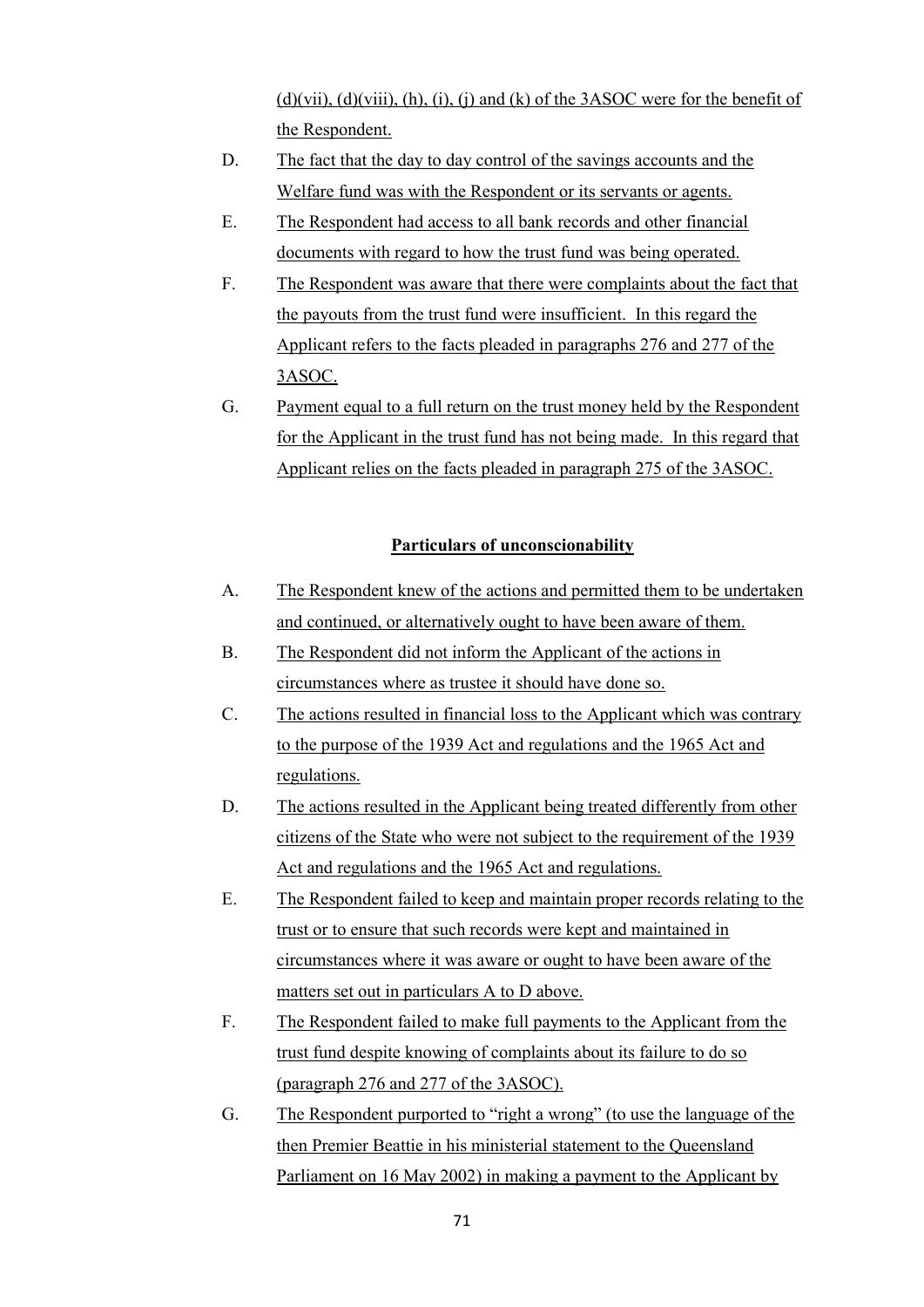means of the reparations scheme but in doing so did not calculate or attempt to calculate the full amount of money owed by the Respondent to the Applicant (paragraphs 279 to 320 of the 3ASOC);

- (b) the Applicant has pleaded at paragraph 268 of the ASOC that in the alternative to (a), the Respondent retains trust property (being the balance of the Applicant's wages which were paid by his employers to the superintendents and not repaid to him, together with accretions thereon) or retains possession of the proceeds of the use of the trust property fund and as such the exception set out in s  $27(1)(b)$  of the LAA *Limitation of Actions Act* 1974 (or any predecessor provision) is enlivened in respect of the Applicant's claim for breach of trust, willful default and for an account;
- (c) the Respondent as trustee is under a continuing duty to account in equity when called upon to do so which subsists so long as the Respondent is in possession of the trust property, which the Applicant maintains is the case;
- (d) in the premises of the matters pleaded in (a) and/or (b) and (c) above, any limitation period which may apply by virtue of s 10 of the LAA *Limitation of Actions Act*  1974 has not expired;
- (e) in the alternative to the (a) to (d) above, the Applicant relies upon s 38 of the LAA *Limitation of Actions Act* 1974 but cannot plead further until discovery takes place.
- 142. As to paragraph 269B of the Defence, the Applicant:
	- (a) denies that the Applicant's claim is unmaintainable owing to laches and delay because of:
		- $(i)$  the matters pleaded in paragraph  $141(c)$  herein;
		- (ii) the Respondent's acknowledgement shown in Ministerial statements made to the Queensland Parliament of the injustice brought about by the control of aboriginal wages and employment under earlier Queensland legislation;
		- (iii) the Respondent's establishment of the Queensland reparations scheme and the outcomes sought to be achieved by that scheme;
		- $(iv)$  the matters pleaded in subparagraph  $(g)(ii)$  herein;
	- (b) denies the allegation in paragraph 269B(a) because the continuing failure of the Respondent to account for the monies it holds onf trust for the Applicant did not occur prior to 27 May 1964;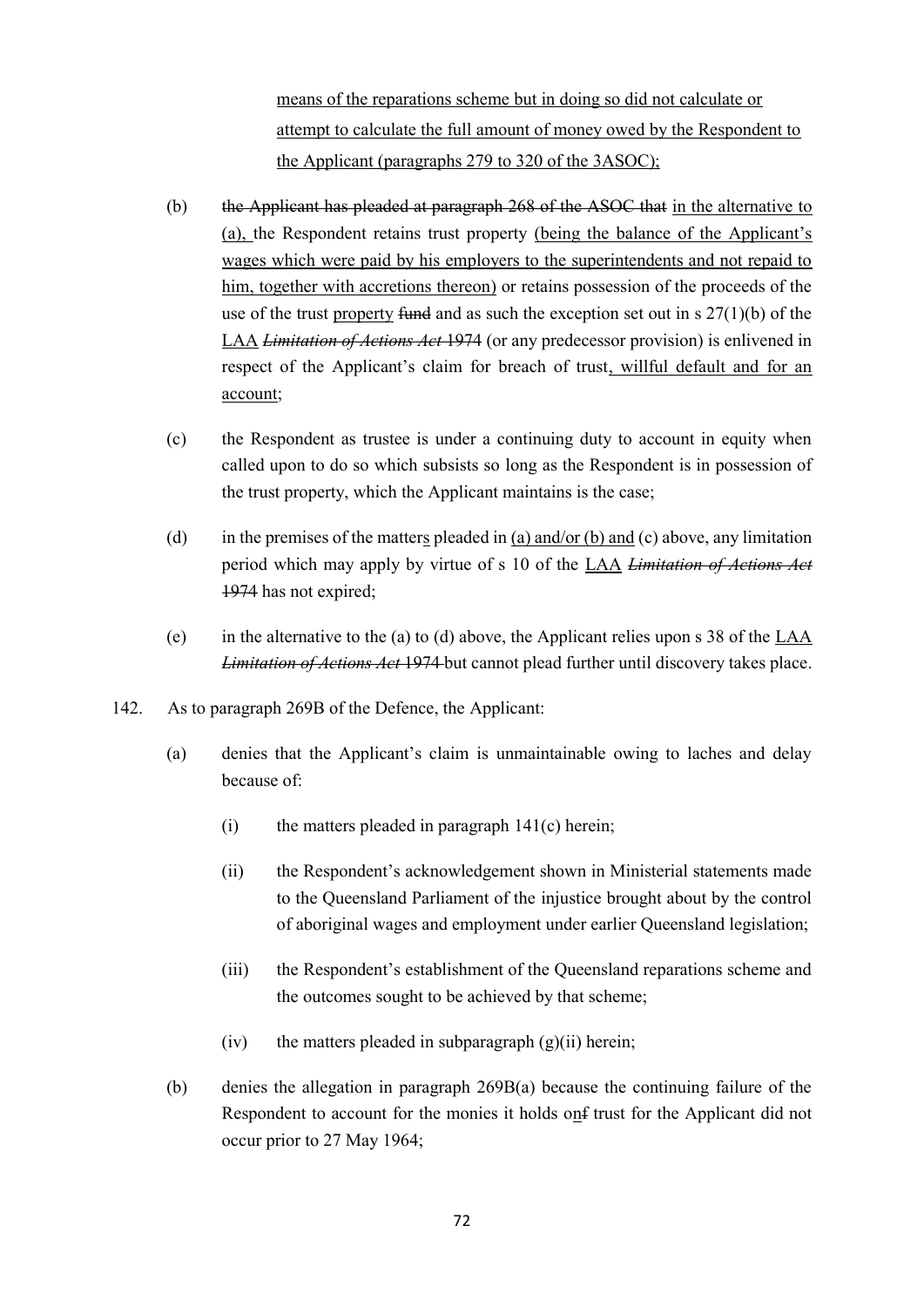- (c) admits the allegation in paragraph 269B(b);
- (d) denies the allegation in paragraph 269B(c) and (d) because of the matters pleaded in paragraph (b) above;
- (e) denies the allegation in paragraph 269B(e) and (f) because:
	- (i) the Applicant was not in receipt of material information in respect of his claim, including ledger cards, by the dates specified therein;
	- (ii) of the matters pleaded in paragraph (b) above;
- (f) for paragraph  $269B(g)$ :
	- (i) says that the Applicant made complaint to the protector at Innisfail on or about 22 April 1964 that he was still owed wages;
	- (ii) denies the allegation because by commencing this proceeding the Applicant demonstrates that he had, and continues to have, a complaint that his wages had not been paid to him;
- (g) for paragraph  $269B(h)$ :
	- (i) says that the Applicant cannot plead to the allegation because it is unclear what "these claims" refers to;
	- (ii) says that the Applicant is an unsophisticated, elderly aboriginal man of limited education and would in any event, without the benefit of legal assistance or advice, be unlikely to make claims against the Respondent;
- (h) for paragraph 269B(i), admits that the Applicant has received payments under the reparation scheme but denies that they are in respect of the issues the substance of the claims made in the 3ASOC and refers to relies upon paragraph 168 of this pleading;
- (i) for paragraph  $269B(j)$ :
	- (i) admits that the Applicant has entered into the Deed of Agreement but only did so because it was a precondition to receiving a payment under the reparation scheme;
	- (ii) as pleaded at paragraph 321 of the 3ASOC, says that the Respondent acted unconscionably in requiring the Applicant to execute the release contained in the Deed of Agreement;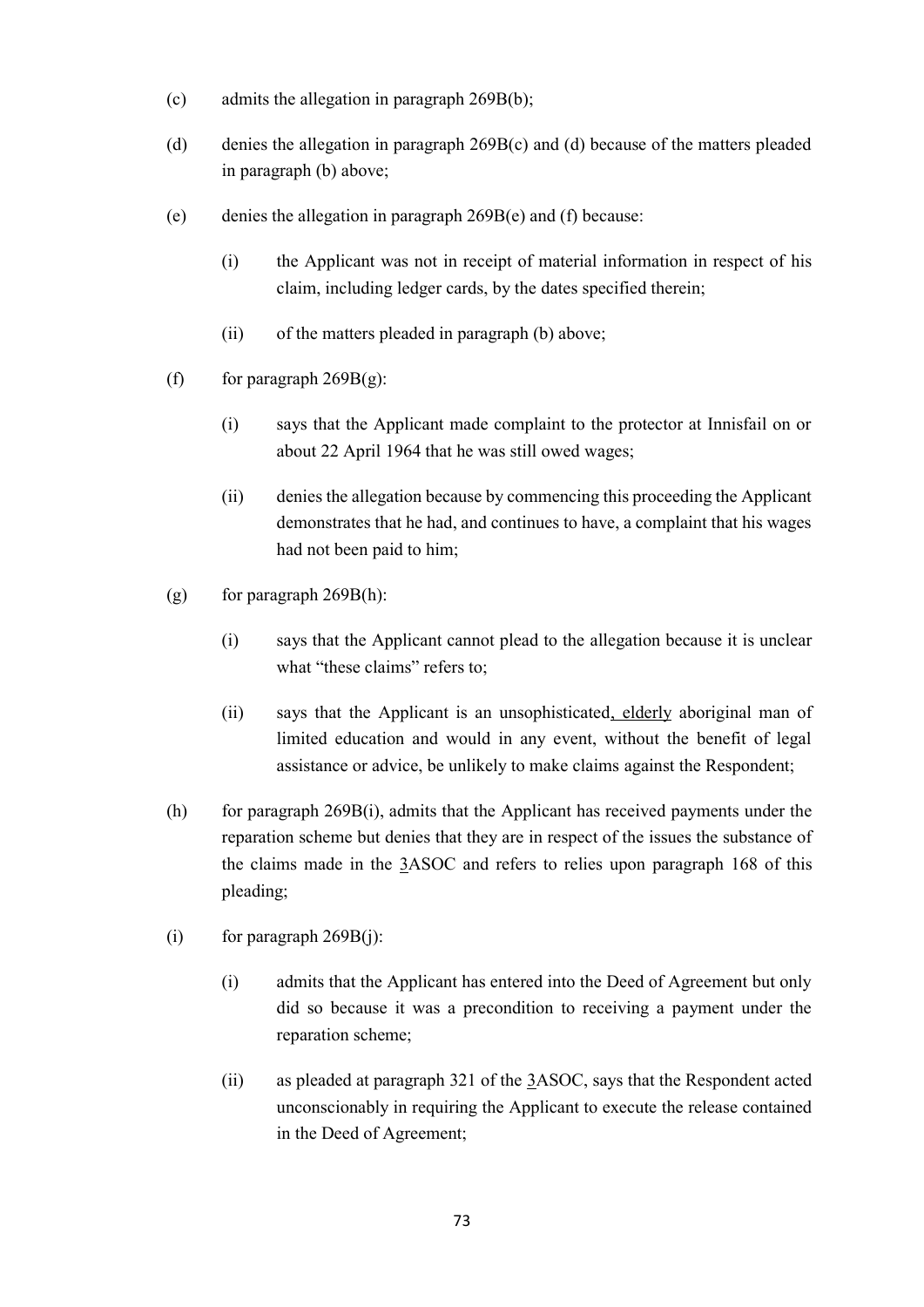- (i) for paragraph  $269B(k)$ , says that the acceptance of "top up" payments under the reparation scheme by the Applicant after having made a claim of unlawful racial discrimination against the Respondent is irrelevant to the matters pleaded in the 3ASOC and furthermore, the Applicant is an elderly man of limited means;
- (k) for paragraph  $269B(1)$ :
	- (i) does not admit that witnesses who would have been called to give evidence in support of the Defence have died because this is not within the Applicant's knowledge;
	- (ii) does not admit that documents have been destroyed or lost in the ordinary course as this is not within the Applicant's knowledge;
	- (iii) says that as a trustee the Respondent had a duty to retain documents relevant to the trust and its distribution;
	- (iv) otherwise denies the allegation because any prejudice that the Respondent might suffer is as a consequence of the Respondent's acts or omissions in failing to keep, or not prevent the destruction of, relevant records;
- (l) for paragraphs 269B(m) and (n), cannot plead to the allegations therein because they contain no allegation of a material fact;
- $(m)$  for paragraph 269B(o):
	- (i) denies that these claims could have been brought many years ago because the Applicant, as an aboriginal man of limited means and education, lacked the financial resources to do so;
	- (ii) says that the Respondent knew or ought to have known of the matters in subparagraph (i) above.

# **Q. Breach of fiduciary duty – the Applicant**

- 143. As to paragraph 270 of the Defence, the Applicant:
	- (aa) joins issue with the Respondent's denials therein;
	- (aab) in respect of paragraph 270(aa):
		- (i) joins issue with the Respondent's denial therein;
		- (ii) repeats and relies on paragraphs 139(aa) of this Reply;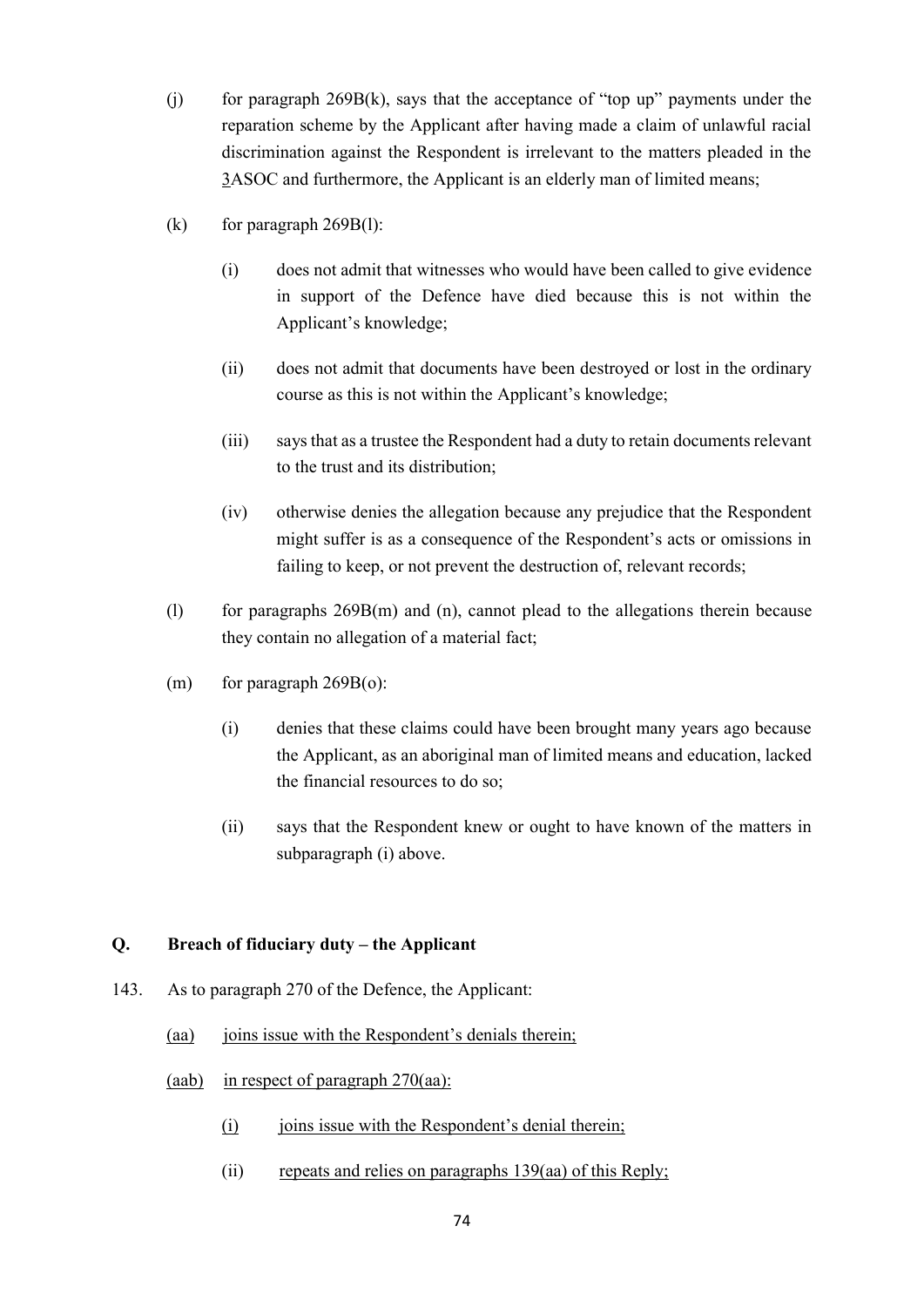#### (aac) in respect of paragraph 270(ab), joins issue with the Respondent's denial therein;

- (a) for paragraph  $270(a)$ :
	- (i) joins issue with the Respondent's denials therein and says that notwithstanding that the documentation referred to in subparagraphs (i) and (ii) to (xiv) therein recorded some details (which are not admitted) of the matters pleaded in paragraph 270(a)(i) to (xiv) of the 3ASOC, those records are not complete, contained errors or omissions in respect of the Applicant's employment, and do not record or otherwise deal with all of the Applicant's employment as pleaded in the 3ASOC;
	- (ii) in respect of (a)(ia), repeats and relies on paragraph 139(aab) of this Reply;
	- $(iii)$  relies on paragraph 145(k) of this Reply and repeats and relies on paragraph 270(a) of the 3ASOC;
- (b) for paragraphs 270(b), (c), (d), (e), (f), (g), (h), (i), (i), and (k) and (l), joins issue with the Respondent's denials therein and repeats and relies upon paragraphs 270(b) to (l) of the  $3ASOC$ ;
- (c) in respect of paragraph 270(l), repeats and relies on paragraph 139(c) of this Reply;
- (d) in respect of paragraph 270(ma), repeats and relies on paragraph 139(d) of this Reply.
- 144. As to paragraph 271AA of the Defence, the Applicant:
	- (aa) says that as a matter of law there is no basis for applying to an allegation of breach of trust a limitation period by way of analogy in circumstances where section 27 of the LAA, or any applicable predecessor legislation, stipulates a statutory limitation period in respect of such breach;
	- (a) otherwise denies the allegations therein because it would in all of the circumstances of the Applicant' claim be unconscionable to apply in equity a limitation period by way of analogy; $\div$
	- (b) says that the Applicant has pleaded at paragraph 141 of this Reply 267 of the ASOC that the Respondent engaged in conduct which constituted equitable fraud and to the extent that any limitation by analogy is imposed (which is denied) then the analogous exception set out in s 27(1) of the LAA *Limitation of Actions Act* 1974 is enlivened in respect of the Applicant's claims based in equity for breach of fiduciary duty;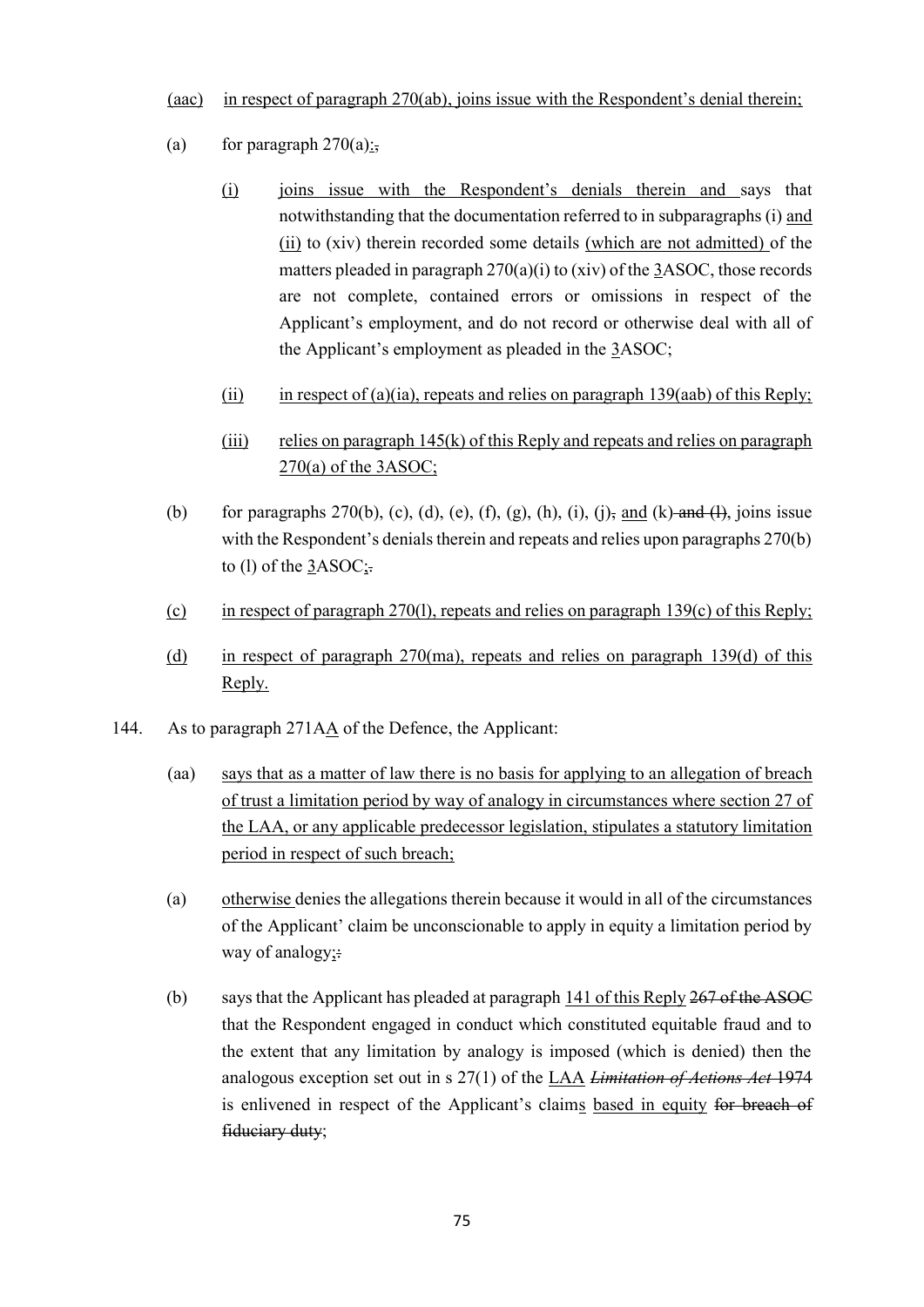- (c) the Respondent as fiduciary was and is under a continuing duty to account in equity when called upon to do so which subsists so long as the Respondent as fiduciary is in possession of the trust property, which the Applicant maintains is the case;
- (d) in the premises of the matter pleaded in (b) above, any limitation period which may apply by analogy to s 10 or s 27 of the LAA *Limitation of Actions Act* 1974 does not apply.
- 145. As to paragraph 271BB of the Defence, the Applicant:
	- (a) denies that Applicant's claims are is unmaintainable owing to laches and delay because of the matters pleaded in paragraphs 141(c) and 142 of this pleading;
	- (b) denies the allegation in paragraph 271BB(a) because the continuing failure of the Respondent to account for the monies it holds of trust for the Applicant did not occur prior to 27 May 1964;
	- (c) admits the allegation in paragraph 271BB(b);
	- (d) denies the allegation in paragraph  $271B\overline{B}(c)$  and (d) because of the matters pleaded in paragraph (b) above;
	- (e) denies the allegation in paragraph  $271BB(e)$  and (f) because:
		- (i) the Applicant was not in receipt of material information in respect of his claim, including ledger cards or other documentation the Respondent as trustee and/or fiduciary should have retained, by the dates specified therein;
		- (ii) of the matters pleaded in paragraph (b) above;
	- (f) for paragraph  $271B\underline{B(g)}$ :
		- (i) says that the Applicant made complaint to the protector at Innisfail on or about 22 April 1964 that he was still owed wages;
		- (ii) denies the allegation because by commencing this proceeding the Applicant demonstrates that he had, and continues to have, a complaint that his wages had not been paid to him;
	- (g) for paragraph  $271BB(h)$ :
		- (i) says that the Applicant cannot plead to the allegation because it is unclear what "these claims" refers to;
		- (ii) says that the Applicant is an unsophisticated aboriginal man of limited education and means and would, without the benefit of legal assistance, be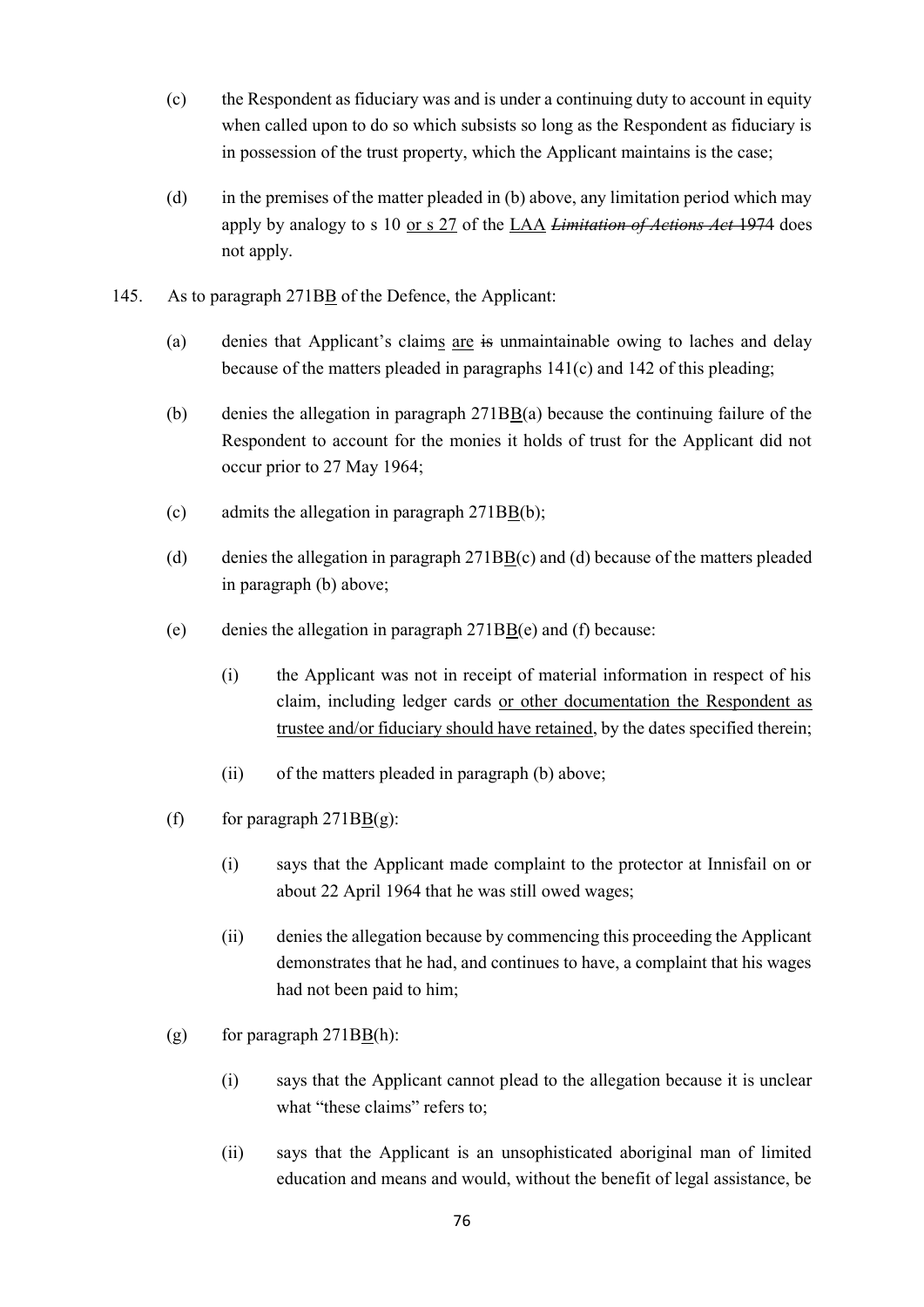unlikely to make the claims (or claims in the nature of those) set out in the 3ASOC against the Respondent;

- (h) for paragraph 271BB(i), admits that the Applicant has received payments under the reparation scheme the denies that they are in respect of the issues the substance of the claims made in the 3ASOC:
- (i) for paragraph  $271B\underline{B}(i)$ :
	- (i) admits that the Applicant has entered into the Deed of Agreement but only did so because it was a precondition to receiving a payment under the reparation scheme;
	- (ii) as pleaded at paragraph 321 of the 3ASOC, says that the Respondent acted unconscionably in requiring the Applicant to execute the release contained in the Deed of Agreement;
- (i) for paragraph  $271BB(k)$ , says that the acceptance of "top up" payments under the reparation scheme by the Applicant after having made a claim of unlawful racial discrimination against the Respondent is irrelevant to the matters pleaded in the 3ASOC and furthermore, the Applicant is an elderly aboriginal man of limited means for whom the reparations scheme "top up" payment represented a significant amount of money;
- (k) for paragraph  $271B\underline{B}(l)$ :
	- (i) does not admit that witnesses who would have been called to give evidence in support of the Defence have died because this is not within the Applicant's knowledge;
	- (ii) does not admit that documents have been destroyed or lost in the ordinary course as this is not within the Applicant's knowledge;
	- (iii) says that as a fiduciary the Respondent had a duty to retain documents;
	- (iv) otherwise denies the allegation because any prejudice that the Respondent might suffer is as a consequence of the Respondent's acts or omissions in failing to keep, or not prevent the destruction of, relevant records;
- (l) for paragraphs 271BB(m) and (n), cannot plead to the allegations therein because they contain no allegation of a material fact;
- (m) for paragraph  $271B\underline{B}(o)$ :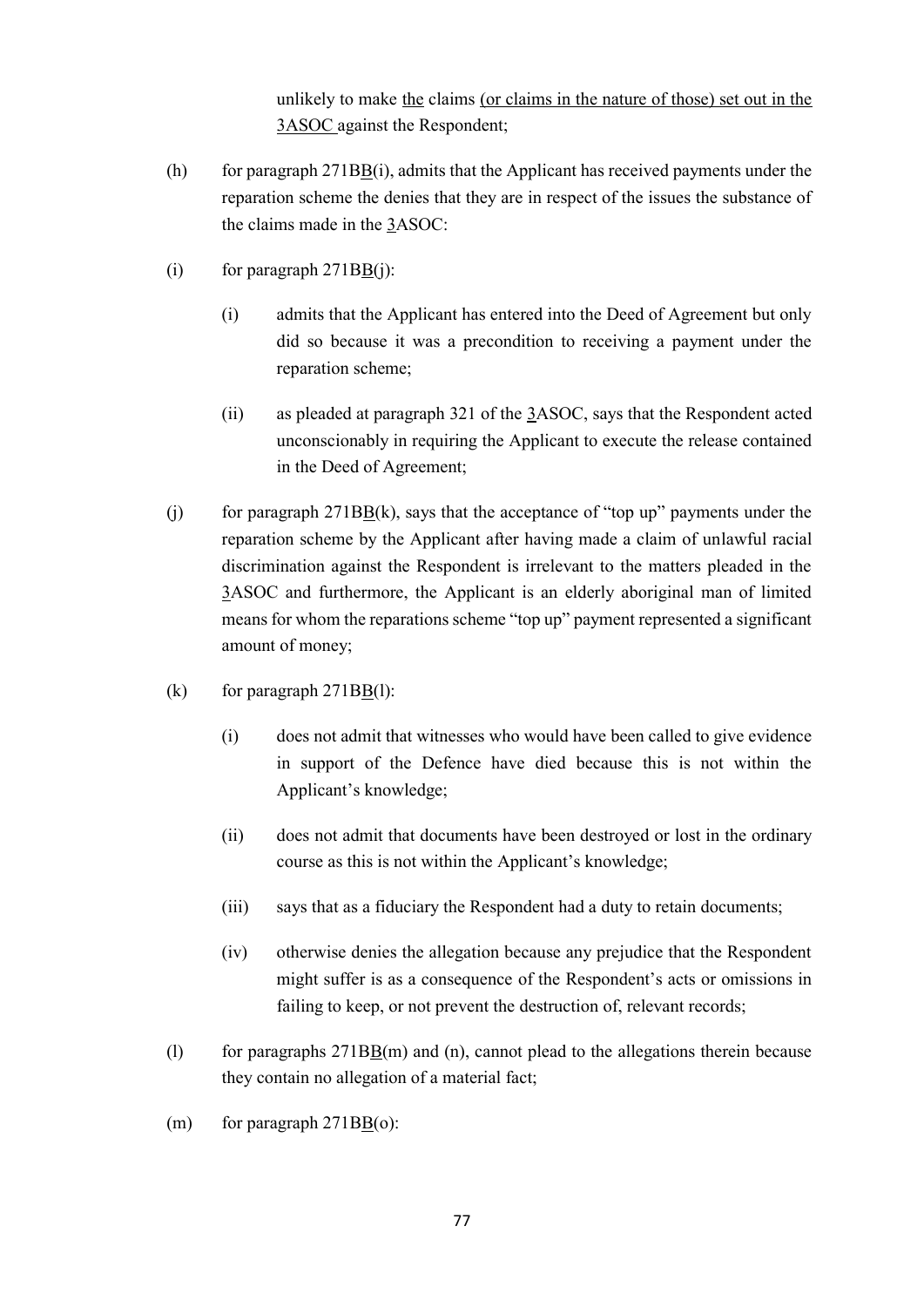- (i) denies that these claims could have been brought many years ago because the Applicant, as an aboriginal man of limited means and education, lacked the financial resources to do so;
- (ii) says that the Respondent knew or ought to have known of the matters in subparagraph (i) above.

### **QA. The Respondent's willful default or neglect**

- 145A. As to paragraph 271A of the Defence, the Applicant:
	- (a) joins issue with the Respondent's denial;
	- (b) repeats and relies on those paragraphs of this Reply pleaded in response to paragraphs  $265(aa)(iv)$ ,  $(v)$ ,  $(vi)$ ,  $(vii)$ ,  $(b)$  to  $(e)$ ,  $(i)$ ,  $(k)$ ,  $(n)$  and  $(na)$  of the Defence.
- 145B. As to paragraph 271B of the Defence, the Applicant does not presently plead to that paragraph pending filing of a further Defence in accordance with the orders of 9 July 2018.

### **R. Applicant's payout**

- 146. As to paragraph 272 of the Defence, the Applicant:
	- (a) admits that by a letter dated 8 May 1964 the DNA stated that on the basis of the last list of balances received from Palm Island, the Applicant had a balance of £55/5/9 at 31 January 1964;
	- (b) admits that the DNA requested the superintendent at Palm Island to make the balance in (a) available to the Applicant if that amount was correct;
	- (c) admits that the Applicant was advanced £10 on 2 April 1964 and £10 on 6 April 1964;
	- (d) otherwise does not admit the balance of the allegations because it is not within the Applicant's knowledge.
- 147. As to paragraph 273 of the Defence, the Applicant:
	- (a) admits that the Applicant was paid the sum of £26/15/2 by way of cheque on or about 25 May 1964;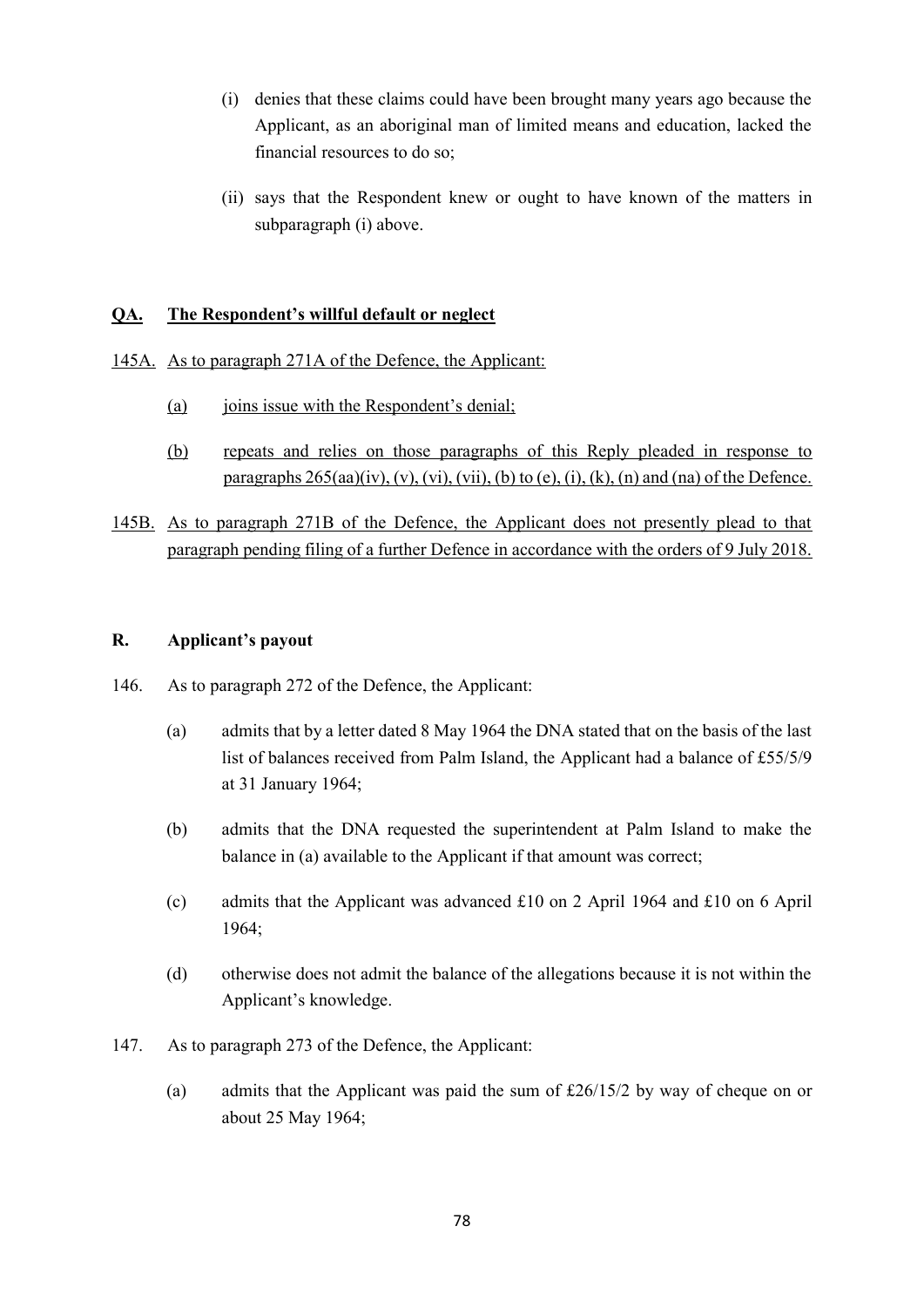- (b) does not admit the date of the cheque because the date on the copy of the cheque provided by the Respondent is unclear;
- (c) admits the allegations in 273(b) but does not admit the allegation in (c) because it is not within the Applicant's knowledge;
- (d) in the premises of the matters pleaded in the 3ASOC, denies the allegation in paragraph 273(d) on the basis that the cheque in the sum of £26/15/2 did not constitute the balance of the Applicant's savings account.
- 148. [Blank] As to paragraph 274, the Applicant:
	- (a) admits the allegations in paragraphs  $274(i)$  and  $(k)$ ;
	- (b) admits that the application for exemption indicated that the balance of the Applicant's savings account as at 18 December 1961 was  $\pounds$ 17/  $/$  but denies that that was the balance in fact of his account:
	- (c) otherwise denies the allegations therein and joins issue with those denials and refers to and repeats paragraph 274 of the ASOC;
- 149. As to paragraph 275(b) of the Defence, the Applicant denies the allegation therein because by commencing this proceeding the Applicant demonstrates that he had, and continues to have, a complaint that his wages had not been paid to him.;

# **S. Complaints by the Applicant**

- 150. As to paragraph 277 of the Defence, the Applicant:
	- (a) denies the allegation in paragraph 277(a) because the Respondent did not direct that the Applicant be paid the amount actually due to him;
	- (b) for paragraph 277(b), says that the matters pleaded in paragraph 277(b) of the 3ASOC, including the particulars thereto, were publicly available and accessible and otherwise generally known.

# **T. Applicant's loss**

150A. As to paragraph 278 of the Defence, the Applicant joins issue with the denial therein and repeats and relies on paragraph 278 of the 3ASOC and paragraphs 137E, 137G, 137H, 145A and 146 to 149 of this Reply.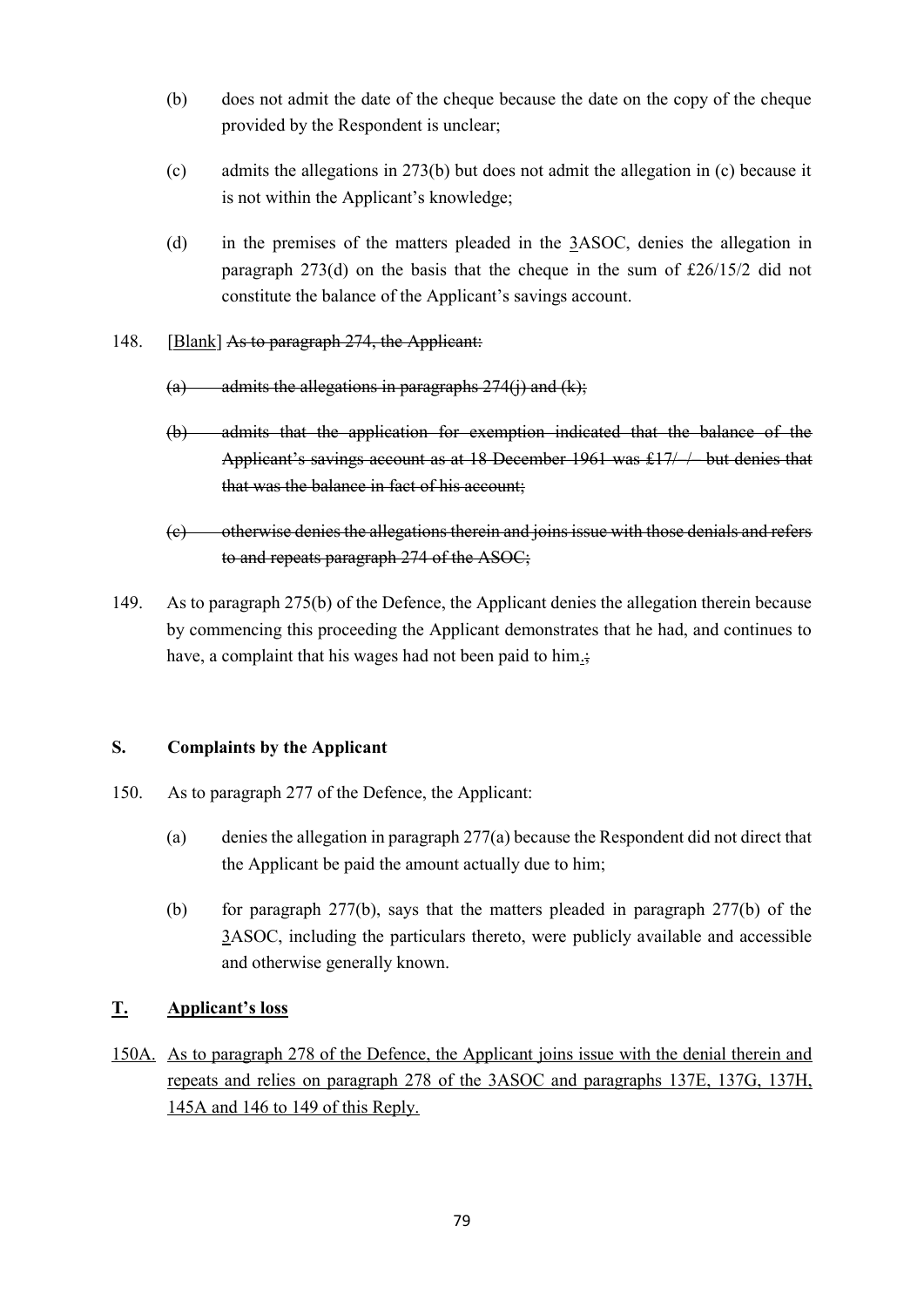### **U. Reparations Scheme – general**

- 151. The Applicants admit paragraphs 280A and 280B of the 3ASOC.
- 152. The Applicants do not know and cannot admit paragraphs 280C to 280Q of the Defence.
- 153. As to paragraph 281 of the Defence, the Applicant admits the allegation pleaded in subparagraphs (b) and (c).
- 154. As to paragraph 282 of the Defence, the Applicant admits the allegation pleaded in subparagraph (a).
- 155. As to paragraphs 285 of the Defence, the Applicant says that the wording of the release set out in paragraph (b) is the same as the words pleaded in paragraph 285 of the 3ASOC and to the extent that it is implied that there is any difference that is denied.
- 156. The Applicant admits the correction to the 3ASOC made in paragraph 288 of the Defence.
- 157. As to paragraphs 291 of the Defence the Applicant:
	- (a) admits the allegation pleaded in sub-paragraph (b);
	- (b) denies subparagraph (c) and repeats and relies on the facts pleaded in paragraphs 287 to 294A of the 3ASOC.
- 158. As to paragraphs 292 of the Defence, the Applicant denies subparagraph (b) and repeats and relies on paragraph 293 of the 3ASOC.
- 159. As to paragraph 294 of the Defence, the Applicant does not know and therefore cannot admit the fact pleaded in subparagraphs (c), (d) and (e) of the Defence.

#### **V. Reparation scheme – the Applicant**

- 160. As to paragraph 300 of the Defence, the Applicant:
	- (a) does not know and therefore cannot admit that QAILSS conducted a consultation meeting in Townsville in mid-2002;
	- (b) says that QAILSS conducted the meeting at the Aitkenvale Aboriginal Reserve referred to in paragraph 300 of the 3ASOC.
- 161. As to paragraphs 304A of the Defence, the Applicant:
	- (a) admits the existence of the documents described in sub-paragraphs (a) and (b);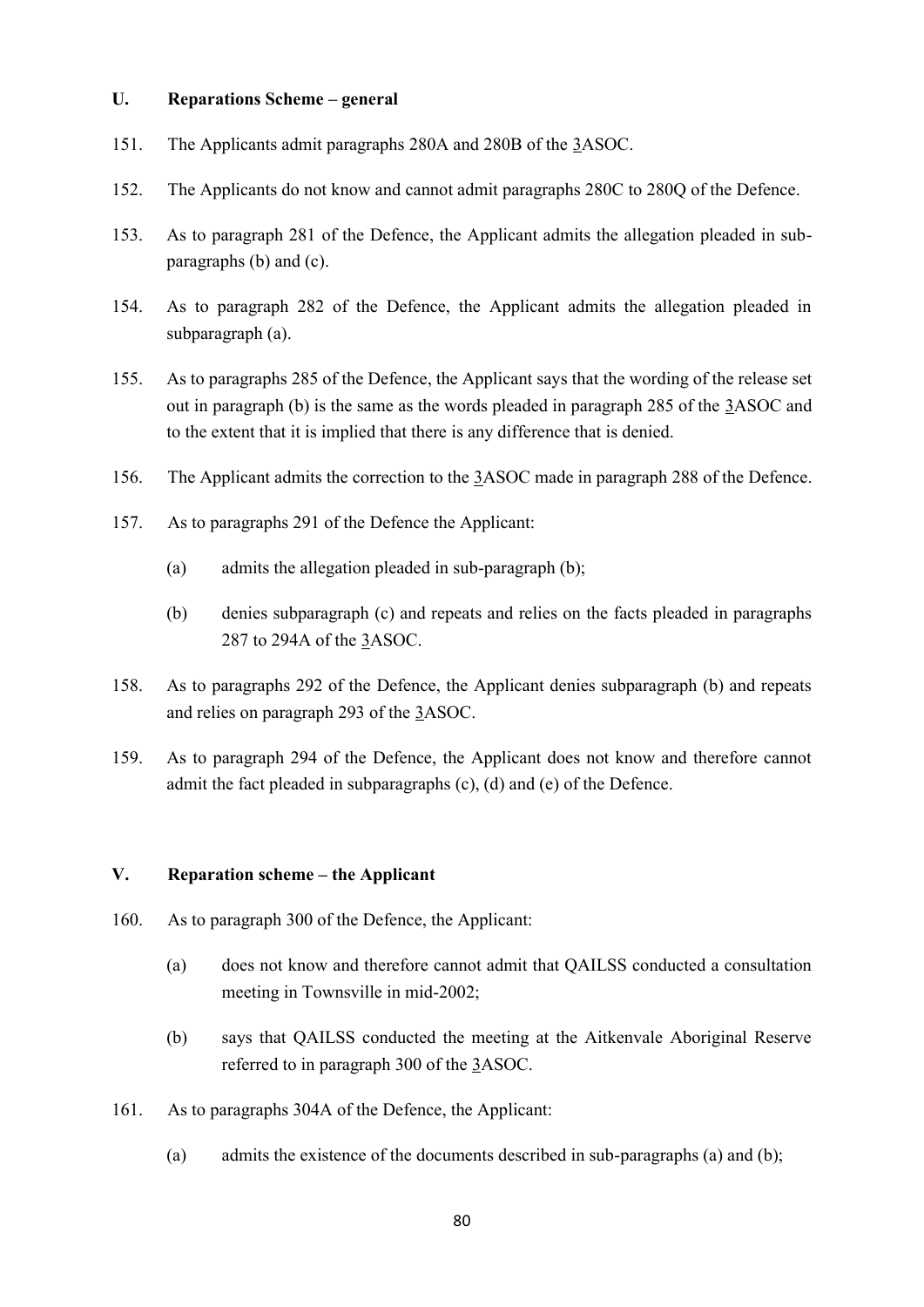- (b) does not admit as it does not know when those documents were published, who published those documents, how they were made available or to whom they were made available or when.
- 162. As to paragraph 304B the Applicant:
	- (a) admits that information sessions were conducted across Queensland during 2003 on the Reparations Scheme;
	- (b) does not know and therefore cannot admit whether:
		- (i) the Respondent or another entity conducted those sessions;
		- (ii) whether the information sheet and the History Sheet were distributed at those sessions.
- 163. The Applicant does not admit the allegation pleaded in paragraph 304C of the Defence as these facts are unknown to him.
- 164. The Applicant admits the facts pleaded in paragraph 304D to 304J of the Defence.
- 165. As to paragraph 304K of the Defence the Applicant:
	- (a) admits that on or about 06 October 2003 he met with a solicitor called Lynda Johnson employed by Roberts Mehmer McKee;
	- (b) says that the meeting was not a "consultation" as the Applicant was not provided with any legal advice relevant to his legal position during or as part of that meeting;
	- (c) neither during that meeting or at any time did Ms Johnson or any other lawyer retained or paid for by the Respondent provide to the Applicant any advice regarding:
		- (i) his legal rights against the State of Queensland;
		- (ii) any legal action that he could take against the State of Queensland;
		- (iii) the amount of money which had been paid to the State of Queensland by his employers,
		- (iv) whether that money was held in trust for him by the State;
		- (v) the amount of money presently held by the State on his behalf or the amount of money which the State should properly have held on his behalf.
- 166. As to paragraph 306 of the Defence the Applicant: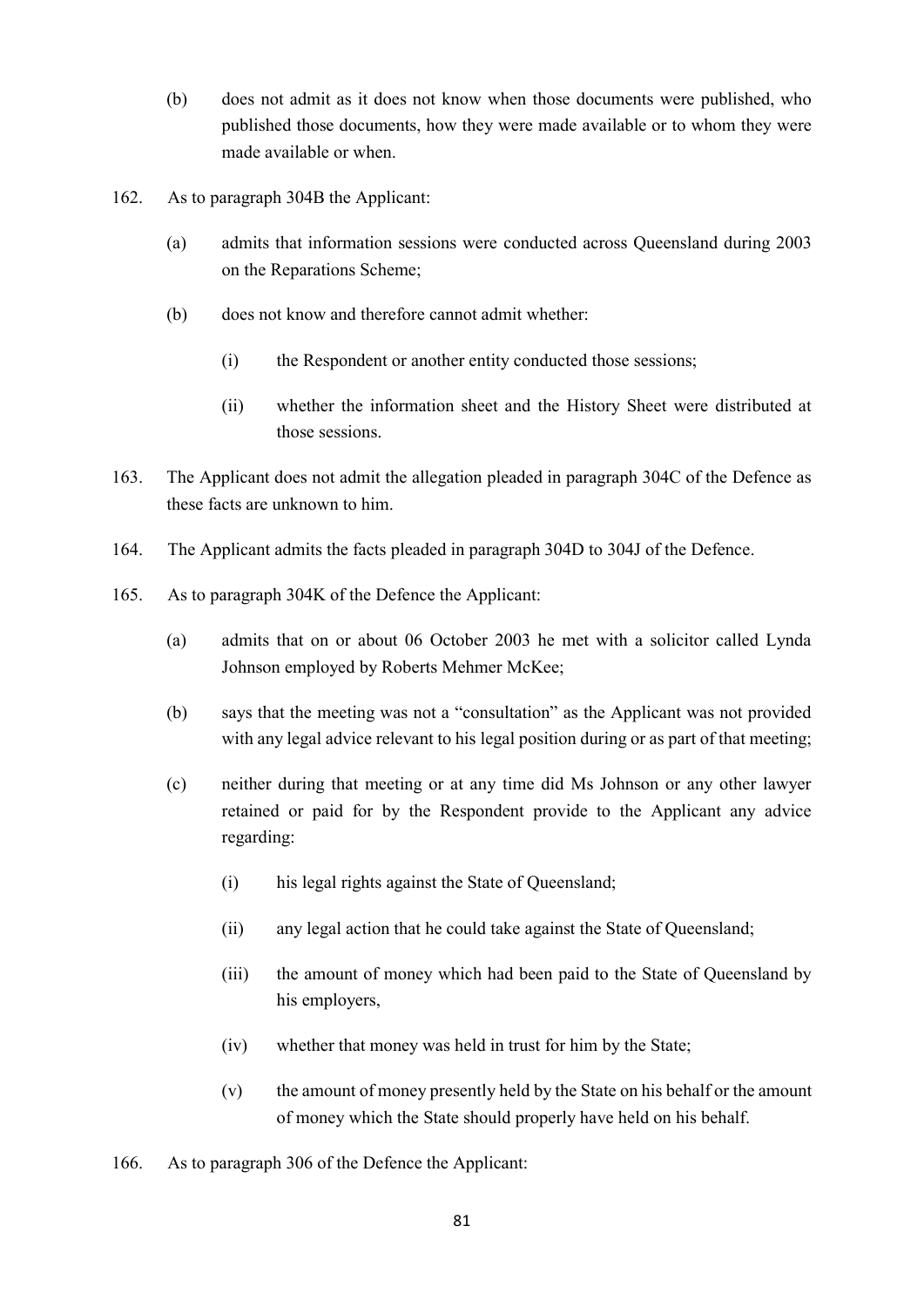- (a) admits that it was not the practice at the consultation meetings conducted by QAILSS for attendees to be provided with legal advice, personal or otherwise.
- (b) denies that personal legal advice was available to be given during the meeting or during subsequent meetings as the retainer by which the Respondent employed lawyers:
	- (i) did not provide the lawyers with any or any sufficient information for the lawyer to give legal advice on the options available to a Claimant if the Deed of Agreement was not signed;
	- (ii) did not provide for the payment for any personal legal advice;
	- (iii) did not allow for the provision of personal legal advice;
	- (iv) restricted the type of information that was to be provided by the lawyers to the Claimants;
- (c) says that Ms Johnson:
	- (i) did not explain the Deed of Agreement to the Applicant save that the Applicant was informed that it was necessary to sign the Deed of Arrangement in order to receive a payment under the reparation scheme;
	- (ii) checked the Applicant's identitfy to make sure that he was the person entitled to claim under the reparation scheme;
	- (iii) ensured that the documents was filled in correctly by the Applicant and that it was properly executed;
- (d) does not admit as he cannot recall the facts pleaded in subparagraphs (f) and (g);
- (e) does not admit the facts pleaded in subparagraph (h) as the state of Ms Johnson's mind is unknown to him;
- (f) admits subparagraph (i).

#### **W. Effect of the release**

167. As to paragraph 322 of the Defence the Applicant denies the conclusion of law pleaded in sub-paragraph (b) (namely that the Applicant is and eligible claimants are barred from bringing and/or continuing with its claims because of the terms of the Release) on the following basis: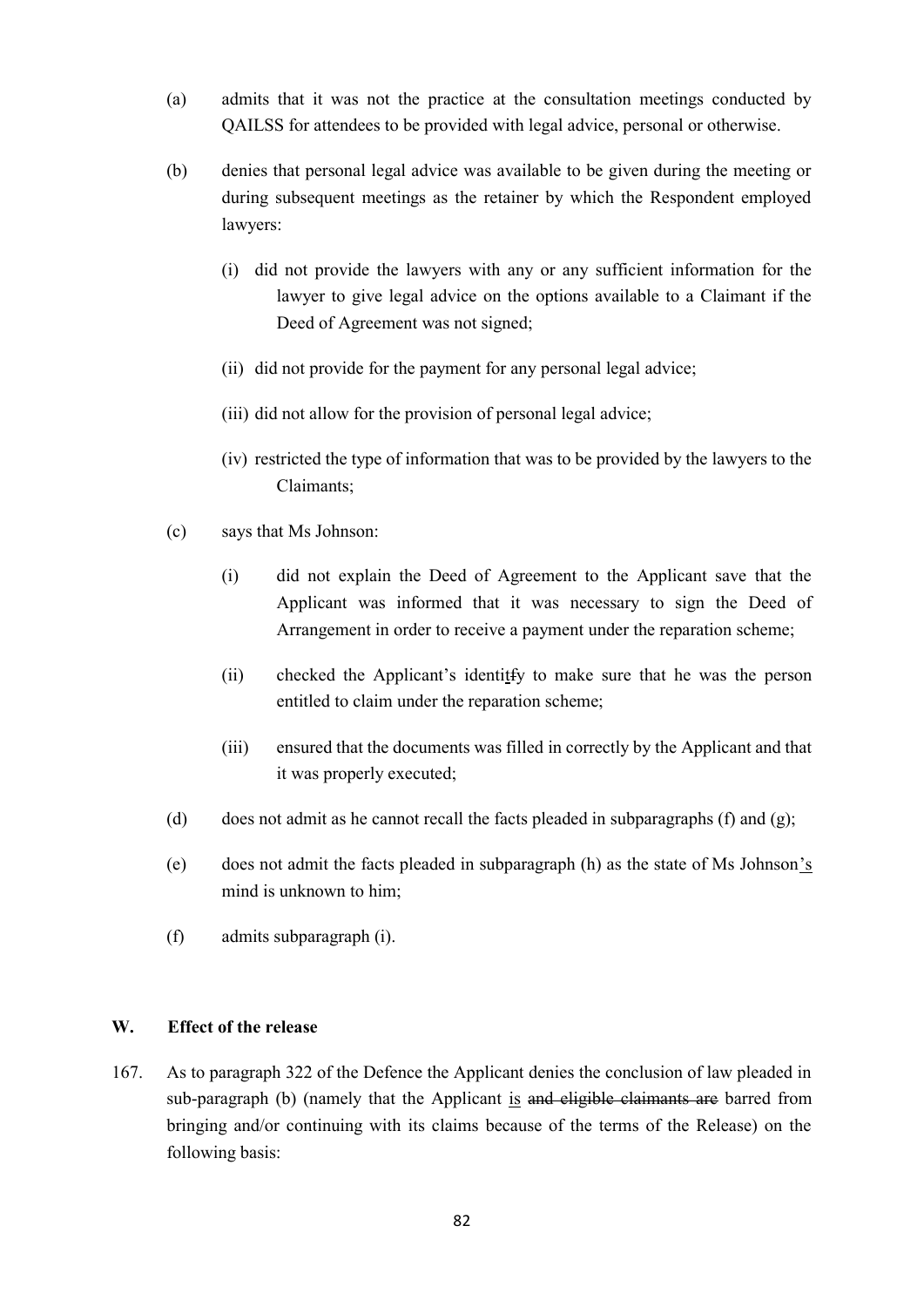- (a) the Release did not release any claim in equity;
- (b) the Applicants and eligible Group Members were kept entirely in the dark as to the nature and extent of any claim they may have had against the Respondent based on the payments of their wages to the Respondent and the way in which such money was retained and kept;
- (c) that the circumstance in which the Release was procured were unconscionable with advantage being taken of an innocent, elderly and unsophisticated party who was unable to make a judgment as to what was in his best interests;
- (d) the Applicant repeats and relies on the facts pleaded in paragraphs 292, 294, 306, 314, 318 and 320 of the 3ASOC;
- (e) at the time the Applicant signed the Release:
	- (i) he was 64 years old;
	- (ii) his financial circumstances were poor;
	- (iii) he had limited education having been educated to grade 3 and had not attended secondary school;
- (f) the purposed independent legal advice given to the Applicant and other eligible claimants did not, to the Respondent's State knowledge include, information as to:
	- (i) the amount of money paid to the superintendent or protector by an employer as wages earnt by the Applicant or any eligible claimant;
	- (ii) the amount of money that had been paid into the savings accounts or any other account in which the trust fund was kept, on behalf of each eligible claimant;
	- (iii) the Respondent's duty to keep records with regard to the savings accounts and payments made into and out of those accounts;
	- (iv) the way in which the money in the savings accounts or any other account in which the trust fund was kept had been used:
	- (v) the amount of interest or other accretions that had been earnt by the money held into the savings accounts or any other account in which the trust fund was kept;
	- (vi) whether the Respondent was a trustee with regard to the money paid into the savings account or any other account in which the trust fund was kept;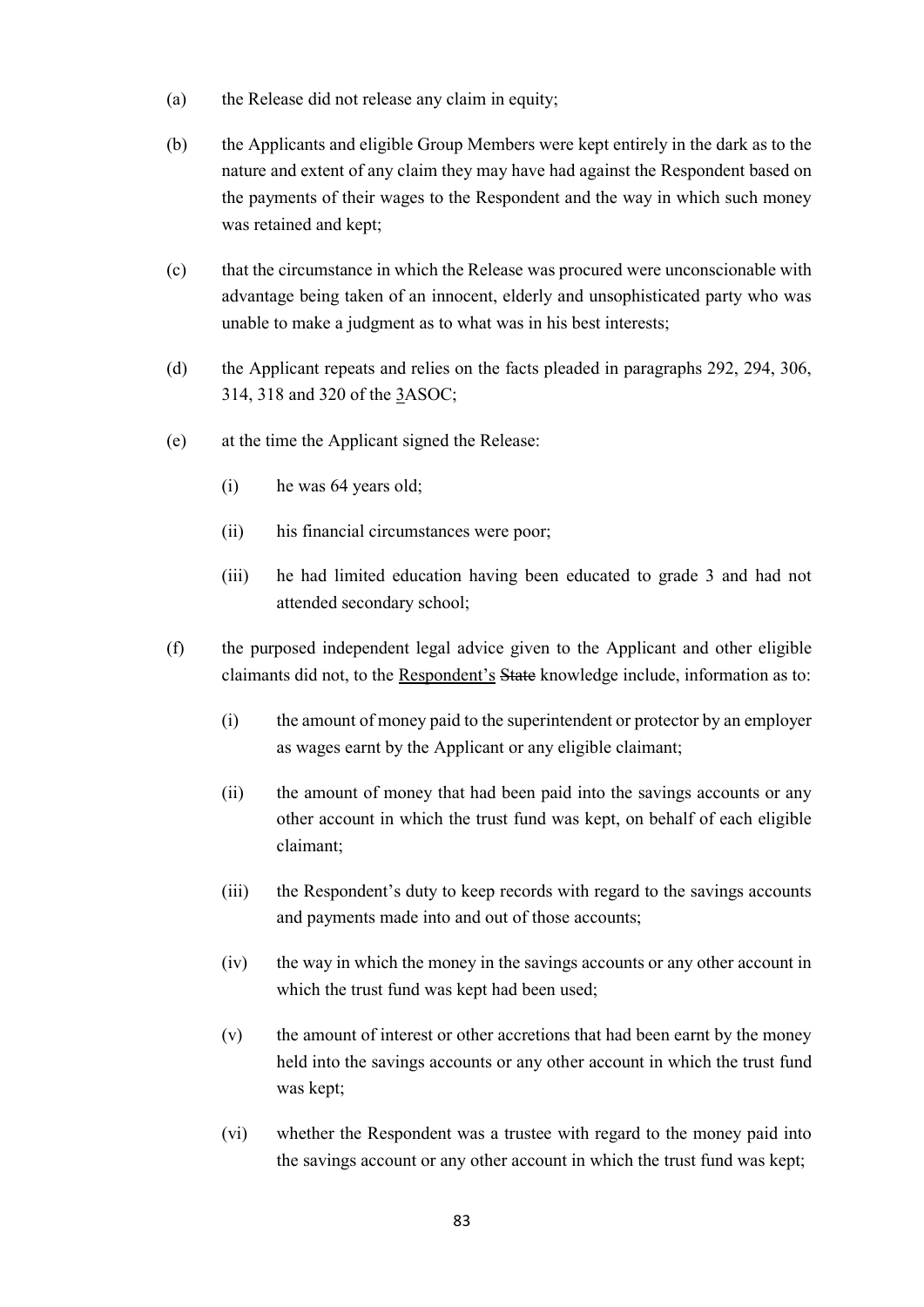- (vii) whether the Respondent's conduct amounted to a breach of trust with regard to the way in which the savings accounts or any other account in which the trust fund was kept were operated;
- (viii) whether the Respondent owed fiduciary or other duties to eligible claimants with regard to how the savings accounts or any other account in which the trust fund was kept were operated; whether the Respondent had breached any duty it owed to eligible claimants and the effect of such breach;
- (ix) the quantum of any claim that an eligible claimant might have against the Respondent.
- (g) the lawyers who were to provide independent legal advice to the Applicant and eligible claimants were not given any documents or other information by the State to enable them to determine:
	- (i) the amount that had been paid into the savings or any other accounts on behalf of eligible claimants; and/or
	- (ii) the amount held in the savings or any other accounts for each eligible claimant;
	- (iii) the way in which the savings accounts or the other accounts into which the wages were paid were operated;.
- (h) prior to signing the Deed of Agreement, the Applicant was not told or otherwise informed about any of the matters referred to in subparagraph (f) above;
- (i) prior to signing the Deed of Agreement, the Applicant received a document called "Advice to Claimants" on behalf of the State which was to the effect that, if he was to say "no" to the Respondent's offer:
	- (i) any court case could take many years and the government had the money to oppose the case and to delay it;
	- (ii) "remember the Mabo case took 12 years to resolve";
	- (iii) although he was entitled to take the government to court, funding a court case would depend on ATSIC being given a special grant and that would depend upon legal advice as to whether the case was 'winnable';
	- (iv) if the court case was lost the cost of the case may be awarded against the person bringing the case to court.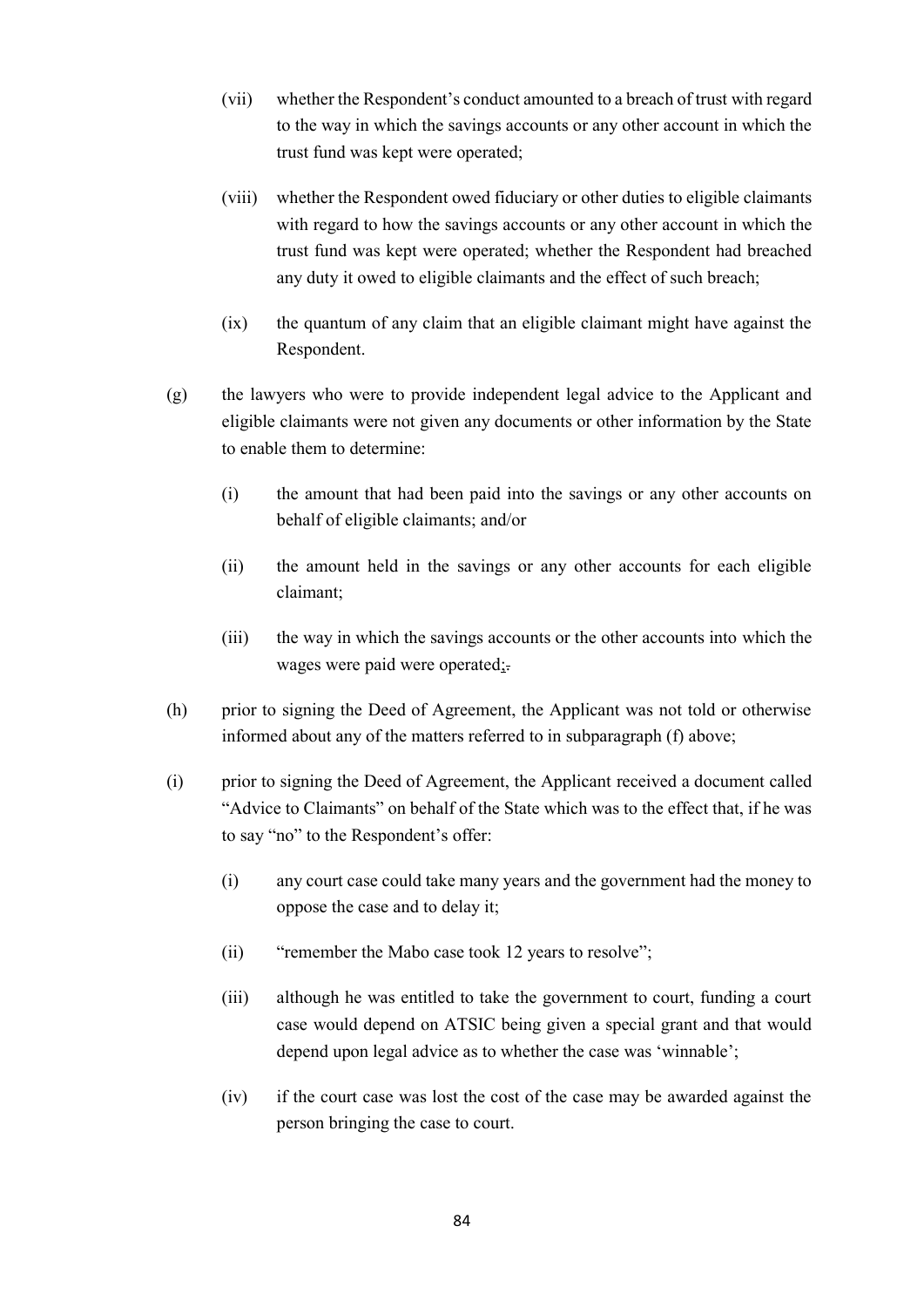168. The Applicant denies paragraph 322A of the Defence on the basis that the payments made under the Reparations Scheme were paid on the basis that such payments were "reparations" and were not payments based on the actual loss of individuals. As such these payments cannot be set off against any amount found owing to the plaintiff.

### **X. Group members**

- 169. As to paragraph 323 of the Defence, the Applicant:
	- (a) joins issue with the Respondent's denials therein and repeats and relies on paragraph 265 of the 3ASOC;
	- (b) in respect of paragraph (a):
		- (i) for paragraph (i), repeats and relies on paragraph  $26(c)$  of this Reply;
		- (ii) for paragraph (ii), repeats and relies on paragraph 41 and 41A of this Reply;
		- (iii) for paragraph (iv), denies the allegation and repeats and relies on paragraphs  $260$  to  $261$ F,  $265(n)$  and  $270(m)$  of the 3ASOC and paragraph 137(b) of this Reply;
	- (c) in respect of paragraph (b):
		- (i) for paragraph (i), repeats and relies on paragraphs 261D, 261E, 265(n) and 270(m) of the 3ASOC;
- 170. As to paragraph 324 of the Defence, the Applicant joins issue with the Respondent's denial and repeats and relies on paragraphs 257 and 270 of the 3ASOC.

# **Y. Complaints under the AHRC Act 1986**

- 171. As to paragraph 333 of the Defence, the Applicant:
	- (a) adopts the Respondent's admission to paragraph 333(a); and
	- (b) joins issue with Respondent's denial to paragraph 333(b).
- 172. As to paragraph 334 of the Defence, the Applicant, adopts the Respondent's admission and otherwise joins issue with the Respondent.
- 173. As to paragraph 335 of the Defence, the Applicant joins issue with Respondent.
- 174. As to paragraph 338A of the Defence, the Applicant: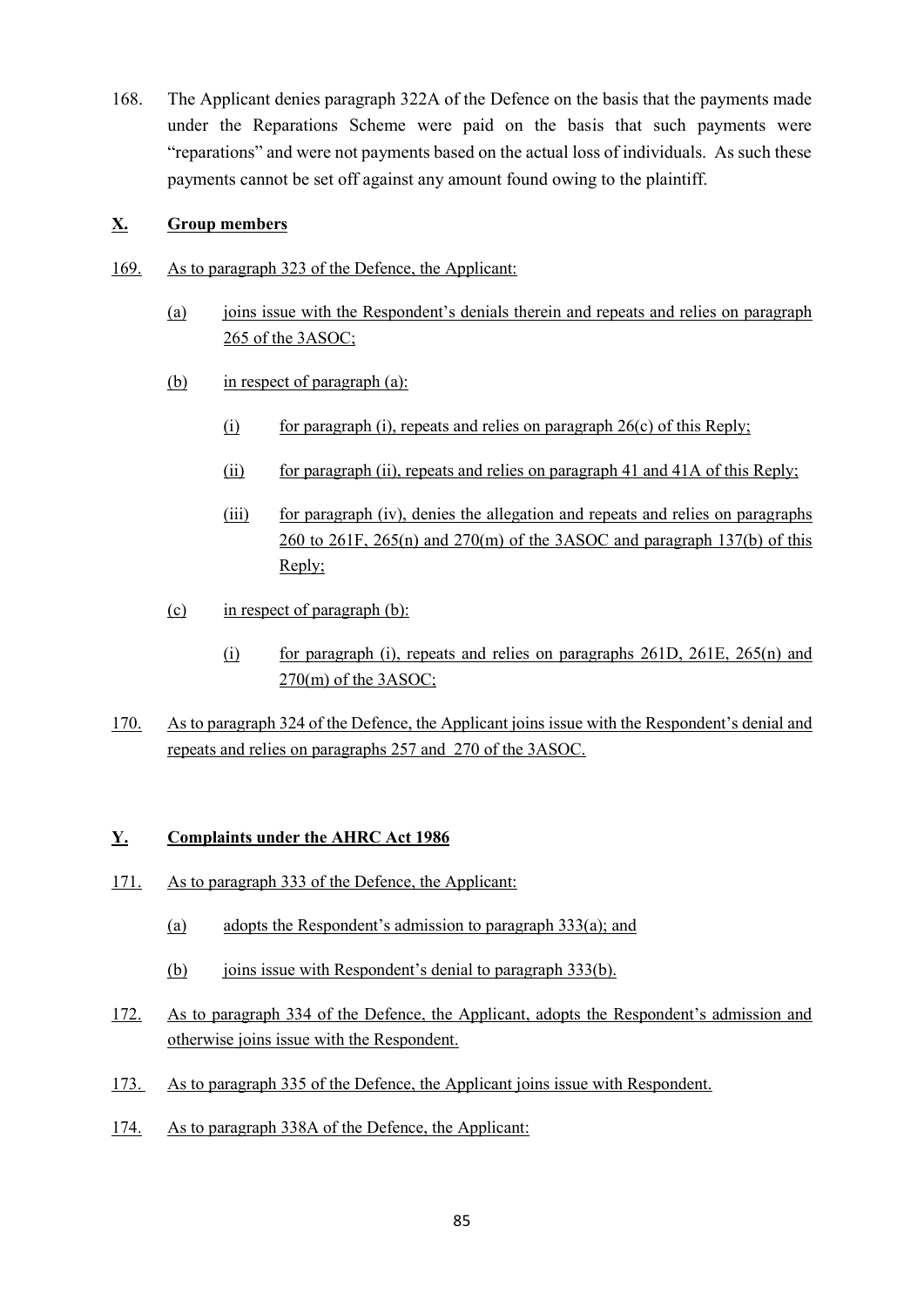- (a) says that the unlawful discrimination described by the Applicant in the complaint to the AHRC was "the failure to pay the complainant the amount he is owed constitutes...racial discrimination under the RDA" and
- (b) otherwise joins issue with the Respondent.
- 175. As to paragraph 338F of the Defence, the Applicant:
	- (a) denials the allegation and joins issue with the Respondent; and
	- (b) repeats and relies upon paragraphs 136(b), 141 and 144 above.

# **Z. Relief sought**

176. As to paragraph 339 of the Defence, the Applicant joins issue with the Respondent's denial.

Date: 26 September 2018

Signed by Jerry Tucker, Bottoms English Lawyers Pty Ltd Lawyer for the Applicant

This further amended pleading was prepared by Douglas Campbell QC and Antony Newman of Counsel.